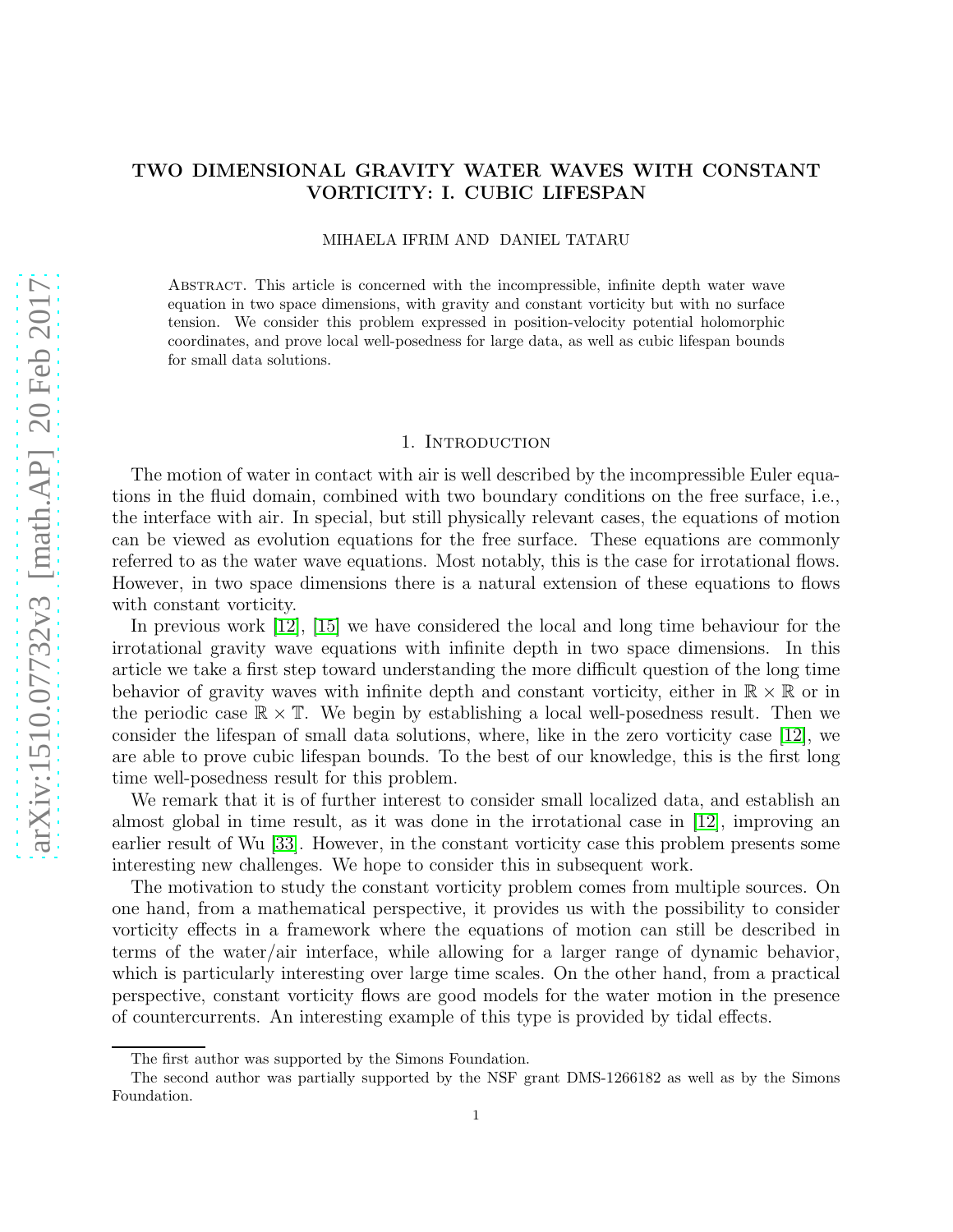The constant vorticity problem is a subset of the full vorticity problem, and as such, local well-posedness for regular enough data can be viewed as a consequence of results for the general problem. For this we refer the reader to  $[9, 10, 21, 27]$  $[9, 10, 21, 27]$  $[9, 10, 21, 27]$  $[9, 10, 21, 27]$ . There has also been a considerable body of work devoted to the study of solitary waves in constant vorticity flows. A good source of information in this direction is provided by several recent articles [\[7\]](#page-62-5), [\[18\]](#page-62-6), [\[6\]](#page-62-7), as well as the survey article [\[28\]](#page-63-2). Various ways of formulating the equations have been described in the articles [\[31\]](#page-63-3), [\[22\]](#page-63-4), [\[4\]](#page-62-8).

The conformal formulation for two dimensional water waves, which we adopt here, following our previous work [\[12\]](#page-62-0), originates in early work on traveling waves, see e.g. Levi-Civita [\[20\]](#page-62-9). For the dynamical problem, to the best of our knowledge it first appears in work of Ovsjannikov [\[25\]](#page-63-5), but was better developed later in work of Wu [\[32\]](#page-63-6) and also Dyachenko-Kuznetsov-Spector-Zakharov [\[11\]](#page-62-10). It has been widely used since then in order to study a variety of water wave problems. However, to the best of our our knowledge, this is the first article where this formulation is fully implemented in the constant vorticity case.

1.1. Equations of motion. The water flow is governed by the incompressible Euler equations in the fluid domain  $\Omega_t$ , with a dynamic and a kinematic boundary condition on the free surface of the fluid  $\Gamma_t$ . Denoting the fluid velocity by  $\mathbf{u}(t, x, y) = (u(t, x, y), v(t, x, y)),$ and the pressure by  $p(t, x, y)$ , the equations of motion are the equation of mass conservation

$$
(1.1) \t\t\t u_x + v_y = 0 \text{ in } \Omega(t),
$$

and Euler's equations also in  $\Omega(t)$ 

(1.2) 
$$
\begin{cases} u_t + uu_x + vu_y = -p_x \\ v_t + uv_x + vv_y = -p_y - g, \end{cases}
$$

where  $q$  is the gravitational constant. The boundary conditions for capillary-gravity waves are the dynamic boundary condition

(1.3) p = p<sup>0</sup> on Γ(t);

 $p_0$  being the constant atmospheric pressure, and the kinematic boundary condition, which asserts that the free boundary  $\Gamma(t)$  is transported along the flow. Since we are in the two dimensional case, the vorticity will also be transported along the flow. This makes it possible to study flows with a non-zero constant vorticity field,

<span id="page-1-0"></span>
$$
\omega = u_y - v_x = -c
$$
, where *c* is a constant.

Then the velocity field **u** can be represented as

$$
\mathbf{u}=(cy+\varphi_x,\varphi_y),
$$

where  $\varphi(t, x, y)$  is called the (generalized) velocity potential. Here  $\varphi$  it is defined up to an arbitrary function of time and, by the incompressibility condition, it satisfies the Laplace equation in  $\Omega(t)$ 

$$
\Delta \varphi(t, x, y) = 0.
$$

This brings us to our boundary condition on the bottom, which asserts that

$$
\lim_{y \to -\infty} \varphi(x, y) = 0, \qquad \text{uniformly in } x.
$$

Then  $\varphi$  is uniquely determined by its values on the free surface  $\Gamma(t)$ .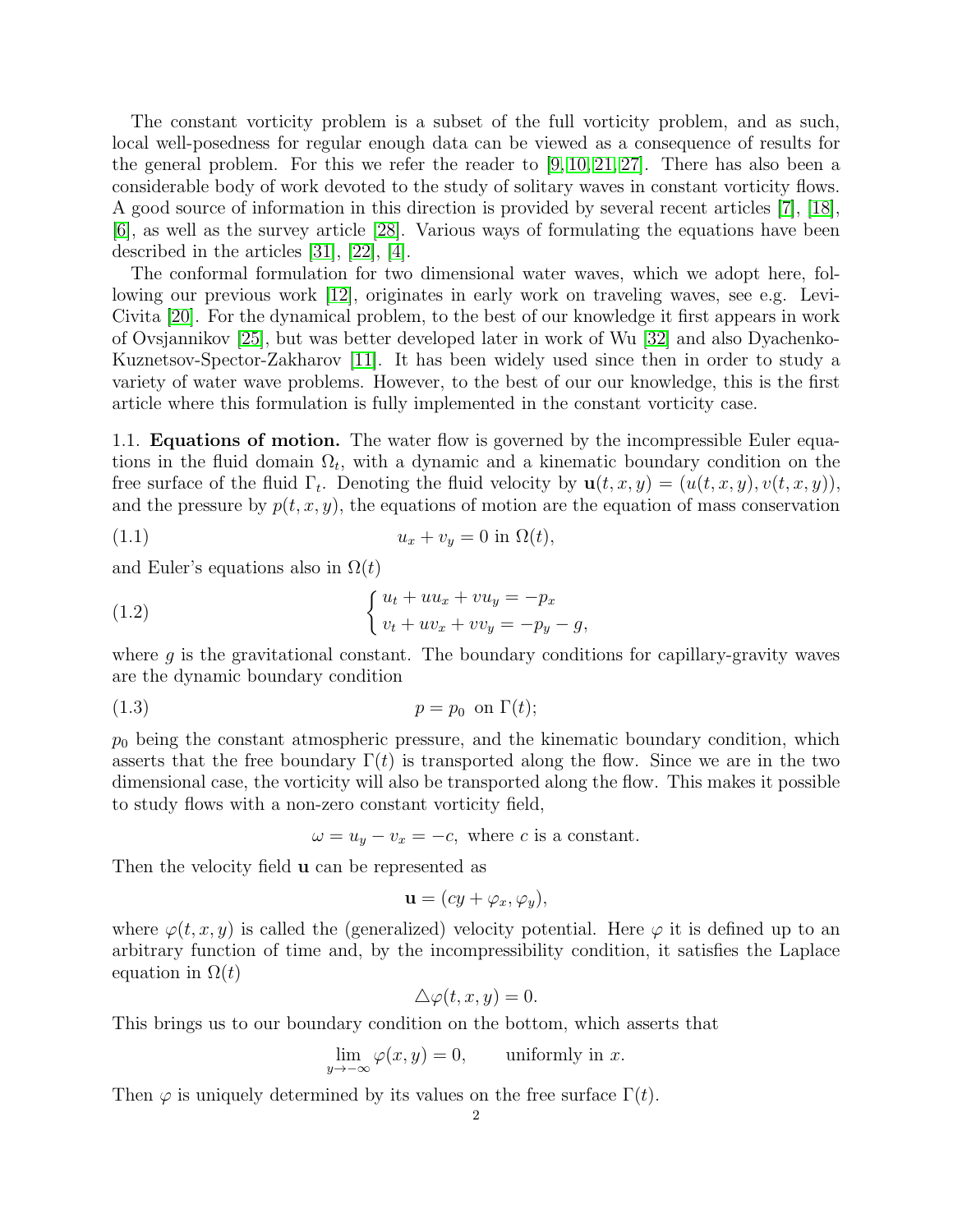Introducing its harmonic conjugate  $\theta(t, x, y)$ :

$$
\varphi_x = \theta_y, \quad \varphi_y = -\theta_x,
$$

we can rewrite the equations in  $(1.2)$  as a single scalar equation in the fluid domain:

<span id="page-2-1"></span>
$$
\nabla \left( \varphi_t - c\theta + cy\varphi_x + \frac{1}{2}(\varphi_x^2 + \varphi_y^2) + gy \right) = 0.
$$

Since  $\varphi$  is only defined up to an arbitrary function of time, we can absorb a function of time into  $\varphi$ . Using the fact that the pressure is constant on  $\Gamma(t)$ , we obtain the following analogue of the Bernoulli's equation:

(1.4) 
$$
\varphi_t - c\theta + cy\varphi_x + \frac{1}{2}(\varphi_x^2 + \varphi_y^2) + gy = 0 \text{ on } \Gamma(t).
$$

This is the equation that makes possible reduction of dimensionality of the problem, in the same manner as for purely potential flows. This is in combination with the kinematic boundary condition, which is already restricted to  $\Gamma(t)$ . We remark that expressing  $\theta$  and the full gradient  $\nabla\varphi$  on  $\Gamma(t)$  in terms of the restriction of  $\varphi$  to  $\Gamma(t)$  requires using the Dirichlet to Neumann map associated to the fluid domain, and in turn makes our equations nonlocal.

1.2. The equations in holomorphic coordinates. The first issue we need to address is the choice of coordinates. Here we take our cue from [\[12\]](#page-62-0), and work in holomorphic coordinates. There are also other ways of expressing the equations, for instance in Cartesian coordinates using the Dirichlet to Neumann map associated to the water domain, see e.g. [\[1\]](#page-62-11). However, we prefer the holomorphic coordinates due to the simpler form of the equations; in particular, in these coordinates the Dirichlet to Neumann map is diagonalized, and given in terms of the standard Hilbert transform.

We obtain a system which models the time evolution of the free surface, described via a function W as the graph of the function  $\alpha \to W(\alpha) + \alpha$ , and that of the holomorphic velocity potential  $Q = \varphi + i\theta$  restricted to the free surface. The derivation of the equations is relegated to *Appendix* [B,](#page-56-0) also using some of the analysis from *Appendix* in [\[12\]](#page-62-0). Some minor changes are needed for the periodic case; these are also described in [\[12\]](#page-62-0), Appendix B. The outcome of this computation is the following set of equations:

(1.5) 
$$
\begin{cases} W_t + (W_\alpha + 1)\underline{F} + i\frac{c}{2}W = 0\\ Q_t - igW + \underline{F}Q_\alpha + icQ + \mathbf{P}\left[\frac{|Q_\alpha|^2}{J}\right] - i\frac{c}{2}T_1 = 0, \end{cases}
$$

where  $J := |1 + W_{\alpha}|^2$ , **P** is the projection onto negative wave numbers

<span id="page-2-0"></span>
$$
\mathbf{P} = \frac{1}{2}(I - iH)
$$
, with *H* the Hilbert transform,

and

$$
F := \mathbf{P}\left[\frac{Q_{\alpha} - \bar{Q}_{\alpha}}{J}\right], \quad F_1 := \mathbf{P}\left[\frac{W}{1 + \bar{W}_{\alpha}} + \frac{\bar{W}}{1 + W_{\alpha}}\right],
$$

$$
\underline{F} := F - i\frac{c}{2}F_1, \qquad T_1 := \mathbf{P}\left[\frac{W\bar{Q}_{\alpha}}{1 + \bar{W}_{\alpha}} - \frac{\bar{W}Q_{\alpha}}{1 + W_{\alpha}}\right].
$$

These equations are considered either in  $\mathbb{R} \times \mathbb{R}$  or in  $\mathbb{R} \times \mathbb{S}^1$ . They model an evolution in the space of functions which admit bounded holomorphic extensions to the lower half-space;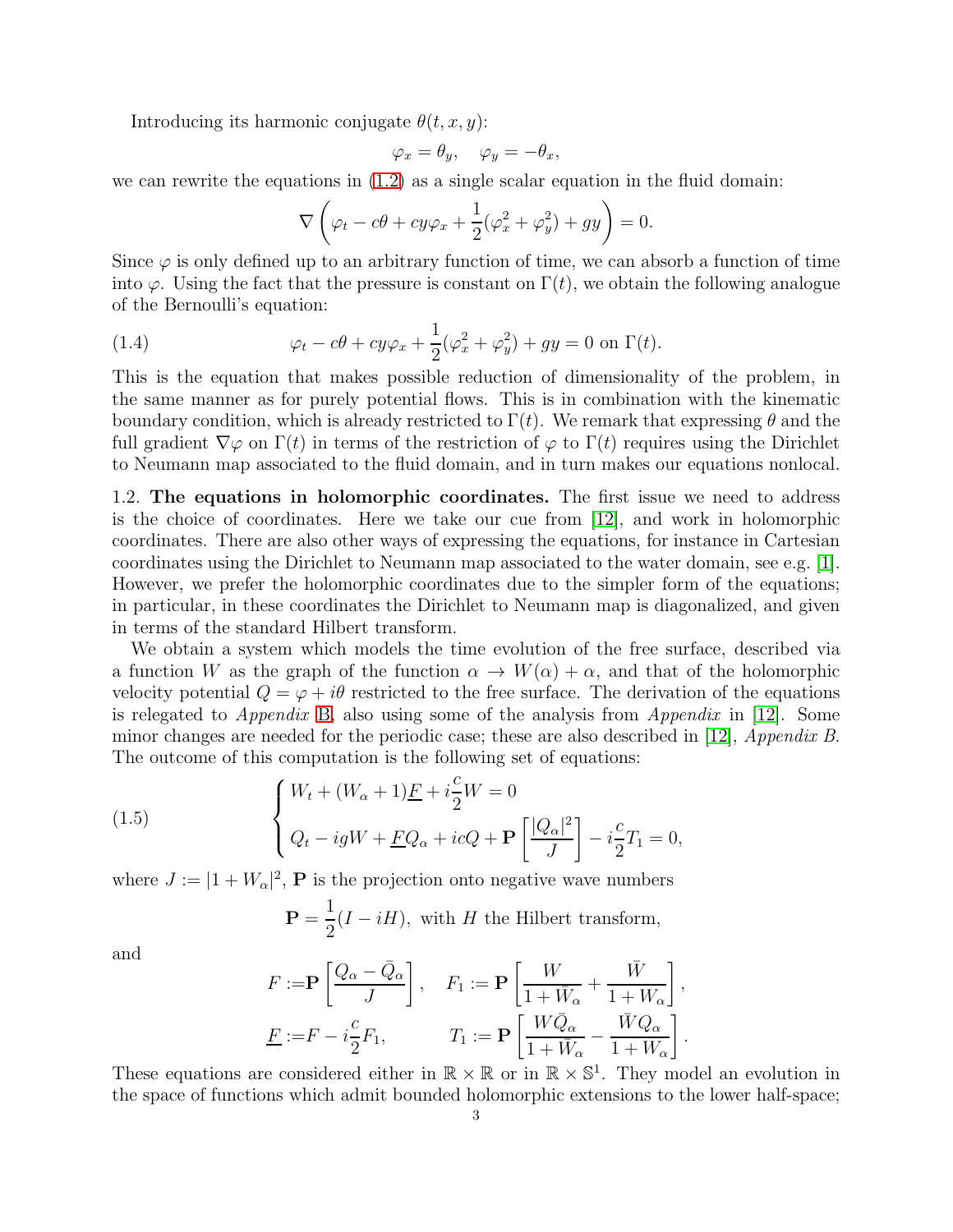equivalently, their Fourier transform is supported on the negative real line. By a slight abuse, we call such functions holomorphic.

This is a Hamiltonian system, where the Hamiltonian has the form

$$
(1.6) \qquad \mathcal{E}(W,Q) = \Re \int g|W|^2 (1+W_\alpha) - iQ\bar{Q}_\alpha + cQ_\alpha(\Im W)^2 - \frac{c^3}{2i}|W|^2 W(1+W_\alpha) d\alpha.
$$

A second conserved quantity is the horizontal momentum,

$$
(1.7) \qquad \mathcal{P}(W,Q) = \int \left\{ \frac{1}{i} \left( \bar{Q}W_{\alpha} - Q\bar{W}_{\alpha} \right) - c|W|^2 + \frac{c}{2} \left( W^2 \bar{W}_{\alpha} + \bar{W}^2 W_{\alpha} \right) \right\} d\alpha,
$$

which is the Hamiltonian for the group of horizontal translations.

We remark that if  $c = 0$  then the equations [\(1.5\)](#page-2-0) are the gravity water wave equations studied in [\[12\]](#page-62-0). The sign of c is not important, as it can be switched via the flip  $\alpha \to -\alpha$ . For convenience we assume  $c > 0$ . The space-time scaling

$$
(W(t, \alpha), Q(t, \alpha)) \to \lambda^{-2} W(\lambda t, \lambda^2 x), \lambda^{-3} Q(\lambda t, \lambda^2 x)
$$

is a symmetry for gravity waves (thus it leaves g unchanged). Here it changes  $c \to \lambda c$ . Finally, the purely spatial scaling

$$
(W(t, \alpha), Q(t, \alpha)) \to \lambda^{-2} W(t, \lambda^{2} x), \lambda^{-3} Q(t, \lambda^{2} x)
$$

has the effect of leaving c unaffected, but it changes  $g \to \lambda^{-1}g$ . Thus one could use scaling considerations to set both  $c = 1$  and  $g = 1$ . However, we choose not to do that, and instead use the coefficients c and g to keep better track of the expressions arising in our analysis. In this context, it is useful to observe that one can interpret  $c^2/g$  as an (inverse) semiclassical parameter, so that all energy expressions can be viewed as homogeneous.

We further remark that the terms involving c are lower order, though they cannot be viewed as bounded. Thus, it is natural to expect that the local theory for this problem is not very different from the gravity waves; indeed, our results in this regard are similar to [\[12\]](#page-62-0). However, we will see that the long time behavior is quite different in the constant vorticity case.

To further motivate our expectations concerning this system, we note that the linearization of the system [\(1.5\)](#page-2-0) around the zero solution is

<span id="page-3-0"></span>(1.8) 
$$
\begin{cases} w_t + q_\alpha = 0 \\ q_t + icq - igw = 0, \end{cases}
$$

restricted to holomorphic functions (in our terminology, these are functions with negative spectrum). It is not difficult to see that this is a dispersive equation. Expressed as a second order equation this becomes

$$
(1.9) \t\t\t w_{tt} + i c w_t + i g w_\alpha = 0.
$$

From here we can deduce the associated dispersion relation,

<span id="page-3-1"></span>(1.10) 
$$
\tau^2 + c\tau + g\xi = 0, \qquad \xi \le 0.
$$

This is the intersection of a lateral parabola with the left half space. It has two branches, intersecting the axis  $\xi = 0$  at  $\tau = 0$  and  $\tau = -c$ .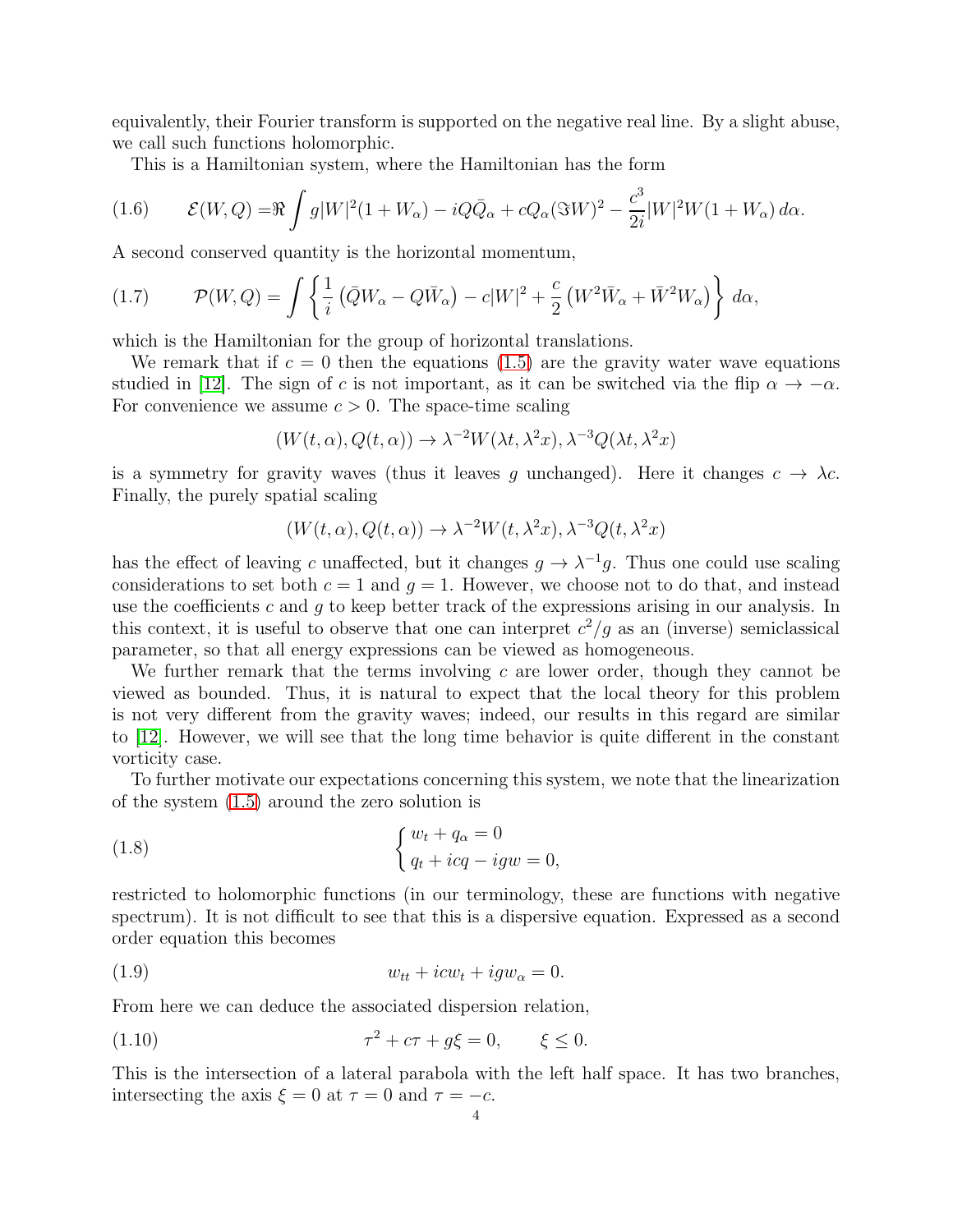The conserved energy, respectively momentum for [\(1.8\)](#page-3-0) are

$$
\mathcal{E}_0(w,r) = \int |w|^2 - iq\bar{q}_{\alpha} d\alpha = ||w||_{L^2}^2 + ||q||_{\dot{H}^{\frac{1}{2}}}^2,
$$

$$
\mathcal{P}_0(w,r) = \int \frac{1}{i} \left(\bar{q}w_{\alpha} - q\bar{w}_{\alpha}\right) - c|w|^2 d\alpha.
$$

The former motivates the functional setting where we will study the equations [\(1.5\)](#page-2-0). The system [\(1.8\)](#page-3-0) is a well-posed linear evolution in the space  $\dot{\mathcal{H}}_0$  of holomorphic functions endowed with the  $L^2 \times \dot{H}^{\frac{1}{2}}$  norm. To measure higher regularity we will use the spaces  $\dot{\mathcal{H}}_n$ endowed with the norm

$$
\|(w,r)\|_{\dot{\mathcal{H}}_n}^2 := \sum_{k=0}^n \|\partial_{\alpha}^k(w,r)\|_{L^2 \times \dot{H}^{\frac{1}{2}}}^2,
$$

where  $n \geq 1$ .

1.3. The differentiated equations and digonalization. As the system [\(1.5\)](#page-2-0) is fully nonlinear, a standard procedure is to convert it into a quasilinear system by differentiating it. In the case of gravity waves this yields a self-contained first order quasilinear system for  $(W_{\alpha}, Q_{\alpha})$ . This is no longer true here, precisely due to the contributions from  $F_1$  and  $T_1$ .

To write the differentiated system, as well as the linearized system later on, we introduce several notations. First, as in [\[12\]](#page-62-0), we set

$$
\mathbf{W} = W_{\alpha}, \qquad R = \frac{Q_{\alpha}}{1 + \mathbf{W}}, \qquad Y = \frac{\mathbf{W}}{1 + \mathbf{W}}.
$$

The expression  $R$  has an intrinsic meaning, namely it is the complex velocity on the water surface.  $Y$ , on the other hand, is introduced for computational reasons only, in order to avoid rational expressions above, and in many places in the sequel.

We also need two key auxiliary real functions. The first is  $\underline{b}$ , which we call the *advection* velocity, and is given by

(1.11) 
$$
\underline{b} := b - i \frac{c}{2} b_1,
$$

$$
b := \mathbf{P} \left[ \frac{Q_{\alpha}}{J} \right] + \bar{\mathbf{P}} \left[ \frac{\bar{Q}_{\alpha}}{J} \right], \qquad b_1 := \mathbf{P} \left[ \frac{W}{1 + \bar{W}} \right] - \bar{\mathbf{P}} \left[ \frac{\bar{W}}{1 + \bar{W}} \right].
$$

The second is the *frequency-shift a*, given by

<span id="page-4-0"></span>(1.12) 
$$
\underline{a} := a + \frac{c}{2} a_1, \quad a := i \left( \bar{\mathbf{P}} \left[ \bar{R} R_{\alpha} \right] - \mathbf{P} \left[ R \bar{R}_{\alpha} \right] \right), \quad a_1 = R + \bar{R} - N,
$$

where

<span id="page-4-1"></span>(1.13) 
$$
N := \mathbf{P}\left[W\bar{R}_{\alpha} - \bar{\mathbf{W}}R\right] + \bar{\mathbf{P}}\left[\bar{W}R_{\alpha} - \bar{\mathbf{W}}\bar{R}\right].
$$

The functions  $\underline{a}$  and  $\underline{b}$  are the leading order coefficients in the linearized equation, and thus fully describe the quasilinear nature of the problem. The linearized equation is more involved and is described in full later, but, as a baseline, the reader should keep in mind the linear system

(1.14) 
$$
\begin{cases} w_t + bw_\alpha + q_\alpha = 0 \\ q_t + icq - i(g + a)w = 0. \end{cases}
$$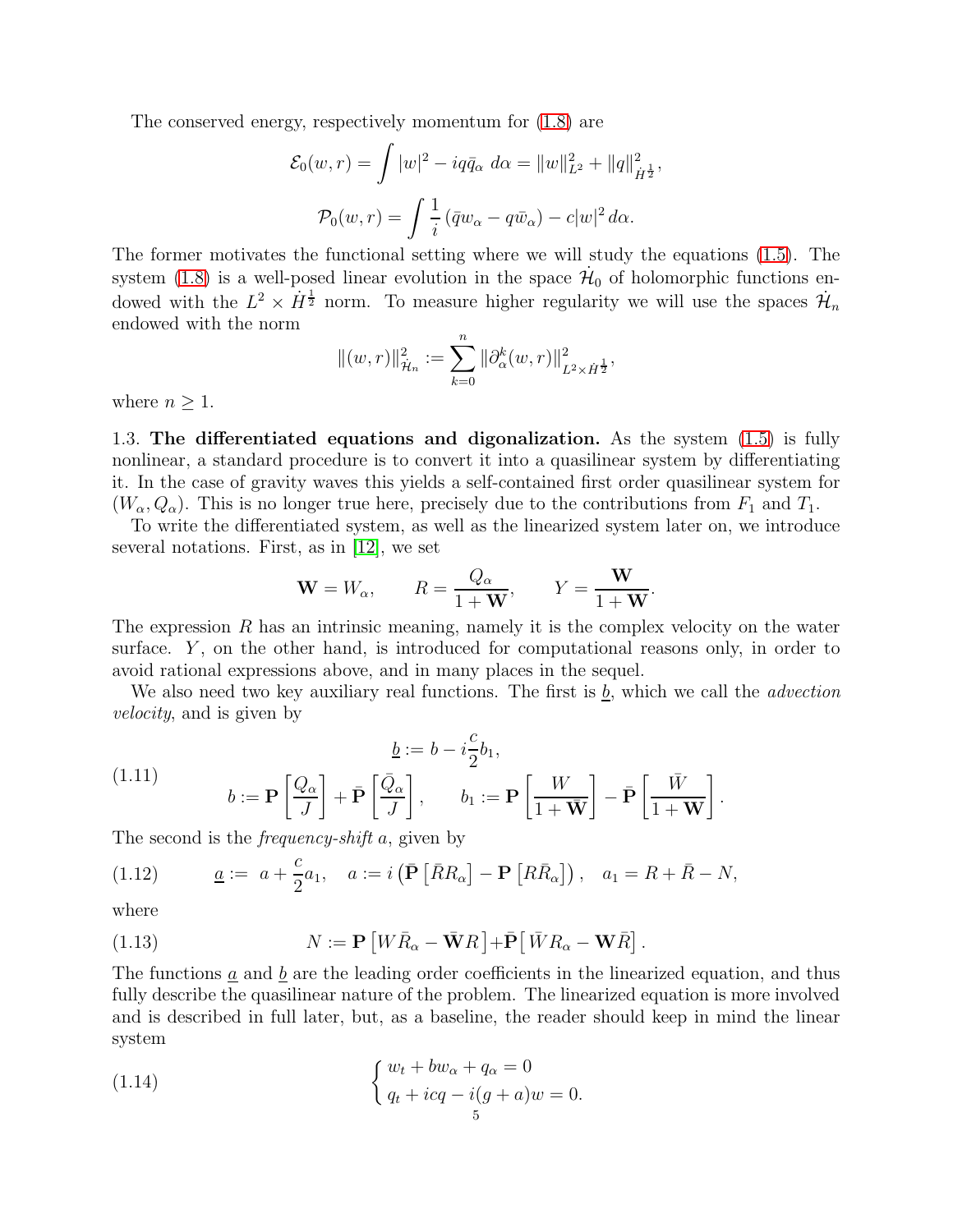The real function  $q+a$  has a physical interpretation as the normal derivative of the pressure on the interface; this is proved in the Appendix. For more regular irrotational waves (i.e.,  $c = 0$ ) this was proved by Wu [\[32\]](#page-63-6) to be positive; an alternate proof was provided in [\[12\]](#page-62-0) in the context of holomorphic coordinates, assuming only scale invariant regularity  $(\mathbf{W}, R) \in \mathcal{H}_{\frac{1}{2}}$ . This positivity, called the Taylor sign condition, was crucial for the well-posedness of the water wave system, both with gravity [\[32\]](#page-63-6), [\[12\]](#page-62-0) and with surface tension [\[16\]](#page-62-12).

For the present problem we still need to know that  $q + a$  is nonnegative, which corresponds with the normal derivative of the pressure being bounded away from zero. But it is no longer the case that this comes for free. Thus, we will impose the positivity condition on the normal derivative of the pressure and solve the equations for as long as this condition holds uniformly. We remark that this is always the case if we assume that R is small in  $L^{\infty}$ , which is the case for our small data result.

Differentiating with respect to  $\alpha$  yields a system for  $(W_{\alpha}, Q_{\alpha})$ , which turns out to be degenerate hyperbolic with a double speed  $\underline{b}$ . This is explained in detail in the context of irrotational gravity waves in [\[12\]](#page-62-0), and easily carries over here as the highest order terms in the equations are the same. Then it is natural to diagonalize it. This is also done exactly as in [\[12\]](#page-62-0), using the operator

(1.15) 
$$
\mathbf{A}(w,q) := (w, q - Rw), \qquad R := \frac{Q_{\alpha}}{1 + W_{\alpha}}
$$

Noting that

$$
\mathbf{A}(W_{\alpha}, Q_{\alpha}) = (\mathbf{W}, R), \qquad \mathbf{W} := W_{\alpha},
$$

.

.

it follows that the pair  $(\mathbf{W}, R)$  diagonalizes the differentiated system. Thus, rather than repeating the more extensive computations in [\[12\]](#page-62-0), here we directly take advantage of this knowledge to arrive more efficiently at the differentiated system for the diagonal variables  $(W, R)$ .

We first introduce  $\underline{b}$  into the equations using the relations

(1.16) 
$$
F = b - \frac{\bar{R}}{1 + \mathbf{W}}, \qquad F_1 = b_1 + \frac{\bar{W}}{1 + \mathbf{W}},
$$

so that the system [\(1.5\)](#page-2-0) is written in the form

<span id="page-5-0"></span>
$$
\begin{cases} W_t + \underline{b}(1 + W_\alpha) + i\frac{c}{2}W = \bar{R} + i\frac{c}{2}\bar{W} \\ Q_t + \underline{b}Q_\alpha - igW + icQ - i\frac{c}{2}\bar{R}W = \bar{P}\left[|R|^2\right] - i\frac{c}{2}\bar{P}\left[ W\bar{R} - \bar{W}R \right]. \end{cases}
$$

Here the terms on the right are antiholomorphic and disappear when the equations are projected onto the holomorphic space.

Next we differentiate the equations. For the first equation we need the expression for  $\underline{b}_{\alpha}$ , for which we introduce one last set of quadratic auxiliary functions  $M$ ,  $M_1$  and  $\underline{M}$  as follows:

$$
\underline{M} := M - i\frac{c}{2}M_1,
$$
  
(1.17) 
$$
M := \frac{R_{\alpha}}{1 + \bar{W}} + \frac{\bar{R}_{\alpha}}{1 + W} - b_{\alpha} = \bar{P}[\bar{R}Y_{\alpha} - R_{\alpha}\bar{Y}] + P[R\bar{Y}_{\alpha} - \bar{R}_{\alpha}Y],
$$

<span id="page-5-1"></span>
$$
M_1:=\mathbf{W}-\bar{\mathbf{W}}-b_{1,\alpha}=\mathbf{P}\left[W\bar{Y}\right]_\alpha-\bar{\mathbf{P}}\left[\bar{W}Y\right]_\alpha
$$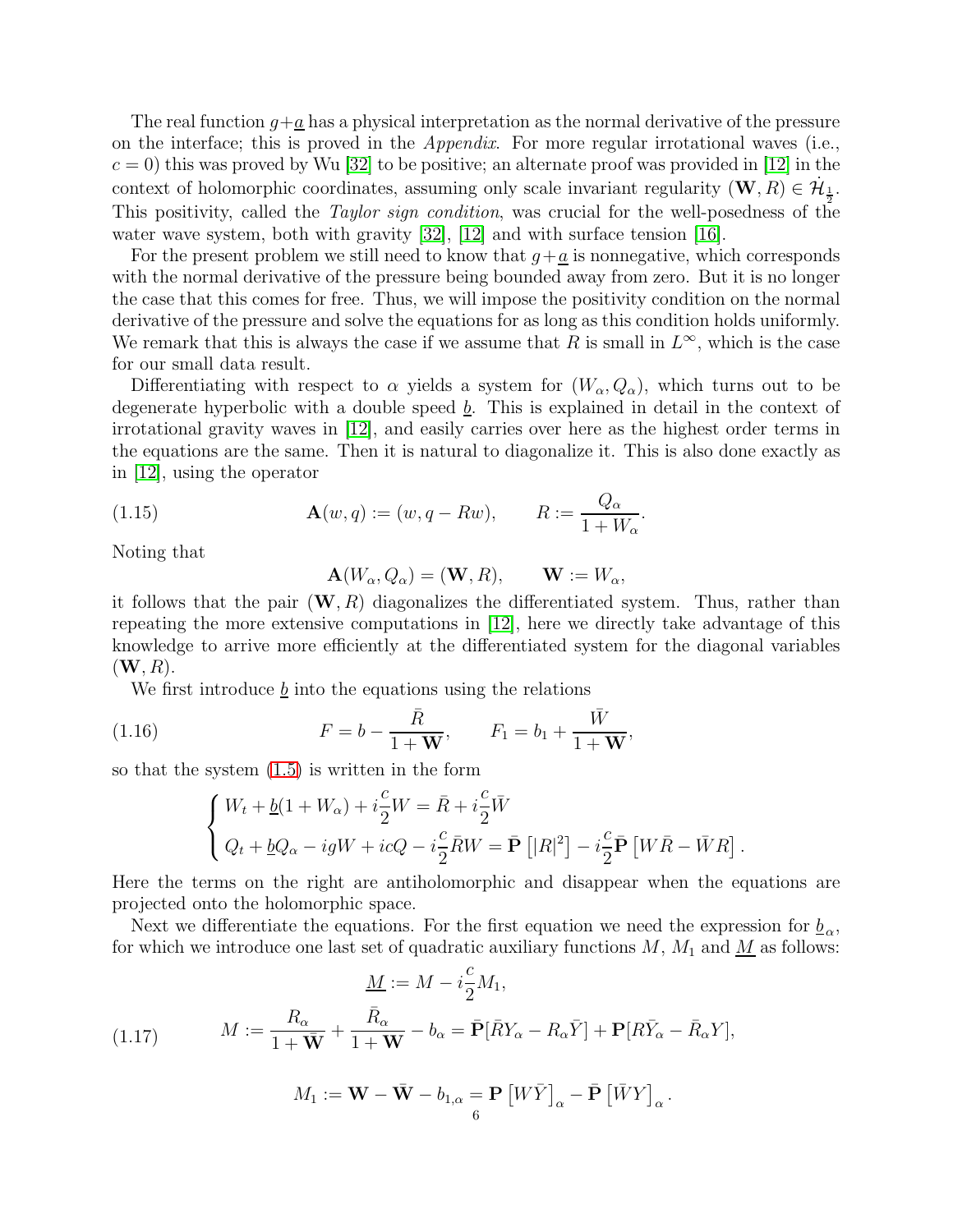Thus, we can substitute  $b_{\alpha}$  with

(1.18) 
$$
\underline{b}_{\alpha} = \frac{R_{\alpha}}{1 + \bar{\mathbf{W}}} + \frac{\bar{R}_{\alpha}}{1 + \mathbf{W}} - i\frac{c}{2}(\mathbf{W} - \bar{\mathbf{W}}) - \underline{M}.
$$

For the second equation we switch directly to R, and then  $\underline{b}_{\alpha}$  is no longer needed in view of the identity

<span id="page-6-4"></span><span id="page-6-0"></span>
$$
(\partial_t + \underline{b}\partial_\alpha)R = \partial_\alpha(\partial_t + \underline{b}\partial_\alpha)Q - R\partial_\alpha(W_t + \underline{b}(1 + W_\alpha)).
$$

Taking the above discussion into account, after some straightforward computations, one arrives at the system

(1.19) 
$$
\begin{cases} \mathbf{W}_t + \underline{b} \mathbf{W}_{\alpha} + \frac{(1 + \mathbf{W})R_{\alpha}}{1 + \bar{\mathbf{W}}} = (1 + \mathbf{W}) \underline{M} + i \frac{c}{2} \mathbf{W} (\mathbf{W} - \bar{\mathbf{W}}) \\ R_t + \underline{b} R_{\alpha} + icR - i \frac{g \mathbf{W} - a}{1 + \mathbf{W}} = i \frac{c}{2} \frac{R \mathbf{W} + \bar{R} \mathbf{W} + N}{1 + \mathbf{W}}. \end{cases}
$$

This governs an evolution in the space of holomorphic functions, and will be used both directly and in its projected version. Obviously the two forms are algebraically equivalent.

We remark that while the transport coefficient  $b$  appears explicitly in these equations, the frequency shift  $\underline{a}$  does not. This is due to the fact that the right hand side of the second equation is still fully nonlinear in W. To understand better the role played by  $\underline{a}$  one needs to consider either the linearized equations, which are discussed in Section [3,](#page-16-0) or to further differentiate [\(1.19\)](#page-6-0), as in Section [4.](#page-29-0)

1.4. The main results. To describe the lifespan of the solutions we begin with the control norms in [\[12\]](#page-62-0), namely

<span id="page-6-2"></span>(1.20) 
$$
A := \|\mathbf{W}\|_{L^{\infty}} + \|Y\|_{L^{\infty}} + \|D|^{\frac{1}{2}}R\|_{L^{\infty} \cap B_2^{0,\infty}},
$$

respectively

<span id="page-6-3"></span>(1.21) 
$$
B := |||D|^{\frac{1}{2}} \mathbf{W}||_{BMO} + ||R_{\alpha}||_{BMO},
$$

where  $|D|$  represents the multiplier with symbol  $|\xi|$ . In order to estimate lower order terms introduced in conjunction with  $c$  we also introduce

<span id="page-6-1"></span>(1.22) 
$$
A_{-1/2} := |||D|^{\frac{1}{2}}W||_{L^{\infty}} + ||R||_{L^{\infty}},
$$

and

$$
(1.23) \t\t A_{-1} := ||W||_{L^{\infty}}.
$$

It is also useful to introduce the notations

(1.24) 
$$
\underline{B} := B + cA + c^2 A_{-1/2}, \qquad \underline{A} := A + cA_{-1/2} + c^2 A_{-1}.
$$

Here A is a scale invariant quantity, while B corresponds to the homogeneous  $\dot{\mathcal{H}}_1$  norm of  $(W, R)$  and  $A_{-\frac{1}{2}}$  corresponds to the homogeneous  $\mathcal{H}_0$  norm of  $(W, R)$ . We note that B, and

all but the Y component of A are controlled by the energy and  $\dot{\mathcal{H}}_1$  norm of  $(\mathbf{W}, R)$ .

Now we are ready to state our main results. We begin with the local well-posedness result: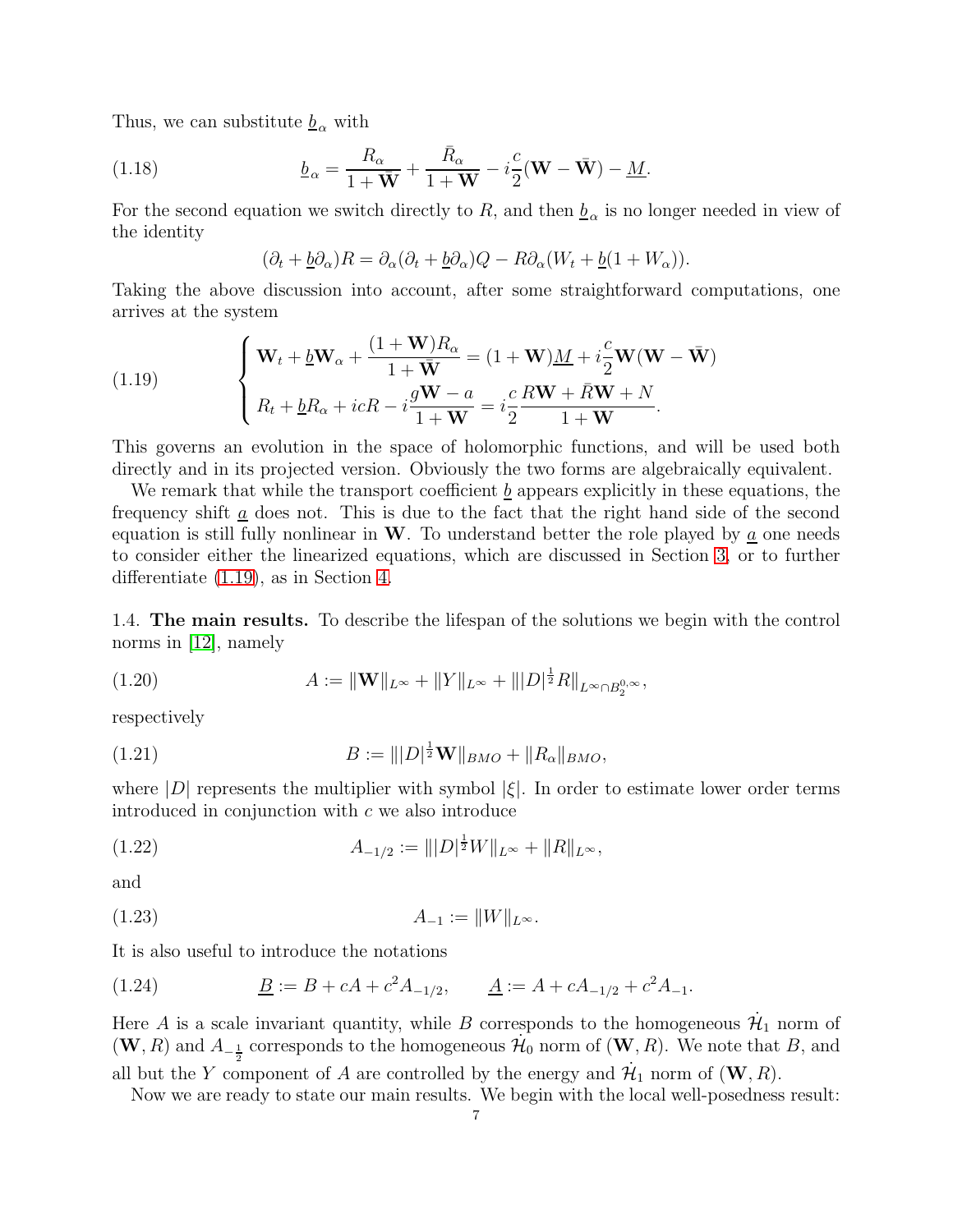<span id="page-7-0"></span>**Theorem 1.** Let  $n \geq 1$ . The system [\(1.5\)](#page-2-0) is locally well-posed for initial data  $(W_0, Q_0)$  with the following regularity:

<span id="page-7-3"></span><span id="page-7-1"></span>
$$
(W_0, Q_0) \in \mathcal{H}_0, \qquad (\mathbf{W}_0, R_0) \in \mathcal{H}_1,
$$

and satisfying the pointwise constraints

(1.25)  $|\mathbf{W}(\alpha) + 1| > \delta > 0$ , (no interface singularities)

(1.26)  $g + \underline{a}(\alpha) > \delta > 0$  (Taylor sign condition).

Further, the solution can be continued for as long as  $\underline{A}$  and  $\underline{B}$  remain bounded and the pointwise conditions above hold uniformly. The same result holds in the periodic setting.

The well-posedness above should be interpreted in the sense of Hadamard. To be more precise, it means that there exists some time  $T > 0$ , depending only on the initial data size and on the constant  $\delta$  in the above pointwise constraints, so that the following properties hold:

(1) (Regular data) For each data  $(W_0, Q_0)$ , which is as above, but with additional regularity  $(\mathbf{W}_0, R_0) \in \mathcal{H}_n$ , with  $n \geq 2$ , there exists a unique solution  $(W, Q)$  in  $[0, T]$ , with the property that

$$
\|(\mathbf{W}, R)\|_{C[0,T;\dot{\mathcal{H}}_k]} \lesssim \|(\mathbf{W}_0, R_0)\|_{\dot{\mathcal{H}}_k}, \qquad 0 \le k \le n.
$$

(2) (Rough data) For each data  $(W_0, Q_0)$  as above there exists a solution  $(W, Q)$  in  $[0, T]$ , with the property that

$$
\|(\mathbf{W}, R)\|_{C[0,T; \dot{\mathcal{H}}_k]} \lesssim \|(\mathbf{W}_0, R_0)\|_{\dot{\mathcal{H}}_k}, \qquad k = 0, 1.
$$

Further this solution is the unique limit of regular solutions, and depends continuously on the initial data.

(3) (Weak Lipschitz dependence) The solution  $(W, Q)$  has a Lipschitz dependence on the initial data in the  $\dot{\mathcal{H}}_1$  topology.

The implicit constants in all the estimates above depend only on the initial data size and on the constant  $\delta$  in the above pointwise constraints. Further, the last part of the Theorem [1](#page-7-0) asserts that in effect these constants can alternatively be estimated purely in terms of our uniform control parameters A and B, rather than the full Sobolev norm of the data.

Our second result in this paper is a cubic lifespan bound for the small data problem:

<span id="page-7-2"></span>**Theorem 2.** Let  $(W,Q)$  be a solution for the system  $(1.5)$  whose initial data satisfies

$$
||(W_0, Q_0)||_{\dot{\mathcal{H}}_0} + ||(\mathbf{W}_0, R_0)||_{\dot{\mathcal{H}}_1} \le \epsilon \ll 1.
$$

Then the solution exists for a time  $T_{\epsilon} \approx \epsilon^{-2}$ , with bounds

(1.28) 
$$
\|(W,Q)(t)\|_{\dot{\mathcal{H}}_0} + \|(\mathbf{W},R)(t)\|_{\dot{\mathcal{H}}_1} \lesssim \epsilon, \qquad |t| < T_{\epsilon}.
$$

Further, higher regularity is also preserved,

(1.29)  $\|(W, R)(t)\|_{\dot{\mathcal{H}}_n} \lesssim \|(W, R)(0)\|_{\dot{\mathcal{H}}_n} \quad |t| < T_{\epsilon},$ 

whenever the norm on the right is finite.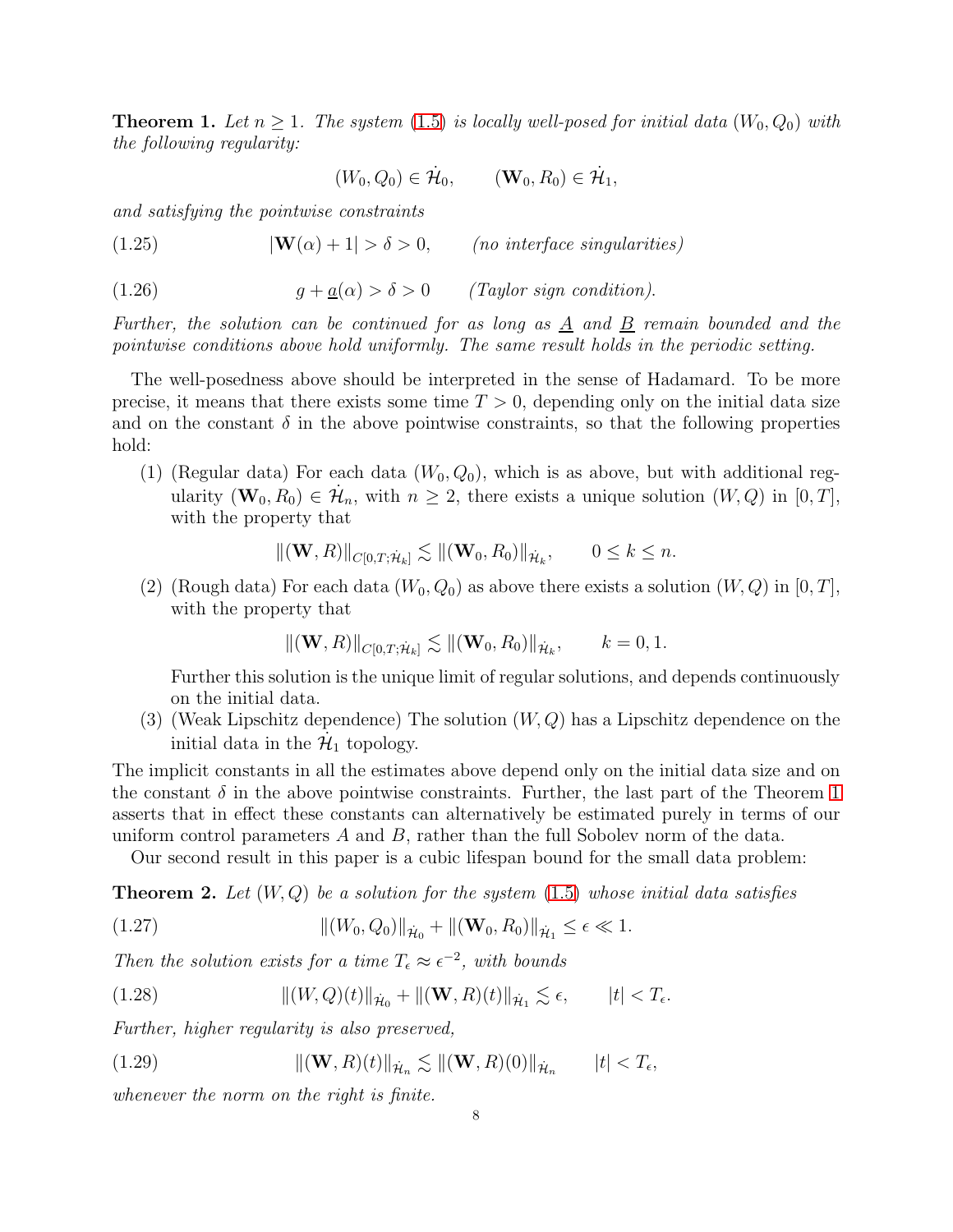To the best of our knowledge this is the first nontrivial lifespan bound for solutions to this problem. A similar result for the zero vorticity problem was proved in our earlier article [\[12\]](#page-62-0). The problem here is considerably more difficult than the one in [\[12\]](#page-62-0), both technically and conceptually. At the technical level, the normal form for the vorticity problem is much more involved, and quite nontrivial to compute (see the next section). Qualitatively, here we have stronger quadratic interactions at low frequency, which, unlike in [\[12\]](#page-62-0), prevent us from obtaining cubic bounds for the linearized equation (and thus, for differences of solutions).

We further remark that in [\[12\]](#page-62-0) we also provide a proof of an almost global result for small localized data for gravity waves. Our aim is to also provide a similar result in this context. However, the ideas in [\[12\]](#page-62-0) do not directly carry over to this case, due first, to the lack of a scaling symmetry, and secondly, to the lack of cubic estimates for the linearized equation. We hope to be able to address these issues in subsequent work.

We note that the periodic case is almost identical and is not discussed separately. The only difference in the analysis is in how the constant functions are treated. This is discussed in detail in the *Appendix* to  $[12]$ , and carries over to the present paper without any change.

1.5. **Outline of the paper.** There are three key steps in our analysis, which eventually provide all the ingredients which are necessary in order to prove our main results. These are as follows:

(i) The normal form analysis. The constant vorticity water wave equation has many quadratic interactions, yet we seek to prove small data lifespan bounds as if the nonlinearities were cubic. At least formally the key to this is the normal form analysis, which allows us to replace quadratic nonlinearities with cubic ones. While the normal form transformation for gravity waves is quite straightforward, in the presence of constant vorticity, this is no longer the case.

Indeed, the normal form turns out to be unbounded both at low frequency and at high frequency. This computation is fairly involved, and is carried out in the next section. Its redeeming feature is that its outcome is also quite explicit.

The normal form we calculate here is not directly used in any of the estimates we derive later on. However, it is crucially used in order to construct modified energies with cubic estimates, which is the base of our *quasilinear modified energy method*. Even though the normal form is badly unbounded, it has enough of a "null structure", or antisymmetry, so that the cubic energy corrections it generates are all of bounded type.

(ii) The analysis of the linearized equation in Section [3](#page-16-0). This is a critical part of any local well-posedness result for a quasilinear problem. The derivation of the equations is also interesting, as it clarifies the quasilinear structure and the roles played by the advection coefficient  $\underline{b}$ , and the frequency shift  $\underline{a}$ .

As for the gravity waves in [\[12\]](#page-62-0), we are able to prove that the linearized problem is well-posed in our base space  $\dot{\mathcal{H}}_0$ , Further, the bounds we prove are in terms of our control parameters A and B, and not in terms the full Sobolev norm of the solution.

Unlike in [\[12\]](#page-62-0), we are no longer able to prove cubic estimates for the linearized equation. This is due to the unbounded low frequency part of the normal form transformation, which looses its skew-adjoint structure after linearization. Because of this, we are able to use the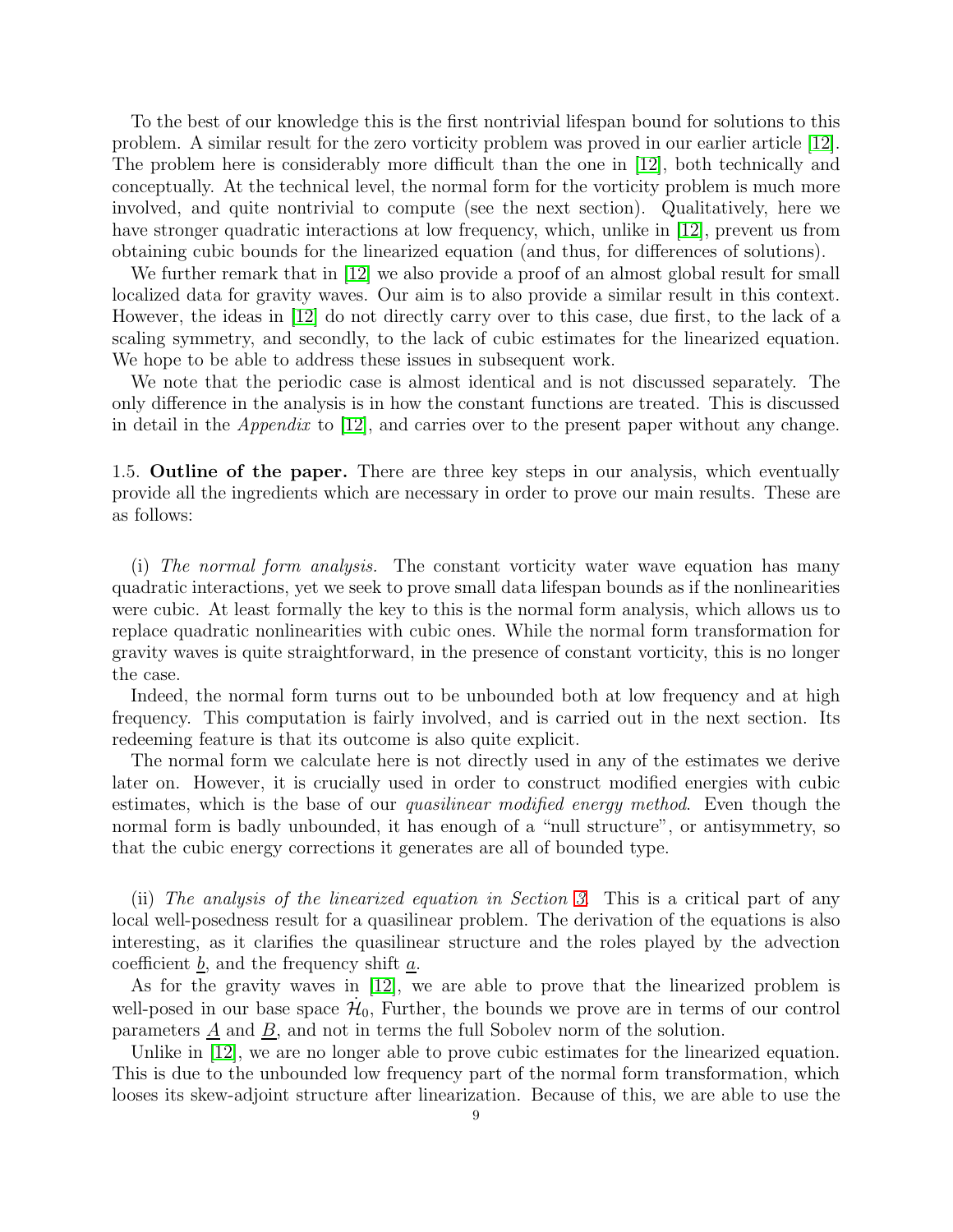bounds for the linearized equation in the proof of local well-posedness, but only partially in the proof of the cubic lifespan result.

(iii) The cubic energy estimates in Section [4](#page-29-0). Since we already have the conserved Hamiltonian, which controls the  $\dot{\mathcal{H}}_0$  norm of  $(W,Q),$  our task here is to successively provide bounds for  $(\mathbf{W}, R)$  in the  $\dot{\mathcal{H}}_k$  spaces for  $k = 0, 1, \cdots$ . In all cases, we control the evolution of these norms using our pointwise control parameters  $\underline{A}$  and  $\underline{B}$ .

These bounds come in two flavors: (a) local bounds, which apply for large data, and are needed for the local well-posedness result, and (b) cubic long time bounds for small data, which are used for the cubic lifespan result. The former are obtained largely by differentiating the equation, and then by applying the bounds for the linearized equation. The latter, however, requires computing cubic energy corrections, and there, we rely heavily on the normal form.

The crucial step is the one for the  $\mathcal{H}_1$  norm of  $(\mathbf{W}, R)$  (i.e.,  $k = 1$ ), as this is the level where we have our well-posedness result; for this reason, we describe this case in detail. The case  $k = 0$  is simpler since  $(\mathbf{W}, R)$  solves the linearized equation, so we already have the local bound. The case  $k \geq 2$  is discussed last, without explicitly computing the modified energy.

Once the bounds for the linearized equation and for the differentiated equation are established, the remaining arguments in the proof of our main theorems are a fairly straightforward repetition of arguments in [\[12\]](#page-62-0). We outline this in the last section of the paper.

Finally, the Appendix plays two roles. In Appendix [B](#page-56-0) we outline the derivation of the constant vorticity gravity wave equation in holomorphic coordinates. Last, but not least, in Appendix [A](#page-54-0) we collect a number of bilinear Coifman-Meyer and nonlinear Moser type estimates, some from [\[12\]](#page-62-0), and prove the ones which are new in this paper.

## <span id="page-9-0"></span>2. The normal form transformation

<span id="page-9-1"></span>The nonlinear evolution [\(1.5\)](#page-2-0) contains quadratic terms, yet for our problem we seek to prove cubic lifespan bounds, as if the nonlinearity is at least cubic. In this section we consider the question of finding a normal transformation, whose aim is to replace the original variables  $(W, Q)$  with normal form variables  $(W, Q)$ , of the form

(2.1) 
$$
\begin{cases} \tilde{W} = W + W_{[2]} \\ \tilde{Q} = Q + Q_{[2]}, \end{cases}
$$

where  $W_{[2]}$  and  $Q_{[2]}$  are quadratic forms in  $(W, Q)$ , so that the normal form variables satisfy an equation with only cubic and higher terms,

(2.2) 
$$
\begin{cases} \tilde{W}_t + \tilde{Q}_\alpha = \text{cubic and higher} \\ \tilde{Q}_t - ig\tilde{W} + ic\tilde{Q} = \text{cubic and higher.} \end{cases}
$$

We will indeed show that such a normal form transformation exists; as it turns out, it is highly unbounded, both at low and at high frequencies. However, this is expected, and it does not cause any difficulties. This is because we do not use the normal form directly, but only as a tool to help us construct modified energies in our quasilinear modified energy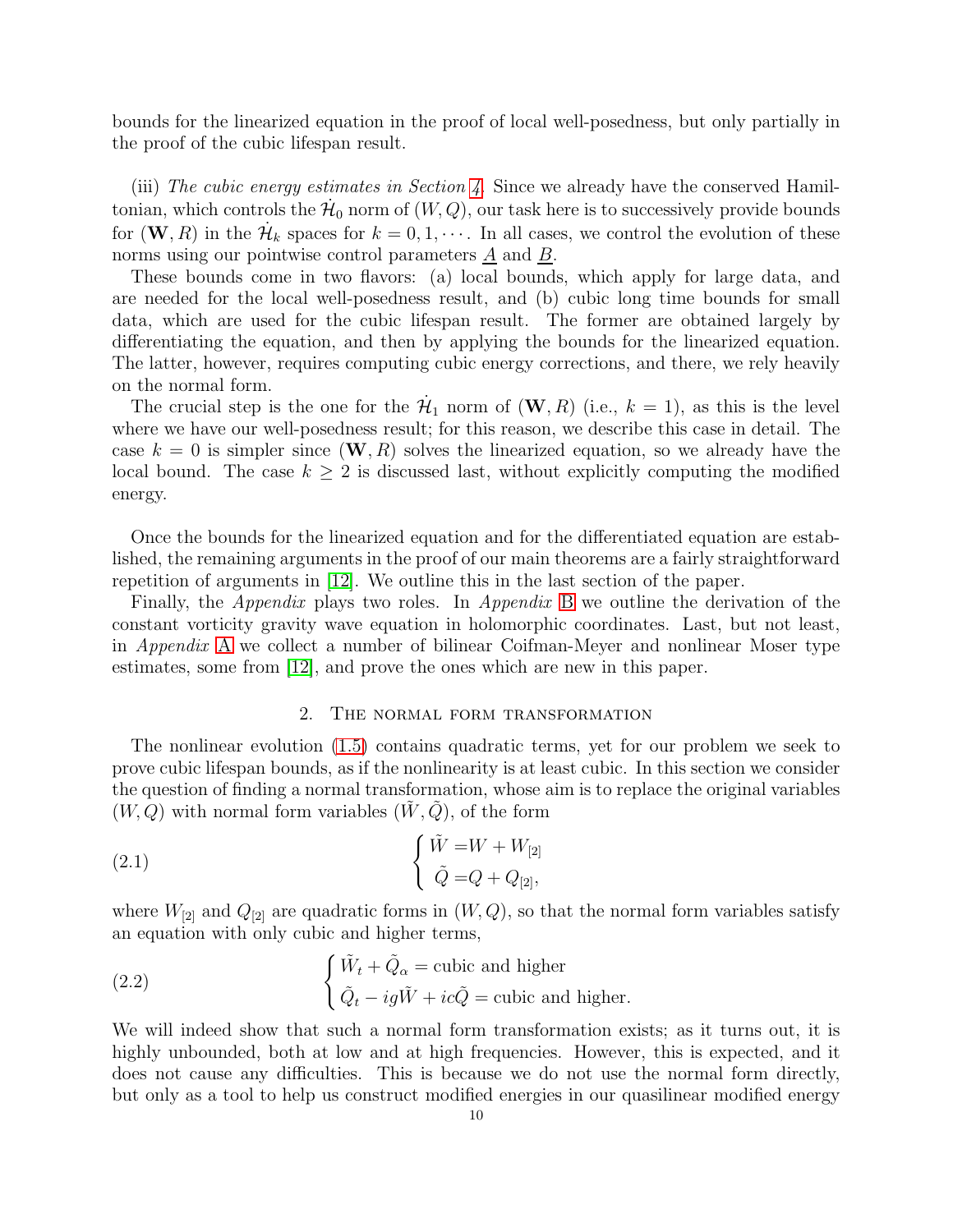method. As it turns, even though the normal form transformation is unbounded, it has some favorable structure, so that the modified cubic energies are nevertheless bounded.

2.1. The resonance analysis. We begin by examining whether our evolution has quadratic resonant interactions. Taking into account the possible complex conjugations and the dispersion relation [\(1.10\)](#page-3-1), the quadratic resonant interactions are associated with three pairs of characteristic frequencies  $(\tau_1, \xi_1), (\tau_2, \xi_2)$  and  $(\tau, \xi)$  so that  $(\tau_1, \xi_1) + (\tau_2, \xi_2) = (\tau, \xi)$ . Combining this with the dispersion relation we obtain  $\tau_1^2 + \tau_2^2 = \tau^2$ , which leads to  $\tau_1 \tau_2 = 0$ . Hence, we either have  $(\tau_1, \xi_1) = (0, 0)$  or  $(\tau_2, \xi_2) = (0, 0)$ . Thus, resonant interactions occur only when either one of the inputs or the output is at frequency zero. In terms of the normal form transformation, this indicates that at most we will have singularities when either input is at frequency zero, or the output is at frequency zero. We will see that, due to the form of the quadratic terms in the equation, the former scenario happens, but the latter does not.

2.2. The normal form computation. We begin with the quadratic and expansion in the equation [\(1.5\)](#page-2-0), and then we compute the normal form transformation which eliminates the quadratic terms from the equation. Starting with

$$
F \approx Q_{\alpha} - Q_{\alpha}W_{\alpha} + \mathbf{P}[\bar{Q}_{\alpha}W_{\alpha} - Q_{\alpha}\bar{W}_{\alpha}] + \mathbf{P}[(Q_{\alpha} - \bar{Q}_{\alpha})(4|\Re W_{\alpha}|^{2} - |W_{\alpha}|^{2})],
$$

we compute the multilinear expansion:

(2.3) 
$$
\begin{cases} W_t + Q_\alpha = G^{(2)} + G^{(3+)} \\ Q_t - igW + icQ = K^{(2)} + K^{(3+)}, \end{cases}
$$

where the quadratic terms  $(G^{(2)}, K^{(2)})$  are given by

<span id="page-10-0"></span>
$$
\left\{ \begin{aligned} \mathbf{G}^{(2)} &= -\mathbf{P} \left[ \bar{Q}_{\alpha} W_{\alpha} - Q_{\alpha} \bar{W}_{\alpha} \right] - i \frac{c}{2} \mathbf{P} \left[ W \bar{W}_{\alpha} + \bar{W} W_{\alpha} \right] + i \frac{c}{2} W W_{\alpha} \\ \mathbf{K}^{(2)} &= - Q_{\alpha}^2 - \mathbf{P} \left[ |Q_{\alpha}|^2 \right] + i \frac{c}{2} W Q_{\alpha} + i \frac{c}{2} \mathbf{P} \left[ W \bar{Q}_{\alpha} - \bar{W} Q_{\alpha} \right]. \end{aligned} \right.
$$

The role of the normal form transformation is to eliminate the quadratic terms  $(G^{(2)}, K^{(2)})$ from the equation [\(2.3\)](#page-10-0). We can divide the quadratic terms above into two classes:

a) holomorphic, i.e., those which are the product of two holomorphic functions,

b) mixed, i.e., those which are the (projected) product of one holomorphic function with another's conjugate.

<span id="page-10-1"></span>Thus, we expect the normal form to have a similar structure,

(2.4) 
$$
W_{[2]} = W_{[2]}^h + W_{[2]}^a, \qquad Q_{[2]} = Q_{[2]}^h + Q_{[2]}^a,
$$

where, allowing for all possible combinations, the above components must have the form

<span id="page-10-2"></span>(2.5)  
\n
$$
W_{[2]}^{h} = B^{h}(W, W) + C^{h}(Q, Q) + D^{h}(W, Q),
$$
\n
$$
W_{[2]}^{a} = B^{a}(W, \bar{W}) + C^{a}(Q, \bar{Q}) + D^{a}(W, \bar{Q}) + E^{a}(Q, \bar{W}),
$$
\n
$$
Q_{[2]}^{h} = F^{h}(W, W) + H^{h}(Q, Q) + A^{h}(W, Q),
$$
\n
$$
Q_{[2]}^{a} = F^{a}(W, \bar{W}) + H^{a}(Q, \bar{Q}) + A^{a}(W, \bar{Q}) + G^{a}(Q, \bar{W}).
$$

All the above expressions are translation invariant bilinear forms, whose symbols we need to compute. Our main result is as follows: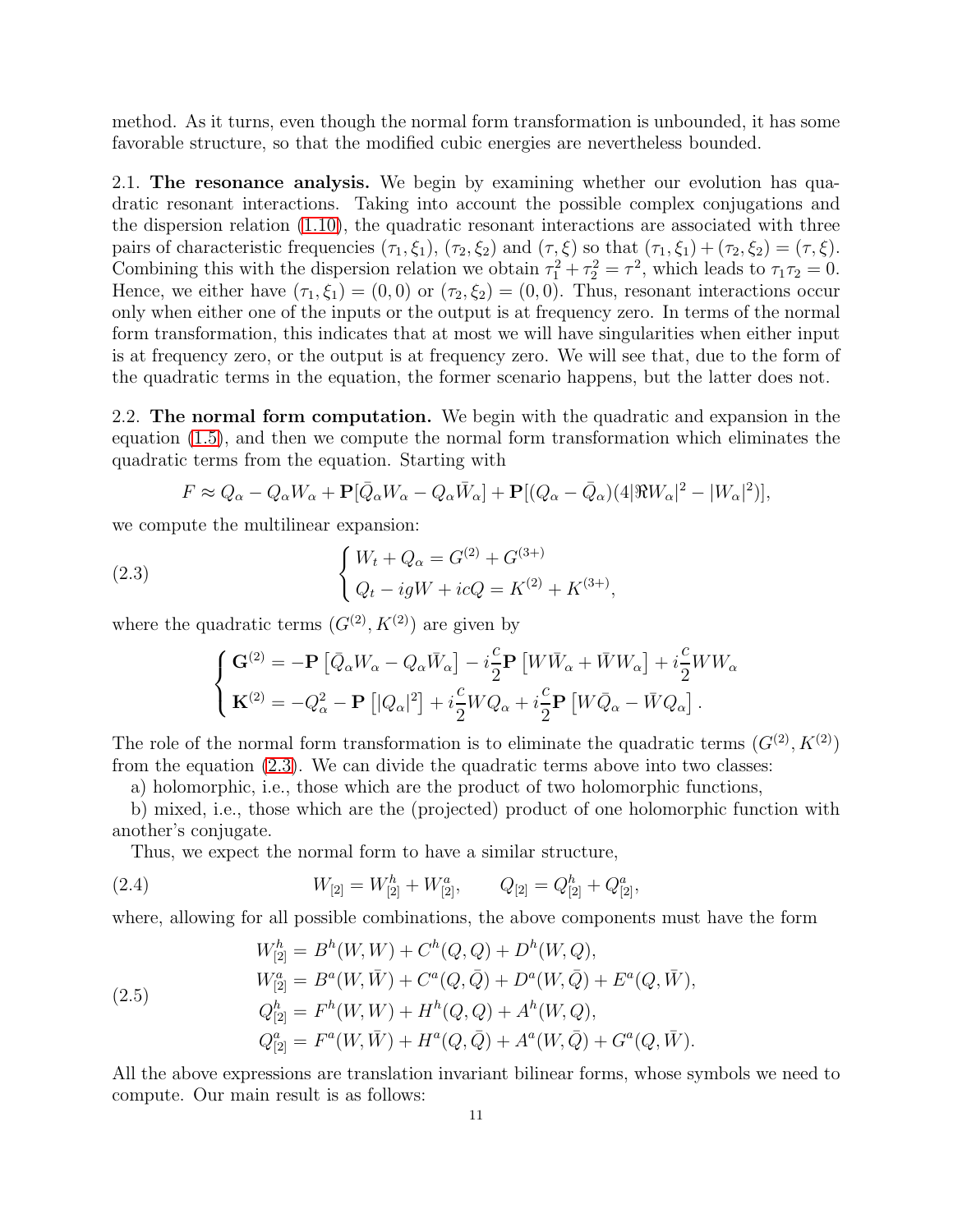Proposition 2.1. The equation [\(2.3\)](#page-10-0) admits a normal form transformation [\(2.1\)](#page-9-0) as in  $(2.4)-(2.5)$  $(2.4)-(2.5)$  $(2.4)-(2.5)$ , where the symbols for the bilinear operators in  $(2.5)$  are given by  $(2.12)$ ,  $(2.13)$ , and [\(2.16\)](#page-16-1).

For later use, i.e., for computing the modified energy cubic corrections, we also translate the symbols [\(2.12\)](#page-14-0), [\(2.13\)](#page-15-0), and [\(2.16\)](#page-16-1) into the spatial description. Precisely, the holomorphic terms have the form:

(2.6)  
\n
$$
\begin{cases}\nB^h(W, W) = -W\mathbf{W} + i\frac{c^2}{2g}(\mathbf{W}\partial_{\alpha}^{-1}W + W^2) + \frac{c^4}{4g^2}W\partial_{\alpha}^{-1}W, \\
C^h(Q, Q) = -\frac{c^2}{4g^2}QQ_{\alpha}, \\
D^h(W, Q) = -\frac{c}{2g}(\mathbf{W}Q + WQ_{\alpha}) + i\frac{c^3}{4g}(WQ + \partial_{\alpha}^{-1}WQ_{\alpha}), \\
F^h(W, W) = i\frac{c}{4}W^2 + \frac{c^3}{4g}W\partial_{\alpha}^{-1}W, \\
H^h(Q, Q) = -\frac{c}{2g}QQ_{\alpha}, \\
A^h(W, Q) = -WQ_{\alpha} + i\frac{c^2}{2g}\partial_{\alpha}^{-1}WQ_{\alpha} + i\frac{c^2}{4g}WQ,\n\end{cases}
$$

and the antiholomorphic counterparts:

$$
\begin{cases}\nB^{a}(W,\bar{W}) = -\mathbf{W}\bar{W} - i\frac{c^{2}}{2g}\mathbf{W}\partial_{\alpha}^{-1}\bar{W} + i\frac{c^{2}}{4g}|W|^{2} - \frac{c^{4}}{4g^{2}}W\partial_{\alpha}^{-1}\bar{W}, \\
C^{a}(Q,\bar{Q}) = -\frac{c^{2}}{4g^{2}}\bar{Q}Q_{\alpha}, \\
D^{a}(W,\bar{Q}) = -\frac{c}{2g}\mathbf{W}\bar{Q} + i\frac{c^{3}}{4g^{2}}W\bar{Q}, \\
G^{a}(Q,\bar{W}) = -Q_{\alpha}\bar{W} - i\frac{c^{2}}{2g}Q_{\alpha}\partial_{\alpha}^{-1}\bar{W}, \\
E^{a}(Q,\bar{W}) = -\frac{c}{2g}Q_{\alpha}\bar{W} - i\frac{c^{3}}{4g^{2}}Q_{\alpha}\partial_{\alpha}^{-1}\bar{W}, \\
H^{a}(Q,\bar{Q}) = -\frac{c}{2g}\bar{Q}Q_{\alpha}, \\
A^{a}(W,\bar{Q}) = i\frac{c^{2}}{4g}W\bar{Q}, \\
F^{a}(W,\bar{W}) = i\frac{c}{2}|W|^{2} - \frac{c^{3}}{4g}W\partial_{\alpha}^{-1}\bar{W}.\n\end{cases}
$$

We note that while for computational purposes it is convenient to separate the two components of the normal form, in order to see the antisymmetric structure of the (low frequency) unbounded part, one has to consider them together; see the computations in Section [4.](#page-29-0)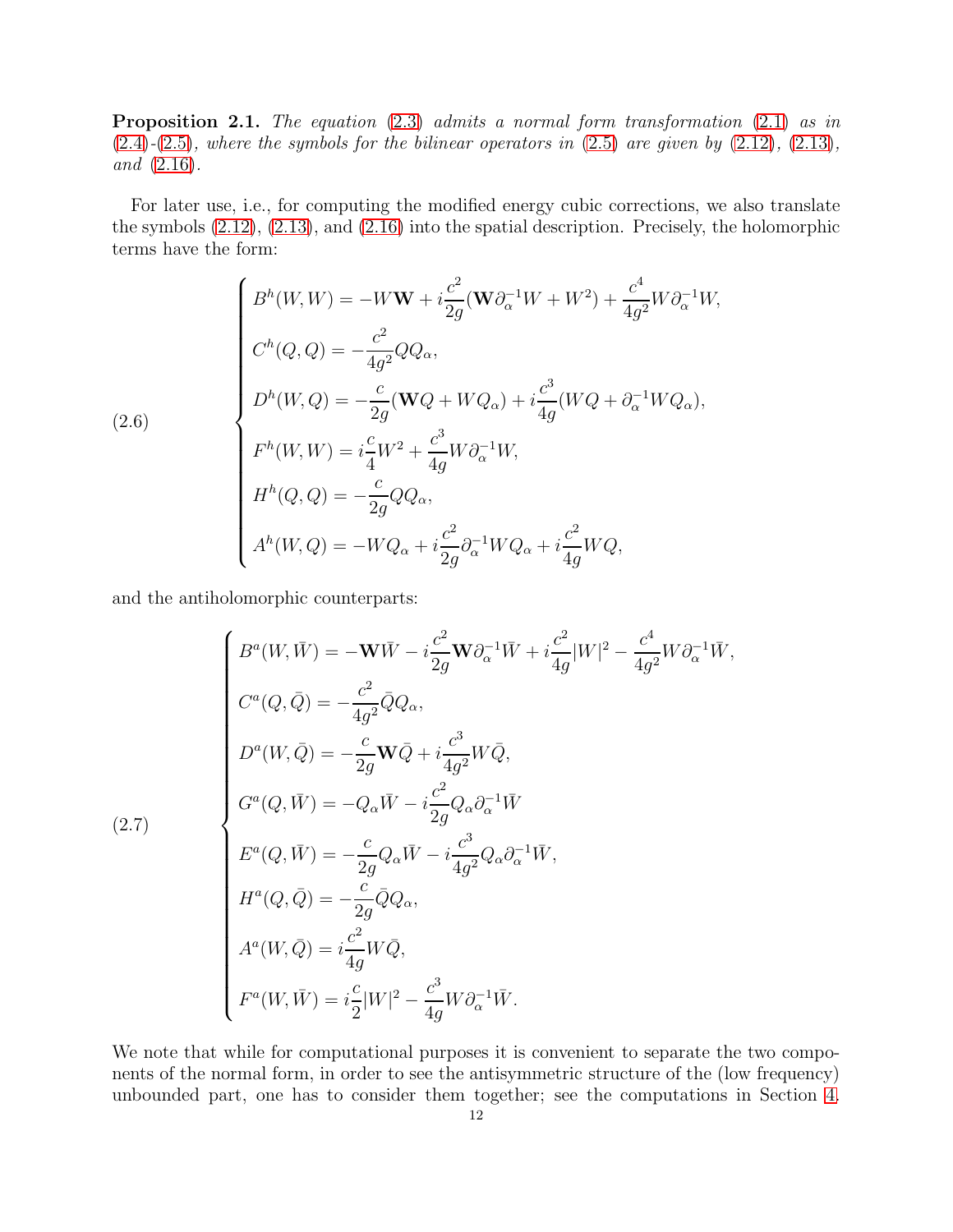Toward that goal, we rewrite the quadratic normal form components in the following form:

<span id="page-12-0"></span>
$$
W^{[2]} = -(W + \bar{W})W_{\alpha} - \frac{c}{2g} \left[ (Q + \bar{Q})W_{\alpha} + (W + \bar{W})Q_{\alpha} \right]
$$
  
+ 
$$
\frac{ic^{2}}{2g} \left[ (\partial^{-1}W - \partial^{-1}\bar{W})W_{\alpha} + W^{2} + \frac{1}{2}|W|^{2} \right] - \frac{c^{2}}{4g^{2}}(Q + \bar{Q})Q_{\alpha}
$$
  
(2.8)
$$
+ \frac{ic^{3}}{4g^{2}} \left[ (Q + \bar{Q})W + (\partial^{-1}W - \partial^{-1}\bar{W})Q_{\alpha} \right] + \frac{c^{4}}{4g^{2}}(\partial^{-1}W - \partial^{-1}\bar{W})W,
$$

$$
Q^{[2]} = -(W + \bar{W})Q_{\alpha} - \frac{c}{2g}(Q + \bar{Q})Q_{\alpha} + \frac{ic}{4}(W^{2} + 2|W|^{2})
$$

$$
+\frac{ic^2}{2g}\left[ (\partial^{-1}W - \partial^{-1}\bar{W})Q_\alpha + \frac{1}{2}(Q+\bar{Q})W \right] + \frac{c^3}{4g}(\partial^{-1}W - \partial^{-1}\bar{W})W.
$$

Proof. A-priori, computing the normal form, i.e., all symbols of the bilinear expressions above, might appear quite involved. However, there are several observations which bring this analysis to a more manageable level:

- The analysis for the holomorphic products, and for the mixed terms is completely separate.
- The system we obtain for the symbols has polynomial coefficients, so the solutions are rational functions.
- Counting  $c$  as one half of a derivative; the problem is homogeneous. Thus, organizing symbols based on the powers of  $c$ , each such term will have a specific homogeneity. Further, at each power of c, we will encounter only half the terms, as there is a half derivative difference between the scaling of W and that of Q.
- The terms without c are already known from the gravity wave problem  $[12]$ .

Given the above considerations, the natural strategy is to split the analysis into the holomorphic and the mixed part, and in each of these cases to successively solve for increasing powers of c. The computation stops at  $c<sup>4</sup>$ .

(i) Holomorphic terms: Here we seek a normal form for the system

$$
\begin{cases} W_t + Q_\alpha = i\frac{c}{2}WW_\alpha \\ Q_t - igW + icQ = -Q_\alpha^2 + i\frac{c}{2}WQ_\alpha + cubic. \end{cases}
$$

By checking parity, our normal form must be

$$
\begin{cases} \tilde{W} = W + B^h(W, W) + C^h(Q, Q) + D^h(W, Q) \\ \tilde{Q} = Q + F^h(W, W) + H^h(Q, Q) + A^h(W, Q), \\ 13 \end{cases}
$$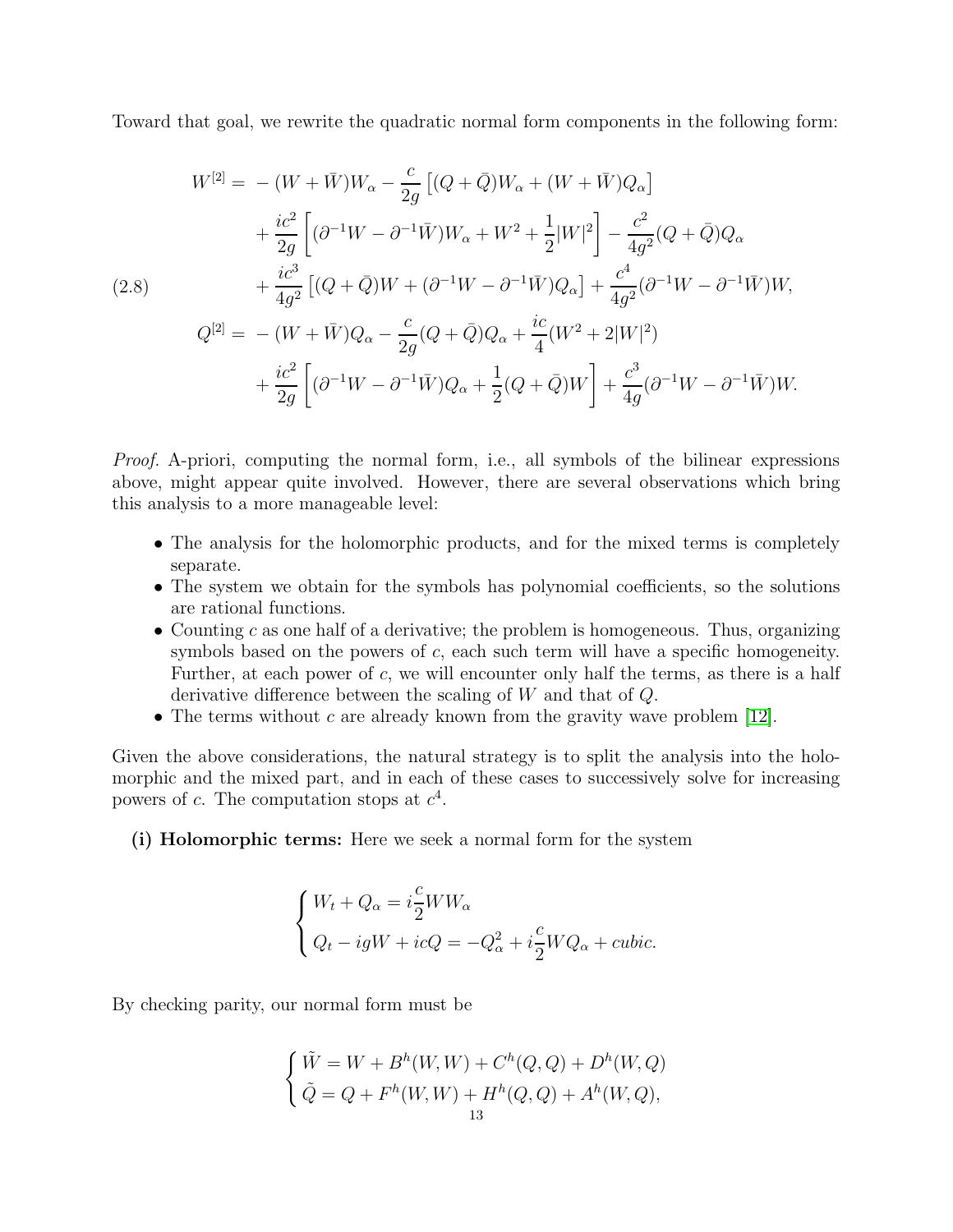where  $B^h$ ,  $C^h$ ,  $F^h$  and  $H^h$  are symmetric bilinear forms with symbols  $B^h(\xi, \eta)$ ,  $C^h(\xi, \eta)$ ,  $F^h(\xi,\eta), H^h(\xi,\eta)$  and  $A^h$  and  $D^H$  are arbitrary. We compute

$$
\begin{cases} \tilde{W}_t + \tilde{Q}_\alpha = -2B^h(Q_\alpha, W) + 2igC^h(W, Q) - 2icC^h(Q, Q) - D^h(Q_\alpha, Q) + igD^h(W, W) \\ \qquad - icD^h(W, Q) + \partial_\alpha \left( F^h(W, W) + H^h(Q, Q) + A^h(W, Q) \right) + i\frac{c}{2}WW_\alpha + \text{cubic}, \\ \tilde{Q}_t - ig\tilde{W} + ic\tilde{Q} = -2F^h(Q_\alpha, W) + 2igH^h(W, Q) - icH^h(Q, Q) - A^h(Q_\alpha, Q) + igA^h(W, W) \\ \qquad - igB^h(W, W) - igC^h(Q, Q) - igD^h(W, Q) + icF^h(W, W) - Q_\alpha^2 \\ \qquad + i\frac{c}{2}WQ_\alpha + \text{cubic}. \end{cases}
$$

We denote the two input frequencies by  $\xi$  and  $\eta$ , both of which are negative. Then, matching like terms, we obtain the following linear system for the symbols:

$$
\begin{cases}\n2\eta B^h - 2gC^h + cD^h - (\xi + \eta)A^h = 0 \\
2cC^h + [\xi D^h]_{sym} - (\xi + \eta)H^h = 0 \\
g [D^h]_{sym} + (\xi + \eta)F^h = -i\frac{c}{4}(\xi + \eta) \\
2\eta F^h - 2gH^h + gD^h = i\frac{c}{2}\eta \\
cH^h + [\xi A^h]_{sym} + gC^h = -i\xi\eta \\
g [A^h]_{sym} - gB^h + cF^h = 0,\n\end{cases}
$$

where sym stands for symmetrization. Using the first equation in the system above helps us to determine the symmetrized symbol of  $A^h$  as follows

$$
A^{h} = \frac{1}{\xi + \eta} \left[ cD^{h} - 2gC^{h} + 2\eta B^{h} \right],
$$

which implies

<span id="page-13-1"></span>(2.9)  
\n
$$
[A^{h}]_{sym} = \frac{1}{\xi + \eta} \left[ c \left[ D^{h} \right]_{sym} - 2gC^{h} + (\eta + \xi)B^{h} \right]
$$
\n
$$
[\xi A^{h}]_{sym} = \frac{1}{\xi + \eta} \left[ c \left[ \xi D^{h} \right]_{sym} - g(\xi + \eta)C^{h} + 2\xi\eta B^{h} \right]
$$

The forth equation provides an expression for the symmetrized symbol of  $D<sup>h</sup>$  as follows

<span id="page-13-0"></span>
$$
D^h = -\frac{2}{g}\eta F^h + 2H^h + i\frac{c}{2g}\eta,
$$

.

which implies

(2.10) 
$$
g[D^h]_{sym} = -(\xi + \eta)F^h + 2gH^h + i\frac{c}{4}(\xi + \eta),
$$

$$
[\xi D^h]_{sym} = -\frac{2}{g}\xi\eta F^h + (\xi + \eta)H^h + i\frac{c}{2g}\xi\eta,
$$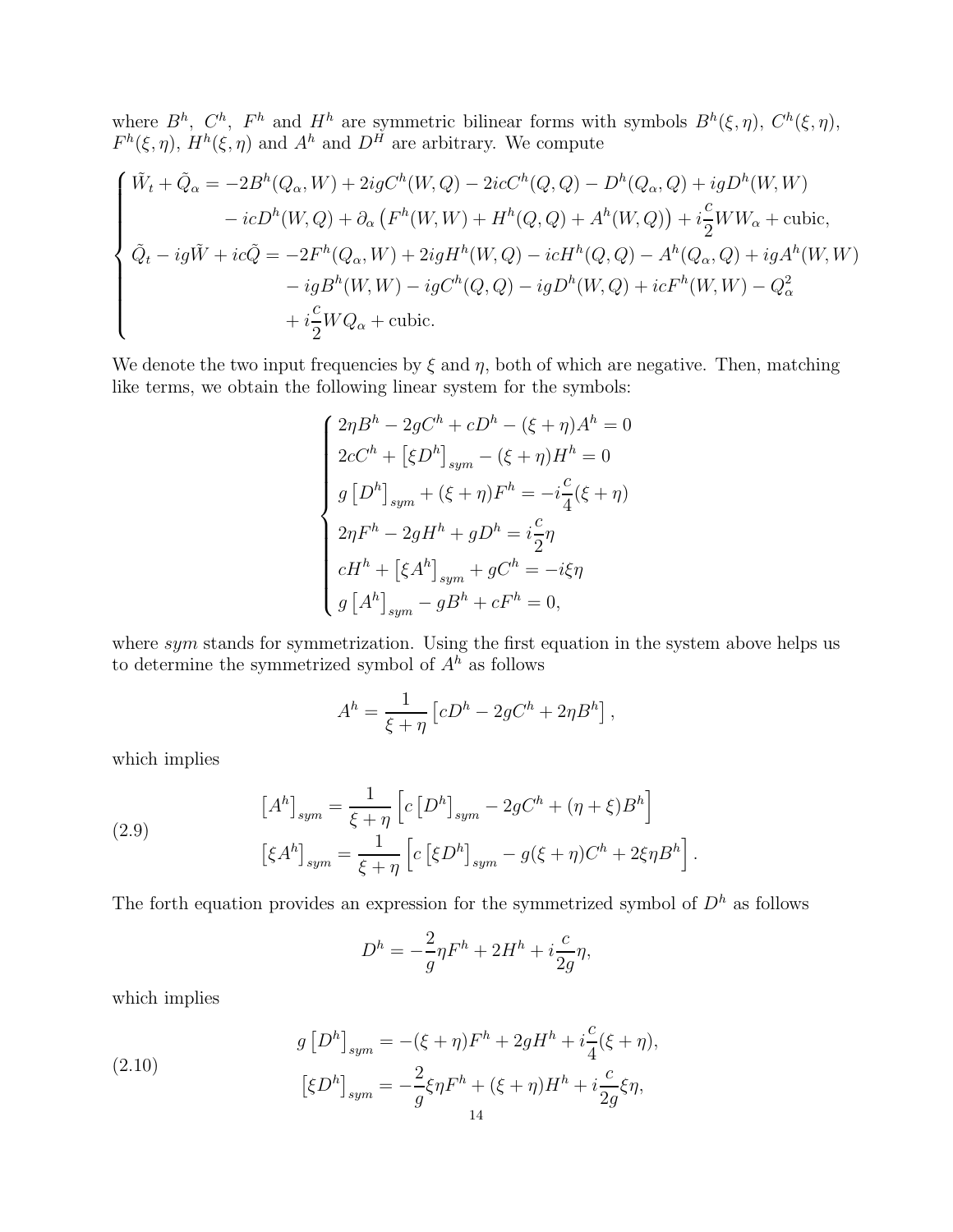Using  $(2.10)$  in  $(2.9)$  gives

<span id="page-14-1"></span>(2.11) 
$$
[A^{h}]_{sym} = \frac{1}{\xi + \eta} \left[ -\frac{c}{g}(\xi + \eta)F^{h} + 2cH^{h} + i\frac{c^{2}}{4g}(\xi + \eta) - 2gC^{h} + (\eta + \xi)B^{h} \right]
$$

$$
[\xi A^{h}]_{sym} = \frac{1}{\xi + \eta} \left[ -\frac{2c}{g}\xi\eta F^{h} + (\xi + \eta)cH^{h} + i\frac{c^{2}}{2g}\xi\eta - g(\xi + \eta)C^{h} + 2\xi\eta B^{h} \right].
$$

Thus, we return to the following system

$$
\begin{cases}\n2cC^h + \left[\xi D^h\right]_{sym} - (\xi + \eta)H^h = 0 \\
g \left[D^h\right]_{sym} + (\xi + \eta)F^h = -i\frac{c}{4}(\xi + \eta) \\
cH^h + \left[\xi A^h\right]_{sym} + gC^h = -i\xi\eta \\
g \left[A^h\right]_{sym} - gB^h + cF^h = 0,\n\end{cases}
$$

where we substitute the corresponding values from  $(2.10)$ ,  $(2.11)$ , and obtain

$$
\begin{cases}\n2cC^{h} - \frac{2}{g}\xi\eta F^{h} + (\xi + \eta)H^{h} + i\frac{c}{2g}\xi\eta - (\xi + \eta)H^{h} = 0 \\
-(\xi + \eta)F^{h} + 2gH^{h} + i\frac{c}{4}(\xi + \eta) + (\xi + \eta)F^{h} = -i\frac{c}{4}(\xi + \eta) \\
cH^{h} + \frac{1}{\xi + \eta} \left[ -\frac{2c}{g}\xi\eta F^{h} + (\xi + \eta)cH^{h} + i\frac{c^{2}}{2g}\xi\eta - g(\xi + \eta)C^{h} + 2\xi\eta B^{h} \right] + gC^{h} = -i\xi\eta \\
\frac{1}{\xi + \eta} \left[ -c(\xi + \eta)F^{h} + 2cgH^{h} + i\frac{c^{2}}{4}(\xi + \eta) - 2g^{2}C^{h} + (\eta + \xi)gB^{h} \right] - gB^{h} + cF^{h} = 0,\n\end{cases}
$$

so

$$
\begin{cases}\n2cC^h - \frac{2}{g}\xi\eta F^h = -i\frac{c}{2g}\xi\eta \\
H^h = -i\frac{c}{4g}(\xi + \eta) \\
cH^h - \frac{c}{g}\frac{\xi\eta}{\xi + \eta}F^h + \frac{\xi\eta}{\xi + \eta}B^h = -i\frac{\xi\eta}{2} - i\frac{c^2}{4g}\frac{\xi\eta}{\xi + \eta} \\
cH^h - gC^h = -i\frac{c^2}{8g}(\xi + \eta).\n\end{cases}
$$

The solution is

<span id="page-14-0"></span>(2.12) 
$$
B^{h} = -i\frac{1}{2}(\xi + \eta) + i\frac{c^{2}}{4g}\frac{(\xi + \eta)^{2}}{\xi\eta} - i\frac{c^{4}}{8g^{2}}\frac{\xi + \eta}{\xi\eta},
$$

$$
C^{h} = -i\frac{c^{2}}{8g^{2}}(\xi + \eta), \quad F^{h} = i\frac{c}{4} - i\frac{c^{3}}{8g}\frac{\xi + \eta}{\xi\eta}, \quad H^{h} = -i\frac{c}{4g}(\xi + \eta).
$$

It remains to find  $A<sup>h</sup>$  and  $D<sup>h</sup>$ , which we obtain from

$$
\begin{cases} 2\eta B^h - 2gC^h + cD^h - (\xi + \eta)A^h = 0\\ 2\eta F^h - 2gH^h + gD^h = i\frac{c}{2}\eta. \end{cases}
$$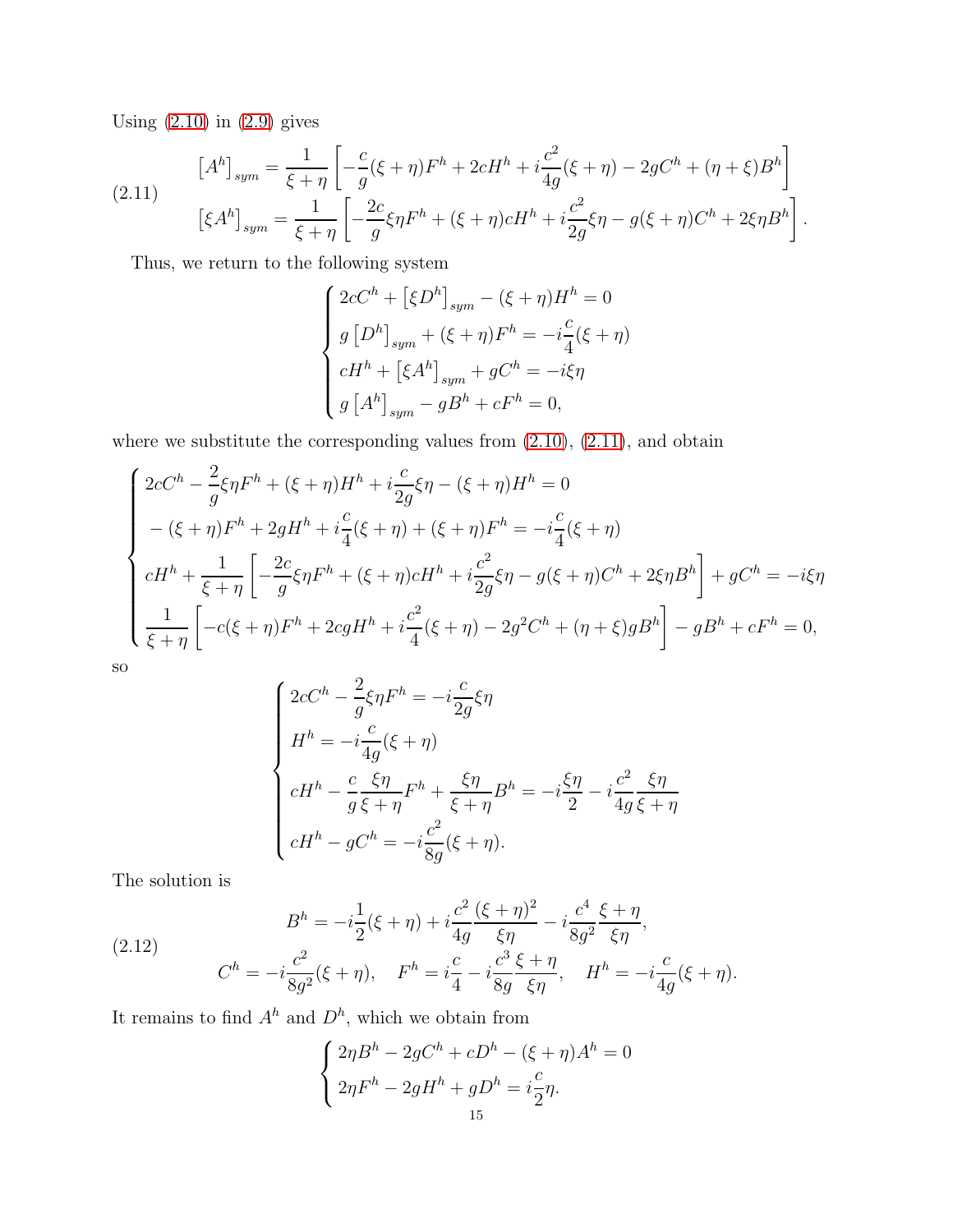Thus,

(2.13) 
$$
A^{h} = -i\eta + i\frac{c^{2}}{2g}\eta\xi^{-1} + i\frac{c^{2}}{4g}, \quad D^{h} = i\frac{c^{3}}{4g^{2}}\frac{\xi + \eta}{\xi} - i\frac{c}{2g}(\xi + \eta).
$$

(ii) Mixed terms: Here we need a normal form for the system:

<span id="page-15-0"></span>
$$
\begin{cases} W_t + Q_\alpha = -\mathbf{P} \left[ \bar{Q}_\alpha W_\alpha - Q_\alpha \bar{W}_\alpha \right] - i\frac{c}{2} \mathbf{P} \left[ W \bar{W}_\alpha + \bar{W} W_\alpha \right] + cubic \\ Q_t - igW + icQ = -\mathbf{P} \left[ |Q_\alpha|^2 \right] + i\frac{c}{2} \mathbf{P} \left[ W \bar{Q}_\alpha - \bar{W} Q_\alpha \right] + cubic. \end{cases}
$$

The general expression for our normal form is

(2.14) 
$$
\begin{cases} \tilde{W} = W + B^a(W, \bar{W}) + C^a(Q, \bar{Q}) + D^a(W, \bar{Q}) + E^a(Q, \bar{W}) \\ \tilde{Q} = Q + F^a(W, \bar{W}) + H^a(Q, \bar{Q}) + A^a(W, \bar{Q}) + G^a(Q, \bar{W}), \end{cases}
$$

where no symmetry assumption is required. We compute

$$
\begin{cases}\n\tilde{W}_t + \tilde{Q}_\alpha = -B^a(Q_\alpha, \bar{W}) - B^a(W, \bar{Q}_\alpha) + igC^a(W, \bar{Q}) - igC^a(Q, \bar{W}) - D^a(Q_\alpha, \bar{Q}) \\
- igD^a(W, \bar{W}) + icD^a(W, \bar{Q}) + igE^a(W, \bar{W}) - icE^a(Q, \bar{W}) - E^a(Q, \bar{Q}_\alpha) \\
-\mathbf{P} [\bar{Q}_\alpha W_\alpha - Q_\alpha \bar{W}_\alpha] + \partial_\alpha [F^a(W, \bar{W}) + H^a(Q, \bar{Q}) + A^a(W, \bar{Q}) + G^a(Q, \bar{W})] \\
-i\frac{c}{2}\mathbf{P} [W\bar{W}_\alpha + \bar{W}W_\alpha] + cubic \\
\tilde{Q}_t - ig\tilde{W} + ic\tilde{Q} = -F^a(Q_\alpha, \bar{W}) - F^a(W, \bar{Q}_\alpha) + igH^a(W, \bar{Q}) - igH^a(Q, \bar{W}) - A^a(Q_\alpha, \bar{Q}) \\
-i gA^a(W, \bar{W}) + icA^a(W, \bar{Q}) - G^a(Q, \bar{Q}_\alpha) + igG^a(W, \bar{W}) - igB^a(W, \bar{W}) \\
-i gC^a(Q, \bar{Q}) - igD^a(W, \bar{Q}) - igE^a(Q, \bar{W}) + icF^a(W, \bar{W}) + icH^a(Q, \bar{Q}) \\
+i cA^a(W, \bar{Q}) - \mathbf{P} [|Q_\alpha|^2] + i\frac{c}{2}\mathbf{P} [W\bar{Q}_\alpha - \bar{W}Q_\alpha] + cubic.\n\end{cases}
$$

Now we denote by  $\xi$  the frequency of the holomorphic input and by  $\eta$  the frequency of the conjugated input (both negative). Matching again like terms, it remains to solve the following system

(2.15)  
\n
$$
\begin{cases}\n\xi B^{a} + gC^{a} + cE^{a} - (\xi - \eta)G^{a} = -i\xi\eta \\
\eta B^{a} + gC^{a} + (\xi - \eta)A^{a} + cD^{a} = -i\xi\eta \\
\xi D^{a} - \eta E^{a} - (\xi - \eta)H^{a} = 0\n\end{cases}
$$
\n
$$
gD^{a} - gE^{a} - (\xi - \eta)F^{a} = i\frac{c}{2}(\eta - \xi)
$$
\n
$$
\xi F^{a} + gH^{a} + gE^{a} = -i\frac{c}{2}\xi
$$
\n
$$
\eta F^{a} + gH^{a} + 2cA^{a} - gD^{a} = i\frac{c}{2}\eta
$$
\n
$$
\xi A^{a} + gC^{a} - cH^{a} - \eta G^{a} = i\xi\eta
$$
\n
$$
gA^{a} + gB^{a} - cF^{a} - gG^{a} = 0.
$$

To avoid solving an  $8\times 8$  system we expand the result in terms of powers of c. A homogeneity analysis shows that  $B^a$ ,  $C^a$ ,  $G^a$  and  $A^a$  contain only even powers, while the other four symbols contain only odd powers. We solve for the coefficients of increasing powers of c, noting that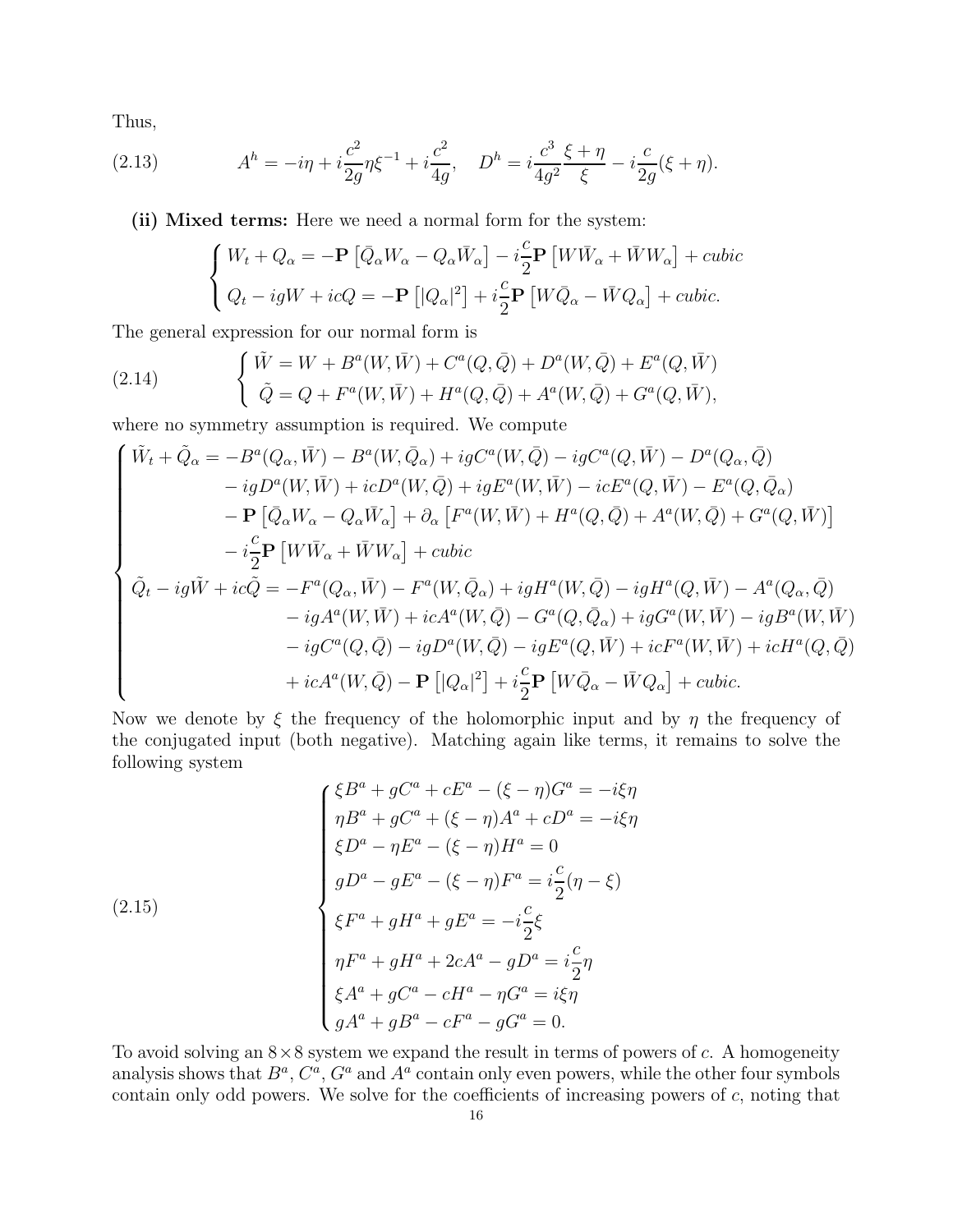at each stage we only need to solve a  $4 \times 4$  system. The outcome of the first step (i.e., if  $c = 0$ ) is already known from gravity waves [\[12\]](#page-62-0). The computations are somewhat tedious, but quite elementary. We omit them and only write the final result:

<span id="page-16-1"></span>(2.16)  
\n
$$
\begin{cases}\nC^a(\xi,\eta) = -i\frac{c^2}{4g^2}\xi, & B^a(\xi,\eta) = -i\frac{c^4}{4g^2}\eta^{-1} + i\frac{c^2}{2g}\xi\eta^{-1} + i\frac{c^2}{4g} - i\xi, \\
D^a(\xi,\eta) = i\frac{c^3}{4g^2} - i\frac{c}{2g}\xi, & E^a(\xi,\eta) = i\frac{c^3}{4g^2}\xi\eta^{-1} - i\frac{c}{2g}\xi, \\
A^a(\xi,\eta) = i\frac{c^2}{4g}, & F^a(\xi,\eta) = -i\frac{c^3}{4g}\eta^{-1} + i\frac{c}{2}, \\
H^a(\xi,\eta) = -i\frac{c}{2g}\xi, & G^a(\xi,\eta) = i\frac{c^2}{2g}\xi\eta^{-1} - i\xi.\n\end{cases}
$$

#### 3. The linearized equation

 $\Box$ 

<span id="page-16-0"></span>In this section we derive the linearized water wave equations, and prove energy estimates for them. We recall that for the similar problem in [\[12\]](#page-62-0) we were able to prove quadratic energy estimates in  $\dot{\mathcal{H}}_0$ , which apply for the large data problem, but also cubic energy estimates for the small data problem. By contrast, here we are only able to prove the quadratic energy estimates. This suffices for the local well-posedness theory, but is not so useful in order to establish improved lifespan bounds. It appears unlikely that cubic energy estimates hold in  $\dot{\mathcal{H}}_0$  for the linearized problem; in any case, we leave this question open.

3.1. Computing the linearization. The solutions for the linearized water wave equation around a profile  $(W,Q)$  are denoted by  $(w, q)$ . However, it will be more convenient to immediately switch to diagonal variables  $(w, r)$ , where

$$
r:=q-Rw.
$$

We first recall the equations,

(3.1) 
$$
\begin{cases} W_t + \underline{F}(W_\alpha + 1) + i\frac{c}{2}W = 0 \\ Q_t - igW + \underline{F}Q_\alpha + icQ + \mathbf{P}[|R|^2] - i\frac{c}{2}T_1 = 0, \end{cases}
$$

where  $\underline{F} = F - i$ c  $\frac{1}{2}F_1$  with

$$
F = \mathbf{P}\left[\frac{R}{1+\mathbf{\bar{W}}}-\frac{\bar{R}}{1+\mathbf{W}}\right], \qquad F_1 = \mathbf{P}\left[\frac{W}{1+\mathbf{\bar{W}}}+\frac{\bar{W}}{1+\mathbf{W}}\right], \qquad T_1 = \mathbf{P}[W\bar{R}-\bar{W}R].
$$

The linearization of R is

$$
\delta R = \frac{q_{\alpha} - R w_{\alpha}}{1 + \mathbf{W}} = \frac{r_{\alpha} + R_{\alpha} w}{1 + \mathbf{W}},
$$

and that of  $|R|^2$  is

$$
\delta |R|^2 = n + \bar{n}, \qquad n := \bar{R}\delta R = \frac{\bar{R}(r_\alpha + R_\alpha w)}{1 + \mathbf{W}}.
$$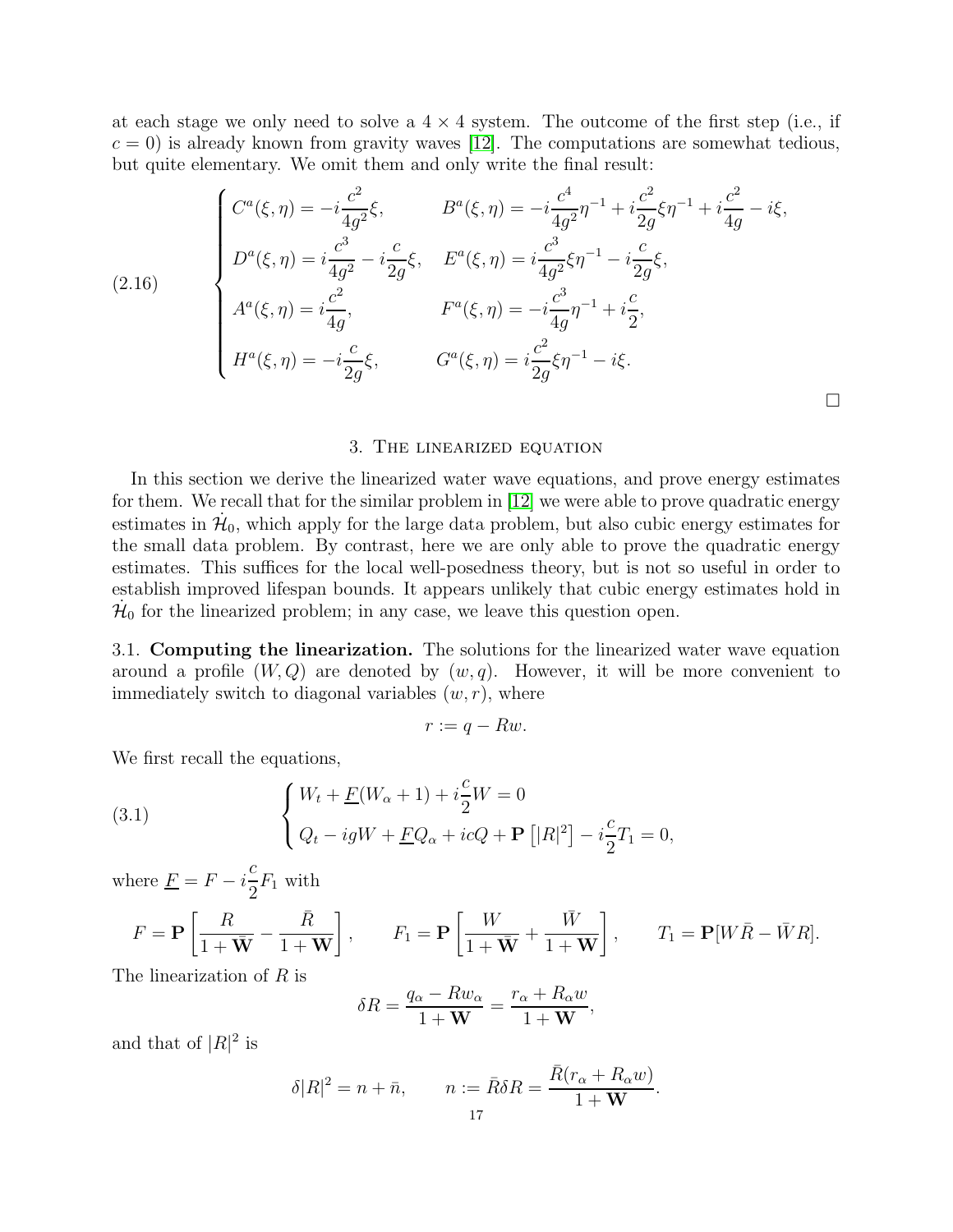The linearizations of  $F$ ,  $F_1$  and  $T_1$  can be expressed in the form

$$
\delta F = \mathbf{P}[m - \bar{m}], \qquad \delta F_1 = \mathbf{P}[m_1 + \bar{m}_1], \qquad \delta T_1 = \mathbf{P}[m_2 - \bar{m}_2],
$$

where the auxiliary variables  $m, m_1, m_2$  correspond to differentiating  $F, F_1$  and  $T_1$  with respect to the holomorphic variables,

$$
m := \frac{q_{\alpha} - R w_{\alpha}}{J} + \frac{\bar{R} w_{\alpha}}{(1 + \mathbf{W})^2} = \frac{r_{\alpha} + R_{\alpha} w}{J} + \frac{\bar{R} w_{\alpha}}{(1 + \mathbf{W})^2},
$$
  

$$
m_1 := \frac{1}{1 + \bar{\mathbf{W}}} w - \frac{\bar{W}}{(1 + \mathbf{W})^2} w_{\alpha}, \quad m_2 := \bar{R} w - \frac{\bar{W} r_{\alpha} + \bar{W} R_{\alpha} w}{1 + \mathbf{W}}.
$$

Given all of the above, it follows that the linearized water wave equations take the form

$$
\begin{cases} w_t + \underline{F}w_{\alpha} + (1 + \mathbf{W})(\mathbf{P}[m - \bar{m}] - i\frac{c}{2}\mathbf{P}[m_1 + \bar{m}_1]) + i\frac{c}{2}w = 0\\ q_t + \underline{F}q_{\alpha} + Q_{\alpha}(P[m - \bar{m}] - i\frac{c}{2}\mathbf{P}[m_1 + \bar{m}_1]) - igw + icq + \mathbf{P}[n + \bar{n}] - i\frac{c}{2}\mathbf{P}[m_2 - \bar{m}_2] = 0. \end{cases}
$$

Now we transition in both equations from  $\underline{F}$  to the real advection coefficient  $\underline{b}$  using the relations [\(1.16\)](#page-5-0). We also move to the right all the terms which we expect to be perturbative. These are terms like  $\bar{P}m$ ,  $\bar{P}m$ ,  $\bar{P}m_1$ ,  $\bar{P}m_2$ , which are lower order since the differentiated holomorphic variables have to be lower frequency. The same applies to their conjugates. Then, our equations are rewritten as

$$
\begin{cases} \n(\partial_t + \underline{b}\partial_\alpha) w + \left[ i \frac{c}{2} w + (1 + \mathbf{W})(m - i \frac{c}{2} m_1) - \frac{\bar{R}w_\alpha}{1 + \mathbf{W}} - i \frac{c}{2} \frac{\bar{W}w_\alpha}{1 + \mathbf{W}} \right] = \underline{\mathcal{G}}_0\\ \n(\partial_t + \underline{b}\partial_\alpha) q - igw + icq + \left[ Q_\alpha (m - i \frac{c}{2} m_1) + n - i \frac{c}{2} m_2 - \frac{\bar{R}q_\alpha}{1 + \mathbf{W}} - i \frac{c}{2} \frac{\bar{W}q_\alpha}{1 + \mathbf{W}} \right] = \underline{\mathcal{K}}_0, \n\end{cases}
$$

where

$$
\begin{cases} \underline{\mathcal{G}}_0 = (1 + \mathbf{W}) \left( (\mathbf{P}\bar{m} + \bar{\mathbf{P}}m) + i\frac{c}{2} (\mathbf{P}\bar{m}_1 - \bar{\mathbf{P}}m_1) \right) \\ \underline{\mathcal{K}}_0 = Q_\alpha \left( (\mathbf{P}\bar{m} + \bar{\mathbf{P}}m) + i\frac{c}{2} (\mathbf{P}\bar{m}_1 - \bar{\mathbf{P}}m_1) \right) + (\bar{\mathbf{P}}n - \mathbf{P}\bar{n}) - i\frac{c}{2} (\mathbf{P}\bar{m}_2 + \bar{\mathbf{P}}m_2). \end{cases}
$$

Taking advantage of algebraic cancellations in the square brackets above we are left with

$$
\begin{cases} \left(\partial_t + \underline{b}\partial_\alpha\right)w + \frac{1}{1+\mathbf{W}}\left(r_\alpha + R_\alpha w + i\frac{c}{2}(\mathbf{W} - \mathbf{W})w\right) = \underline{\mathcal{G}}_0\\ \left(\partial_t + \underline{b}\partial_\alpha\right)q - igw + icq + \frac{R}{1+\mathbf{W}}\left(r_\alpha + R_\alpha w + i\frac{c}{2}(\mathbf{W} - \mathbf{W})w\right) - i\frac{c}{2}(R+\bar{R})w = \underline{\mathcal{K}}_0. \end{cases}
$$

Now we can switch from q to  $r = q - Rw$  and obtain a diagonalized system, namely

$$
\begin{cases} (\partial_t + \underline{b}\partial_\alpha) w + \frac{1}{1 + \overline{W}} \left( r_\alpha + R_\alpha w + i \frac{c}{2} (\overline{W} - W) w \right) = \underline{\mathcal{G}}_0 \\ (\partial_t + \underline{b}\partial_\alpha) r + icr - i \left( g + \frac{c}{2} (\overline{R} - R) + i (\partial_t + \underline{b}\partial_\alpha) R \right) w = \underline{\mathcal{K}}_0 - R\underline{\mathcal{G}}_0. \end{cases}
$$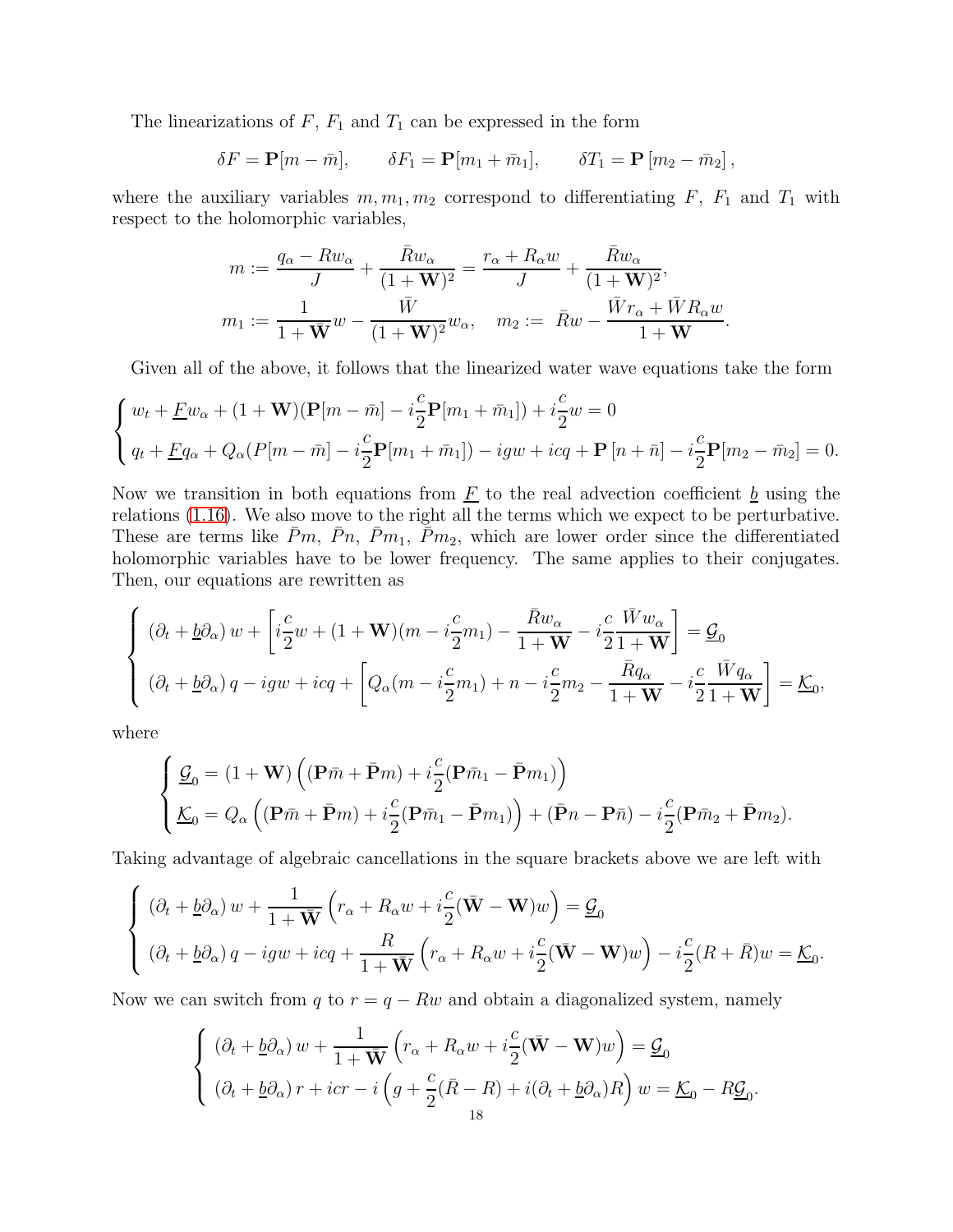For the expression  $(\partial_t + \underline{b}\partial_\alpha)R$  in the second equation we use [\(1.19\)](#page-6-0) and compute the coefficient of  $w$  as follows:

$$
g + \frac{c}{2}(\bar{R} - R) - i(\partial_t + \underline{b}\partial_\alpha)R = g + \frac{c}{2}(\bar{R} - R) + cR - \frac{g\mathbf{W} - a}{1 + \mathbf{W}} - \frac{c}{2}\frac{R\mathbf{W} + \bar{R}\mathbf{W} + N}{1 + \mathbf{W}}
$$

$$
= \frac{g + a + c/2(R + \bar{R} - N)}{1 + \mathbf{W}}.
$$

This motivates the definition of  $\underline{a}$  in [\(1.12\)](#page-4-0). With this notation, we write the final form of the linearized equations as

(3.2) 
$$
\begin{cases} (\partial_t + \underline{b}\partial_\alpha) w + \frac{r_\alpha}{1 + \overline{W}} + \frac{R_\alpha w}{1 + \overline{W}} = \underline{\mathcal{G}}(w, r) \\ (\partial_t + \underline{b}\partial_\alpha) r + icr - i\frac{g + \underline{a}}{1 + \overline{W}} w = \underline{\mathcal{K}}(w, r), \end{cases}
$$

where  $\mathcal{G}(w,r)$ , and  $\underline{\mathcal{K}}(w,r)$  are given by

<span id="page-18-0"></span>
$$
\underline{\mathcal{G}}(w,r) = \mathcal{G}(w,r) - i\frac{c}{2}\mathcal{G}_1(w,r), \qquad \underline{\mathcal{K}}(w,r) = \mathcal{K}(w,r) - i\frac{c}{2}\mathcal{K}_1(w,r),
$$

where

$$
(3.3) \mathcal{G}(w,r) = (1+\mathbf{W})(\mathbf{P}\bar{m}+\bar{\mathbf{P}}m), \qquad \mathcal{G}_1(w,r) = -(1+\mathbf{W})(\mathbf{P}\bar{m}_1-\bar{\mathbf{P}}m_1) + \frac{(\bar{\mathbf{W}}-\mathbf{W})w}{1+\bar{\mathbf{W}}},
$$

(3.4) 
$$
\mathcal{K}(w,r) = \bar{\mathbf{P}}n - \mathbf{P}\bar{n}, \qquad \mathcal{K}_1(w,r) = \mathbf{P}\bar{m}_2 + \bar{\mathbf{P}}m_2.
$$

If  $c = 0$ , then these equations coincide with those in in [\[12\]](#page-62-0). The fact that  $g + \underline{a}$  is real and positive is crucial for the well-posedness of the linearized system.

We remark that while  $(w, r)$  are holomorphic, it is not directly obvious that the above evolution preserves the space of holomorphic states. To remedy this one can also project the linearized equations onto the space of holomorphic functions via the projection P. Then we obtain the equations

<span id="page-18-1"></span>(3.5) 
$$
\begin{cases} (\partial_t + \mathfrak{M}_{\underline{b}} \partial_\alpha) w + \mathbf{P} \left[ \frac{1}{1 + \bar{\mathbf{W}}} r_\alpha \right] + \mathbf{P} \left[ \frac{R_\alpha}{1 + \bar{\mathbf{W}}} w \right] = \mathbf{P} \underline{\mathcal{G}}(w, r) (\partial_t + \mathfrak{M}_{\underline{b}} \partial_\alpha) r + icr - i \mathbf{P} \left[ \frac{g + \underline{a}}{1 + \bar{\mathbf{W}}} w \right] = \mathbf{P} \underline{\mathcal{K}}(w, r). \end{cases}
$$

Since the original set of equations [\(1.5\)](#page-2-0) is fully holomorphic, it follows that the two sets of equations, [\(3.2\)](#page-18-0) and [\(3.5\)](#page-18-1), are algebraically equivalent.

In order to investigate the possibility of cubic linearized energy estimates it is also of interest to separate the quadratic parts  $\underline{\mathcal{G}}^2$  and  $\underline{\mathcal{K}}^2$  of  $\underline{\mathcal{G}}$  and  $\underline{\mathcal{K}}$ . The holomorphic quadratic parts of  $\mathcal G$  and  $\mathcal K$ , which also appear in [\[12\]](#page-62-0), are given by

$$
\mathbf{P}\mathcal{G}^{(2)}(w,r) = -P[\mathbf{W}\bar{r}_{\alpha}] + P[R\bar{w}_{\alpha}], \qquad \mathbf{P}\mathcal{K}^{(2)}(w,r) = -\mathbf{P}[R\bar{r}_{\alpha}].
$$

Next we compute the similar decomposition for  $\mathcal{G}_1^2$  and  $\mathcal{K}_1^2$ , since the rest was done in [\[12\]](#page-62-0). These are split into quadratic and higher terms as shown below

$$
\mathcal{G}_1 = \mathcal{G}_1^{(2)} + \mathcal{G}_1^{(3+)}, \qquad \mathcal{K}_1 = \ \mathcal{K}_1^{(2)} + \mathcal{K}_1^{(3+)}.
$$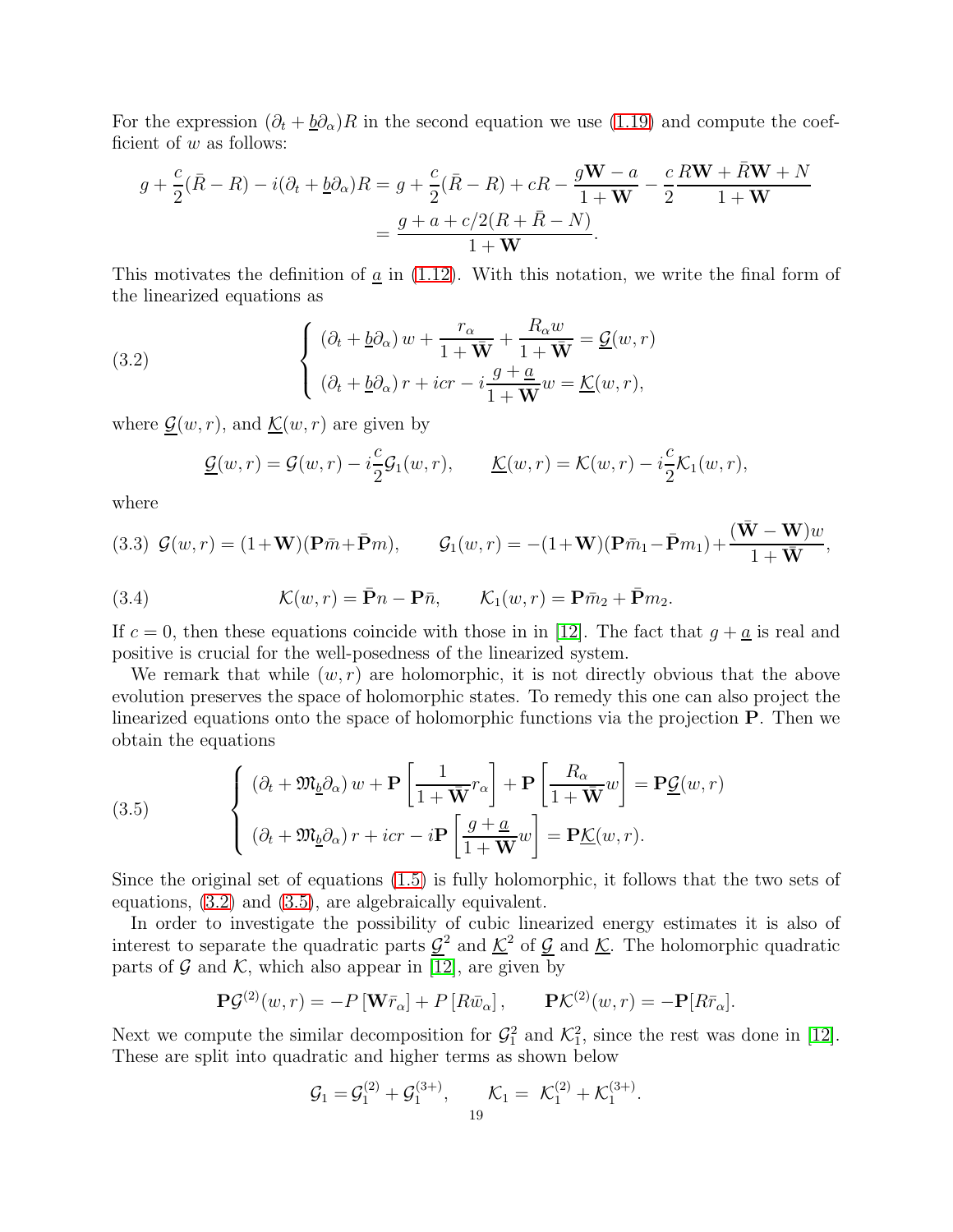For the quadratic parts we have the holomorphic components

(3.6) 
$$
\mathbf{P}\mathcal{G}_1^{(2)}(w,r) = \mathbf{P}[\mathbf{W}\bar{w}] + \mathbf{P}[W\bar{w}_\alpha] + \mathbf{P}[\bar{\mathbf{W}}w] - \mathbf{P}[\mathbf{W}w],
$$

$$
\mathbf{P}\mathcal{K}_1^{(2)}(w,r) = \mathbf{P}[W\bar{r}_\alpha] - \mathbf{P}[R\bar{w}],
$$

and the antiholomorphic components

<span id="page-19-3"></span>
$$
\bar{\mathbf{P}} \mathcal{G}_1^{(2)}(w,r) = -\bar{\mathbf{P}} [\bar{\mathbf{W}} w] - \bar{\mathbf{P}} [\bar{W} w_\alpha] + \bar{\mathbf{P}} [\bar{\mathbf{W}} w],
$$
  

$$
\bar{\mathbf{P}} \mathcal{K}_1^{(2)}(w,r) = \bar{\mathbf{P}} [\bar{W} r_\alpha] - \bar{\mathbf{P}} [\bar{R} w].
$$

The cubic terms have the form

$$
G_1^{(3+)}(w,r) = -\mathbf{W}(\mathbf{P}\bar{m}_1 - \bar{\mathbf{P}}m_1) - (\mathbf{P}\bar{m}_1^{(3+)} - \bar{\mathbf{P}}m_1^{(3+)}) - \bar{Y}(\bar{\mathbf{W}} - \mathbf{W})w,
$$
  

$$
\mathcal{K}_1^{(3+)}(w,r) = \bar{\mathbf{P}}m_2^{(3+)} + \mathbf{P}\bar{m}_2^{(3+)}.
$$

For the purpose of simplifying nonlinear estimates, it is convenient to express  $\mathcal{G}_1^{(3)}$  $\chi_1^{(3)}$  and  $\mathcal{K}_1^{(3)}$ 1 in a polynomial fashion. This is done using the variable  $Y =$ W  $1 + W$ . Then we have

$$
\bar{\mathbf{P}}m_1 = -\bar{\mathbf{P}}[\bar{Y}w + (Y^2 - 2Y + 1)\bar{W}w_\alpha], \quad \bar{\mathbf{P}}m^{(3+)} = \bar{\mathbf{P}}[(2Y - Y^2)\bar{W}w_\alpha],
$$
  

$$
\bar{\mathbf{P}}m_2^{(3+)} = \bar{\mathbf{P}}[\bar{W}Yr_\alpha - \bar{W}R_\alpha(1 - Y)w].
$$

3.2. Quadratic estimates for large data. Our goal here is to study the well-posedness of the system [\(3.5\)](#page-18-1) in  $L^2 \times \dot{H}^{\frac{1}{2}}$ . We begin with a more general version of the system (3.5), namely

(3.7) 
$$
\begin{cases} (\partial_t + \mathfrak{M}_{\underline{b}} \partial_\alpha) w + \mathbf{P} \left[ \frac{1}{1 + \bar{\mathbf{W}}} r_\alpha \right] + \mathbf{P} \left[ \frac{R_\alpha}{1 + \bar{\mathbf{W}}} w \right] = G \\ (\partial_t + \mathfrak{M}_{\underline{b}} \partial_\alpha) r + icr - i \mathbf{P} \left[ \frac{g + \underline{a}}{1 + \bar{\mathbf{W}}} w \right] = K, \end{cases}
$$

and define the associated linear energy

<span id="page-19-0"></span>
$$
E_{lin}^{(2)}(w,r) = \int_{\mathbb{R}} (g + \underline{a}) |w|^2 + \Im(r\bar{r}_{\alpha}) d\alpha.
$$

We note that the positivity of the energy is closely related to the Taylor sign condition  $(1.26)$ . Therefore, when  $\underline{a}$  is positive, we have

$$
E_{lin}^{(2)}(w,r) \approx_A \mathcal{E}_0(w,r).
$$

Our first result uses the control parameters  $A_{-1/2}$ , A and B defined in [\(1.22\)](#page-6-1), [\(1.20\)](#page-6-2), and[\(1.21\)](#page-6-3), respectively in order to establish (nearly) cubic bounds for the system  $(3.7)$ :

<span id="page-19-1"></span>**Proposition 3.1.** The linear equation [\(3.7\)](#page-19-0) is well-posed in  $\dot{\mathcal{H}}_0$ , and the following estimate holds:

(3.8) 
$$
\frac{d}{dt} E_{lin}^{(2)}(w,r) = 2\Re \int_{\mathbb{R}} (g + \underline{a}) \bar{w} G - i \bar{r}_{\alpha} K + c^2 \Im R |w|^2 d\alpha + O_A(\underline{AB}) E_{lin}^{(2)}(w,r).
$$

<span id="page-19-2"></span>We will also need a weighted version of this: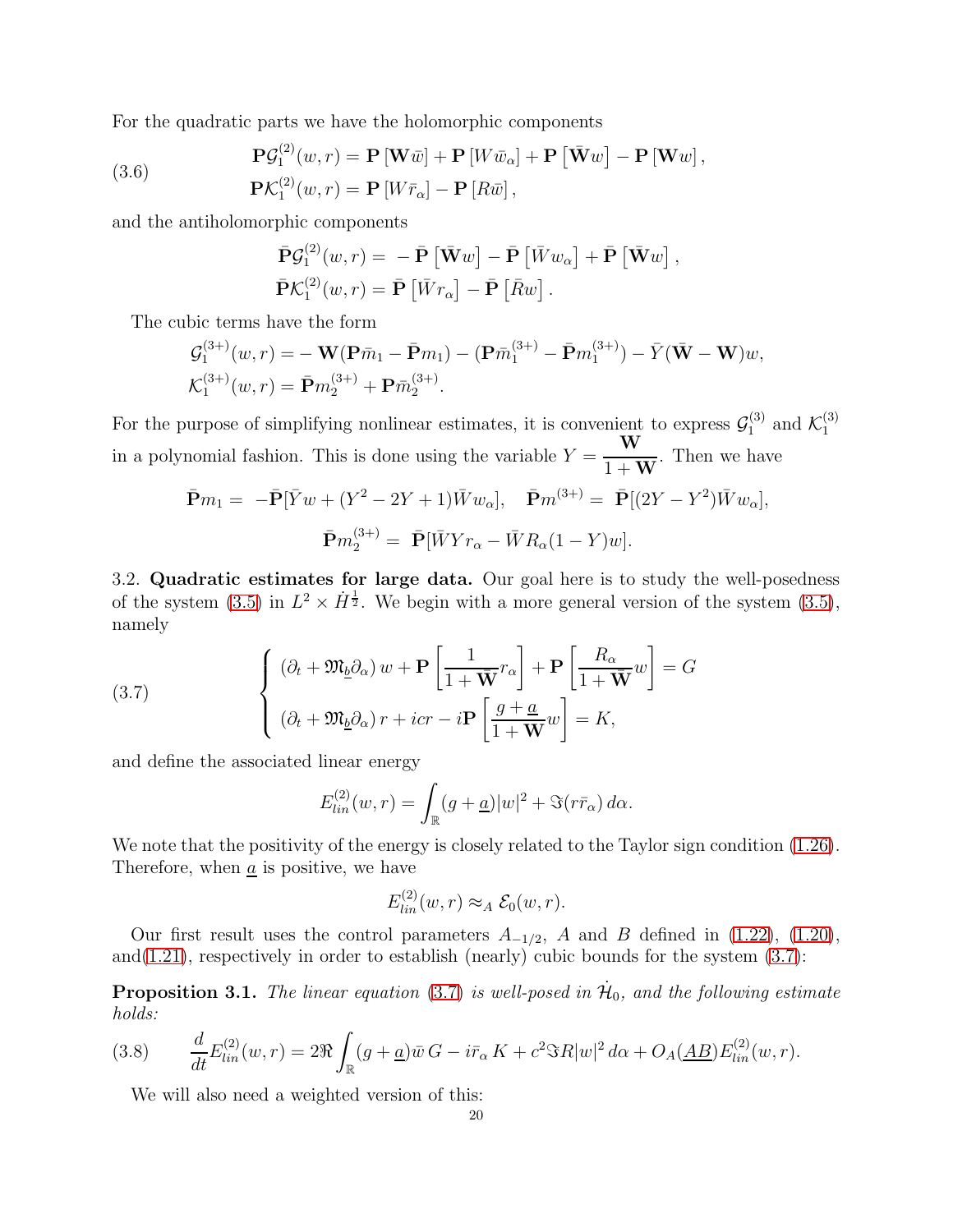<span id="page-20-0"></span>**Lemma 3.2.** Let f be a real function and  $(w, r)$  solutions to  $(3.7)$ . Then for the difference  $I :=$ d  $\frac{d}{dt} \Re \int f((g+\underline{a}) |w|^2 - i \bar{r}_{\alpha} r) d\alpha - \Re \int f((g+\underline{a}) \bar{w} F - i \bar{r}_{\alpha} G) + (\partial_t + b \partial_{\alpha}) f((g+\underline{a}) |w|^2 - i \bar{r}_{\alpha} r) d\alpha$ 

we have the estimate

(3.9) 
$$
|I| \lesssim_A (\underline{B} ||f||_{L^{\infty}} + \underline{A} ||D|^{\frac{1}{2}} f ||_{BMO}) ||(w,r)||_{L^2 \times \dot{H}^{\frac{1}{2}}}^2.
$$

Our main use for the result in Proposition [3.1](#page-19-1) is to apply it to the linearized equation [\(3.5\)](#page-18-1):

<span id="page-20-1"></span>**Proposition 3.3.** The linearized equation [\(3.5\)](#page-18-1) is well-posed in  $L^2 \times \dot{H}^{\frac{1}{2}}$ , and the following estimate holds:

(3.10) 
$$
\frac{d}{dt} E_{lin}^{(2)}(w,r) \lesssim_A (\underline{B} + c\underline{A}) E_{lin}^{(2)}(w,r).
$$

Proof of Proposition [3.1.](#page-19-1) A direct computation yields

$$
\frac{d}{dt} \int (g+\underline{a})|w|^2 d\alpha = 2\Re \int (g+\underline{a})\overline{w}(\partial_t + \mathfrak{M}_{\underline{b}}\partial_\alpha)w + \underline{a}\overline{w}[\underline{b}, \mathbf{P}]w_\alpha d\alpha + \int [\underline{a}_t + ((g+\underline{a})\underline{b})_\alpha]|w|^2 d\alpha.
$$

A similar computation shows that

$$
\frac{d}{dt} \int \Im(r \partial_{\alpha} \bar{r}) d\alpha = 2\Im \int (\partial_t + \mathfrak{M}_{\underline{b}} \partial_{\alpha}) r \, \partial_{\alpha} \bar{r} d\alpha.
$$

Adding the two and using the equations [\(3.7\)](#page-19-0), the quadratic  $\Re(w\bar{r}_{\alpha})$  term cancels modulo another commutator term, and we obtain

(3.11) 
$$
\frac{d}{dt} E_{lin}^{(2)}(w,r) = 2\Re \int (g + \underline{a}) \overline{w} G - i \overline{r}_{\alpha} K d\alpha + c^2 \int \Im R |w|^2 d\alpha + \underline{err}_1,
$$

where

$$
\underline{err}_{1} = \int \left[ \underline{a}_{t} + ((g + \underline{a})\underline{b})_{\alpha} - c^{2} \Im R \right] |w|^{2} d\alpha - 2 \Re \int (g + \underline{a}) \frac{R_{\alpha}}{1 + \overline{W}} |w|^{2} d\alpha
$$

$$
- 2 \Re \int \underline{a} \, \overline{w} \left( \left[ \overline{Y}, \mathbf{P} \right] (r_{\alpha} + R_{\alpha} w) \, d\alpha - 2 \Re \int \underline{a} \overline{w} \left[ \mathbf{P}, \underline{b} \right] w_{\alpha} \, d\alpha.
$$

Using the auxiliary function  $M$  in  $(1.17)$ , we rewrite it as

$$
\underline{err}_1 = \int \left( \underline{a}_t + \underline{b} \,\underline{a}_\alpha - c^2 \Im R \right) |w|^2 - (g + \underline{a}) \left( i \frac{c}{2} (\mathbf{W} - \bar{\mathbf{W}}) + \underline{M} \right) |w|^2 \, d\alpha
$$

$$
- 2 \Re \int \underline{a} \bar{w} \left( \left[ \bar{Y}, \mathbf{P} \right] (r_\alpha + R_\alpha w) + \left[ \mathbf{P}, \underline{b} \right] w_\alpha \right) d\alpha.
$$

At this point we need to re-express the error in terms of  $a, a_1, b, b_1, M$ , and  $M_1$ . The terms which do not have any c factors were already estimated in  $[12]$ , so that we only need to worry about the remaining components. There is only one exception: the first term in  $err<sub>1</sub>$ , whose</u> counterpart was estimated separately in [\[12\]](#page-62-0), and which we also estimate separately here. Thus, the error we want to bound is composed of  $err_1$  (the same as in [\[12\]](#page-62-0)) and additional terms, which we call  $err_{1,1}$ :

$$
\underbrace{err_1 = err_1 + err_{1,1}},
$$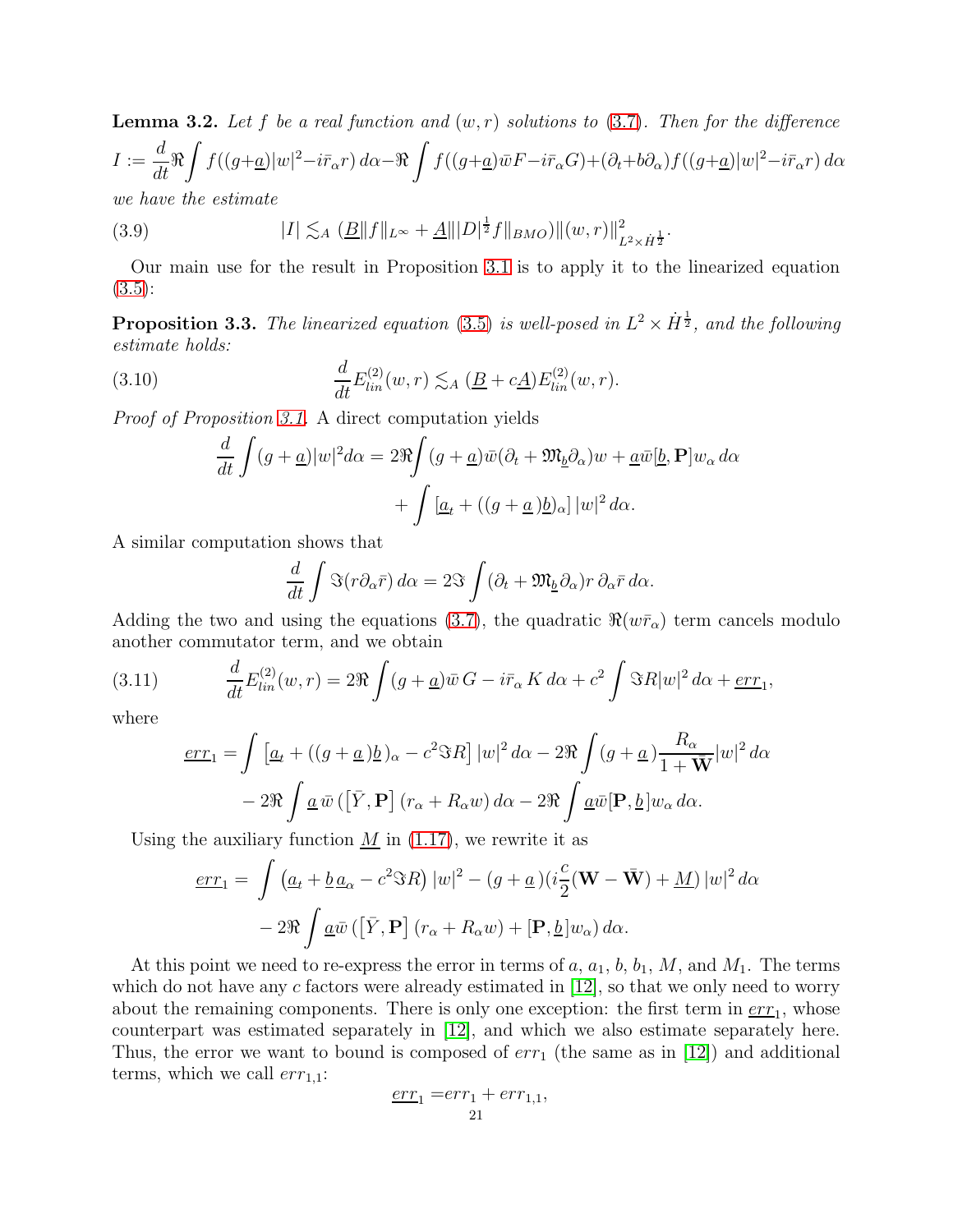where  $err_{1,1}$  is further separated into terms

(3.12) 
$$
err_{1,1} := err_{1,1}^1 + err_{1,1}^2 + err_{1,1}^3 - err_{1,1}^4 + err_{1,1}^5 + err_{1,1}^6,
$$
which will be estimated separately, and are listed below.

which will be estimated separately, and are listed below:

$$
err_{1,1}^1 := \int (a_t + \underline{b} a_\alpha) |w|^2 d\alpha,
$$
  
\n
$$
err_{1,1}^2 := \frac{c}{2} \int (a_{1,t} + \underline{b} a_{1,\alpha} - ig(\mathbf{W} - \bar{\mathbf{W}}) - 2c\Im R) |w|^2 d\alpha,
$$
  
\n
$$
err_{1,1}^3 := \frac{c}{2} \int (i(g+a)M_1 - a_1M - ia(\mathbf{W} - \bar{\mathbf{W}})) |w|^2 d\alpha,
$$
  
\n
$$
err_{1,1}^4 := 2\Re \int i\frac{c}{2} a\bar{w} [\mathbf{P}, b_1] w_\alpha d\alpha,
$$
  
\n
$$
err_{1,1}^5 := 2\Re \int \frac{c}{2} a_1 \bar{w} \{ [\bar{Y}, \mathbf{P}] (r_\alpha + R_\alpha w) + [\mathbf{P}, b] w_\alpha \} d\alpha,
$$
  
\n
$$
err_{1,1}^6 := \Re \int i\frac{c^2}{4} a_1 \bar{w} (2 [P, b_1] w_\alpha + (M_1 - \mathbf{W} + \bar{\mathbf{W}}) w) d\alpha.
$$

To conclude the proof of [\(3.8\)](#page-19-2) we want to show that

(3.13) 
$$
\left| \underline{err}_1 \right| \lesssim_A (A + cA_{-1/2})(B + cA)E_{lin}^{(2)}(w, r).
$$

From [\[12\]](#page-62-0) we have the bound

<span id="page-21-0"></span>
$$
|err_1| \lesssim_A ABE_{lin}^{(2)}(w,r),
$$

so it remains to establish [\(3.13\)](#page-21-0) for each of the  $err_{1,1}$  components. The positive constant c has the role of a scaling parameter, therefore it makes sense to group terms accordingly.

The bound for  $err_{1,1}^1$ . This follows by Lemma [1.3](#page-55-0) in Section [A.](#page-54-0) The bound for  $err_{1,1}^2$ . This follows by Lemma [1.4,](#page-55-1) which we included in Section [A.](#page-54-0) The bound for  $err_{1,1}^3$ . Here we use the pointwise estimates

$$
\|a\|_{L^{\infty}} \lesssim A^2, \quad \|a_1\|_{L^{\infty}} \lesssim_A A_{-1/2}, \quad \|M\|_{L^{\infty}} \lesssim_A AB, \quad \|M_1\|_{L^{\infty}} \lesssim_A A^2.
$$

The first and the third are from [\[12\]](#page-62-0), while for the second and fourth we use Lemma [1.2](#page-54-1) and Proposition [1.4.](#page-55-1) This yields

$$
|err_{1,1}^{2}| \lesssim c\left(A^{2} + ABA_{-1/2} + A^{3} + A^{4}\right)E_{lin}^{(2)}(w,r).
$$

The bound for  $err_{1,1}^4$ . For the terms in  $err_{1,1}^3$  we use the pointwise bounds of a and  $b_{1,\alpha}$ (recall that  $b_{1,\alpha} = \mathbf{W} - \bar{\mathbf{W}} - M_1$ ), which were obtained in [\[12\]](#page-62-0) (see Lemma 2.6 in the Appendix), and in Lemma [1.2,](#page-54-1) respectively:

$$
|a| \lesssim A^2, \quad \|b_{1,\alpha}\|_{L^\infty} \lesssim A + A^2.
$$

To estimate the commutator in  $L^2$  we use a Coifman-Meyer bound, see e.g. Lemma 2.1 in [\[12\]](#page-62-0):

$$
\| [\mathbf{P}, b_1] w_{\alpha} \|_{L^2} \lesssim \| b_{1,\alpha} \|_{L^{\infty}} \| w \|_{L^2}.
$$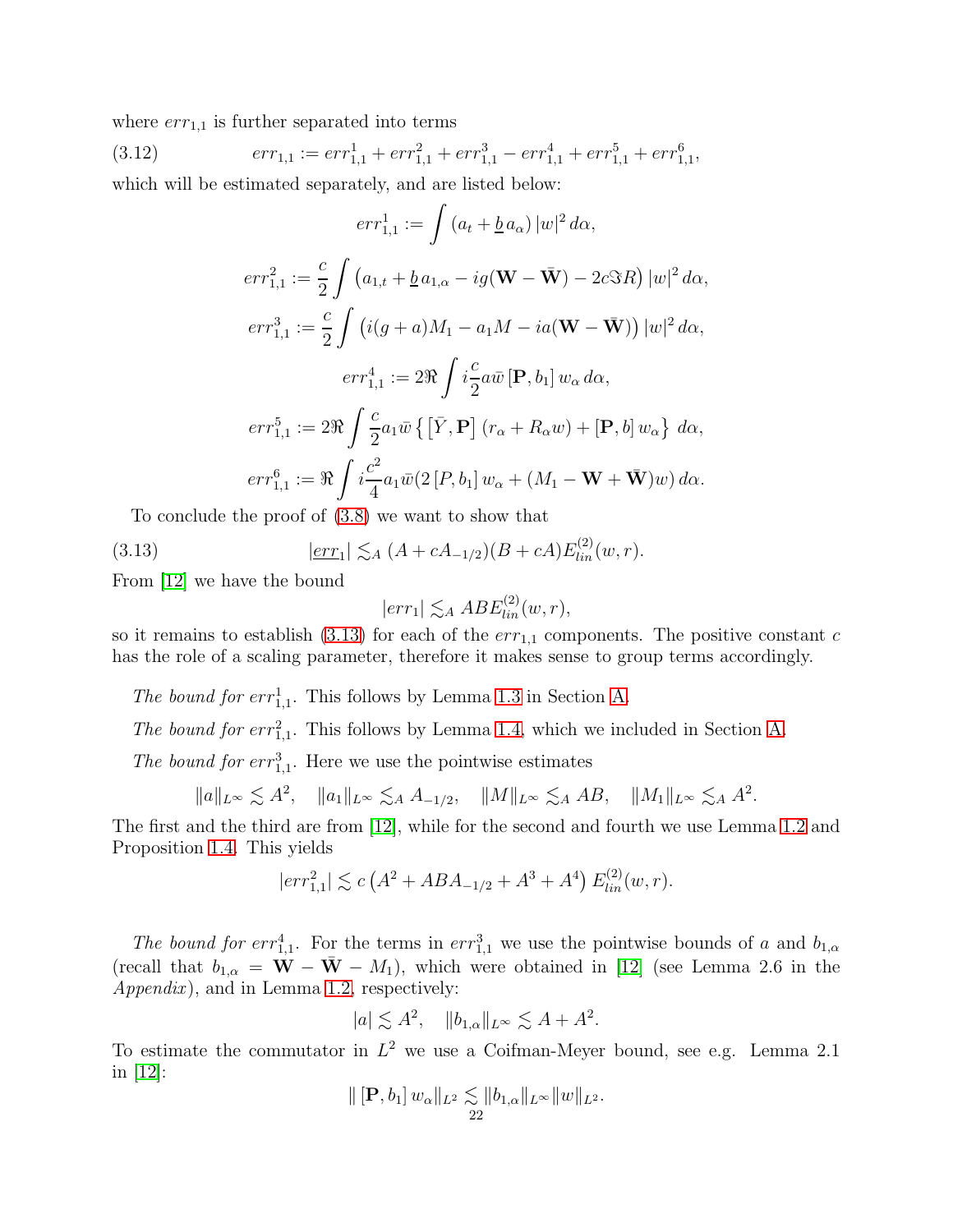Combining the results above leads to

$$
|err_{1,1}^3| \lesssim c\left(A^3 + A^4\right)E_{lin}^{(2)}(w,r).
$$

The bound for  $err_{1,1}^5$ . After using the above pointwise bound on  $a_1$  it remains to estimate the commutators in  $L^2$  (as above). The only difficulty here is that we need to move half of derivative from  $r_{\alpha}$  onto Y. Such estimates were already considered in [\[12\]](#page-62-0):

 $\| [\bar{Y}, \mathbf{P}] r_{\alpha} \|_{L^2} \lesssim \| |D|^{\frac{1}{2}} Y \|_{BMO} \|r\|_{\dot{H}^{\frac{1}{2}}}, \qquad \| [\mathbf{P}, b] w_{\alpha} \|_{L^2} \lesssim \|b_{\alpha}\|_{BMO} \|w\|_{L^2},$ 

and suffice due to the bounds for  $b$ ,  $a_1$  and Y in Lemma 2.5, and Lemma 2.7 (in [\[12\]](#page-62-0)), and Lemma [1.4.](#page-55-1) For the remaining term in  $err_{1,1}^4$  we write  $[\bar{Y}, \mathbf{P}](R_\alpha w) = [\bar{\mathbf{P}}, \bar{\mathbf{P}}[\bar{Y}R_\alpha]]w]$  and use the Coifman-Meyer Lemma, [\[8\]](#page-62-13), (also discussed in Appendix B in [\[12\]](#page-62-0)) to estimate

$$
\|\bar{\mathbf{P}}[\bar{\mathbf{P}}[\bar{Y}R_{\alpha}]w]\|_{L^{2}} \lesssim \|w\|_{L^{2}}\|\bar{\mathbf{P}}[\bar{Y}R_{\alpha}]\|_{BMO} \lesssim \|w\|_{L^{2}}\||D|^{\frac{1}{2}}Y\|_{BMO}\||D|^{\frac{1}{2}}R\|_{BMO},
$$

where the bilinear bound in the second step follows after a bilinear Littlewood-Paley decomposition (again, see [\[12\]](#page-62-0)). Hence,

$$
|err_{1,1}^4| \lesssim_A cA_{-1/2}AB E_{lin}^{(2)}(w,r).
$$

The bound for  $err_{1,1}^6$ . Here we use the pointwise bounds on  $a_1$ ,  $M_1$  and  $b_{1,\alpha}$ , along with the Coifman-Meyer commutator estimate.

This concludes the proof of  $(3.13)$ .

Proof. Proof of Lemma [3.2](#page-20-0) We rewrite I in the form

$$
I := D_1 + D_2 + D_3 + D_4,
$$

where

$$
D_1 = \int f(\partial_t + \underline{b}\partial_\alpha) \underline{a}|w|^2 d\alpha, \quad D_3 = \int f\left(b_\alpha |w|^2 - 2\Re(\bar{w}\mathbf{P}\left[\frac{R_\alpha}{1+\bar{\mathbf{W}}}w\right]\right) d\alpha,
$$
  

$$
D_2 = \Re \int f\bar{\mathbf{P}}[\underline{b}w_\alpha]\bar{w} d\alpha, \quad D_4 = \int if\left(\bar{r}_\alpha \mathbf{P}\left[\frac{(g+a)w}{1+\bar{\mathbf{W}}}\right] - (g+a)\bar{w}\mathbf{P}\left[\frac{r_\alpha}{1+\bar{\mathbf{W}}}\right]\right) d\alpha.
$$

For the first term we use the pointwise bounds in Lemma [1.3](#page-55-0) and Lemma [1.4.](#page-55-1)

For the second term we directly use a Coifman-Meyer estimate to bound the middle factor in  $L^2$ .

For the third term we use the pointwise bound on  $b_1$ , and then harmlessly replace  $b_{\alpha}$  by P  $\begin{bmatrix} R \end{bmatrix}$  $1 + \overline{\mathbf{W}}$ 1 α . Then it remains to estimate in  $L^2$  the difference

$$
\mathbf{P}\left[\frac{R}{1+\mathbf{\bar{W}}}\right]_{\alpha}w - \mathbf{P}\left[\frac{R_{\alpha}}{1+\mathbf{\bar{W}}}w\right].
$$

If w is the low frequency factor in either term, then we only need its cofactor in BMO and we win. Else we can drop the first projection, and we are left with estimating the difference

$$
\mathbf{P}\left[\frac{R}{1+\bar{\mathbf{W}}}\right]_{\alpha} - \frac{R_{\alpha}}{1+\bar{\mathbf{W}}}
$$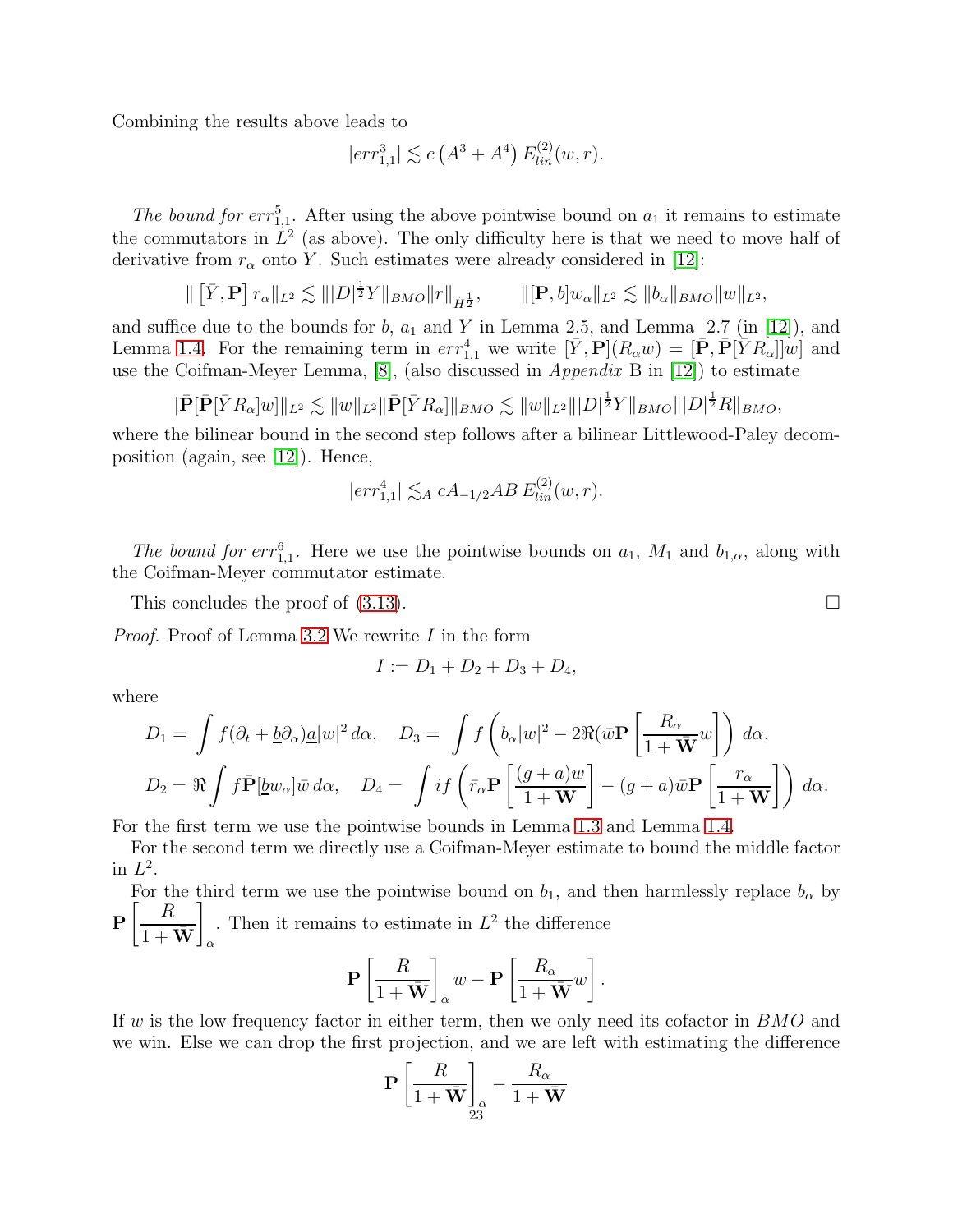in  $L^{\infty}$ , which was done in [\[12\]](#page-62-0).

Finally, the last term cancels if we drop the projections. Hence we are left with estimating in  $L^2$  the expression

$$
\bar{\mathbf{P}}\left[\frac{r_{\alpha}}{1+\mathbf{W}}\right],
$$

which is done by a Coifman-Meyer estimate. In the first term we bound the expression

$$
\bar{\mathbf{P}}\left[\frac{aw}{1+\mathbf{W}}\right]
$$

in  $L^2$  and then move a half-derivative on f.

*Proof of Proposition [3.3.](#page-20-1)* To estimate the terms involving  $\mathcal{G}$  and  $\mathcal{K}$  we separate the quadratic and cubic parts, but more importantly we group these expressions keeping track of the scaling parameter c. In our previous paper  $[12]$  we have already established the bounds for the components without  $c$ , namely

$$
\|\mathbf{P}\mathcal{G}^{(2)}(w,r)\|_{L^2} + \|\mathbf{P}\mathcal{K}^{(2)}(w,r)\|_{\dot{H}^{\frac{1}{2}}} \lesssim B(\|w\|_{L^2} + \|r\|_{\dot{H}^{\frac{1}{2}}}),
$$

while the cubic and higher terms satisfy

<span id="page-23-0"></span>
$$
\|\mathbf{P}\mathcal{G}^{(3+)}(w,r)\|_{L^2} + \|\mathbf{P}\mathcal{K}^{(3+)}(w,r)\|_{\dot{H}^{\frac{1}{2}}} \lesssim_A AB(\|w\|_{L^2} + \|r\|_{\dot{H}^{\frac{1}{2}}}).
$$

Hence it suffices to estimate the terms with the  $c$  factor, and show that the quadratic terms satisfy

(3.14) 
$$
\|\mathbf{P}\mathcal{G}_1^{(2)}(w,r)\|_{L^2} + \|\mathbf{P}\mathcal{K}_1^{(2)}(w,r)\|_{\dot{H}^{\frac{1}{2}}} \lesssim A(\|w\|_{L^2} + \|r\|_{\dot{H}^{\frac{1}{2}}}),
$$

while the cubic and higher terms satisfy

<span id="page-23-1"></span>
$$
(3.15) \t\t ||\mathbf{P}\mathcal{G}_1^{(3+)}(w,r)||_{L^2} + ||\mathbf{P}\mathcal{K}_1^{(3+)}(w,r)||_{\dot{H}^{\frac{1}{2}}} \lesssim_A A^2(||w||_{L^2} + ||r||_{\dot{H}^{\frac{1}{2}}}).
$$

In order to obtain the estimates claimed in  $(3.14),(3.15)$  $(3.14),(3.15)$  we use the Coifman-Meyer [\[8\]](#page-62-13) type commutator estimates described in the Appendix B, Lemma 2.1.

The bounds for all terms in  $\mathbf{P}\mathcal{G}_1^{(2)}$  $\binom{1}{1}(w,r)$  are immediate, except for the second, where we use (B.10) with  $s=\frac{1}{2}$  $\frac{1}{2}$  and  $\sigma = \frac{1}{2}$  $\frac{1}{2}$ , to write

$$
\|[\mathbf{P}, W]\,\bar{w}_{\alpha}\|_{L^2} \lesssim \|\mathbf{W}\|_{L^{\infty}} \|w\|_{L^2}.
$$

For  $\mathbf{P} \mathcal{K}^{(2)}_1$  $1^{(2)}(w,r)$  we use again  $(B.10)$  with  $s=\frac{1}{2}$  $\frac{1}{2}$ , and  $\sigma = \frac{1}{2}$  $\frac{1}{2}$ , and conclude that

$$
\| [\mathbf{P}, W] \, \bar{r}_{\alpha} \|_{\dot{H}^{\frac{1}{2}}} \lesssim \| |D|^{\frac{1}{2}} W \|_{L^{\infty}} \| r \|_{\dot{H}^{\frac{1}{2}}}, \quad \| [\mathbf{P}, R] \, \bar{w} \|_{\dot{H}^{\frac{1}{2}}} \lesssim \| |D|^{\frac{1}{2}} R \|_{L^{\infty}} \| w \|_{L^{2}}.
$$

Thus [\(3.14\)](#page-23-0) follows.

For the cubic and higher parts of  $\mathcal{G}_1$  and  $\mathcal{K}_1$  we apply the same type of commutator estimates, as well as the *BMO* bounds in [\[12\]](#page-62-0), Proposition 2.2. Precisely, in  $\mathcal{G}_1^{(3+)}$  $1^{(3+)}$  there are three nontrivial terms to be estimated in  $L^2$ , namely

$$
\mathbf{P}[\bar{w}_{\alpha}(\bar{Y}^2 - 2\bar{Y})W], \qquad W\mathbf{P}[\bar{w}_{\alpha}(\bar{Y}^2 - 2\bar{Y} + 1)W], \qquad \mathbf{P}[W\bar{\mathbf{P}}[w_{\alpha}(Y^2 - 2Y + 1)\bar{W}]].
$$

For the first two we use  $(B.12)$  and  $(B.14)$  from [\[12\]](#page-62-0) as follows:

$$
\|\mathbf{P}[\bar{w}_{\alpha}(\bar{Y}^2 - 2\bar{Y})W]\|_{L^2} \lesssim \|w\|_{L^2} \|\partial_{\alpha} \mathbf{P}[(\bar{Y}^2 - 2\bar{Y})W]\|_{BMO} \lesssim_A \|W\|_{BMO} \|Y\|_{L^\infty} \|w\|_{L^2}.
$$

Similarly, for the remaining terms we have

$$
\|\mathbf{P}[\bar{w}_{\alpha}(\bar{Y}^2 - 2\bar{Y} + 1)W]\|_{L^2} \lesssim_A \|\mathbf{W}\|_{BMO} \|w\|_{L^2}.
$$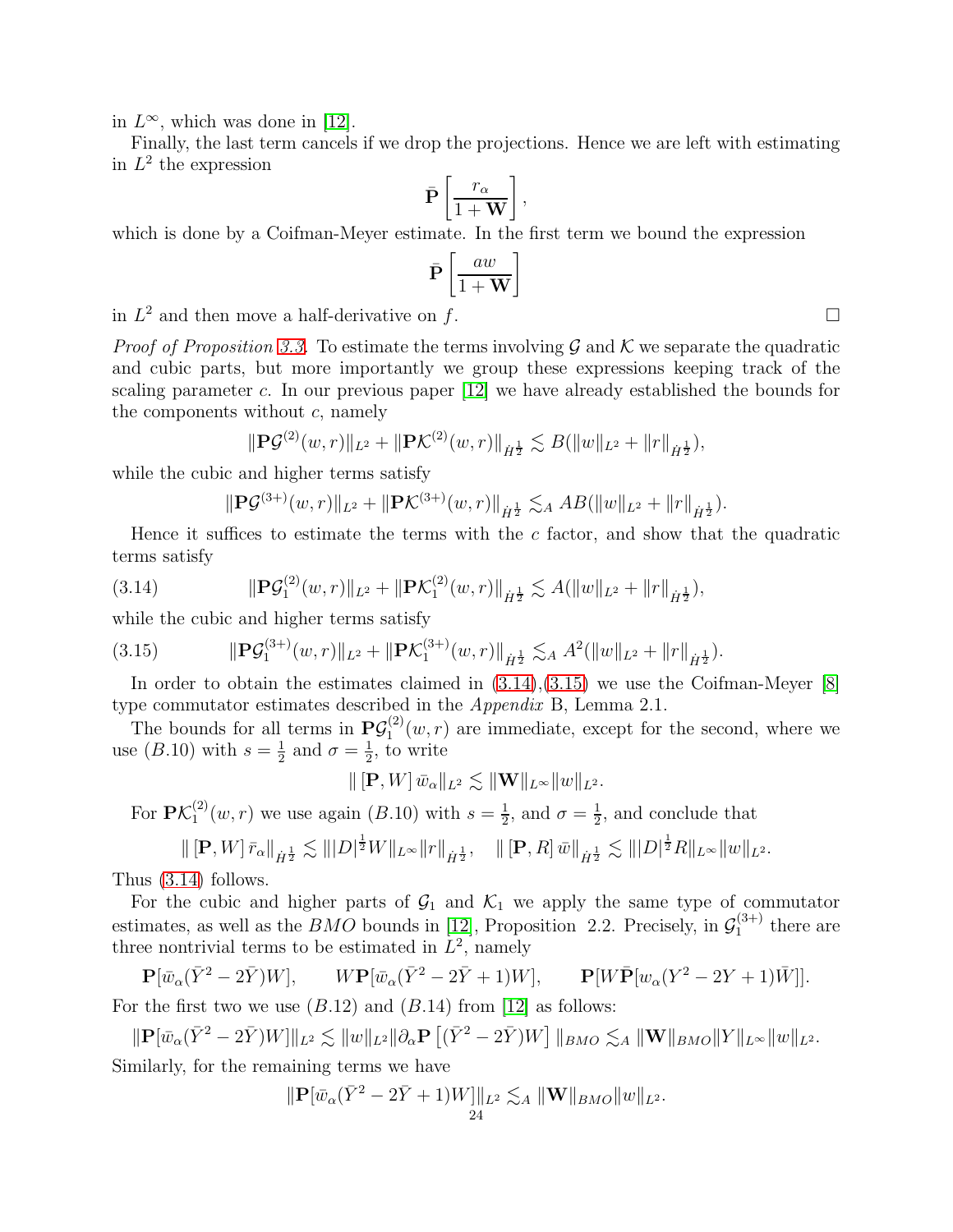Finally, we estimate the cubic component of  $\mathcal{K}_1$ ; we again use (B.12) and (B.15) from [\[12\]](#page-62-0), and obtain

$$
\||D|^{\frac{1}{2}} \mathbf{P}[\bar{r}_{\alpha} \bar{Y}W] \|_{L^2} \lesssim \|r\|_{\dot{H}^{\frac{1}{2}}} \|\partial_{\alpha} \mathbf{P}[\bar{Y}W] \|_{BMO} \lesssim_A \|r\|_{\dot{H}^{\frac{1}{2}}} \|Y\|_{L^{\infty}} \|\mathbf{W}\|_{L^{\infty}},
$$

and also

$$
\| |D|^{\frac{1}{2}} \mathbf{P}[\bar{w}(1-\bar{Y})\bar{R}_{\alpha}W] \|_{L^{2}} \lesssim \|w(1-Y)\|_{L^{2}} \| |D|^{\frac{1}{2}} \mathbf{P}[\bar{R}_{\alpha}W] \|_{BMO} \lesssim_{A} \|w\|_{L^{2}} \| |D|^{\frac{1}{2}} R \|_{BMO} \|W\|_{L^{\infty}}.
$$

This concludes the proof of [\(3.15\)](#page-23-1), and thus of the proposition.

3.3. Nearly cubic estimates for small data. Our goal here is to investigate the possibility of obtaining cubic estimates for the system  $(3.5)$  in  $L^2 \times \dot{H}^{\frac{1}{2}}$ . Unlike in [\[12\]](#page-62-0), this is no longer possible. Instead, our more limited goal in this section is to identify a main portion of the linearized equation for which cubic estimates are valid, precisely up to  $c<sup>2</sup>$  terms. This will come in very handy later on in the proof of cubic estimates for the differentiated equation.

Our model problem this time is the following subset of [\(3.5\)](#page-18-1):

<span id="page-24-2"></span>(3.16) 
$$
\begin{cases} (\partial_t + \mathfrak{M}_{\underline{b}} \partial_\alpha) w + \mathbf{P} \left[ \frac{1}{1 + \bar{\mathbf{W}}} r_\alpha \right] + \mathbf{P} \left[ \frac{R_\alpha}{1 + \bar{\mathbf{W}}} w \right] = -\mathbf{P} \left[ \mathbf{W} \bar{r}_\alpha \right] + \mathbf{P} \left[ R \bar{w}_\alpha \right] + G \\ (\partial_t + \mathfrak{M}_{\underline{b}} \partial_\alpha) r + icr - i \mathbf{P} \left[ \frac{g + \underline{a}}{1 + \mathbf{W}} w \right] = -\mathbf{P} \left[ R \bar{r}_\alpha \right] + K. \end{cases}
$$

In our previous work [\[12\]](#page-62-0), for the case  $c = 0$ , we have identified a cubic correction to  $E_{lin}^{(2)}(w,r)$  for which cubic estimates hold for solutions to the linearized equation, namely

$$
E_{lin}^{(3)}(w,r) := \int_{\mathbb{R}} (g+\underline{a})|w|^2 + \Im(r\bar{r}_{\alpha}) + 2\Im(\bar{R}wr_{\alpha}) - 2\Re(\bar{\mathbf{W}}w^2) d\alpha.
$$

Our next result asserts that in our case the time derivative of  $E_{lin}^{(3)}$  will be quartic at the leading order, but will have a cubic terms with a coefficient of  $c^2$ .

<span id="page-24-0"></span>**Proposition 3.4.** Assume that  $\underline{A}$  is small. Then we have the energy equivalence

(3.17) 
$$
E_{lin}^{(3)}(w,r) \approx E_{lin}^{(2)}(w,r).
$$

Further, the linear equation [\(3.7\)](#page-19-0) is well-posed in  $\mathcal{H}_0$ , and the following estimate holds:

<span id="page-24-1"></span>(3.18) 
$$
\frac{d}{dt} E_{lin}^{(3)}(w,r) = 2\Re \int_{\mathbf{R}} \left[ (g + \underline{a})\overline{w} - i\overline{R}_{\alpha}r_{\alpha} - 2\overline{\mathbf{W}}w \right] G - i \left[ \overline{r}_{\alpha} - (\overline{R}w)_{\alpha} \right] K d\alpha + c^2 \Im R |w|^2 d\alpha + O_A(\underline{A} \underline{B}) E_{lin}^{(2)}(w,r).
$$

Applying this to the linearized equation [\(3.5\)](#page-18-1) we obtain:

<span id="page-24-3"></span>**Proposition 3.5.** The linearized equation [\(3.5\)](#page-18-1) is well-posed in  $L^2 \times \dot{H}^{\frac{1}{2}}$ , and the following estimate holds:  $(3.19)$ 

<span id="page-24-4"></span>
$$
\frac{d}{dt}E_{lin}^{(3)}(w,r) = 2\Re \int_{\mathbb{R}} c \left[ gw\mathbf{P}\mathcal{G}_1^{(2)}(w,r) - i\bar{r}_{\alpha} \mathbf{P}\mathcal{K}_1^{(2)}(w,r) \right] - i\frac{c^2}{2}R|w|^2 d\alpha + O_A(\underline{AB})E_{lin}^{(2)}(w,r),
$$
  
where  $\mathbf{P}\mathcal{G}_1^{(2)}(w,r)$ ,  $\mathbf{P}\mathcal{K}_1^{(2)}(w,r)$  are as in (3.6).

 $\Box$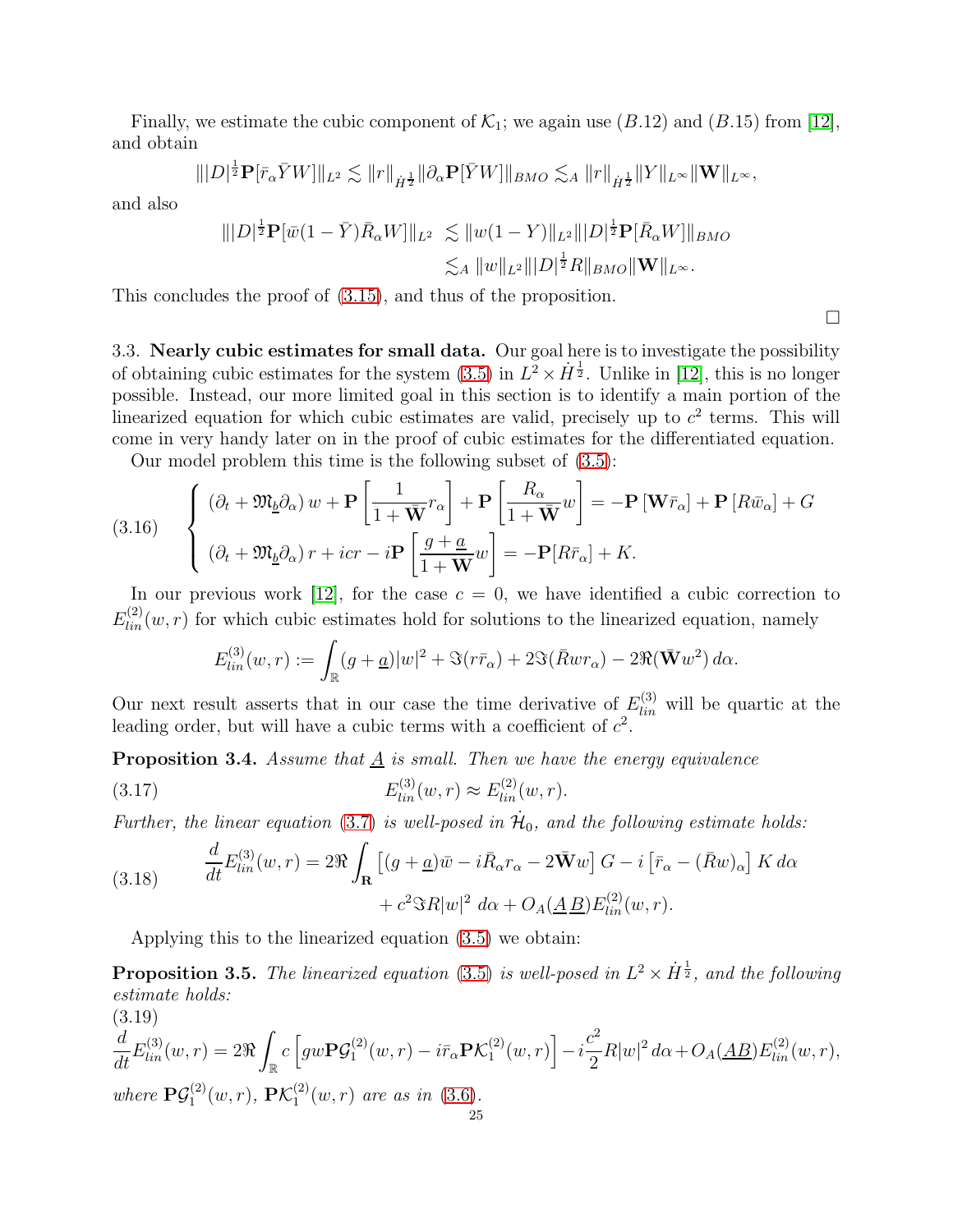Proof of Proposition [3.4](#page-24-0). The energy equivalence is immediate due to the estimates in [\[12\]](#page-62-0) for the added cubic terms, and the pointwise bounds on  $\underline{a}$  in Lemmas [1.3,](#page-55-0) [1.4.](#page-55-1)

To prove the estimate in [\(3.18\)](#page-24-1) we compute the time derivative of the cubic component of the energy  $E_{lin}^{(3)}(w,r)$ , using the projected equations for w and r and the unprojected equations for  $R$  and  $W$ :

$$
\frac{d}{dt} \left( \Im \int \bar{R} w r_{\alpha} d\alpha - \Re \int \bar{W} w^2 d\alpha \right) = \Im \int -ig \bar{W} w r_{\alpha} - \bar{R} r_{\alpha} r_{\alpha} + ig \bar{R} w w_{\alpha} + \bar{R} r_{\alpha} G + \bar{R} w K_{\alpha} d\alpha \n+ \Re \int \bar{R}_{\alpha} w^2 + 2 \bar{W} w r_{\alpha} - 2 \bar{W} w G d\alpha + \underline{err_2},
$$

<span id="page-25-0"></span>where  
\n(3.20)  
\n
$$
\underline{err_2} = \Im \int \left\{ \left( i \left( \frac{g \bar{\mathbf{W}}^2 + a}{1 + \bar{\mathbf{W}}} \right) - \underline{b} \bar{R}_{\alpha} - i \frac{c}{2} \frac{\bar{R} \bar{\mathbf{W}} + R \bar{\mathbf{W}} + \bar{N}}{1 + \bar{\mathbf{W}}} \right) \, wr_{\alpha} \right. \\
\left. - \bar{R} w \partial_{\alpha} \left( \mathfrak{M}_{\underline{b}} r_{\alpha} - i \mathbf{P} \left[ \frac{\underline{a} - \mathbf{W}}{1 + \mathbf{W}} w \right] + \mathbf{P} [R \bar{r}_{\alpha}] \right) \right. \\
\left. - \bar{R} r_{\alpha} \left( \mathfrak{M}_{\underline{b}} w_{\alpha} - \mathbf{P} \left[ \frac{\bar{\mathbf{W}}}{1 + \bar{\mathbf{W}}} r_{\alpha} \right] + \mathbf{P} \left[ \frac{R_{\alpha}}{1 + \bar{\mathbf{W}}} w \right] + \mathbf{P} [\mathbf{W} \bar{r}_{\alpha} - R \bar{w}_{\alpha}] \right) \right\} d\alpha
$$
\n
$$
+ \Re \int \left\{ w^2 \left( \underline{b} \bar{\mathbf{W}}_{\alpha} + \frac{\bar{\mathbf{W}} - \mathbf{W}}{1 + \mathbf{W}} \bar{R}_{\alpha} - (1 + \bar{\mathbf{W}}) \underline{M} + i \frac{c}{2} \bar{\mathbf{W}} (\bar{\mathbf{W}} - \mathbf{W}) \right) \right. \\
\left. + 2 \bar{\mathbf{W}} w \left( \mathfrak{M}_{\underline{b}} w_{\alpha} - \mathbf{P} \left[ \frac{\bar{\mathbf{W}}}{1 + \bar{\mathbf{W}}} r_{\alpha} \right] + \mathbf{P} \left[ \frac{R_{\alpha}}{1 + \bar{\mathbf{W}}} w \right] + \mathbf{P} [\mathbf{W} \bar{r}_{\alpha} - R \bar{w}_{\alpha}] \right) \right\} d\alpha.
$$

We now separate  $(3.20)$  in two parts, namely  $err_2$ , which was already estimated in [\[12\]](#page-62-0), and in  $err_{2,1}$ ,

$$
\underline{err}_2 := err_2 + i\frac{c}{2}err_{2,1},
$$

where

$$
err_{2,1} := \Im \int \left\{ \left( b_1 \bar{R}_{\alpha} - \frac{\bar{R}\bar{W} + R\bar{W} + \bar{N}}{1 + \bar{W}} \right) wr_{\alpha} + \bar{R}w \partial_{\alpha} \mathbf{P} \left[ b_1 r_{\alpha} \right] \right.\n(3.21)\n- \bar{R}w \mathbf{P} \left[ \frac{a_1}{1 + \mathbf{W}} w \right] + \bar{R}r_{\alpha} \mathbf{P} \left[ b_1 w_{\alpha} \right] \right\} d\alpha\n+ \Re \int \left\{ w^2 \left[ -b_1 \bar{W}_{\alpha} - (1 + \bar{W}) \bar{M}_1 + \bar{W} (\bar{W} - \mathbf{W}) \right] - 2 \bar{W}w \mathbf{P} \left[ b_1 w_{\alpha} \right] \right\} d\alpha.
$$

We still need to estimate this last error.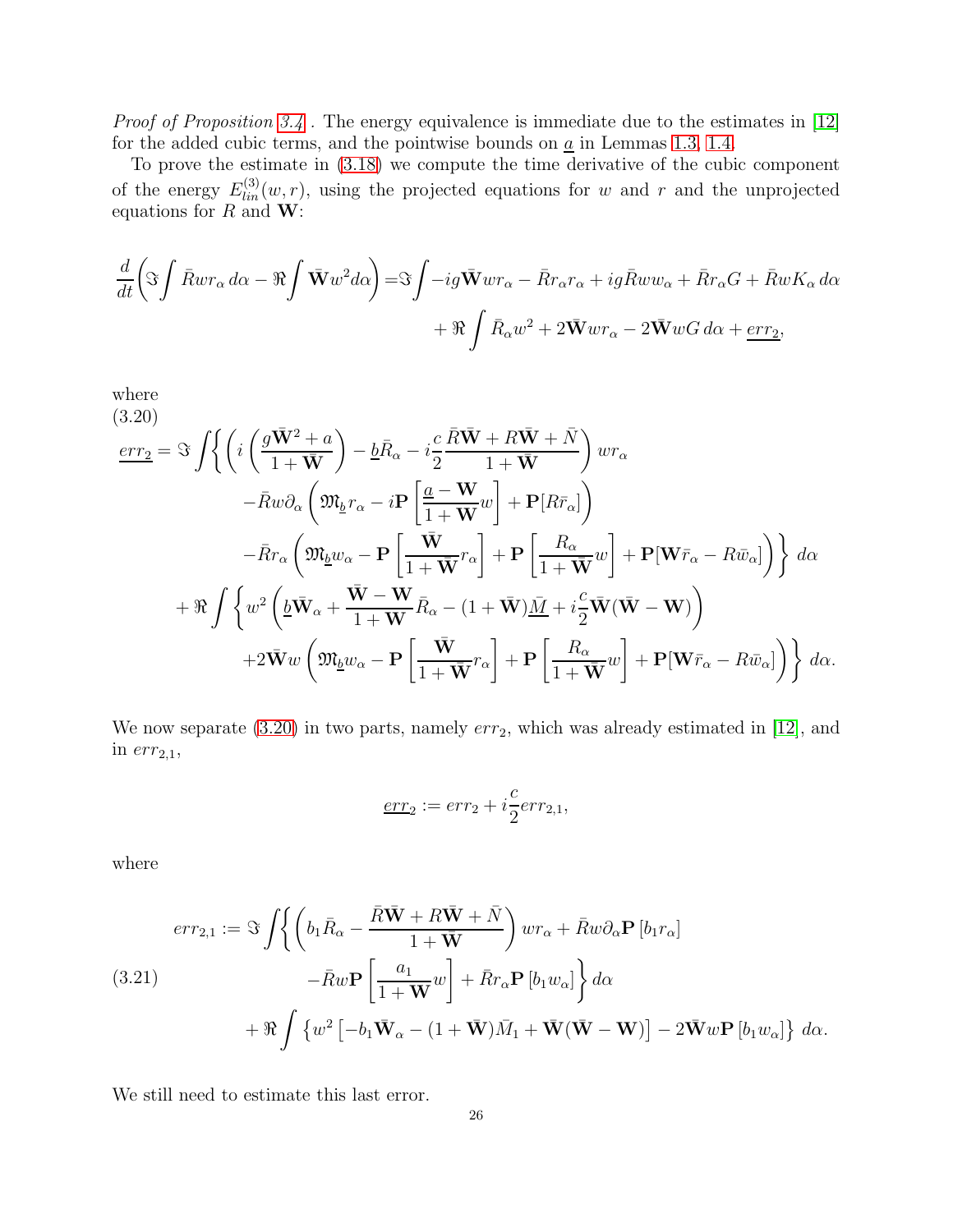Adding  $err<sub>2</sub>$  to [\(3.18\)](#page-24-1) (but applied to solutions to [\(3.16\)](#page-24-2)) gives us</u>

$$
\frac{d}{dt} E_{lin}^{(3)}(w,r) = \frac{d}{dt} E_{lin}^{(2)}(w,r) + 2\frac{d}{dt} \left\{ \left( \Im \int \bar{R}w r_{\alpha} d\alpha - \Re \int \bar{W}w^2 d\alpha \right) \right\}
$$
  
\n
$$
= 2\Re \int_{\mathbf{R}} (g + \underline{a}) \bar{w} \left\{ G - \mathbf{P} \left[ \mathbf{W} \bar{r}_{\alpha} \right] + \mathbf{P} \left[ R \bar{w}_{\alpha} \right] \right\} - i \bar{r}_{\alpha} \left\{ K - \mathbf{P} \left[ R \bar{r}_{\alpha} \right] \right\} d\alpha
$$
  
\n
$$
+ c^2 \Im \int_{\mathbf{R}} R |w|^2 d\alpha + \underline{err_1}
$$
  
\n
$$
+ 2\Im \int -ig \bar{\mathbf{W}} w r_{\alpha} - \bar{R} r_{\alpha} r_{\alpha} + ig \bar{R} w w_{\alpha} + \bar{R} r_{\alpha} G + \bar{R} w K_{\alpha} d\alpha
$$
  
\n
$$
+ 2\Re \int \bar{R}_{\alpha} w^2 + 2 \bar{\mathbf{W}} w r_{\alpha} - 2 \bar{\mathbf{W}} w G d\alpha + 2 \underline{err_2}.
$$

Rewriting the above expression leads to

$$
\frac{d}{dt} E_{lin}^{(3)}(w,r) = \frac{d}{dt} E_{lin}^{(2)}(w,r) + 2\frac{d}{dt} \left\{ \left( \Im \int \bar{R}w r_{\alpha} d\alpha - \Re \int \bar{W}w^2 d\alpha \right) \right\}
$$
  
\n
$$
= 2\Re \int_{\mathbf{R}} (g + \underline{a}) \bar{w} G - i\bar{r}_{\alpha} K d\alpha + c^2 \Im \int_{\mathbf{R}} R|w|^2 d\alpha + \underline{err_1}
$$
  
\n
$$
+ 2\Re \int_{\mathbf{R}} (g + \underline{a}) \bar{w} \left\{ \mathbf{P} \left[ R \bar{w}_{\alpha} \right] - \mathbf{P} \left[ \mathbf{W} \bar{r}_{\alpha} \right] \right\} + i\bar{r}_{\alpha} \mathbf{P} \left[ R \bar{r}_{\alpha} \right] d\alpha
$$
  
\n
$$
+ 2\Im \int -ig \bar{\mathbf{W}} w r_{\alpha} - \bar{R} r_{\alpha} r_{\alpha} + ig \bar{R} w w_{\alpha} + \bar{R} r_{\alpha} G + \bar{R} w K_{\alpha} d\alpha
$$
  
\n
$$
+ 2\Re \int \bar{R}_{\alpha} w^2 + 2 \bar{\mathbf{W}} w r_{\alpha} - 2 \bar{\mathbf{W}} w G d\alpha + 2 \underline{err_2}.
$$

We obtain

$$
\frac{d}{dt}E_{lin}^{(3)}(w,r) = 2\Re \int_{\mathbf{R}} \left[ (g + \underline{a})\overline{w} - i\overline{R}_{\alpha}r_{\alpha} - 2\overline{\mathbf{W}}w \right] G - i \left[ \overline{r}_{\alpha} - (\overline{R}w)_{\alpha} \right] K d\alpha \n+ c^2 \Im \int_{\mathbf{R}} R|w|^2 d\alpha + 2\Re \int_{\mathbf{R}} \underline{a}\overline{w} \left\{ \mathbf{P} \left[ R\overline{w}_{\alpha} \right] - \mathbf{P} \left[ \mathbf{W}\overline{r}_{\alpha} \right] \right\} d\alpha + \underline{err}_1 + 2\underline{err}_2.
$$

We introduce

$$
\underline{err}_3 := 2\underline{err}_2 - 2\Re \int_{\mathbf{R}} \underline{a}\overline{w} \left\{ \mathbf{P} \left[ \mathbf{W}\overline{r}_\alpha \right] - \mathbf{P} \left[ R\overline{w}_\alpha \right] \right\} d\alpha,
$$

which implies

$$
\frac{d}{dt}E_{lin}^{(3)}(w,r) = 2\Re \int_{\mathbf{R}} \left[ (g + \underline{a})\overline{w} - i\overline{R}_{\alpha}r_{\alpha} - 2\overline{\mathbf{W}}w \right] G - i\left[ \overline{r} - (\overline{R}w) \right]_{\alpha} K d\alpha \n+ c^2 \Im \int_{\mathbf{R}} R|w|^2 d\alpha + \underline{err}_1 + \underline{err}_3.
$$

Given the bound [\(3.13\)](#page-21-0) for  $err<sub>1</sub>$ , the proof of [\(3.18\)](#page-24-1) is concluded if we show that</u>

$$
|err_3| \lesssim \underline{A} \,\underline{B} E_{lin}^{(2)}(w,r).
$$

Due to the pointwise bound for  $\underline{a}$ , proved in the Appendix, and the Coifman-Meyer type  $L^2$ bound for  $P[W \bar{r}_{\alpha}] - P[R \bar{w}_{\alpha}]$  from [\[12\]](#page-62-0), it suffices to estimate  $err<sub>2</sub>$ , which in turn reduces</u>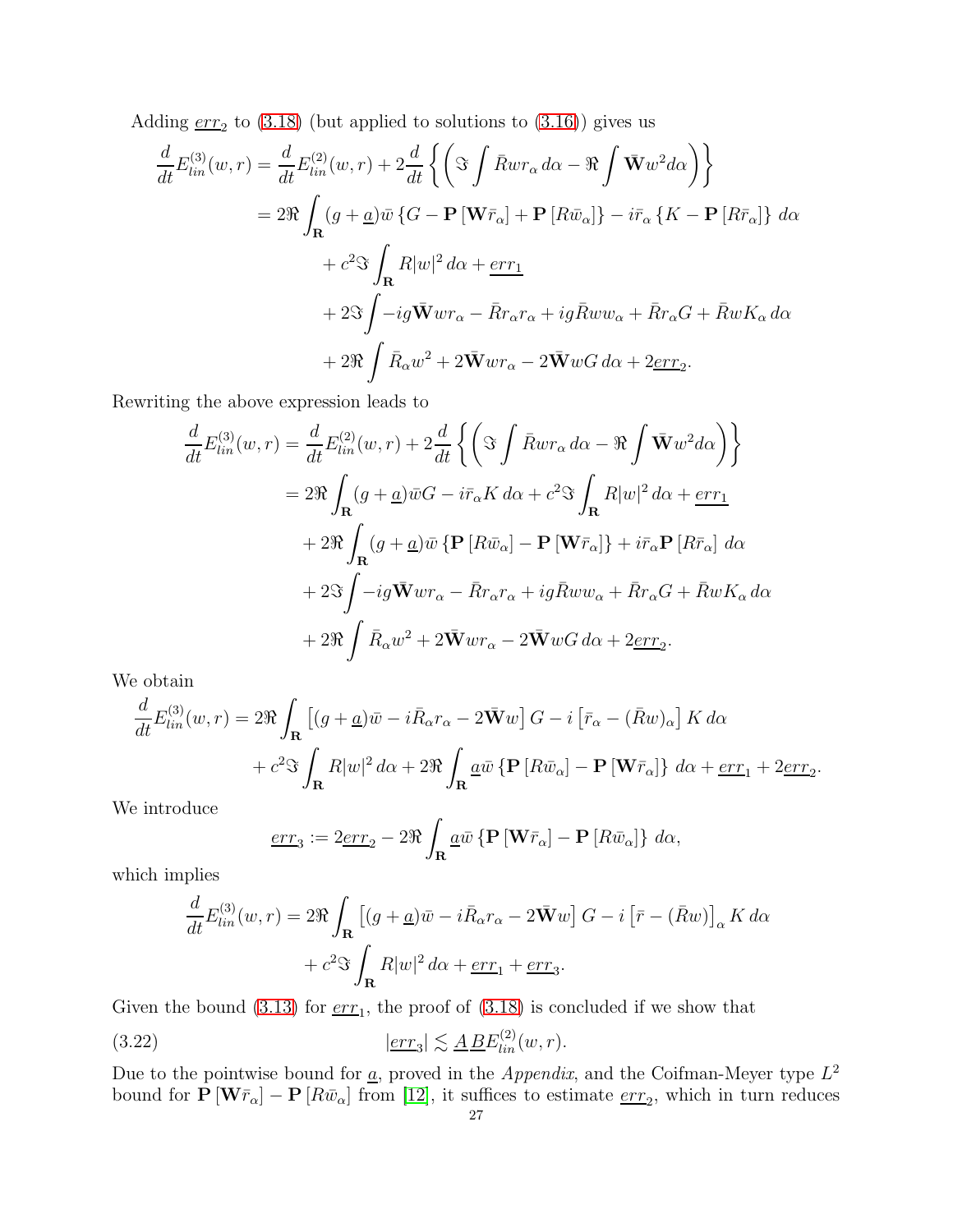to estimate  $err_{2,1}$ ,

$$
|err_{2,1}| \lesssim \underline{A}\,\underline{B}\,\underline{E}_{lin}^{(2)}(w,r).
$$

For the remainder of the proof we separately estimate several types of terms in  $err_{2,1}$ :

**Terms involving**  $b_1$ . Here, we use the bounds for  $b_1$  from in Lemma [1.2:](#page-54-1)

$$
||b_{1,\alpha}||_{L^{\infty}} \lesssim A + A^2, \quad |||D|^{\frac{1}{2}}b||_{L^{\infty}} \lesssim A_{-1/2} + A_{-1/2}A.
$$

We first collect all the terms that are contained in the first integral of  $err_{2,1}$ , and include  $b_1$ :

$$
I_1 := \int_{\mathbf{R}} b_1 \bar{R}_{\alpha} w r_{\alpha} + \bar{R} w \partial_{\alpha} \mathbf{P} \left[ b_1 r_{\alpha} \right] + \bar{R} r_{\alpha} \mathbf{P} \left[ b_1 w_{\alpha} \right] d\alpha.
$$

After integrating by parts, we cancel two of the terms in  $I_1$  and obtain

$$
I_1 = I_2 + I_3,
$$

where

$$
I_2 := \int_{\mathbf{R}} \bar{R}_{\alpha} w \bar{\mathbf{P}} \left[ b_1 r_{\alpha} \right] d\alpha, \text{ and } I_3 := \int_{\mathbf{R}} \bar{R} r_{\alpha} \mathbf{P} \left[ b_1 w_{\alpha} \right] - \bar{R} w_{\alpha} \mathbf{P} \left[ b_1 r_{\alpha} \right] d\alpha.
$$

The bounds for  $I_2$  follow easily because it has a commutator structure:

$$
I_2 := \int_{\mathbf{R}} \bar{R}_{\alpha} w \bar{\mathbf{P}} \left[ b_1 r_{\alpha} \right] d\alpha = \int_{\mathbf{R}} \mathbf{P} \left[ \bar{R}_{\alpha} w \right] \bar{\mathbf{P}} \left[ b_1 r_{\alpha} \right] d\alpha = \int_{\mathbf{R}} \left[ \mathbf{P}, w \right] \bar{R}_{\alpha} \cdot \left[ \bar{\mathbf{P}}, b_1 \right] r_{\alpha} d\alpha,
$$

where we can estimate both factors in  $L^2$  using Coifman-Meyer estimates,

$$
\| [\mathbf{P}, w] \bar{R}_{\alpha} \|_{L^2} \lesssim \|w\|_{L^2} \|R_{\alpha}\|_{BMO}, \qquad \| [\bar{\mathbf{P}}, b_1] r_{\alpha} \|_{L^2} \lesssim \| |D|^{\frac{1}{2}} b_1 \|_{BMO} \|r\|_{\dot{H}^{\frac{1}{2}}}.
$$

The bound for  $I_3$  follows from Lemma 2.9 in [\[12\]](#page-62-0) (see the *Appendix*).

We next collect all the terms that are contained in the second integral appearing in the expression of  $err_{2,1}$ , and which include  $b_1$ :

$$
I_4 := \int_{\mathbf{R}} -b_1 \bar{\mathbf{W}}_{\alpha} w^2 - 2 \bar{\mathbf{W}} w \mathbf{P} \left[ b_1 w_{\alpha} \right] d\alpha.
$$

As before, we integrate by parts and rewrite the expression for  $I_4$  as:

$$
I_4 := \int_{\mathbf{R}} b_{1,\alpha} \bar{\mathbf{W}} w^2 + 2b_1 \bar{\mathbf{W}} w w_\alpha - 2 \bar{\mathbf{W}} w \mathbf{P} \left[ b_1 w_\alpha \right] d\alpha = \int_{\mathbf{R}} b_{1,\alpha} \bar{\mathbf{W}} w^2 + 2 \bar{\mathbf{W}} w \bar{\mathbf{P}} \left[ b_1 w_\alpha \right] d\alpha.
$$

The first integral on the RHS is easy to bound since we know that that  $b_{1,\alpha}$  is in  $L^{\infty}$ ,

$$
\Big|\int_{\mathbf{R}} b_{1,\alpha} \bar{\mathbf{W}} w^2 d\alpha\Big| \lesssim \|b_{1,\alpha}\|_{L^\infty} \|\mathbf{W}\|_{L^\infty} \|w\|_{L^2}^2.
$$

For the last integral in  $I_4$  we use the Coifman-Meyer type estimate (established first in [\[12\]](#page-62-0)) to obtain

$$
\big|\int_{\mathbf{R}} 2\bar{\mathbf{W}} w \bar{\mathbf{P}} \left[ b_1 w_\alpha \right] \, d\alpha \big| \lesssim \| \mathbf{W} \|_{L^\infty} \| w \|_{L^2} \| \left[ \bar{\mathbf{P}}, b_1 \right] w_\alpha \|_{L^2} \lesssim \| b_{1,\alpha} \|_{L^\infty} \| \mathbf{W} \|_{L^\infty} \| w \|_{L^2}^2.
$$

Thus,

$$
|I_4| \lesssim \|b_{1,\alpha}\|_{L^\infty} \|\mathbf{W}\|_{L^\infty} \|w\|_{L^2}^2.
$$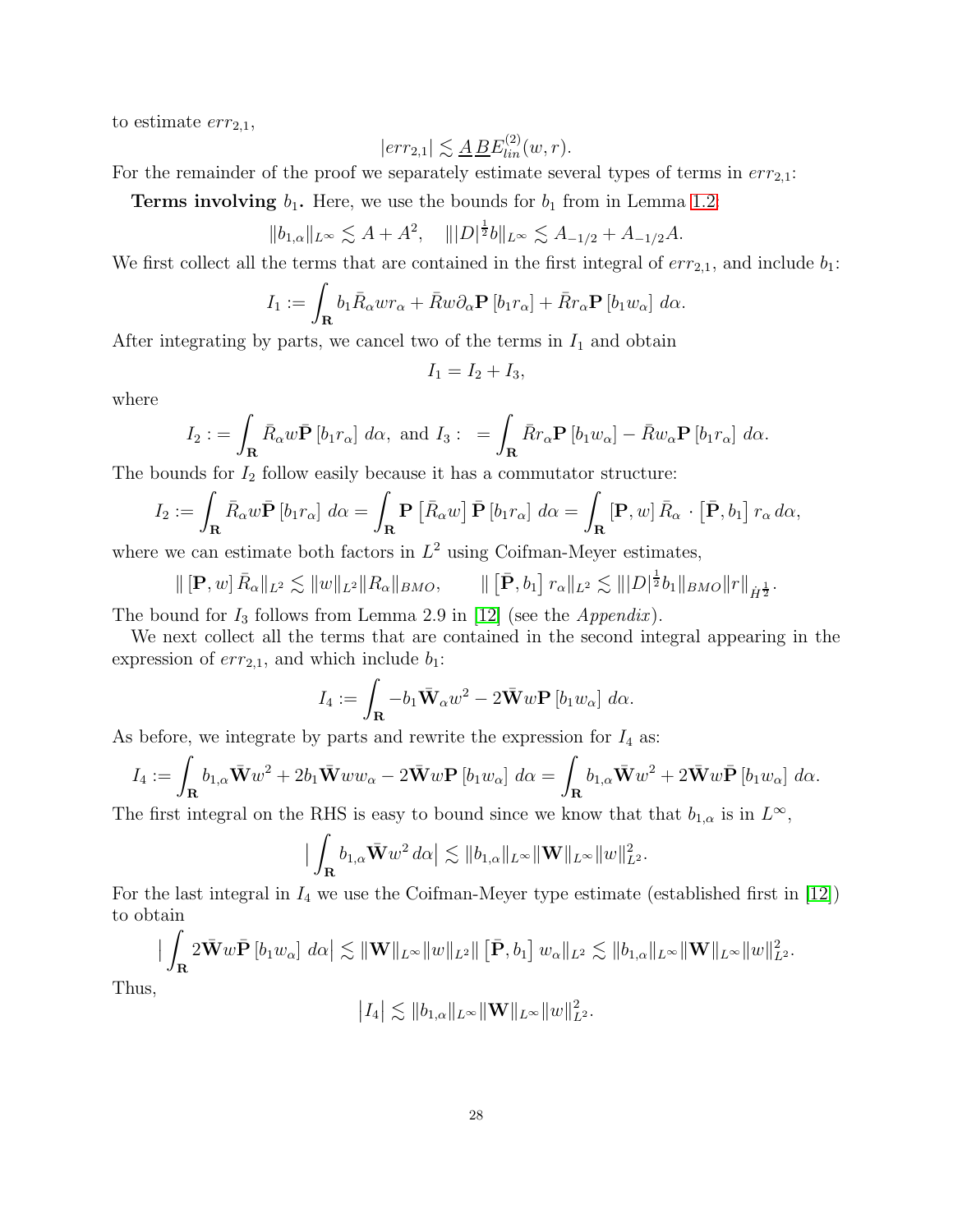Quadrilinear terms bounded via  $L^2 \cdot L^2$  paring. Some of the he remaining terms in  $err_{2,1}$  have straightforward bounds:

$$
\begin{aligned} \left| I_7 \right| &:= \left| \int_{\mathbf{R}} (1 + \bar{\mathbf{W}}) \bar{M}_1 w^2 \, d\alpha \right| \lesssim_A (1 + A) A^2 \|w\|_{L^2}^2, \\ \left| I_8 \right| &:= \left| \int_{\mathbf{R}} \bar{\mathbf{W}} (\bar{\mathbf{W}} - \mathbf{W}) w^2 \, d\alpha \right| \lesssim_A A^2 \|w\|_{L^2}^2, \end{aligned}
$$

but other require a little bit of work. This includes the following expressions:

$$
I_5 := \int_{\mathbf{R}} \frac{\bar{R}\bar{\mathbf{W}} + R\bar{\mathbf{W}} + \bar{N}}{1 + \bar{\mathbf{W}}} w r_\alpha \, d\alpha,
$$
  

$$
I_6 := \int_{\mathbf{R}} \bar{R} w \partial_\alpha \mathbf{P} \left[ \frac{a_1}{1 + \mathbf{W}} w \right] \, d\alpha = - \int_{\mathbf{R}} \partial_\alpha \bar{\mathbf{P}} \left[ \bar{R} w \right] \mathbf{P} \left[ a_1 (1 - Y) w \right] \, d\alpha.
$$

To obtain the bound for  $I_6$  we use the Cauchy-Schwartz inequality and Lemma 2.1 from [\[12\]](#page-62-0)

$$
|I_6| \lesssim ||\partial_{\alpha} \bar{P} [Rw] ||_{L^2} ||P [a_1(1-Y)w] ||_{L^2} \lesssim ||R_{\alpha}||_{BMO} ||a_1||_{L^{\infty}} (1+||Y||_{L^{\infty}}) ||w||_{L^2}^2.
$$

Finally, the bound for  $I_5$  is also a consequence of commutator estimates; to see this we rewrite it as follows

$$
I_5 := \int_{\mathbf{R}} fwr_{\alpha} d\alpha = \int_{\mathbf{R}} \bar{\mathbf{P}} \left[ fr_{\alpha} \right] w d\alpha, \text{ where } f := \frac{\bar{R}\bar{\mathbf{W}} + R\bar{\mathbf{W}} + \bar{N}}{1 + \bar{\mathbf{W}}}.
$$

Thus,

$$
|I_5| = \left| \int_{\mathbf{R}} \bar{\mathbf{P}} \left[ fr_{\alpha} \right] w \, d\alpha \right| \lesssim \| [\bar{\mathbf{P}}, f] \, r_{\alpha} \|_{L^2} \|w\|_{L^2} \lesssim \| |D|^{\frac{1}{2}} f \|_{BMO} \|r\|_{\dot{H}^{\frac{1}{2}}} \|w\|_{L^2},
$$

where

$$
\||D|^{\frac{1}{2}}f\|_{BMO} \lesssim \underline{A}\,\underline{B}.
$$

 $\Box$ 

Proof of Proposition [3.5](#page-24-3). To prove the bound in  $(3.19)$  it suffices to apply the estimate in [\(3.18\)](#page-24-1) with

$$
G = \mathbf{P}\underline{\mathcal{G}}, \quad K = \mathbf{P}\underline{\mathcal{K}}.
$$

In fact, we only have to resume our work in finding the new terms introduced by the vorticity assumption, which are the components carrying the c when expanding the RHS of [\(3.5\)](#page-18-1),  $\mathbf{P}\mathcal{G}_1$ and  $P\mathcal{K}_1$ :

$$
\underline{\mathcal{G}} = \mathcal{G} - i \frac{c}{2} \mathcal{G}_1, \quad \underline{\mathcal{K}} = \mathcal{K} - i \frac{c}{2} \mathcal{K}_1.
$$

The terms we want to single out are the c-cubic terms appearing in the cubic part of the energy  $E^3(w, r)$ , [\(3.8\)](#page-19-2).

For this we need to recall the quadratic components of  $\mathbf{P}\mathcal{G}_1$  and  $\mathbf{P}\mathcal{K}_1$ 

$$
\mathbf{P}\mathcal{G}_{1}^{(2)}(w,r) = \mathbf{P}[\mathbf{W}\bar{w}] + \mathbf{P}[W\bar{w}_{\alpha}] + \mathbf{P}[\bar{\mathbf{W}}w] - \mathbf{P}[\mathbf{W}w],
$$
  

$$
\mathbf{P}\mathcal{K}_{1}^{(2)}(w,r) = \mathbf{P}[W\bar{r}_{\alpha}] - \mathbf{P}[R\bar{w}],
$$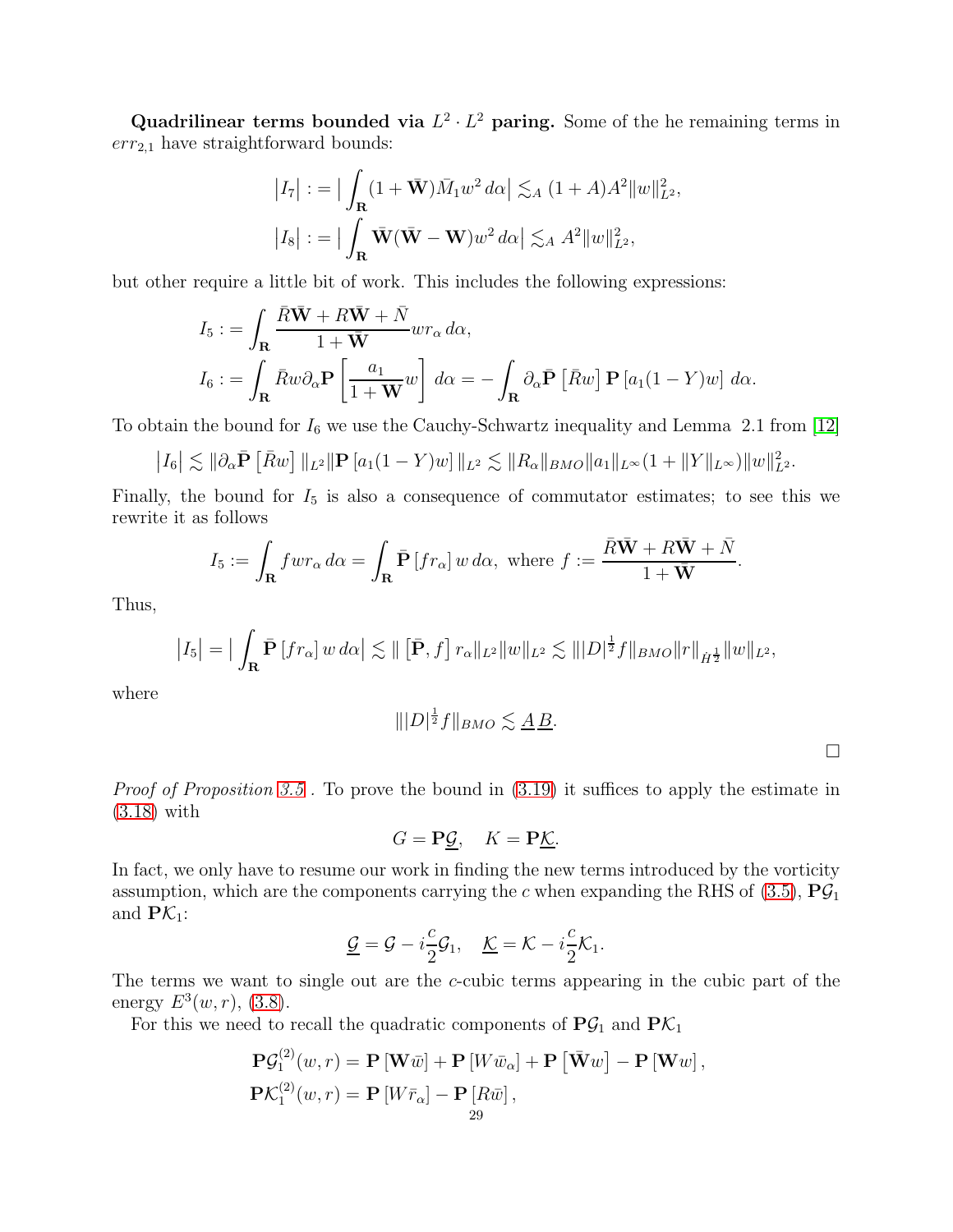and the antiholomorphic components (which will not matter in this computation anyways, since we work with the projected equations)

$$
\bar{\mathbf{P}}\mathcal{G}_{1}^{(2)}(w,r) = -\bar{\mathbf{P}}\left[\bar{\mathbf{W}}w\right] - \bar{\mathbf{P}}\left[\bar{W}w_{\alpha}\right] + \bar{\mathbf{P}}\left[\bar{\mathbf{W}}w\right],
$$
  

$$
\bar{\mathbf{P}}\mathcal{K}_{1}^{(2)}(w,r) = \bar{\mathbf{P}}\left[\bar{W}r_{\alpha}\right] - \bar{\mathbf{P}}\left[\bar{R}w\right].
$$

Thus, we need to bound the following terms

$$
\int_{\mathbf{R}} g w \mathbf{P} \mathcal{G}_1^{(2)}(w,r) d\alpha, \quad \int_{\mathbf{R}} \bar{r}_{\alpha} \mathbf{P} \mathcal{K}_1^{(2)}(w,r) d\alpha, \quad \int_{\mathbf{R}} c^2 \Im R |w|^2 d\alpha.
$$

These bounds are all obtained using Lemma 2.1 in [\[12\]](#page-62-0), for example, for the first integral we obtain

$$
\Big|\int_{\mathbf{R}} g w\left\{[\mathbf{P}, \mathbf{W}]\,\bar{w} + [\mathbf{P}, W]\,\bar{w}_{\alpha} - [\mathbf{P}, \mathbf{W}]\,w\right\}\,d\alpha\Big| \lesssim A \|w\|_{L^2}^2.
$$

For the second integral we need to move half of derivative off of  $\bar{r}_{\alpha}$ 

$$
\Big| \int_{\mathbf{R}} \bar{r}_{\alpha} \left\{ [\mathbf{P}, W] \, \bar{r}_{\alpha} - [\mathbf{P}, R] \, \bar{w} \right\} \, d\alpha \Big| \lesssim B \|r\|_{\dot{H}^{\frac{1}{2}}}^2 + A \|r\|_{\dot{H}^{\frac{1}{2}}} \|w\|_{L^2}.
$$

The last one, is trivial

$$
\left| \int_{\mathbf{R}} R|w|^2 \, d\alpha \right| \lesssim A_{-1/2} \|w\|_{L^2}^2.
$$

### 4. Higher order energy estimates

<span id="page-29-0"></span>The main goal of this section is to prove energy bounds for the differentiated equations. These are the main ingredient for the lifespan part of Theorem [1,](#page-7-0) as well as for the cubic result in Theorem [2.](#page-7-2) Precisely, we will establish two types energy bounds for  $(\mathbf{W}, R)$  and their higher derivatives. The first one is a quadratic bound which applies independently of the size of the initial data; this yields the last part of Theorem [1.](#page-7-0) The cubic energy bound applies in the small data case, and yields the cubic lifespan bound in our small data result in Theorem [2.](#page-7-2) The large data result is as follows:

<span id="page-29-1"></span>**Proposition 4.1.** For any  $n \geq 0$  there exists an energy functional  $E^{n,(2)}$  with the following properties whenever the conditions [\(1.25\)](#page-7-3) and [\(1.26\)](#page-7-1) hold uniformly:

(i) Norm equivalence:

$$
E^{n,(2)}(\mathbf{W},R) \approx_{\underline{A}} \mathcal{E}_0(\partial^n \mathbf{W},\partial^n R).
$$

(ii) Quadratic energy estimates for solutions to  $(1.19)$ :

(4.1) 
$$
\frac{d}{dt}E^{n,(2)}(\mathbf{W},R)\lesssim_{\underline{A}}\underline{B}\mathcal{E}_0(\partial^n\mathbf{W},\partial^nR).
$$

The small data result is as follows:

<span id="page-29-2"></span>**Proposition 4.2.** a) For any  $n \geq 0$  there exists an energy functional  $E^{n,(3)}$  which has the following properties as long as  $\underline{A} \ll 1$ :

(i) Norm equivalence:

$$
E^{n,(3)}(\mathbf{W},R)=(1+O(\underline{A}))\mathcal{E}_0(\partial^n\mathbf{W},\partial^nR)+O(c^4\underline{A})\mathcal{E}_0(\partial^{n-1}\mathbf{W},\partial^{n-1}R),
$$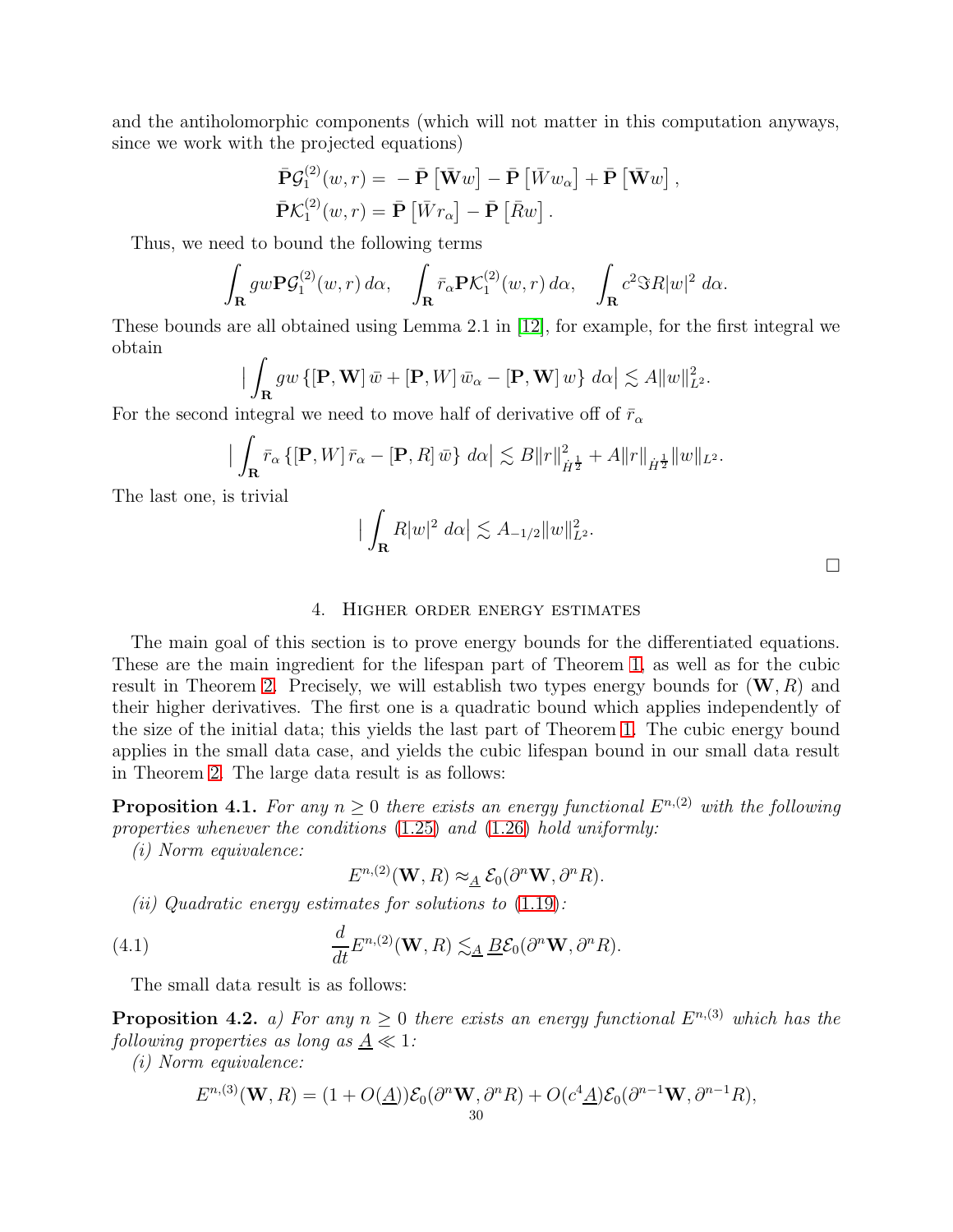<span id="page-30-0"></span>(ii) Cubic energy estimates:

(4.2) 
$$
\frac{d}{dt}E^{n,(3)}(\mathbf{W},R)\lesssim_{\underline{A}}\underline{B}\underline{A}\left(\mathcal{E}_0(\partial^n\mathbf{W},\partial^nR)+c^4\mathcal{E}_0(\partial^{n-1}\mathbf{W},\partial^{n-1}R)\right).
$$

Here if  $n = 0$  then  $\mathcal{E}_0(\partial^{-1} \mathbf{W}, \partial^{-1} R)$  is naturally replaced by  $\mathcal{E}(W, Q)$ .

The case  $n = 0$  of Proposition [4.1](#page-29-1) corresponds to  $\dot{\mathcal{H}}_0$  bounds for  $(\mathbf{W}_{\alpha}, R)$ . But these functions solve the linearized equation, so the desired bounds are a consequence of Proposi-tion [3.1.](#page-19-1) Hence, we will begin with the proof of the cubic bounds for the  $n = 0$  case.

Next, we compute the differentiated equations, first for  $n = 1$  and then for  $n \geq 2$ , and show that, up to a certain class of bounded errors, suitable modifications of  $(\mathbf{W}^{(n)}, R^{(n)})$ solve a linear system which is quite similar to the linearized equation. There are two reasons why we separate the case  $n = 1$ . First, this corresponds to  $\hat{\mathcal{H}}_0$  bounds for  $(\mathbf{W}_{\alpha}, R_{\alpha})$ , which play a special role as it is our threshold for local well-posedness. Secondly, there is a subtle difference in the choice of the modifications alluded above, due to the fact that certain terms which are different for  $n \geq 2$  coincide at  $n = 1$ .

At this point, the bounds for the linearized equation already yield the large data result. What remains is to establish the cubic small data result, which is where we implement our quasilinear modified modified energy method, using the normal form calculated in Section [2.](#page-9-1)

As part of the argument we need to express various nonlinear expressions in terms of their homogeneous expansions. To describe the decomposition of a nonlinear analytic expression F into homogeneous components we will use the notation  $\Lambda^k$ F to denote the component of F of homogeneity k. We similarly introduce the operators  $\Lambda^{\leq k}$  and  $\Lambda^{\geq k}$ . We carefully note that all of our multilinear expansions are with respect to the diagonal variables  $W$  and  $R$ , and not with respect to  $(W, Q)$ .

Compared to [\[12\]](#page-62-0) here we lack scaling, but we can still introduce a notion of order of a multilinear expression. We begin with single terms, for which we assign orders as follows:

- The order of  $W^{(k)}$  is  $k-1$ .
- The order of  $R^{(k)}$  is  $k-\frac{1}{2}$  $\frac{1}{2}$ .
- The order of c is  $\frac{1}{2}$ .

For a multilinear form involving products of such terms we define the total order as the sum of the orders of all factors.

While not all expressions arising in the  $(\mathbf{W}^{(n)}, R^{(n)})$  are multilinear in  $(W, R)$ , they can be still viewed as multilinear in  $(W, R)$  and undifferentiated Y. Since Y scales like W, it is natural to assign to it the homogeneity zero. According to this definition, all terms in the  $\mathbf{W}^{(n)}$  equation have order  $n+\frac{1}{2}$  $\frac{1}{2}$ , and all terms in the R equation have order n. Moving on to integral multilinear forms, all  $n$ -th energies have order  $2n$ , and their time derivatives have order  $2n + \frac{1}{2}$  $\frac{1}{2}$ .

A second useful bookkeeping device will be needed when we deal with integral multilinear forms. There it makes a difference how derivatives and also complex conjugations are distributed among factors. To account for this we define the leading order of a multilinear form to be the largest sum of the orders of two factors with opposite conjugations. Since we only allow nonnegative orders, for the *n*-th order energy this is at most  $2n$ . According to our definition, all the terms in our *n*-th order energy will have order  $2n$ , and all terms in its time derivative will have order  $2n + \frac{1}{2}$  $\frac{1}{2}$ . We remark that the half-integers in the definition of the orders impose a parity constraint in the terms associated to each power of c.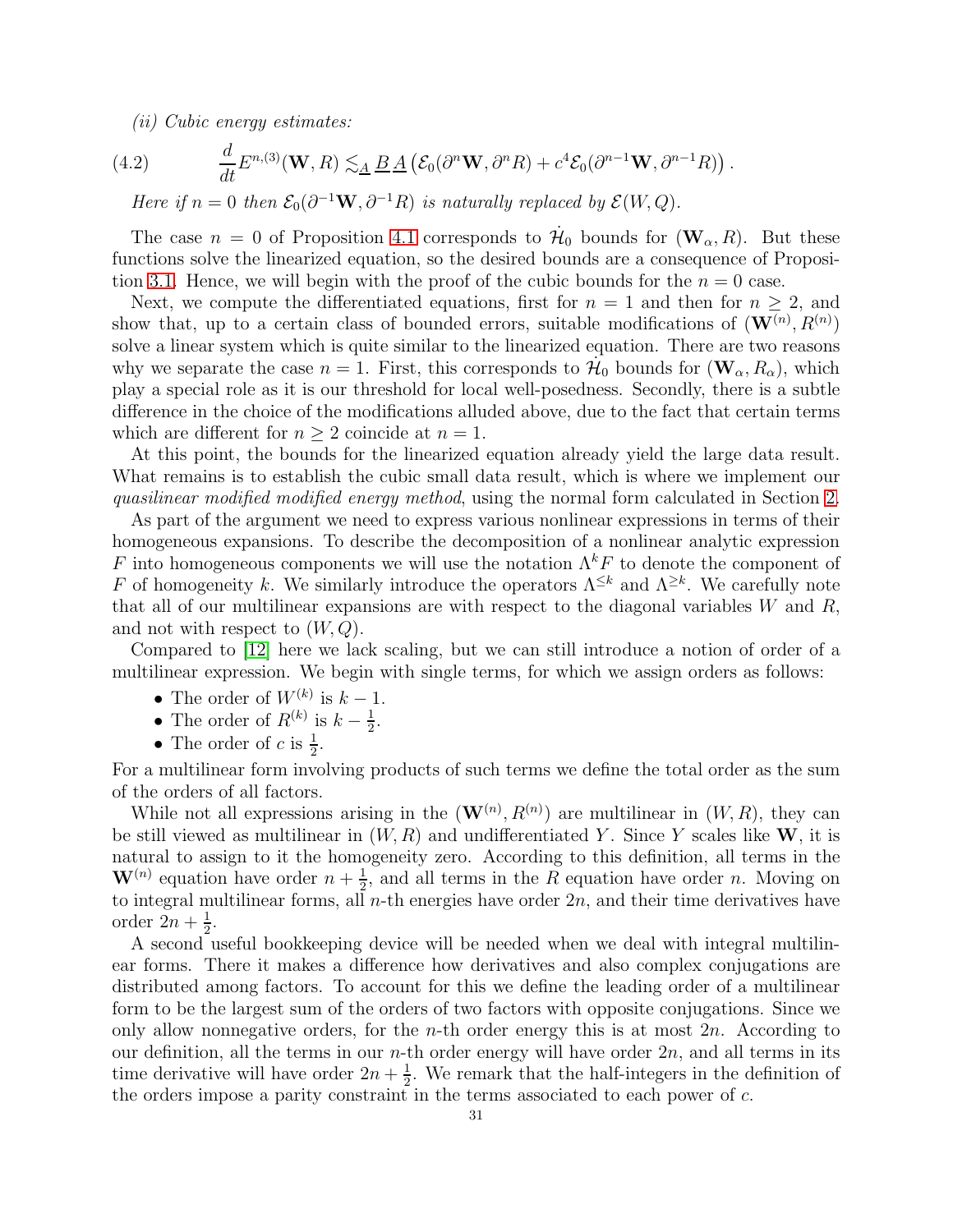If all factors in a multilinear form have nonnegative orders, this imposes a constraint on the order of each factor. Unfortunately this does not appear to be the case here, as our multilinear forms will also contain factors of  $W$  and  $R$ , which have negative order. This is quite inconvenient. Fortunately, there is a simple way to avoid negative orders altogether. Precisely, we will never consider such factors alone, but in combination with c; thus, the allowed factors will be  $cR$  and  $c^2W$ , both of which have order 0. We carefully note last remark applies only partially in the special case  $n = 0$ .

4.1. The case  $n = 0$ . The goal of this subsection is to obtain cubic energy estimates in  $\mathcal{H}_0$ for the system for diagonal variables  $(\mathbf{W}, R)$ . For convenience we recall the system here:

$$
\begin{cases} \mathbf{W}_t + \underline{b}\mathbf{W}_{\alpha} + \frac{(1+\mathbf{W})R_{\alpha}}{1+\bar{\mathbf{W}}} = \underline{\mathcal{G}}_0\\ R_t + \underline{b}R_{\alpha} + icR - i\frac{g\mathbf{W} - a}{1+\mathbf{W}} = \underline{\mathcal{K}}_0, \end{cases}
$$

where

$$
\underline{\mathcal{G}}_0 = (1 + \mathbf{W})\underline{M} + i\frac{c}{2}\mathbf{W}(\mathbf{W} - \bar{\mathbf{W}}), \quad \underline{\mathcal{K}}_0 = i\frac{c}{2}\frac{R\mathbf{W} + \bar{R}\mathbf{W} + N}{1 + \mathbf{W}}
$$

.

We want to be able to apply the quadratic and cubic bounds for the "modified" model  $(3.16)$ , respectively. For that, we rewrite the above systems as follows

<span id="page-31-0"></span>(4.3) 
$$
\begin{cases} \mathbf{W}_{t} + \underline{b} \mathbf{W}_{\alpha} + \frac{R_{\alpha}}{1 + \overline{\mathbf{W}}} + \frac{R_{\alpha}}{1 + \overline{\mathbf{W}}} \mathbf{W} = -\mathbf{P} \left[ \bar{R}_{\alpha} \mathbf{W} \right] + \mathbf{P} \left[ R \bar{\mathbf{W}}_{\alpha} \right] + \underline{G}_{0} \\ R_{t} + \underline{b} R_{\alpha} + icR - i \frac{(g + \underline{a}) \mathbf{W}}{1 + \mathbf{W}} = -\mathbf{P} \left[ R \bar{R}_{\alpha} \right] + \underline{K}_{0}, \end{cases}
$$

where, the expressions for  $\underline{G}_0$  and  $\underline{K}_0$ , for the purpose of this section, are

$$
\left\{\begin{aligned}&\underline{G}_0:=\mathbf{W}\left(\mathbf{P}\left[R\bar{\mathbf{W}}_{\alpha}\right]-\mathbf{P}\left[\bar{R}_{\alpha}\mathbf{W}\right]\right)+i\frac{c}{2}(1+\mathbf{W})M_1+i\frac{c}{2}\mathbf{W}(\mathbf{W}-\bar{\mathbf{W}})\\&+(1+\mathbf{W})\left\{\bar{\mathbf{P}}\left[\bar{R}Y_{\alpha}-R_{\alpha}\bar{Y}\right]-\mathbf{P}\left[R\partial_{\alpha}(\bar{\mathbf{W}}\bar{Y})\right]+\mathbf{P}\left[\bar{R}_{\alpha}\mathbf{W}Y\right]\right\}\\\&\underline{K}_0:=\bar{\mathbf{P}}\left[\bar{R}R_{\alpha}\right]-i\frac{c}{2}N.\end{aligned}\right.
$$

In [\(4.3\)](#page-31-0) we have identified the leading part of the equation. We want to interpret the terms  $(\underline{G}_0, \underline{K}_0)$  on the right as mostly perturbative, but also pay attention to the holomorphic quadratic part, given by

(4.4) 
$$
\mathbf{P}G_0^{(2)} = i\frac{c}{2} \left( \mathbf{P} \left[ W\bar{Y} \right]_\alpha + \mathbf{W}^2 - \mathbf{P} \left[ \mathbf{W}\bar{\mathbf{W}} \right] \right), \quad \mathbf{P}K_0^{(2)} = i\frac{c}{2} \mathbf{P} \left[ W\bar{R}_\alpha - \bar{\mathbf{W}}R \right].
$$

Precisely, we first claim that the quadratic and cubic parts of  $(\underline{G}_0, \underline{K}_0)$  satisfy the bounds

(4.5) 
$$
\|(\underline{G}_0^{(2)}, \underline{K}_0^{(2)})\|_{\dot{\mathcal{H}}_0} \lesssim_A \underline{B} \mathbf{N}_0,
$$

respectively

(4.6) 
$$
\|(\underline{G}_0^{(3)}, \underline{K}_0^{(3)})\|_{\dot{\mathcal{H}}_0} \lesssim_A A\underline{B} \mathbf{N}_0,
$$

where

<span id="page-31-2"></span><span id="page-31-1"></span>
$$
\mathbf{N}_0 = \|(\mathbf{W}, R)\|_{L^2 \times \dot{H}^{\frac{1}{2}}}.
$$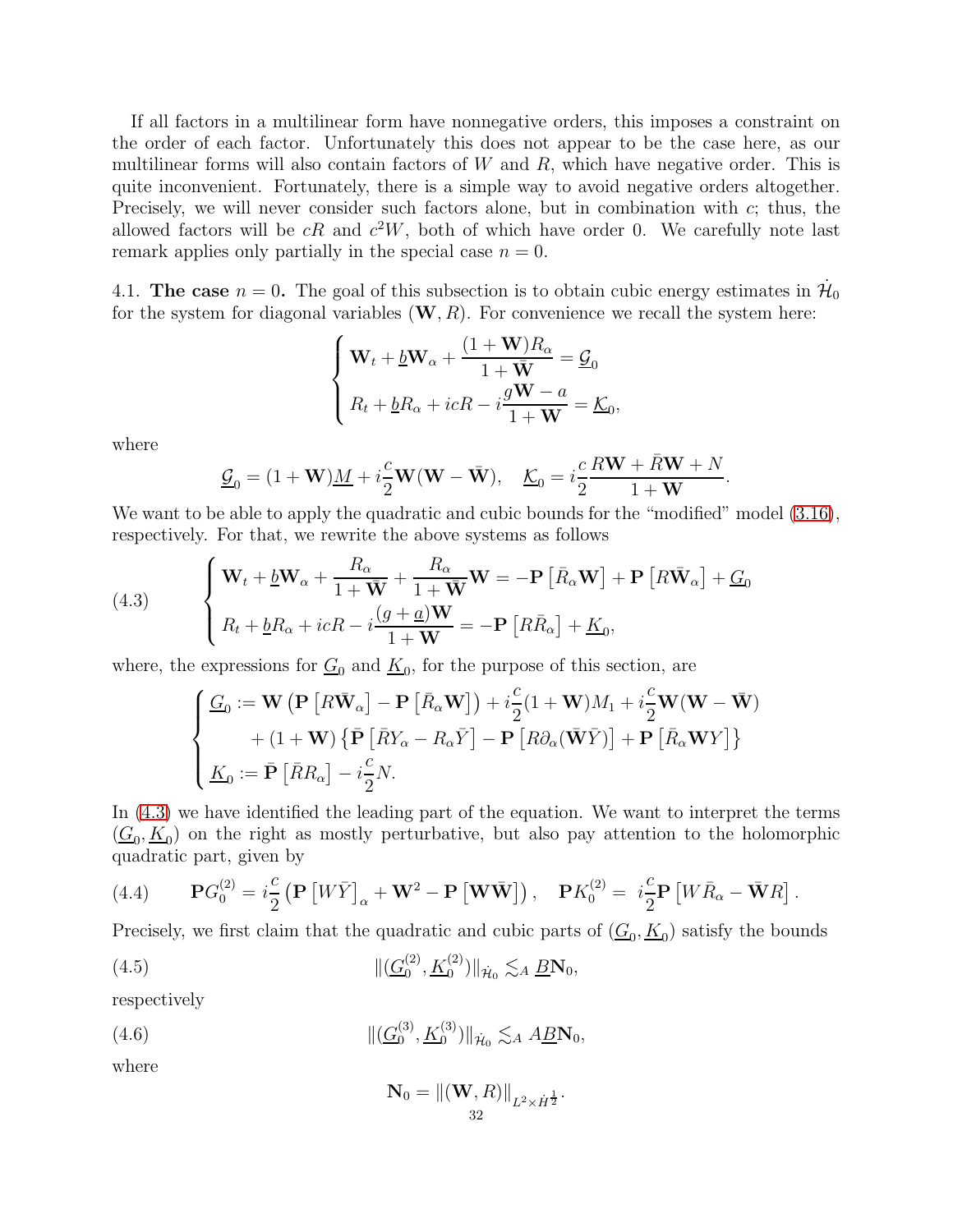The bounds for the components of  $M_1$  and N are discussed in Lemma [1.2.](#page-54-1) The W prefactors in  $\underline{G}_0$  are harmless, as they are bounded by A in  $L^{\infty}$ . For the remaining terms it suffices to use Coifman-Meyer type estimates discussed in Appendix [A.](#page-54-0) For instance we have

$$
\left|\mathbf{P}\left[R\mathbf{\bar{W}}_{\alpha}\right]\right|\right|_{L^{2}} \lesssim \|\left[\mathbf{P},R\right]\mathbf{\bar{W}}_{\alpha}\|_{L^{2}} \lesssim \||D|^{\frac{1}{2}}\mathbf{W}\|_{BMO}\|R\|_{\dot{H}^{\frac{1}{2}}} \lesssim_{A} B\mathbf{N}_{0},
$$

and all other terms in  $G_0$  are similar. Finally, for the first term in  $K_0$  we have

$$
\|\mathbf{P}\left[\bar{R}R_{\alpha}\right]\|_{\dot{H}^{\frac{1}{2}}}\lesssim \||D|^{\frac{1}{2}}R\|_{L^{2}}\|R_{\alpha}\|_{BMO}\lesssim BN_0.
$$

We are now ready to look at the cubic energies. We start by constructing the cubic normal form energy by selectioning the quadratic and cubic terms from the corresponding linear energy for the normal form variables. Precisely, we have

$$
\mathcal{E}_0(\tilde{W}_\alpha, \tilde{Q}_\alpha) = \mathcal{E}_0(\mathbf{W}, Q_\alpha) + 2 \int_{\mathbb{R}} \Re \bar{\mathbf{W}} \partial_\alpha W^{[2]} - 2 \Im \bar{Q}_{\alpha\alpha} \partial_\alpha Q^{[2]} d\alpha + \text{quartic}.
$$

In the first term we substitute  $Q_{\alpha} = R(1 + W)$ . In the integral we use the expressions [\(2.8\)](#page-12-0), integrate by parts to eliminate the  $\partial^{-1}W$  and Q factors, and then substitute  $Q_{\alpha}$  by R. Separating the outcome of this computations into a leading part and a lower order part, we write it in the form

$$
E_{NF}^{(3)} := E_{NF,high}^{(3)} + E_{NF,low}^{(3)},
$$

where

kP

$$
E_{NF,high}^3(\mathbf{W},R) := \int_{\mathbb{R}} (g + c\Re R)|\mathbf{W}|^2 + \Im(R\bar{R}_{\alpha}) + 2\Im(\bar{R}\mathbf{W}R_{\alpha}) - 2\Re(\bar{\mathbf{W}}\mathbf{W}^2) d\alpha,
$$

and

$$
E_{NF,low}^{(3)}(\mathbf{W},R) := -c \int_{\mathbb{R}} 2\Re R \left\{ |\mathbf{W}|^2 - \Im(\bar{R}_{\alpha}R) \right\} - \mathbf{W}\bar{W}R_{\alpha} + \mathbf{W}^2 \bar{R} d\alpha
$$

$$
- \frac{c^2}{g} \int_{\mathbb{R}} \frac{5}{2} \Im W \left\{ |\mathbf{W}|^2 - \Im(\bar{R}_{\alpha}R) \right\} - \frac{1}{2} \bar{W}\mathbf{W}^2 - \frac{1}{2}\mathbf{W}\bar{R}^2 d\alpha
$$

$$
- 3\frac{c^3}{2g} \Im \int_{\mathbb{R}} R W \bar{\mathbf{W}} d\alpha - 3\frac{c^4}{2g} \Re \int_{\mathbb{R}} \mathbf{W} |W|^2 d\alpha.
$$

For the leading order part  $E_{NF,high}^{(3)}(\mathbf{W}, R)$  we consider the appropriate quasilinear correction

$$
E_{high}^{(3)}(\mathbf{W},R) := \int_{\mathbb{R}} (g+\underline{a}) |\mathbf{W}|^2 + \Im(R\bar{R}_{\alpha}) + 2\Im(\bar{R}\mathbf{W}R_{\alpha}) - 2\Re(\bar{\mathbf{W}}\mathbf{W}^2) d\alpha,
$$

and the remainder  $E_{NF,low}^3(\mathbf{W}, R)$  remains unchanged. Hence, we define the quasilinear cubic energy

$$
E^{0,(3)} := E^3_{high} + E^3_{NF,low}.
$$

It remains to show that this energy has all the right properties in Proposition [4.2.](#page-29-2)

We begin with the energy equivalence. For the leading part this had already been in the context of the linearized equation (see Proposition [3.4\)](#page-24-0),

$$
E_{high}^{(3)}(\mathbf{W}, R) \approx (1 + O(A)) E_{lin}^{(2)}(\mathbf{W}, R).
$$

So it remains to show that

$$
E_{NF,low}^{(3)}(\mathbf{W},R) \approx O(\underline{A}) \left( \mathcal{E}_0(\mathbf{W},R) + c^4 \mathcal{E}(W,Q) \right).
$$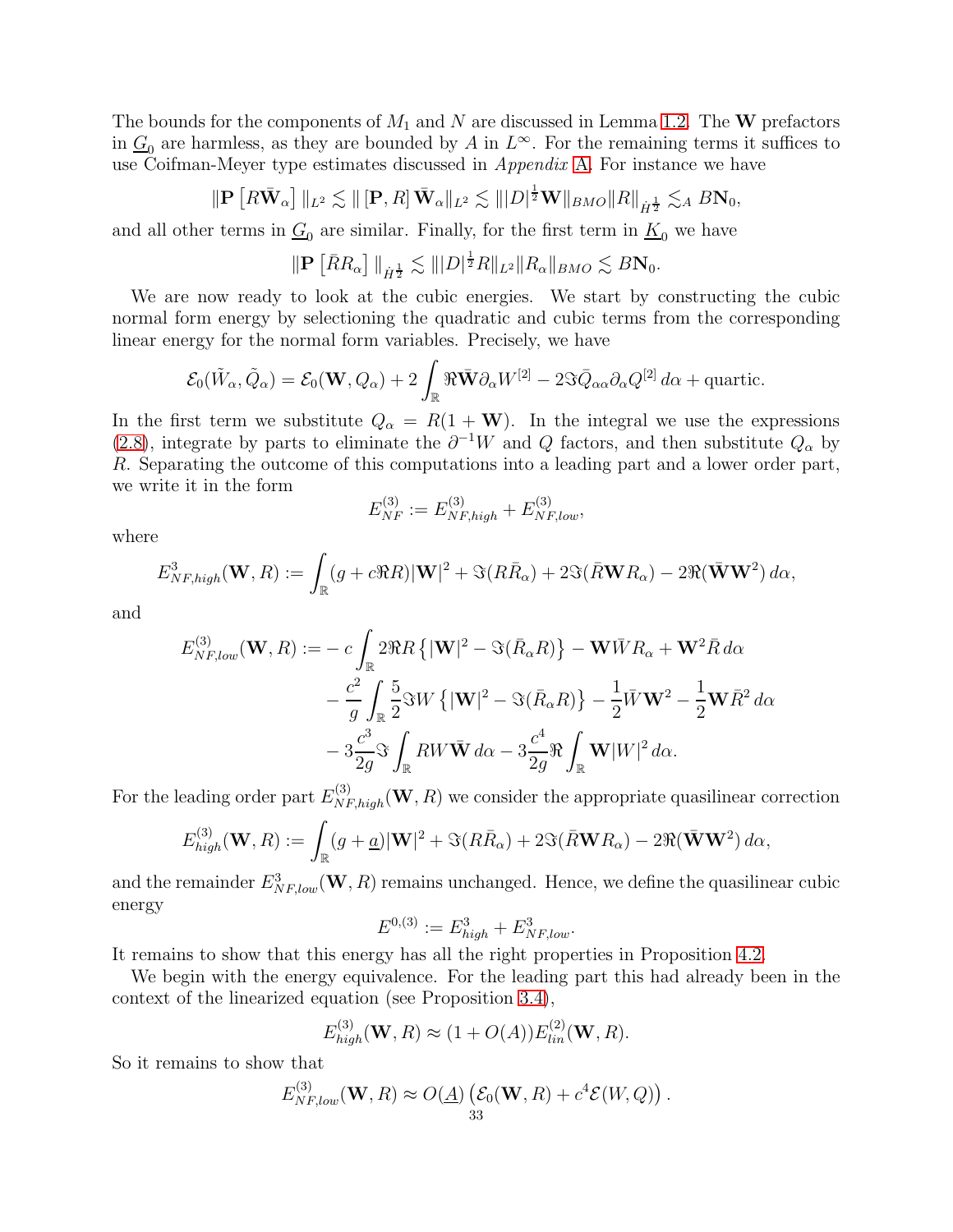The bound is straightforward for all terms not containing  $R_{\alpha}$ . So we now consider those. For the first one we have

$$
\left| \int_{\mathbb{R}} R_{\alpha} |R|^2 \, d\alpha \right| \lesssim \|R\|_{\dot{H}^{\frac{1}{2}}} \| |D|^{\frac{1}{2}} (R \Re R) \|_{L^2} \lesssim \|R\|_{\dot{H}^{\frac{1}{2}}}^2 \|R\|_{L^\infty} \lesssim A_{-1/2} \mathbf{N}_0^2,
$$

which suffices. For the next term we have

$$
\Big| \int_{\mathbb{R}} R_{\alpha} \bar{W} \mathbf{W} \Big| \lesssim \|R\|_{\dot{H}^{\frac{1}{2}}} \| |D|^{\frac{1}{2}} \mathbf{P} \left[ W \bar{\mathbf{W}} \right] \|_{L^2} \lesssim \|R\|_{\dot{H}^{\frac{1}{2}}} \| |D|^{\frac{1}{2}} W \|_{BMO} \| \mathbf{W} \|_{L^2} \lesssim A_{-1/2} \mathbf{N}_0^2.
$$

Finally,

$$
||R_{\alpha}\bar{R}W||_{L^{2}} \lesssim ||R||_{\dot{H}^{\frac{1}{2}}}\||D|^{\frac{1}{2}}(\bar{R}W)||_{L^{2}} \lesssim (|||D|^{\frac{1}{2}}R||_{BMO}||W||_{L^{2}} + ||R||_{L^{\infty}}|||D|^{\frac{1}{2}}W||_{L^{2}})||R||_{\dot{H}^{\frac{1}{2}}}.
$$

Now we consider the time derivative of modified quasilinear energy  $E^{0,(3)}$  in order to prove the bound [\(4.2\)](#page-30-0). By construction we know that

$$
\Lambda^{\leq 3} \frac{d}{dt} E^{0,(3)} = 0.
$$

We note that this is an algebraic property, which follows from the normal form based construction even though the normal form itself is unbounded. Therefore it remains to estimate

$$
\Lambda^{\geq 4}\frac{d}{dt}E^3 = \Lambda^{\geq 4}\frac{d}{dt}E^3_{NF,high} + \Lambda^{\geq 4}\frac{d}{dt}E^3_{NF,low}.
$$

Due to [\(4.5\)](#page-31-1) and [\(4.6\)](#page-31-2) the estimate for the first term on the RHS follows directly from the bound [\(3.18\)](#page-24-1) in Proposition [\(3.4\)](#page-24-0) for the leading part of the linearized equation. Hence, it remains to consider the last term.

The  $E_{NF,low}^3(\mathbf{W}, R)$  is a trilinear form of order zero and leading order zero. We compute its time time derivative using the relation

<span id="page-33-0"></span>
$$
(4.7) \frac{d}{dt} \int f_1 f_2 f_3 d\alpha = \int (\partial_t + \underline{b} \partial_\alpha) f_1 f_2 f_3 + f_1 (\partial_t + \underline{b} \partial_\alpha) f_2 f_3 + f_1 f_2 (\partial_t + \underline{b} \partial_\alpha) f_3 - \underline{b}_\alpha f_1 f_2 f_3 d\alpha.
$$

Then its time derivative will be a multilinear form of order  $\frac{1}{2}$ , and also of leading order  $\frac{1}{2}$ . By inspection, we see that in this time derivative we can associate each  $W$  with a  $c<sup>2</sup>$  factor and each  $R$  with a  $c$  factor, so that all each of the factors in all of the multilinear monomials have degree at least zero. Then, each multilinear monomial in  $\Lambda^{\geq 4} \left( \frac{d}{dt} E^3_{NF,low} \right)$  contains exactly one factor of order  $\frac{1}{2}$ , and the rest are all factors of order zero. The factor of order 1  $\frac{1}{2}$  can be either  $R_{\alpha}$  or c, and the factors of order zero could be  $\mathbf{W}, Y, c^2W$ , or cR. We have two cases to consider:

a) If the order  $\frac{1}{2}$  factor is c, then we simply bound the two of the remaining factors in  $L^2$ and the others in  $L^{\infty}$ .

b) If the order  $\frac{1}{2}$  factor is  $R_{\alpha}$ , we use the  $\dot{H}^{\frac{1}{2}}$  bound for R, and we are left with estimating an expression of the form  $|D|^{\frac{1}{2}}(f_1 \cdots f_k)$ , where  $k \geq 3$ , and each  $f_k$  has order zero. For this we use Lemma [1.1](#page-54-2) to estimate

$$
\| |D|^{\frac{1}{2}} (f_1 \cdots f_k) \|_{L^2} \lesssim \sum_j \| |D|^{\frac{1}{2}} f_j \|_{L^{\infty}} \| \prod_{l \neq j} f_l \|_{L^2},
$$

and conclude as above.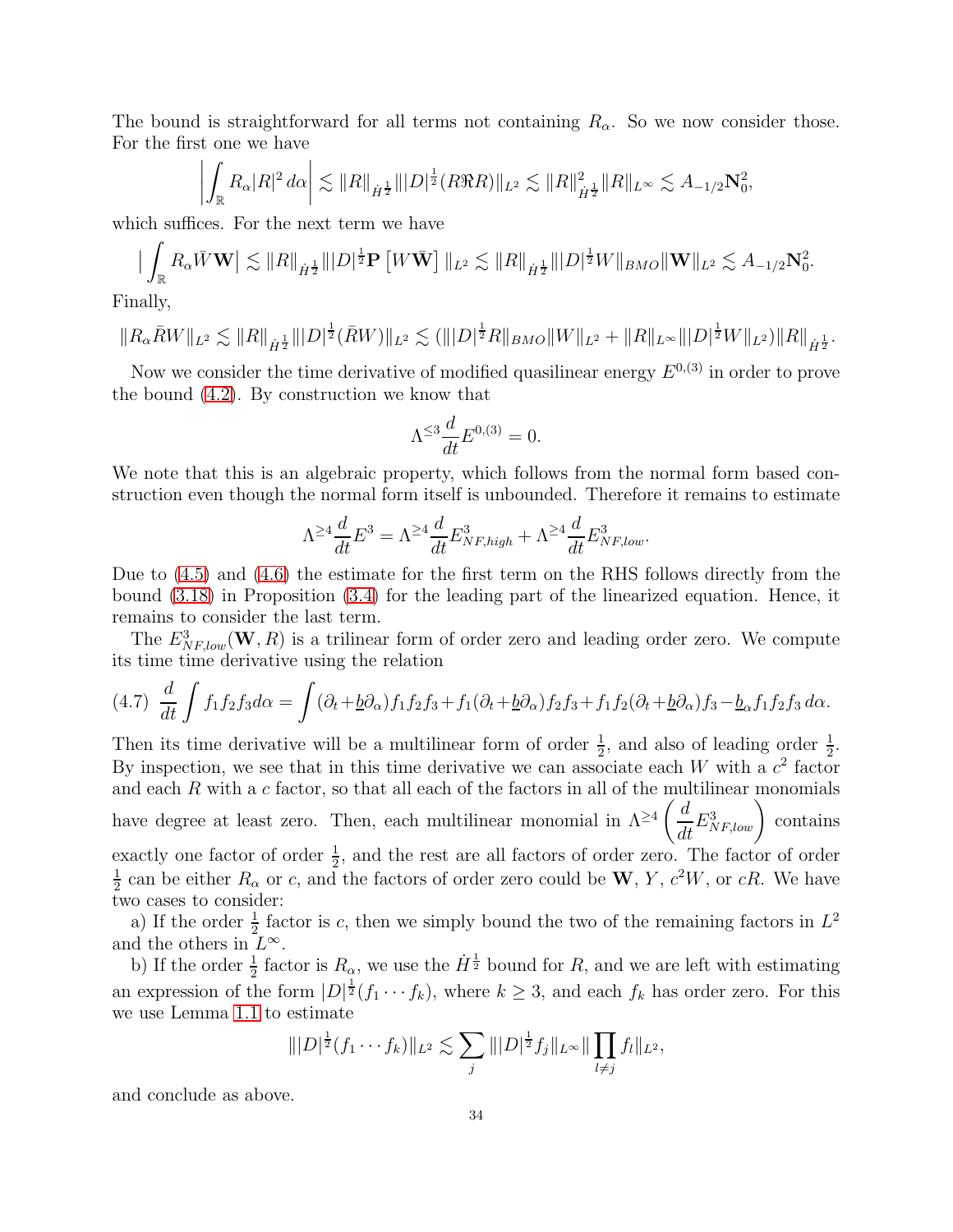4.2. The differentiated equations for  $n = 1$ . We begin by differentiating [\(1.19\)](#page-6-0), in order to obtain a system for  $(\mathbf{W}_{\alpha}, R_{\alpha})$ :

$$
\begin{cases}\n\mathbf{W}_{\alpha t} + \underline{b} \mathbf{W}_{\alpha \alpha} + \frac{[(1 + \mathbf{W})R_{\alpha}]_{\alpha}}{1 + \bar{\mathbf{W}}} = (\underline{M} - \underline{b}_{\alpha}) \mathbf{W}_{\alpha} + (1 + \mathbf{W})(R_{\alpha} \bar{Y}_{\alpha} + \underline{M}_{\alpha}) + i\frac{c}{2} \left[ \mathbf{W}(\mathbf{W} - \bar{\mathbf{W}}) \right]_{\alpha} \\
R_{\alpha t} + \underline{b} R_{\alpha \alpha} + icR_{\alpha} - i \left( \frac{(g + a) \mathbf{W}_{\alpha}}{(1 + \mathbf{W})^2} - \frac{a_{\alpha}}{1 + \mathbf{W}} \right) = -\underline{b}_{\alpha} R_{\alpha} + i\frac{c}{2} \left( \frac{\mathbf{W}(R + \bar{R}) + N}{1 + \mathbf{W}} \right)_{\alpha}.\n\end{cases}
$$

We can expand the last term in the second equation, putting together all terms which involve  $W_{\alpha}$ . The reason for this is that the  $W_{\alpha}$  terms will be unbounded in a suitable sense, and need to be treated as part of the leading order linear operator. This will lead us to the coefficient  $a_1$ , which will be moved to the left, completing the coupling coefficient a to  $\underline{a}$ . We have

$$
\left(\frac{\mathbf{W}(R+\bar{R})+N}{1+\mathbf{W}}\right)_{\alpha} = \frac{\mathbf{W}_{\alpha}}{(1+\mathbf{W})^2} \{ (R+\bar{R})-N \} + \frac{\mathbf{W}(R_{\alpha}+\bar{R}_{\alpha})+N_{\alpha}}{1+\mathbf{W}}
$$

$$
= \frac{a_1 \mathbf{W}_{\alpha}}{(1+\mathbf{W})^2} + \frac{\mathbf{W}(R_{\alpha}+\bar{R}_{\alpha})+N_{\alpha}}{1+\mathbf{W}}.
$$

Then our system becomes

$$
\begin{cases}\n\mathbf{W}_{\alpha t} + \underline{b} \mathbf{W}_{\alpha \alpha} + \frac{[(1 + \mathbf{W})R_{\alpha}]_{\alpha}}{1 + \bar{\mathbf{W}}} = (\underline{M} - \underline{b}_{\alpha}) \mathbf{W}_{\alpha} + (1 + \mathbf{W})(R_{\alpha} \bar{Y}_{\alpha} + \underline{M}_{\alpha}) + i\frac{c}{2} \left[ \mathbf{W}(\mathbf{W} - \bar{\mathbf{W}}) \right]_{\alpha} \\
R_{t\alpha} + \underline{b} R_{\alpha \alpha} + icR_{\alpha} - i\frac{(g + \underline{a}) \mathbf{W}_{\alpha}}{(1 + \mathbf{W})^2} = -\underline{b}_{\alpha} R_{\alpha} - i\frac{a_{\alpha}}{1 + \mathbf{W}} + i\frac{c}{2} \frac{\mathbf{W}(R_{\alpha} + \bar{R}_{\alpha}) + N_{\alpha}}{1 + \mathbf{W}}.\n\end{cases}
$$

In order to better compare this with the linearized system we introduce the modified variable  $\mathbf{R} := R_{\alpha}(1 + \mathbf{W})$  to further obtain

$$
\begin{cases}\n\mathbf{W}_{\alpha t} + \underline{b}\,\mathbf{W}_{\alpha\alpha} + \frac{\mathbf{R}_{\alpha}}{1 + \mathbf{W}} = (\underline{M} - \underline{b}\,_{\alpha})\mathbf{W}_{\alpha} + \mathbf{R}\bar{Y}_{\alpha} + (1 + \mathbf{W})\underline{M}_{\alpha} + i\frac{c}{2}\left[\mathbf{W}(\mathbf{W} - \bar{\mathbf{W}})\right]_{\alpha} \\
\mathbf{R}_{t} + \underline{b}\,\mathbf{R}_{\alpha} + ic\mathbf{R} - i\frac{(g + \underline{a})\mathbf{W}_{\alpha}}{1 + \mathbf{W}} = \left(\underline{M} - \underline{b}\,_{\alpha} - \frac{R_{\alpha}}{1 + \bar{\mathbf{W}}} + i\frac{c}{2}(\mathbf{W} - \bar{\mathbf{W}})\right)\mathbf{R} - ia_{\alpha} \\
&+ i\frac{c}{2}\left[\bar{\mathbf{W}}R_{\alpha} + \mathbf{W}\bar{R}_{\alpha} + N_{\alpha}\right].\n\end{cases}
$$

Expanding the  $b_{\alpha}$  terms via [\(1.18\)](#page-6-4) this yields

(4.8) 
$$
\begin{cases} \mathbf{W}_{\alpha t} + \underline{b} \mathbf{W}_{\alpha \alpha} + \frac{\mathbf{R}_{\alpha}}{1 + \bar{\mathbf{W}}} + \frac{R_{\alpha}}{1 + \bar{\mathbf{W}}} \mathbf{W}_{\alpha} = \underline{G}_{1} \\ \mathbf{R}_{t} + \underline{b} \mathbf{R}_{\alpha} + ic \mathbf{R} - i \frac{(g + a) \mathbf{W}_{\alpha}}{1 + \mathbf{W}} = \underline{K}_{1}, \end{cases}
$$

where on the right we have placed all terms which should be thought of as "bounded". Precisely,  $(G_1, K_1)$  have the form

$$
\underline{G}_1 := G_1 - i\frac{c}{2}G_{1,1}, \qquad \underline{K}_1 := K_1 - i\frac{c}{2}K_{1,1},
$$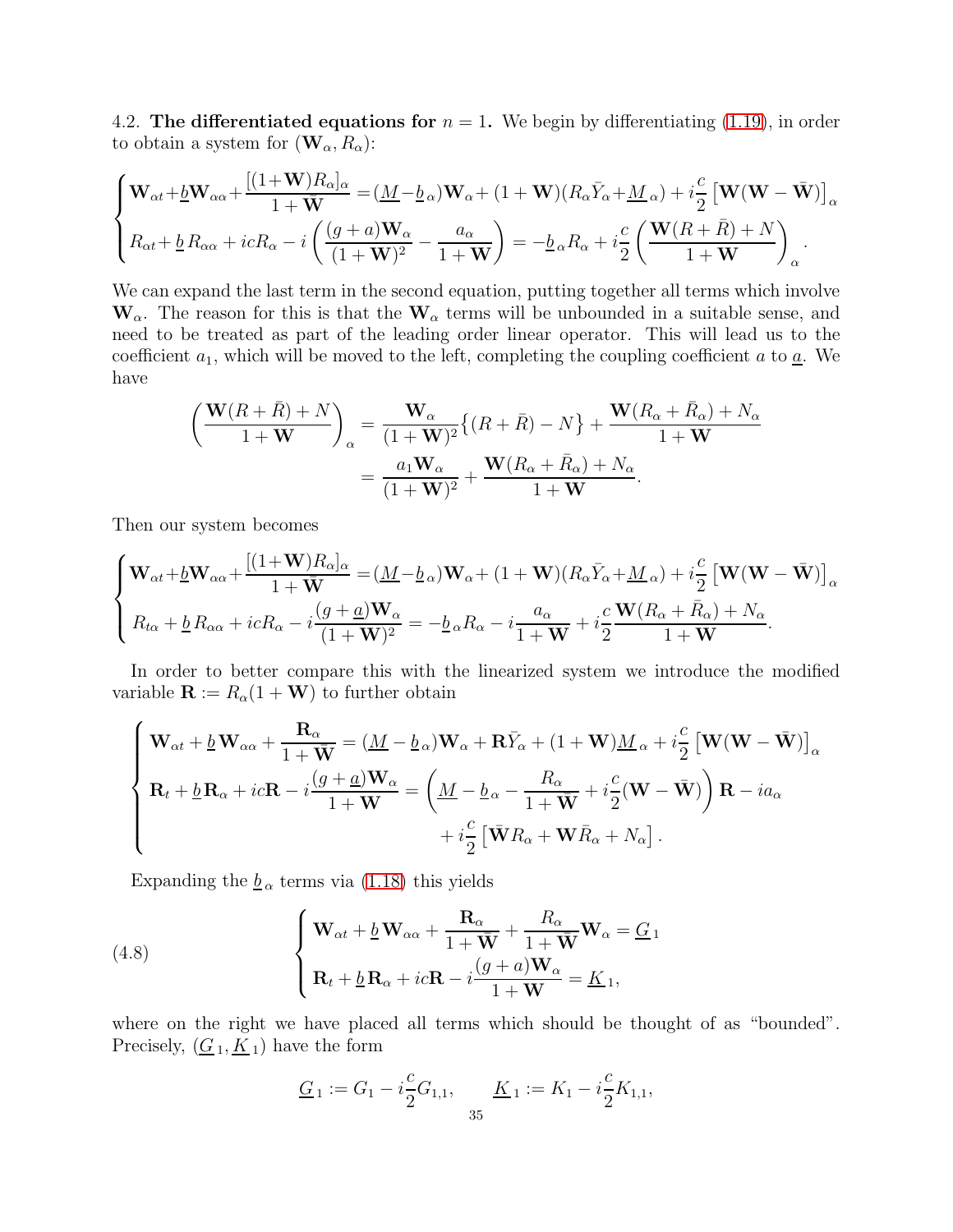where the leading components have the same form as in [\[12\]](#page-62-0),

$$
\begin{cases}\nG_1 = \mathbf{R}\bar{Y}_{\alpha} - \frac{\bar{R}_{\alpha}}{1 + \mathbf{W}} \mathbf{W}_{\alpha} + 2M \mathbf{W}_{\alpha} + (1 + \mathbf{W})M_{\alpha} \\
K_1 = -2\left(\frac{\bar{R}_{\alpha}}{1 + \mathbf{W}} + \frac{R_{\alpha}}{1 + \bar{\mathbf{W}}}\right)\mathbf{R} + 2M\mathbf{R} + (R_{\alpha}\bar{R}_{\alpha} - ia_{\alpha}),\n\end{cases}
$$

while the extra terms containing the vorticity  $c$  are as follows:

$$
\begin{cases} G_{1,1} = 2M_1 \mathbf{W}_{\alpha} + (1 + \mathbf{W})M_{1,\alpha} - 2\mathbf{W}_{\alpha}(\mathbf{W} - \bar{\mathbf{W}}) - \mathbf{W}(\mathbf{W}_{\alpha} - \bar{\mathbf{W}}_{\alpha}), \\ K_{1,1} = 2M_1 \mathbf{R} - 2\mathbf{R}(\mathbf{W} - \bar{\mathbf{W}}) - \mathbf{P}[2\mathbf{W}\bar{R}_{\alpha} + W\bar{R}_{\alpha\alpha} - \bar{\mathbf{W}}_{\alpha}R] - \bar{\mathbf{P}}[2\bar{\mathbf{W}}R_{\alpha} + \bar{W}R_{\alpha\alpha} - \mathbf{W}_{\alpha}\bar{R}]. \end{cases}
$$

Here on the left we have again the leading part of the linearized equation. Following the same approach as in [\[12\]](#page-62-0), we will interpret the terms on the right as mostly perturbative, but also keep track of their quadratic part. Thus, for bookkeeping purposes, we introduce two types of error terms, denoted  $err(L^2)$  and  $err(\dot{H}^{\frac{1}{2}})$ , which correspond to the two equations. The bounds for these errors are in terms of the control variables  $\underline{A}, \underline{B}$ , as well as the  $L^2$  type norm

$$
\mathbf{N}_1 = \|(\mathbf{W}_{\alpha}, R_{\alpha})\|_{L^2 \times \dot{H}^{\frac{1}{2}}}.
$$

In [\[12\]](#page-62-0), by  $err(L^2)$  we denote terms  $G_1$  which satisfy the estimates

$$
||PG_1||_{L^2} \lesssim_A AB\mathbf{N}_1,
$$

as well as either one one the following two:

$$
\|\bar{P}G_1\|_{L^2} \lesssim_A B\mathbf{N}_1 \quad \text{or} \quad \|\bar{P}G_1\|_{\dot{H}^{-\frac{1}{2}}} \lesssim_A A\mathbf{N}_1.
$$

Here, in order to manage the new c-terms, we also include in  $err(L^2)$  the terms in  $G_{1,1}$  for which

$$
||P G_{1,1}||_{L^2} \lesssim_A A^2 \mathbf{N}_1,
$$

and either of the following two holds:

$$
\|\bar{P}G_{1,1}\|_{L^2} \lesssim_A A\mathbf{N}_1 \quad \text{or} \quad \|\bar{P}G_{1,1}\|_{\dot{H}^{-\frac{1}{2}}} \lesssim_A A_{-1/2}\mathbf{N}_1.
$$

Similarly, by  $err(\dot{H}^{\frac{1}{2}})$  we have denoted in [\[12\]](#page-62-0) the terms  $K_1$  which satisfy the estimates

$$
||P K_1||_{\dot{H}^{\frac{1}{2}}} \lesssim_A AB\mathbf{N}_1, \qquad ||P K_1||_{L^2} \lesssim_A A^2\mathbf{N}_1,
$$

and

$$
\|\bar{P}K_1\|_{L^2}\lesssim_A A\mathbf{N}_1.
$$

To that, for the c-terms we add expressions  $K_{1,1}$  which satisfy the estimates

$$
||PK_{1,1}||_{\dot{H}^{\frac{1}{2}}} \lesssim_A A^2 \mathbf{N}_1, \qquad ||PK_{2,1}||_{L^2} \lesssim_A AA_{-\frac{1}{2}} \mathbf{N}_1,
$$

and

either 
$$
\|\bar{P}K_{1,1}\|_{L^2} \lesssim_A A_{-1/2}N_1
$$
 or  $\|\bar{P}K_{1,1}\|_{\dot{H}^{\frac{1}{2}}} \lesssim_A A N_1$ .

We will rely on [\[12\]](#page-62-0) for the analysis of the expressions  $G_1$  and  $K_1$ , and handle just the new entries i.e., the new terms accompanied by the vorticity factor c.

We recall that the use of the more relaxed quadratic control on the antiholomorphic terms, as opposed to the cubic control on the holomorphic terms, is motivated by the fact that the equations will eventually get projected on the holomorphic space, so the antiholomorphic components will have less of an impact. A key property of the space of errors is contained in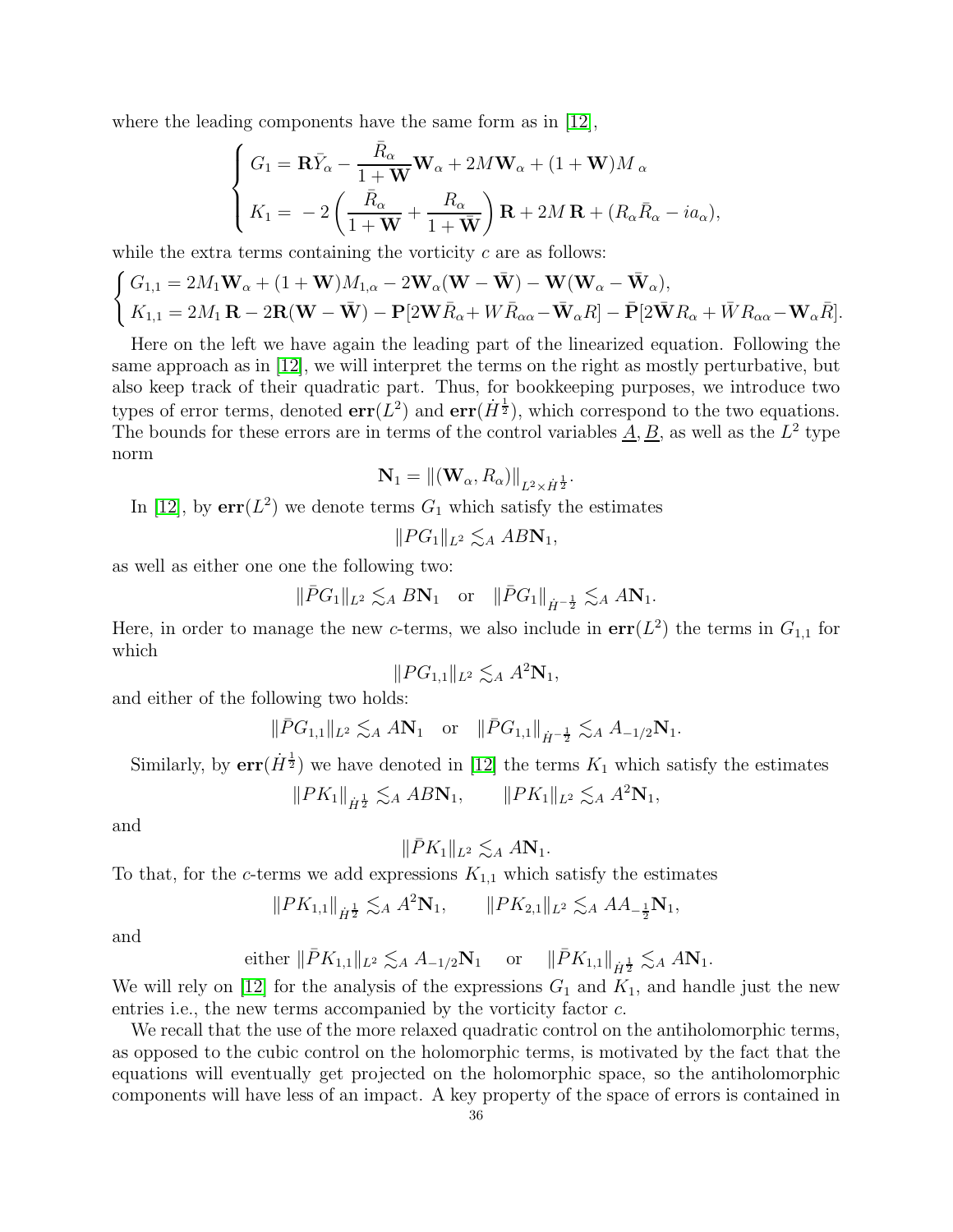Lemma 3.3 in [\[12\]](#page-62-0), which we will refer to as the multiplicative bounds lemma. For convenience we recall it here:

<span id="page-36-1"></span>**Lemma 4.3.** Let  $\Phi$  be a function which satisfies

(4.9) 
$$
\|\Phi\|_{L^{\infty}} \lesssim A, \qquad \| |D|^{\frac{1}{2}} \Phi\|_{BMO} \lesssim B.
$$

Then, we have the multiplicative bounds

(4.10) 
$$
\Phi \cdot \mathbf{err}(L^2) = \mathbf{err}(L^2), \qquad \Phi \cdot \mathbf{err}(\dot{H}^{\frac{1}{2}}) = \mathbf{err}(\dot{H}^{\frac{1}{2}}),
$$

(4.11) 
$$
\Phi \cdot Perr(L^2) = Aerr(L^2), \qquad \Phi \cdot Perr(\dot{H}^{\frac{1}{2}}) = Aerr(\dot{H}^{\frac{1}{2}}).
$$

We now expand some of the terms in the above system. For this we will use the following bounds for  $M_1$  (see Lemma [1.2\)](#page-54-1):

<span id="page-36-0"></span>(4.12) 
$$
||M_1||_{L^{\infty}} \lesssim A^2, \qquad ||M_1||_{\dot{H}^1} \lesssim A\mathbf{N}_1.
$$

First we note that

(4.13) 
$$
M_1 \mathbf{W}_{\alpha} = \mathbf{err}(L^2), \qquad M_1 \mathbf{R} = \mathbf{err}(\dot{H}^{\frac{1}{2}}).
$$

The first is straightforward in view of pointwise bound for  $M_1$ . For the second, by the multiplicative bounds lemma, we can replace  $M_1\mathbf{R}$  by  $M_1R_\alpha$ . After a Littlewood-Paley decomposition, the  $\dot{H}^{\frac{1}{2}}$  estimate for  $M_1 R_\alpha$  is a consequence of the pointwise bound in [\(4.12\)](#page-36-0) for low-high and balanced interactions, and of the  $\dot{H}^{\frac{1}{2}}$  bound in [\(4.12\)](#page-36-0) combined with Lemma 2.1 from [\[12\]](#page-62-0) (see Appendix), provided that we also move half of derivative from  $R_{\alpha}$  onto  $M_1$  for the high-low interactions, arriving at

<span id="page-36-3"></span>
$$
||M_1R_\alpha||_{\dot{H}^{\frac{1}{2}}}\lesssim ||M_1||_{L^\infty}||R_\alpha||_{\dot{H}^{\frac{1}{2}}}+|||D|^{\frac{1}{2}}R||_{L^\infty}||M_1||_{\dot{H}^1}\lesssim A^2\mathbf{N}_1.
$$

Next we consider  $(1 + W)M_{1,\alpha}$ , for which we claim that

(4.14) 
$$
M_{1,\alpha} = \mathbf{W}_{\alpha}\bar{\mathbf{W}} + 2\mathbf{W}\bar{\mathbf{W}}_{\alpha} + \mathbf{P}[W\mathbf{W}_{\alpha\alpha}] + \mathbf{err}(L^2),
$$

$$
\mathbf{P}[W\bar{\mathbf{W}}_{\alpha\alpha} + \bar{\mathbf{W}}_{\alpha}\mathbf{W}] = A^{-1}\mathbf{err}(L^2).
$$

By Lemma [4.3,](#page-36-1) this shows that

<span id="page-36-2"></span>
$$
(1 + \mathbf{W})M_{1,\alpha} = \mathbf{W}_{\alpha}\bar{\mathbf{W}} + 2\mathbf{W}\bar{\mathbf{W}}_{\alpha} + \mathbf{P}[W\mathbf{W}_{\alpha\alpha}] + \mathbf{err}(L^2).
$$

To prove [\(4.14\)](#page-36-2) we discard cubic terms to rewrite

$$
M_{1,\alpha} = \mathbf{W}_{\alpha}\bar{Y} + 2\mathbf{W}\bar{Y}_{\alpha} + \mathbf{P}\left[W\bar{Y}_{\alpha\alpha}\right] - \bar{\mathbf{P}}\left[\mathbf{W}_{\alpha}\bar{Y} + 2\mathbf{W}\bar{Y}_{\alpha} + \bar{W}_{\alpha}Y + 2\bar{\mathbf{W}}Y_{\alpha} + \bar{W}Y_{\alpha\alpha}\right]
$$
  
=  $\mathbf{W}_{\alpha}\bar{\mathbf{W}} + 2\mathbf{W}\bar{\mathbf{W}}_{\alpha} + \mathbf{P}\left[W\bar{\mathbf{W}}_{\alpha\alpha}\right] - \mathbf{P}\left[f\right] - \bar{\mathbf{P}}\left[g\right] + \text{err}(L^2),$ 

where

$$
f = W(\bar{\mathbf{W}}\bar{Y})_{\alpha\alpha}, \qquad g = \mathbf{W}_{\alpha}\bar{Y} + 2\mathbf{W}\bar{Y}_{\alpha} + \bar{W}_{\alpha}Y + 2\bar{\mathbf{W}}Y_{\alpha} + \bar{W}Y_{\alpha\alpha}.
$$

Finally, for f and g we have  $L^2$  bounds

$$
\|\mathbf{P}f\|_{L^2} \lesssim A^2 \mathbf{N}_1, \quad \|\bar{\mathbf{P}}g\|_{L^2} \lesssim A\mathbf{N}_1,
$$

which follow from a commutator type bound

(4.15)  $\|P[W\bar{\Phi}_{\alpha\alpha}]\|_{L^2} \lesssim \|W_{\alpha}\|_{BMO}\|\Phi_{\alpha}\|_{L^2}$ 

derived from Lemma 2.1 in [\[12\]](#page-62-0).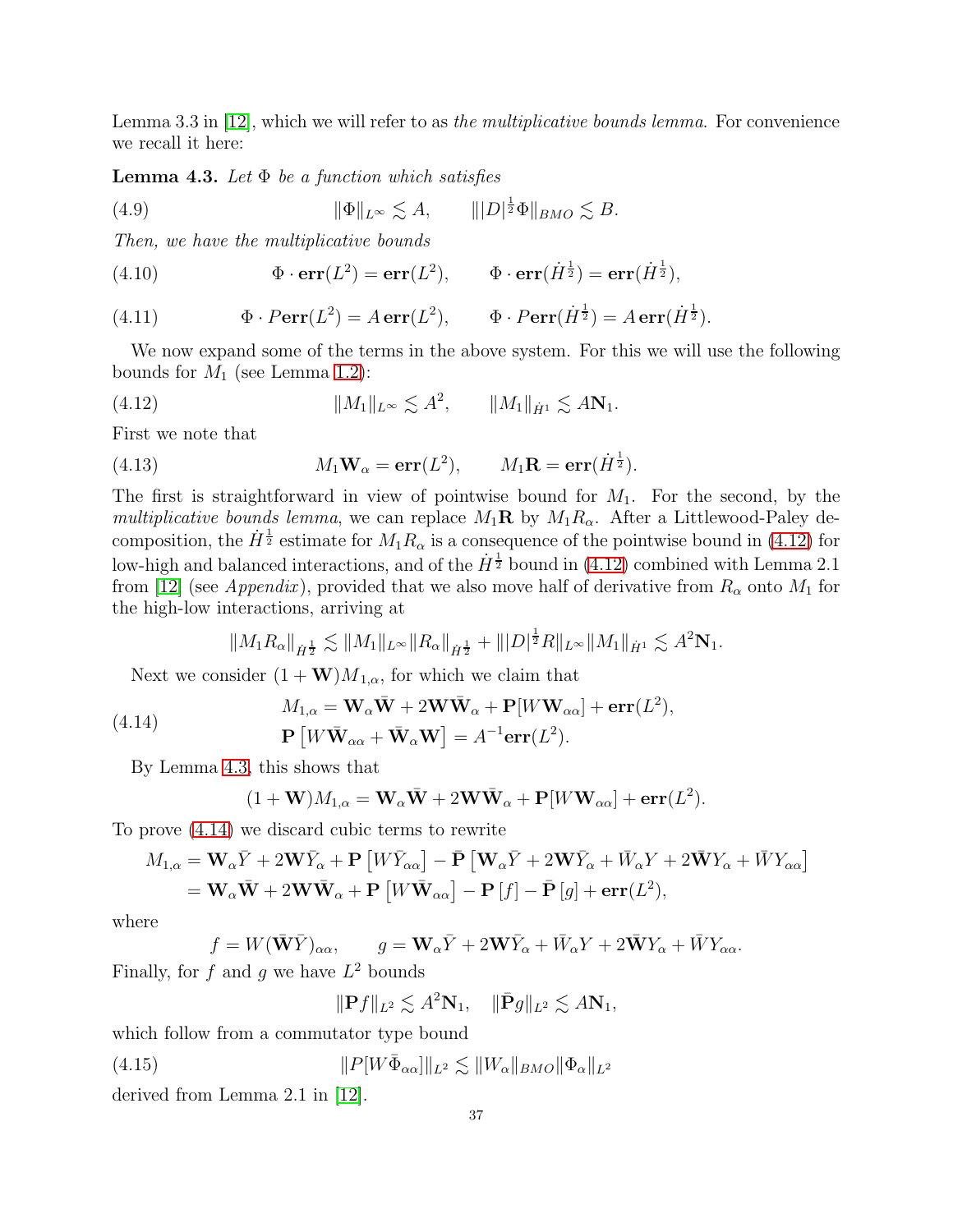The last term in  $K_{1,1}$  is antiholomorphic, and also easily placed in  $err(\dot{H}^{\frac{1}{2}})$  by Coifman-Meyer type bounds.

Taking into account all of the above expansions, it follows that our system can be rewritten in the form

$$
\begin{cases}\n\mathbf{W}_{\alpha t} + \underline{b}\mathbf{W}_{\alpha\alpha} + \frac{\mathbf{R}_{\alpha}}{1 + \overline{\mathbf{W}}} + \frac{R_{\alpha}}{1 + \overline{\mathbf{W}}}\mathbf{W}_{\alpha} = \text{Princ}\left(G_{1}\right) - i\frac{c}{2}\text{Princ}\left(G_{1,1}\right) + \mathbf{err}(L^{2}) \\
\mathbf{R}_{t} + \underline{b}\mathbf{R}_{\alpha} + i c\mathbf{R} - i\frac{(g + \underline{a})\mathbf{W}_{\alpha}}{1 + \mathbf{W}} = \text{Princ}\left(K_{1}\right) - i\frac{c}{2}\text{Princ}\left(K_{1,1}\right) + \mathbf{err}(\dot{H}^{\frac{1}{2}}),\n\end{cases}
$$

where  $Princ(G)$  refers to the terms in G that cannot be treated as error; they are quadratic and higher order terms. We list their expressions below

(4.16) 
$$
\begin{cases}\n\text{Princ}(G_1) := 2\mathbf{R}\bar{Y}_{\alpha} - \frac{2\bar{R}_{\alpha}\mathbf{W}_{\alpha}}{1 + \mathbf{W}} + P[R\bar{\mathbf{W}}_{\alpha\alpha} - \bar{R}_{\alpha\alpha}\mathbf{W}] \\
\text{Princ}(G_{1,1}) := -3\mathbf{WW}_{\alpha} + 3\bar{\mathbf{W}}\mathbf{W}_{\alpha} + 3\mathbf{W}\bar{W}_{\alpha} + P[W\bar{\mathbf{W}}_{\alpha\alpha}],\n\end{cases}
$$

respectively

(4.17) 
$$
\begin{cases}\n\text{Princ}(K_1) := -2\left(\frac{\bar{R}_{\alpha}}{1 + \mathbf{W}} + \frac{R_{\alpha}}{1 + \bar{\mathbf{W}}}\right) \mathbf{R} - P[\bar{R}_{\alpha\alpha}R] \\
\text{Princ}(K_{1,1}) := -2\mathbf{R}(\mathbf{W} - \bar{\mathbf{W}}) - \mathbf{P}[2\mathbf{W}\bar{R}_{\alpha} + W\bar{R}_{\alpha\alpha} - \bar{\mathbf{W}}_{\alpha}R].\n\end{cases}
$$

One might wish to compare this system with the linearized system which was studied before. However, of the terms on the right, i.e., those in  $Princ(G_1)$  and  $Princ(K_1)$  cannot be all bounded in  $L^2 \times \dot{H}^{\frac{1}{2}}$ , even after applying the projection operator **P**. Precisely, the terms on the right which cannot be bounded directly in  $L^2 \times \dot{H}^{\frac{1}{2}}$  are  $-2$  $\bar{R}_\alpha$  $\frac{1}{1 + W} \mathbf{W}_{\alpha}$ , respectively  $-2\left(\frac{\bar{R}_{\alpha}}{1+\bar{R}_{\alpha}}\right)$  $1 + W$  $+\frac{R_{\alpha}}{1+\alpha}$  $1 + \bar{\mathbf{W}}$ **R**. There are no such problematic terms in the  $Princ(G_{1,1})$  or in  $Princ(K_{1,1}).$ 

As in [\[12\]](#page-62-0), we eliminate these terms by conjugation with respect to a real exponential weight  $e^{2\phi}$ , where  $\phi = -2\Re \log(1 + \mathbf{W})$ . Then

$$
\phi_{\alpha} = -2\Re \frac{\mathbf{W}_{\alpha}}{1+\mathbf{W}}, \qquad (\partial_t + \underline{b}\partial_{\alpha})\phi = 2\Re \frac{R_{\alpha}}{1+\mathbf{W}} - 2\underline{M} - ic(\mathbf{W} - \bar{\mathbf{W}})\Re \frac{\mathbf{W}}{1+\mathbf{W}}.
$$

We denote the weighted variables by

$$
\mathfrak{w} = e^{2\phi} \mathbf{W}_{\alpha}, \qquad \mathfrak{r} = e^{2\phi} \mathbf{R}.
$$

Using [\(4.13\)](#page-36-3) and Lemma [4.3](#page-36-1) it follows that  $Mw = err(L^2)$ ,  $Mr = err(\dot{H}^{\frac{1}{2}})$ . Similarly we have

$$
c\mathbf{W}_{\alpha}(\mathbf{W} - \bar{\mathbf{W}})\Re Y = \mathbf{err}(L^2),
$$
  $c\mathbf{R}(\mathbf{W} - \bar{\mathbf{W}})\Re Y = \mathbf{err}(\dot{H}^{\frac{1}{2}}).$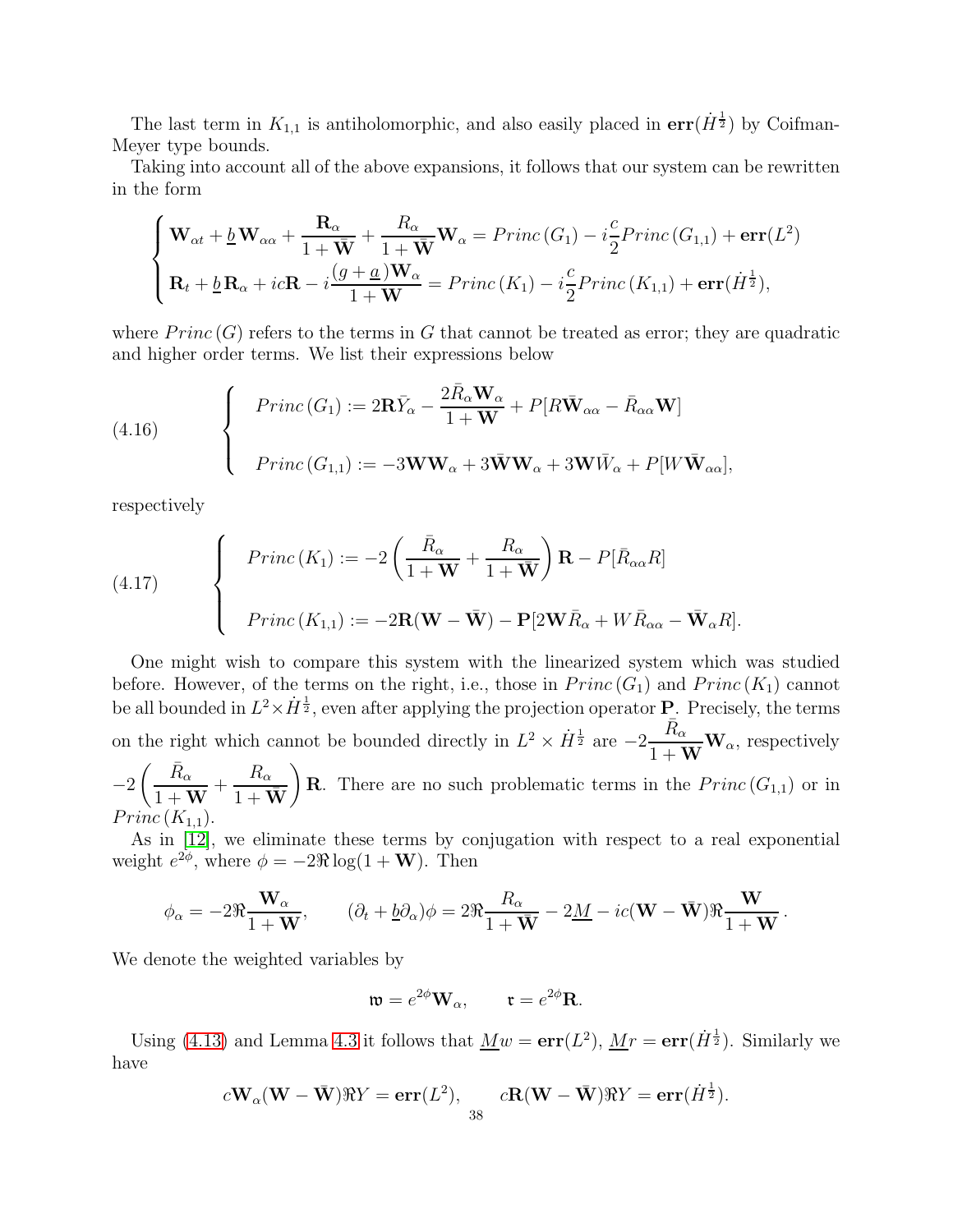Then the only significant effect of the conjugation is to eliminate the above problem terms, and we are left with

$$
\begin{cases}\n\mathfrak{w}_t + \underline{b}\mathfrak{w}_\alpha + \frac{\mathfrak{r}_\alpha}{1 + \bar{\mathbf{W}}} + \frac{R_\alpha}{1 + \bar{\mathbf{W}}}\mathfrak{w} = \mathbf{P}[R\bar{\mathbf{W}}_{\alpha\alpha} - \bar{R}_{\alpha\alpha}\mathbf{W}] - i\frac{c}{2}Princ(G_{1,1}) + \mathbf{err}(L^2) \\
\mathfrak{r}_t + \underline{b}\mathfrak{r}_\alpha + ic\mathfrak{r} - i\frac{(g + \underline{a})\mathfrak{w}}{1 + \mathbf{W}} = -\mathbf{P}[\bar{R}_{\alpha\alpha}R] - i\frac{c}{2}Princ(K_{1,1}) + \mathbf{err}(\dot{H}^{\frac{1}{2}}).\n\end{cases}
$$

Finally, as in [\[12\]](#page-62-0), we can also harmlessly replace  $\mathfrak w$  and  $\mathfrak r$  into the leading error terms on the right to rewrite the above equation as

$$
\begin{cases}\n\mathfrak{w}_t + \underline{b}\mathfrak{w}_\alpha + \frac{\mathfrak{r}_\alpha}{1 + \bar{\mathbf{W}}} + \frac{R_\alpha}{1 + \bar{\mathbf{W}}}\mathfrak{w} = \mathbf{P}[R\bar{\mathfrak{w}}_\alpha - \bar{\mathfrak{r}}_\alpha \mathbf{W}] - i\frac{c}{2}Princ(G_{1,1}) + \mathbf{err}(L^2) \\
\mathfrak{r}_t + \underline{b}\mathfrak{r}_\alpha + ic\mathfrak{r} - i\frac{(g + \underline{a})\mathfrak{w}}{1 + \mathbf{W}} = -\mathbf{P}[\bar{\mathfrak{r}}_\alpha R] - i\frac{c}{2}Princ(K_{1,1}) + \mathbf{err}(\dot{H}^{\frac{1}{2}}).\n\end{cases}
$$

One downside to the conjugation is that the new variables  $(\mathfrak{w}, \mathfrak{r})$  are no longer holomorphic. To remedy this we project onto the holomorphic space to write a system for the variables  $(w, r) = (\mathbf{P} \mathfrak{w}, \mathbf{P} \mathfrak{r})$ . At this point one may legitimately be concerned that restricting to the holomorphic part might remove a good portion of our variables. However, this is not the case, as one can verify the claim by reviewing the discussion in Lemma 3.4 in [\[12\]](#page-62-0). Following again [\[12\]](#page-62-0), after estimating some Coifman-Meyer type commutators, the system for  $(w, r)$  is:

(4.18)  

$$
\begin{cases}\nw_t + \mathfrak{M}_{\underline{b}} w_{\alpha} + \mathbf{P} \left[ \frac{r_{\alpha}}{1 + \bar{\mathbf{W}}} \right] + \mathbf{P} \left[ \frac{R_{\alpha}}{1 + \bar{\mathbf{W}}} w \right] = G \\
r_t + \mathfrak{M}_{\underline{b}} r_{\alpha} + icr - i \mathbf{P} \left[ \frac{(g + \underline{a}) w}{1 + \mathbf{W}} \right] = K,\n\end{cases}
$$

$$
\quad\text{where}\quad
$$

<span id="page-38-0"></span>
$$
\begin{cases}\nG := \mathbf{P}[R\bar{w}_{\alpha} - \bar{r}_{\alpha}\mathbf{W}] - i\frac{c}{2}\mathbf{P}[Princ(G_{1,1})] + \mathbf{err}(L^2) \\
K := -\mathbf{P}[\bar{r}_{\alpha}R] - i\frac{c}{2}\mathbf{P}[Princ(K_{1,1})] + \mathbf{err}(\dot{H}^{\frac{1}{2}}),\n\end{cases}
$$

 $1 + W$ 

This is our main system for the (slightly renormalized) differentiated variables  $(\mathbf{W}_{\alpha}, R_{\alpha})$ . In order to use it we need to properly relate  $(w, r)$  to  $(\mathbf{W}_{\alpha}, R_{\alpha})$ , and to estimate the terms in G and K. This is done in the following lemma

<span id="page-38-1"></span>**Lemma 4.4.** a) The energy of  $(w, r)$  above is equivalent to that of  $(\mathbf{W}_{\alpha}, R_{\alpha})$ ,

(4.19) 
$$
\|(w,r)\|_{L^2 \times \dot{H}^{\frac{1}{2}}} \approx_{\underline{A}} \|(W_{\alpha}, R_{\alpha})\|_{L^2 \times \dot{H}^{\frac{1}{2}}} = N_1,
$$

and the difference is estimated by

(4.20) 
$$
\| (w, r) - (\mathbf{W}_{\alpha}, R_{\alpha}) \|_{L^2 \times \dot{H}^{\frac{1}{2}}} \lesssim_A \underline{A} \mathbf{N}_1.
$$

<span id="page-38-2"></span>b) The error terms on the right in [\(4.18\)](#page-38-0) are bounded,

(4.21) 
$$
\|(\mathbf{P}[R\bar{w}_{\alpha}-\mathbf{W}\bar{r}_{\alpha}],\mathbf{P}[R\bar{r}_{\alpha}])\|_{L^{2}\times\dot{H}^{\frac{1}{2}}}\lesssim_{A}B\mathbf{N}_{1},\qquad\|P[R\bar{r}_{\alpha}]\|_{L^{2}}\lesssim A\mathbf{N}_{1},
$$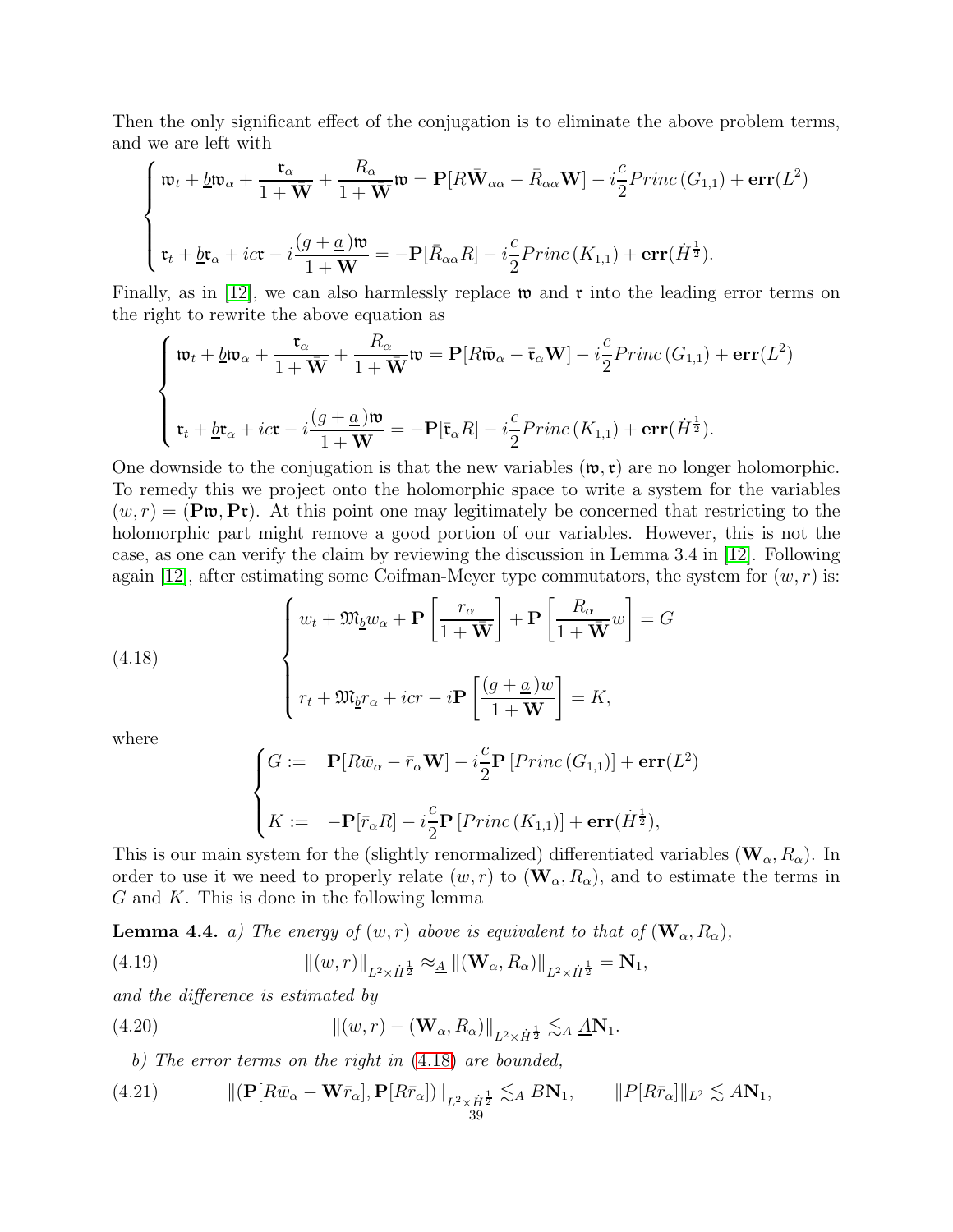<span id="page-39-0"></span>respectively (4.22)  $\|(\mathbf{P} Princ(G_{1,1}), \mathbf{P} Princ(K_{1,1}))\|_{L^2 \times \dot{H}^{\frac{1}{2}}} \lesssim_A A\mathbf{N}_1, \quad \|\mathbf{P} Princ(K_{1,1})\|_{L^2} \lesssim_A A_{-1/2}\mathbf{N}_1.$ 

*Proof.* Part (a) and the first estimate in part (b) are from [\[12\]](#page-62-0), while part (c) follows either directly, for some terms, or by Coifman-Meyer estimates for the rest.

Given the above lemma, the conclusion of Proposition [4.1](#page-29-1) for  $n = 1$  follows from the energy estimates for the linearized equation, namely part (a) of Propositions [3.1](#page-19-1) [\(3.8\)](#page-19-2); further, if  $n = 1$  then we can take

$$
E^{n,(2)}(\mathbf{W},R) = E_{lin}^{(2)}(w,r).
$$

4.3. The differentiated equations for  $n \geq 2$ . The first step is to derive a set of equations for  $(\mathbf{W}^{(n)}, R^{(n)})$ . We start again with the differentiated equations [\(1.19\)](#page-6-0) and differentiate n times.

Compared with the case  $n = 1$ , we obtain many more terms. To separate them into leading order and lower order, we call lower order terms  $(lot)$  any terms which do not involve  $\mathbf{W}^{(n)}$ ,  $R^{(n)}$  or derivatives thereof. In the computation below we take care to separate all the leading order terms. Toward that end we define again the notion of error term. Unlike in the case  $n = 1$ , here we also include lower order quadratic terms into the error. As before, we describe the error bounds in terms of the parameters  $\underline{A}$ ,  $\underline{B}$  and

(4.23) 
$$
\mathbf{N}_n = \|(\mathbf{W}^{(n)}, R^{(n)})\|_{L^2 \times \dot{H}^{\frac{1}{2}}}.
$$

The acceptable errors in the  $\mathbf{W}^{(n)}$  equation are denoted by  $err(L^2)$  and are of two types,  $err(L^2)^{[2]}$  and  $err(L^2)$ . The lower order quadratic holomorphic terms are placed  $err(L^2)^{[2]}$ , which is defined to be a linear combination of expressions of the form

 $\mathbf{P}[\mathbf{W}^{(j)}R^{(n+1-j)}], \quad \mathbf{P}[\bar{\mathbf{W}}^{(j)}R^{(n+1-j)}], \quad \mathbf{P}[\mathbf{W}^{(j)}\bar{R}^{(n+1-j)}], \quad 2 \leq j \leq n-1,$ 

as well as terms involving the vorticity  $c$ , namely

$$
c\mathbf{P}[\mathbf{W}^{(j)}\mathbf{W}^{(n-j)}],
$$
  $c\mathbf{P}[\bar{\mathbf{W}}^{(j)}\mathbf{W}^{(n-j)}],$   $1 \le j \le n-1,$   
 $c\mathbf{P}[R^{(j)}\bar{R}^{(n+1-j)}],$   $c\mathbf{P}[R^{(j)}R^{(n+1-j)}],$   $2 \le j \le n-1.$ 

By interpolation and Hölder's inequality, terms G in  $err(L^2)^{[2]}$  satisfy the bound

$$
||G||_{L^2} \lesssim \underline{B} \mathbf{N}_n.
$$

By  $err(L^2)^{[3]}$  we denote terms G which satisfy the estimates the same estimates as  $err(L^2)$ in the case  $n = 1$ , but with  $N_1$  replaced by  $N_n$ .

The acceptable errors in the  $R^{(n)}$  equation are denoted by  $err(\dot{H}^{\frac{1}{2}})$  and are also of two types,  $err(\dot{H}^{\frac{1}{2}})^{[2]}$  and  $err(\dot{H}^{\frac{1}{2}})^{[3]}$ .  $err(\dot{H}^{\frac{1}{2}})^{[2]}$  consists of holomorphic quadratic lower order terms of the form

$$
\mathbf{P}[R^{(j)}R^{(n+1-j)}], \quad \mathbf{P}[\bar{R}^{(j)}R^{(n+1-j)}], \qquad 2 \le j \le n-1,
$$

and

$$
\mathbf{P}[\mathbf{W}^{(j)}\mathbf{W}^{(n+1-j)}], \quad \mathbf{P}[\bar{\mathbf{W}}^{(j)}\mathbf{W}^{(n-j)}], \qquad 1 \le j \le n-1,
$$

as well as the c terms

$$
c\mathbf{P}[\mathbf{W}^{(j)}R^{(n-j)}], \quad c\mathbf{P}[\bar{\mathbf{W}}^{(j)}R^{(n-j)}], \quad c\mathbf{P}[\mathbf{W}^{(j)}\bar{R}^{(n-j)}], \quad 1 \le j \le n-1.
$$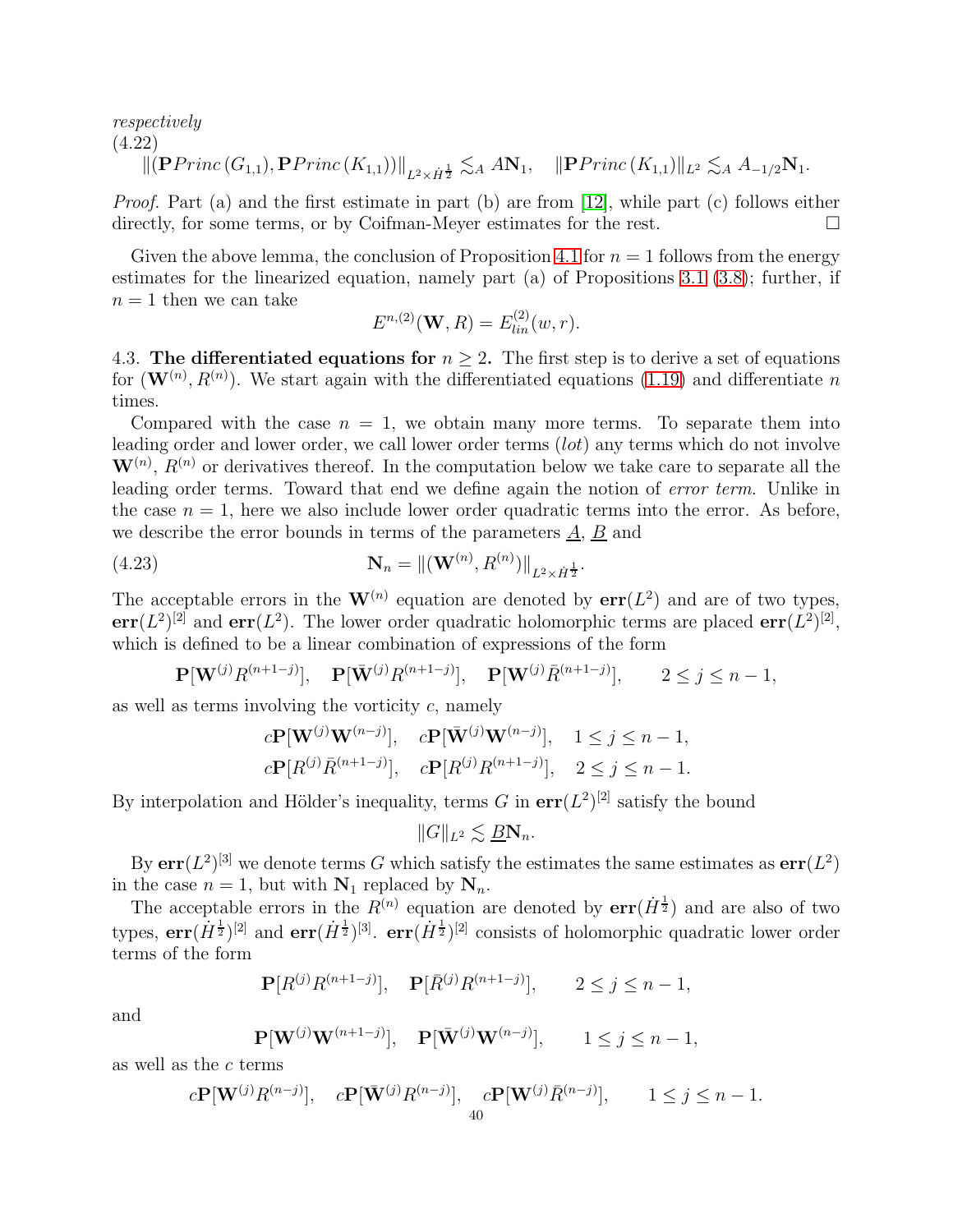By interpolation and Hölder's inequality, terms K in  $err(\dot{H}^{\frac{1}{2}})^{[2]}$  satisfy the bound

$$
||K||_{\dot{H}^{\frac{1}{2}}} \lesssim \underline{B} \mathbf{N}_n, \qquad ||K||_{L^2} \lesssim A \mathbf{N}_n.
$$

By  $err(\dot{H}^{\frac{1}{2}})^{3}$  we denote terms K which satisfy the same estimates as  $err(\dot{H}^{\frac{1}{2}})$  in the case  $n = 1$ , but with  $N_1$  replaced by  $N_n$ .

We now proceed to differentiate n times the equation  $(1.19)$ . Our task is simplified due to [\[12\]](#page-62-0), where this analysis has already been carried out for the terms without c. Hence, we only concentrate here on the c terms.

In addition, we remark that, as all terms in the  $\mathbf{W}^{(n)}$  equation have the same homogeneity, whenever all the Sobolev exponents are within the lower order range, we are guaranteed to get the correct  $L^2$  estimate after interpolation and Hölder's inequality. The same applies to all cubic terms with at most  $n$  derivatives on any single factor. The same observation applies to all the lower order terms in the  $R^{(n)}$  equation, as well as to all cubic terms containing  $R^{(n)}$ . However, the terms containing  $\mathbf{W}^{(n)}$  are unbounded and belong to the principal part of the  $R^{(n)}$  equation. Because of these considerations, the computation below is largely of an algebraic nature.

We begin with the **W** equation. For the  $b_1$  term we have

$$
\partial^n(b_1 \mathbf{W}_\alpha) = b_1 \mathbf{W}_\alpha^{(n)} + nb_{1,\alpha} \mathbf{W}^{(n)} + b_1^{(n)} \mathbf{W}_\alpha + \mathbf{err}(L^2)
$$
  
=  $b_1 \mathbf{W}_\alpha^{(n)} + n(\mathbf{W} - \bar{\mathbf{W}}) \mathbf{W}^{(n)} + \mathbf{err}(L^2).$ 

Here at the last step we use the simple observation that the linear part of the expression  $b_1^{(n)} \mathbf{W}_{\alpha}$  contributes only lower order terms, and the rest contributes cubic terms, which can be estimated either directly or using Coifman-Meyer bounds.

Next we consider

$$
\partial^{n}((1+\mathbf{W})M_{1}) = (1+\mathbf{W})\partial^{n+1} (\mathbf{P}[W\bar{Y}] - \bar{\mathbf{P}}[\bar{W}Y]) + \mathbf{err}(L^{2})
$$
  
=
$$
\mathbf{W}^{(n)}\mathbf{W} + (n+1)\mathbf{W}\bar{\mathbf{W}}^{(n)} + \mathbf{P}[W\bar{\mathbf{W}}^{(n+1)}] + \mathbf{err}(L^{2}).
$$

Here all cubic terms involving  $\bar{\mathbf{W}}^{(n+1)}$  can be directly bounded using Coifman-Meyer estimates. Finally, for the last c term in the  $\mathbf{W}^{(n)}$  equation we have

$$
\partial^n(\mathbf{W}(\mathbf{W}-\bar{\mathbf{W}})) = 2\mathbf{W}^{(n)}\mathbf{W} - \mathbf{W}^{(n)}\bar{\mathbf{W}} - \mathbf{W}\bar{\mathbf{W}}^{(n)} + \mathbf{err}(L^2).
$$

Next we turn our attention to the c terms in the  $R^{(n)}$  equation, We begin with

$$
\partial^{n-1}(b_1 R_\alpha) = b_1 R_\alpha^{(n)} + nb_{1,\alpha} R^{(n)} + b^{(n)} R_\alpha + \mathbf{err}(\dot{H}^{\frac{1}{2}})
$$
  
=  $b_1 R_\alpha^{(n)} + n(\mathbf{W} - \bar{\mathbf{W}}) R^{(n)} + \mathbf{err}(\dot{H}^{\frac{1}{2}}),$ 

where again the quadratic terms in  $b^{(n)}R_{\alpha}$  are lower order, and the cubic terms with  $\bar{\mathbf{W}}^{(n)}$ are bounded as error terms via Coifman-Meyer estimates.

For the next term in the  $R$  equation we write

$$
\partial^{n} \frac{\mathbf{W}(R+\bar{R})}{1+\mathbf{W}} = \mathbf{W}(R^{(n)} + \bar{R}^{(n)}) + \frac{\mathbf{W}^{(n)}(R+\bar{R})}{1+\mathbf{W}} + \mathbf{err}(\dot{H}^{\frac{1}{2}}),
$$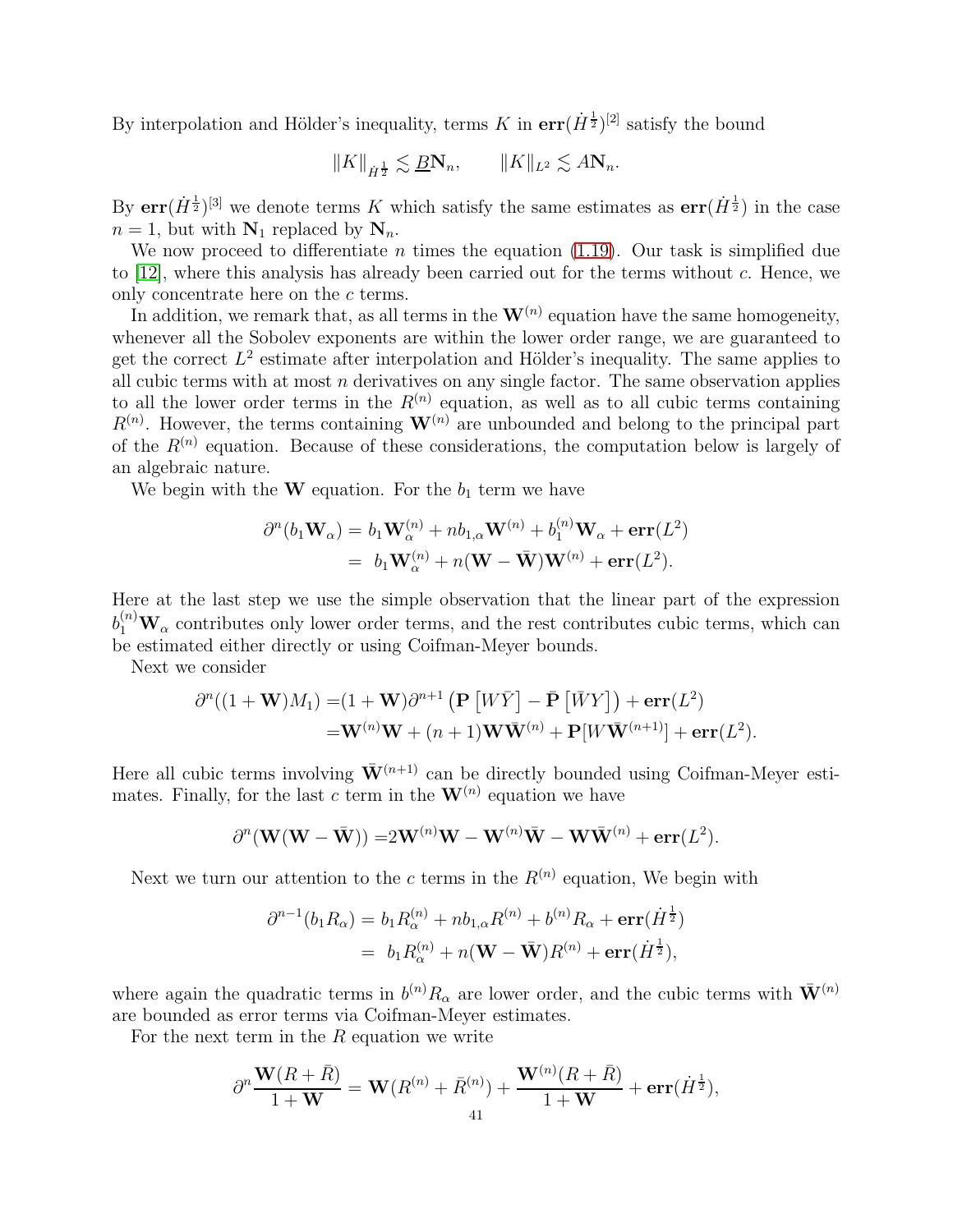where the cubic  $R^{(n)}$  terms are estimated directly as error terms. Finally, we need to consider

$$
\partial^{n} \frac{N}{1+\mathbf{W}} = \partial^{n} \left( \frac{\mathbf{P} \left[ W\bar{R}_{\alpha} - \bar{\mathbf{W}}R \right] + \bar{\mathbf{P}} \left[ \bar{W}R_{\alpha} - \mathbf{W}\bar{R} \right]}{1+\mathbf{W}} \right)
$$
  
= 
$$
- \frac{N\mathbf{W}^{(n)}}{(1+\mathbf{W})^{2}} + \mathbf{P} [W\bar{R}_{\alpha}^{(n)} + n\mathbf{W}\bar{R}^{(n)} - \bar{\mathbf{W}}^{(n)}R - \bar{\mathbf{W}}R^{(n)}] + \mathbf{err}(\dot{H}^{\frac{1}{2}}).
$$

Combining the above computations for the  $c$ -terms in  $(1.19)$  with the prior computations for the non- $c$  terms in [\[12\]](#page-62-0) we obtain the differentiated system

$$
\begin{cases} \mathbf{W}_{t}^{(n)} + \underline{b} \mathbf{W}_{\alpha}^{(n)} + \frac{((1 + \mathbf{W})R^{(n)})_{\alpha}}{1 + \bar{\mathbf{W}}} + \frac{R_{\alpha}}{1 + \mathbf{W}} \mathbf{W}^{(n)} = \underline{G}_{n} + \mathbf{err}(L^{2}) \\ R_{t}^{(n)} + \underline{b}R_{\alpha}^{(n)} + icR^{(n)} - i\left(\frac{(g + \underline{a})\mathbf{W}^{(n)}}{(1 + \mathbf{W})^{2}}\right) = \underline{K}_{n} + \mathbf{err}(\dot{H}^{\frac{1}{2}}), \end{cases}
$$

where

$$
\underline{G}_n = G_n - i \frac{c}{2} G_{n,1}, \qquad \underline{K}_n = K_n - i \frac{c}{2} K_{n,1}.
$$

From [\[12\]](#page-62-0) we have

$$
\begin{cases}\nG_n = -n\frac{\bar{R}_{\alpha}}{1 + \mathbf{W}}\mathbf{W}^{(n-1)} - (n-1)\frac{R_{\alpha}}{1 + \mathbf{W}}\mathbf{W}^{(n-1)} + P[R\bar{\mathbf{W}}_{\alpha}^{(n-1)} - \mathbf{W}\bar{R}_{\alpha}^{(n-1)}] \\
+ R^{(n-1)}(n\bar{\mathbf{W}}_{\alpha} - (n-1)\mathbf{W}_{\alpha}) + n(R_{\alpha}\bar{\mathbf{W}}^{(n-1)} - \mathbf{W}_{\alpha}\bar{R}^{(n-1)}) \\
K_n = -n\left(\frac{R_{\alpha}}{1 + \bar{\mathbf{W}}} + \frac{\bar{R}_{\alpha}}{1 + \mathbf{W}}\right)R^{(n-1)} - \left(P[R\bar{R}_{\alpha}^{(n-1)}] - nR_{\alpha}\bar{R}^{(n-1)}\right),\n\end{cases}
$$

and from the above computations,

$$
\begin{cases}\nG_{n,1} = (n+2)[\mathbf{W}\bar{\mathbf{W}}^{(n)} - (\mathbf{W} - \bar{\mathbf{W}})\mathbf{W}^{(n)}] + \mathbf{P}[W\bar{\mathbf{W}}^{(n+1)}] \\
K_{n,1} = -(n+1)[(\mathbf{W} - \bar{\mathbf{W}})R^{(n)} + \mathbf{W}\bar{R}^{(n)}] + \mathbf{P}[R\bar{\mathbf{W}}^{(n)} - W\bar{R}^{(n)}] .\n\end{cases}
$$

To bring this equation to a form closer to the linearized equation we follow the lead of [\[12\]](#page-62-0) and perform several algebraic holomorphic substitutions for the  $R^{(n)}$  variable, beginning with

$$
\mathbf{R} = (1 + \mathbf{W})R^{(n)},
$$

and followed by

$$
\tilde{\mathbf{R}} = \mathbf{R} - R_{\alpha} \mathbf{W}^{(n-1)} + (2n+1) \mathbf{W}_{\alpha} R^{(n-1)}.
$$

Finally, we conclude with the exponential conjugation by  $e^{n\phi}$  where we use the same  $\phi$  as before, namely  $\phi = -2\Re \log(1+\mathbf{W})$ , in order to eliminate the unbounded terms on the right. At the end we obtain an equation for  $(\mathfrak{w} := e^{n\phi} \mathbf{W}^{(n-1)}, \mathfrak{r} := e^{n\phi} \tilde{\mathbf{R}})$  where the leading part is exactly as in the linearized equation. We do not repeat this computation, as it primarily affects the part of the equation without c, which is fully described in  $[12]$ . All the additional c contributions are either cubic and bounded or quadratic and lower order, so they are placed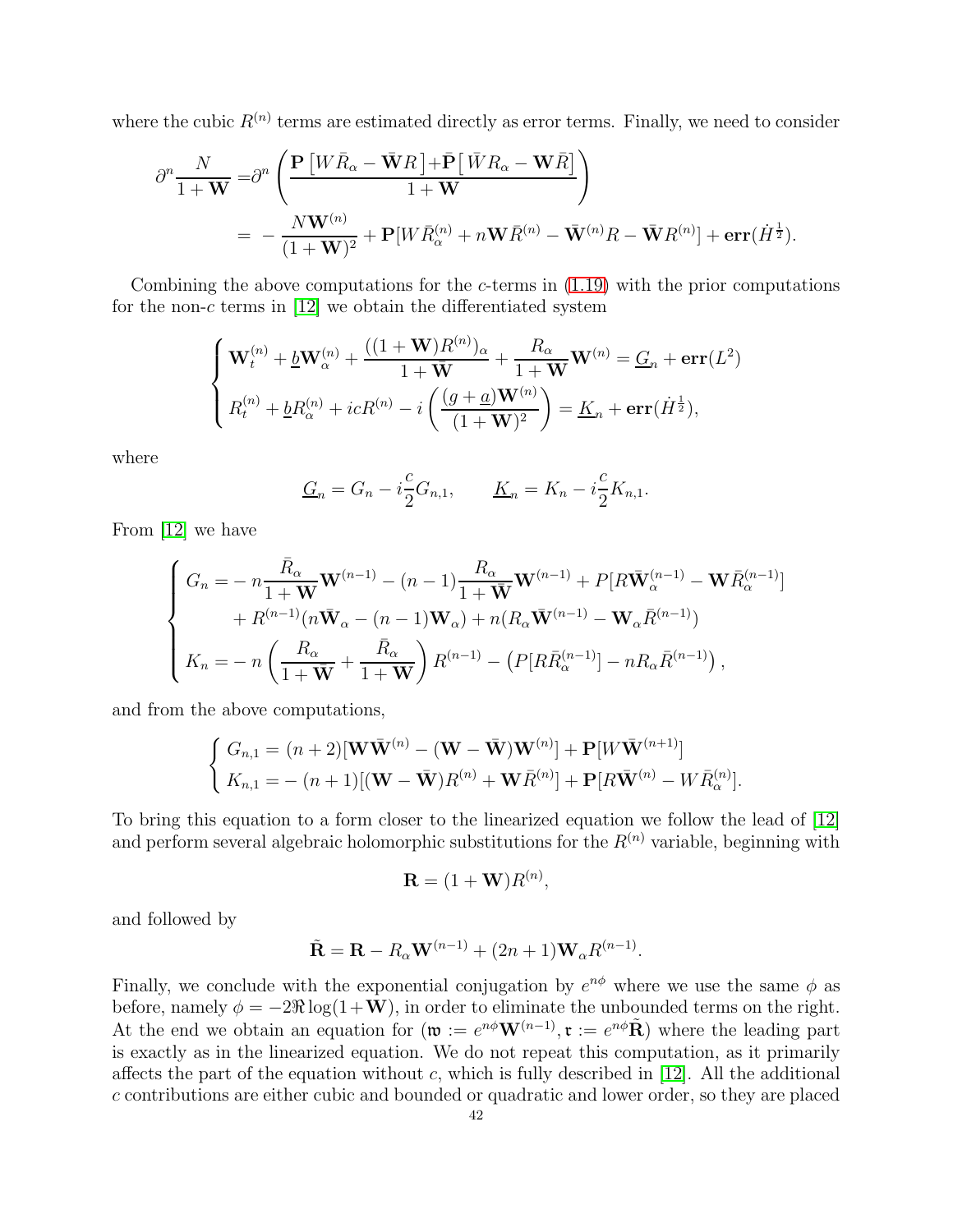in the error. The outcome is the equation

$$
\begin{cases}\n\mathfrak{w}_t + \underline{b}\mathfrak{w}_{\alpha} + \frac{\mathfrak{r}_{\alpha}}{1 + \bar{\mathbf{W}}} + \frac{R_{\alpha}}{1 + \mathbf{W}}\mathfrak{w} = \mathbf{P}[R\bar{\mathbf{W}}_{\alpha}^{(n)} - \mathbf{W}\bar{R}_{\alpha}^{(n)}] + (n+1)(R_{\alpha}\bar{\mathfrak{w}} - \mathbf{W}_{\alpha}\bar{\mathfrak{r}}) \\
-\frac{ic}{2}G_{n,1} + \mathbf{err}(L^2) \\
\mathfrak{r}_t + \underline{b}\mathfrak{r}_{\alpha} + ic\mathfrak{r} - i\left(\frac{(g + \underline{a})\mathfrak{w}}{1 + \mathbf{W}}\right) = -\mathbf{P}[R\bar{R}_{\alpha}^{(n)}] - (n+1)R_{\alpha}\bar{\mathfrak{r}} - \frac{ic}{2}K_{n,1} + \mathbf{err}(\dot{H}^{\frac{1}{2}}).\n\end{cases}
$$

As  $(\mathfrak{w}, \mathfrak{r})$  are no longer holomorphic, we project and work with the projected variables  $(w, r) = (P\mathfrak{w}, P\mathfrak{r})$ . After some additional commutator estimates, which are identical to those in the  $n = 1$  case, we finally obtain

<span id="page-42-1"></span>
$$
(4.24) \begin{cases} w_t + \mathfrak{M}_{\underline{b}} w_{\alpha} + \mathbf{P} \left[ \frac{r_{\alpha}}{1 + \bar{\mathbf{W}}} \right] + \mathbf{P} \left[ \frac{R_{\alpha} w}{1 + \mathbf{W}} \right] = \mathbf{P} [R \bar{w}_{\alpha} - \mathbf{W} \bar{r}_{\alpha}] + (n+1) \mathbf{P} [R_{\alpha} \bar{w} - \mathbf{W}_{\alpha} \bar{r}]
$$

$$
- \frac{ic}{2} \mathbf{P} G_{n,1} + \mathbf{err}(L^2)
$$

$$
r_t + \mathfrak{M}_{\underline{b}} r_{\alpha} + icr - i \mathbf{P} \left[ \frac{(g + \underline{a}) w}{1 + \mathbf{W}} \right] = -\mathbf{P} [R \bar{r}_{\alpha}] - (n+1) \mathbf{P} [R_{\alpha} \bar{r}] - \frac{ic}{2} \mathbf{P} K_{n,1} + \mathbf{err}(\dot{H}^{\frac{1}{2}}).
$$

This is our main system for the (slightly modified) differentiated variables  $(\mathbf{W}^{(n)}, R^{(n)})$ . In order to use it we again need to relate  $(w, r)$  to  $(\mathbf{W}^{(n)}, R^{(n)})$ , and also to estimate the terms in  $G_{n,1}$  and  $K_{n,1}$ . This is done in the following

**Lemma 4.5.** a) The energy of  $(w, r)$  above is equivalent to that of  $(\mathbf{W}^{(n)}, R^{(n)})$ ,

(4.25) 
$$
\| (w,r) \|_{L^2 \times \dot{H}^{\frac{1}{2}}} \approx_{\underline{A}} \| (\mathbf{W}^{(n)}, R^{(n)}) \|_{L^2 \times \dot{H}^{\frac{1}{2}}} = \mathbf{N}_n,
$$

and the difference is estimated by

(4.26) 
$$
\| (w, r) - (\mathbf{W}^{(n)}, R^{(n)}) \|_{L^2 \times \dot{H}^{\frac{1}{2}}} \lesssim_A \underline{A} \mathbf{N}_n.
$$

b) The error terms on the right in [\(4.18\)](#page-38-0) are bounded,

(4.27) 
$$
\|(\mathbf{P}[R\bar{w}_{\alpha}-\mathbf{W}\bar{r}_{\alpha}],\mathbf{P}[R\bar{r}_{\alpha}])\|_{L^{2}\times\dot{H}^{\frac{1}{2}}}\lesssim_{A}B\mathbf{N}_{n},\qquad\|\mathbf{P}[R\bar{r}_{\alpha}]\|_{L^{2}}\lesssim A\mathbf{N}_{n},
$$

respectively

<span id="page-42-0"></span>(4.28) 
$$
\|(\mathbf{P}[R_{\alpha}\bar{w}-\mathbf{W}_{\alpha}\bar{r}],\mathbf{P}[R_{\alpha}\bar{r}])\|_{L^2\times\dot{H}^{\frac{1}{2}}}\lesssim_A BN_n, \qquad \|\mathbf{P}[R_{\alpha}\bar{r}]\|_{L^2}\lesssim_A AN_n,
$$

and

(4.29) 
$$
\|(\mathbf{P}G_{1,n}, \mathbf{P}K_{1,n})\|_{L^2 \times \dot{H}^{\frac{1}{2}}} \lesssim_A A, \qquad \|\mathbf{P}K_{1,n}\|_{L^2} \lesssim_A A_{-1/2} \mathbf{N}_n.
$$

*Proof.* Part (a) and the first two bounds in part (b) are from  $|12|$ , while the last bound in part (b) follows either directly, for some terms, or by Coifman-Meyer estimates, for the  $r$ est.

Given the above Lemma [4.4,](#page-38-1) the  $n \geq 2$  case of the result in Proposition [4.1](#page-29-1) is a direct consequence of our quadratic estimates for the linearized equation in Proposition [3.1\(](#page-19-1)a).

Comparing the linear  $(w, r)$  equation obtained above for the case  $n \geq 2$  to the corresponding equation previously obtained for the case  $n = 1$ , we note that here we have two extra terms, namely the ones estimated in [\(4.28\)](#page-42-0). On one hand this is good, because the bound  $(4.28)$  is no longer true if  $n = 1$ . But on the other hand, it means that we will no longer be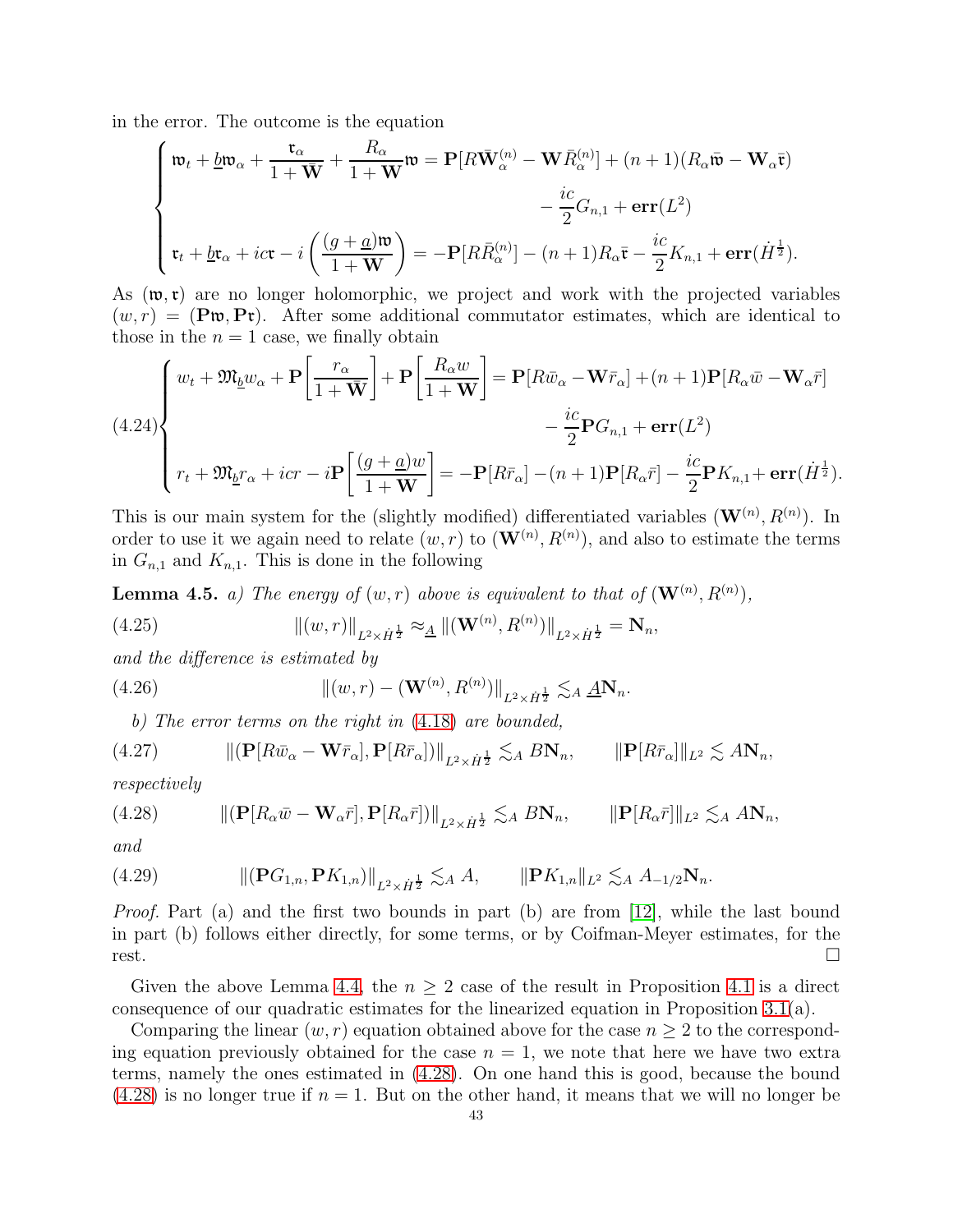able to use directly the cubic energy  $E_{lin}^{(3)}(w,r)$  introduced in the context of the linearized equation as the full high frequency part of our cubic energy. To account for these extra terms, we will add a further correction to the energy  $E_{lin}^{(3)}(w,r)$ , and define

<span id="page-43-2"></span>
$$
(4.30) \quad E_{high}^{n,(3)}(w,r) := \int (1+a)|w|^2 + \Im(\bar{r}r_{\alpha}) + 2n\Im(R_{\alpha}\bar{w}\bar{r}) + 2(\Im[\bar{R}wr_{\alpha}] - \Re[\bar{W}_{\alpha}w^2])\,d\alpha.
$$

Then we will prove a counterpart to the small data (nearly) cubic energy estimates in Proposition [4.2.](#page-29-2) Precisely, we claim that the evolution of this energy is governed by the following

<span id="page-43-0"></span>**Lemma 4.6.** Let  $(w, r)$  be defined as above. Then a) Assuming that  $A \ll 1$ , we have

(4.31) 
$$
E_{high}^{n, (3)}(w, r) \approx \mathcal{E}_0(w, r) \approx \mathbf{N}_n,
$$

<span id="page-43-3"></span>b) The solutions  $(w, r)$  of  $(4.24)$  satisfy

<span id="page-43-1"></span>
$$
\frac{d}{dt} E_{high}^{n,(3)}(w,r) = 2 \int -\Re(\bar{w} \cdot (\frac{ic}{2} G_{n,1} - \mathbf{err}(L^2)^{[2]}) + \Im(\bar{r}_{\alpha} \cdot (\frac{ic}{2} K_{n,1} - \mathbf{err}(\dot{H}^{\frac{1}{2}})^{[2]}) d\alpha + \int \frac{c^2}{2} \Im R |w|^2 d\alpha + O_A(A \underline{B} \mathbf{N}_n).
$$

Further, the same relation holds if  $(\bar{w}, \bar{r})$  on the right are replaced by  $(\bar{\mathbf{W}}^{(n)}, \bar{R}^{(n)})$ .

We note that in the proof of this lemma we crucially use the fact that  $(w, r)$  are the ones associated to the differentiated equation, and not arbitrary functions in the energy space. This is also the reason why this lemma is presented here, rather then in Section [3.](#page-16-0)

Proof. Part (a) was already proved in [\[12\]](#page-62-0), so we proceed to part (b). Here, we begin with the cubic linearized energy,  $E_{lin}^{(3)}$ . According to the bound [\(3.18\)](#page-24-1) in Proposition [3.4,](#page-24-0) we have

$$
\frac{d}{dt}E_{lin}^{(3)}(w,r) = \int 2\Re\left((n\mathbf{P}[R_{\alpha}\bar{w} - \mathbf{W}_{\alpha}\bar{r}] - \frac{ic}{2}G_{n,1} + P\mathbf{err}(L^2)) \cdot (\bar{w} - \bar{\mathbf{P}}[\bar{R}r_{\alpha}] - \bar{\mathbf{P}}[\bar{W}_{\alpha}w])\right) \n- 2\Im\left((-n\mathbf{P}[R_{\alpha}\bar{r}] - \frac{ic}{2}K_{n,1} + P\mathbf{err}(\dot{H}^{\frac{1}{2}})) \cdot (\bar{r}_{\alpha} + \bar{\mathbf{P}}[\bar{R}w]_{\alpha})\right) d\alpha \n+ O_A\left(\underline{AB}||(w,r)||^2_{L^2 \times \dot{H}^{\frac{1}{2}}}\right).
$$

By the Coifman-Meyer type estimates in Lemma [1.1](#page-54-2) the following bounds hold:

(4.33) 
$$
\|\bar{P}[\bar{R}r_{\alpha}]\|_{L^{2}} + \|\bar{P}[\bar{W}_{\alpha}w]\|_{L^{2}} + \|\bar{P}[\bar{R}w]\|_{\dot{H}^{\frac{1}{2}}} \lesssim A \| (w,r) \|_{L^{2} \times \dot{H}^{\frac{1}{2}}}
$$

Combining this with [\(4.21\)](#page-38-2) and with the bounds for  $G_{n,1}$ ,  $K_{n,1}$  and the error terms we get

.

$$
\frac{d}{dt}E_{lin}^{(3)}(w,r) \leq \int 2\Re\left((n\mathbf{P}[R_{\alpha}\bar{w}-\mathbf{W}_{\alpha}\bar{r}] - \frac{ic}{2}G_{n,1} + \mathbf{Perr}(L^2)^{[2]}) \cdot \bar{w}\right) \n- 2\Im\left((-n\mathbf{P}[R_{\alpha}\bar{r}] - \frac{ic}{2}K_{n,1} + \mathbf{Perr}(\dot{H}^{\frac{1}{2}})^{[2]}) \cdot \bar{r}_{\alpha}\right) d\alpha \n+ O_A(\underline{AB}) ||(w,r)||^2_{L^2 \times \dot{H}^{\frac{1}{2}}},
$$

where the output from all error terms which are cubic and higher error terms is all included in the last RHS term.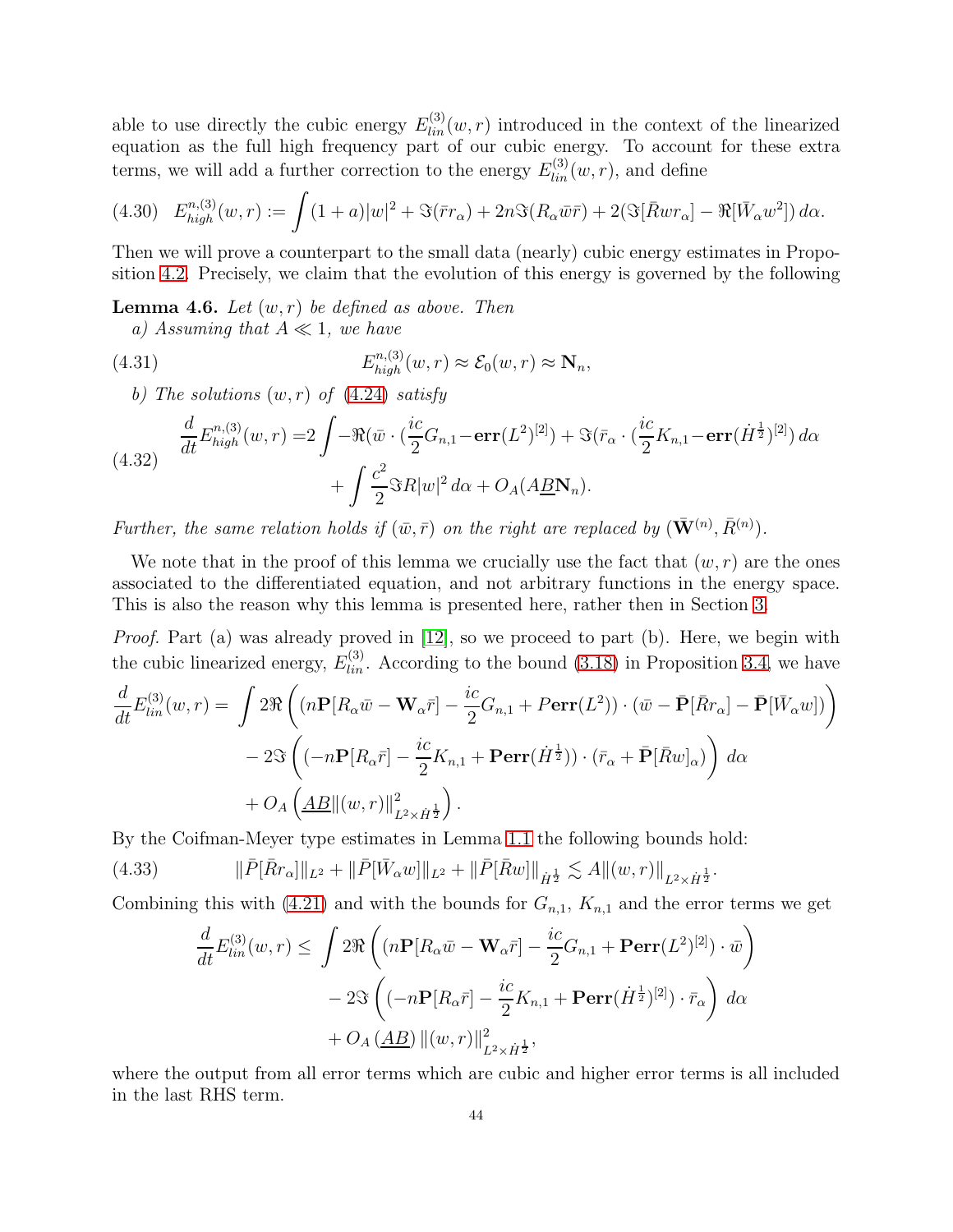It remains to consider the contribution of the extra term in  $E_{high}^{n,(3)}$  and show that

(4.34) 
$$
\frac{d}{dt} \int \Im(R_{\alpha} \overline{w} \overline{r}) d\alpha = \int \Re((R_{\alpha} \overline{w} - \mathbf{W}_{\alpha} \overline{r}) \overline{w}) + \Im(R_{\alpha} \overline{r} \overline{r}_{\alpha}) d\alpha + O_A(\underline{AB}) ||(w, r)||^2_{L^2 \times \dot{H}^{\frac{1}{2}}}.
$$

Denote by  $G_n$ , respectively  $K_n$ , the two right hand sides in [\(4.24\)](#page-42-1). By the definition of error terms and by  $(4.21)-(4.22)$  $(4.21)-(4.22)$  they satisfy the bounds

$$
||(G_n, K_n)||_{L^2 \times \dot{H}^{\frac{1}{2}}} \lesssim_A \underline{B} \mathbf{N}_n, \qquad ||K_n||_{L^2} \lesssim_A \underline{A} \mathbf{N}_n.
$$

Then their contribution in the above time derivative is estimated

$$
\left| \int \Im(R_{\alpha} \bar{\mathbf{P}} \bar{G}_{n} \bar{r} + R_{\alpha} \bar{w} \bar{\mathbf{P}} \bar{K}_{n}) \, d\alpha \right| = \left| \int \Im(R_{\alpha} \bar{\mathbf{P}} \bar{F}_{n} \bar{r} + P[R_{\alpha} \bar{w}] \bar{\mathbf{P}} \bar{K}_{n}) \, d\alpha \right| \lesssim_{A} \underline{AB} \mathbf{N}_{n},
$$

by using Hölder's inequality for the first term and the Coifman-Meyer commutator estimate in Lemma [1.1](#page-54-2) for the second.

We now consider the contributions due to the terms on the left of [\(4.24\)](#page-42-1). These were already estimated in [\[12\]](#page-62-0) when  $c = 0$ , so we only need to estimate the c terms, i.e., the contributions of  $b_1$  and  $a_1$ .

The contributions of the  $b_1$  terms are collected together in the real part of the expression

$$
I = \frac{c}{2} \int \partial_{\alpha} (b_1 R_{\alpha}) \bar{w} \bar{r} + R_{\alpha} \bar{P} (b_1 \bar{w}_{\alpha}) \bar{r} + R_{\alpha} \bar{w} \bar{P} (b_1 \bar{r}_{\alpha}) d\alpha
$$
  
=  $\frac{c}{2} \int R_{\alpha} ([b_1, \mathbf{P}] (\bar{w}_{\alpha}) \bar{r} + \bar{w} [b_1, \mathbf{P}] (\bar{r}_{\alpha})) d\alpha.$ 

Since  $||b_{1,\alpha}||_{BMO} \lesssim A$ , we can bound this using Lemma [1.1,](#page-54-2) and then use Hölder's inequality for all terms.

The contribution of  $a_1$  is

$$
\frac{c}{2} \Re \int R_{\alpha} \bar{w} P \left[ \frac{a_1 \bar{w}}{1 + \mathbf{W}} \right] d\alpha
$$

for which it suffices to use the pointwise bound for  $a_1$  in Lemma [1.4](#page-55-1) and the classical Coifman-Meyer bound.

Finally, we consider the remaining contribution of the c terms in the time derivative of  $R_{\alpha}$ , for which we use the equation [\(1.19\)](#page-6-0)

$$
\frac{c}{2}\Re \int \bar{w}\bar{r}\partial_{\alpha}\frac{R{\bf W}+\bar{R}{\bf W}+N}{1+{\bf W}}\,d{\alpha}.
$$

But this is a quartic expression for which we only need Sobolev embeddings and interpolation.

 $\Box$ 

4.4. Cubic small data energy estimates:  $n \geq 1$ . In this section we construct an *n*-th order energy functional  $E^{n,(3)}$  with cubic estimates, for  $n \geq 1$ . While in essence the argument does not depend on n, there are nevertheless a few small differences between the case  $n = 1$ and  $n \geq 2$ . These differences will be pointed out at the appropriate places.

One ingredient in the construction of  $E^{n,(3)}$  is the high frequency (nearly) cubic energy  $E_{high}^{n,(3)}$  in Lemma [4.6](#page-43-0) ( $n \ge 2$ ), respectively  $E_{lin}^{(3)}$  in Proposition [3.4](#page-24-0) ( $n = 1$ ). However, this does not suffice, as the right hand side of the energy relation [\(4.32\)](#page-43-1) still contains lower order cubic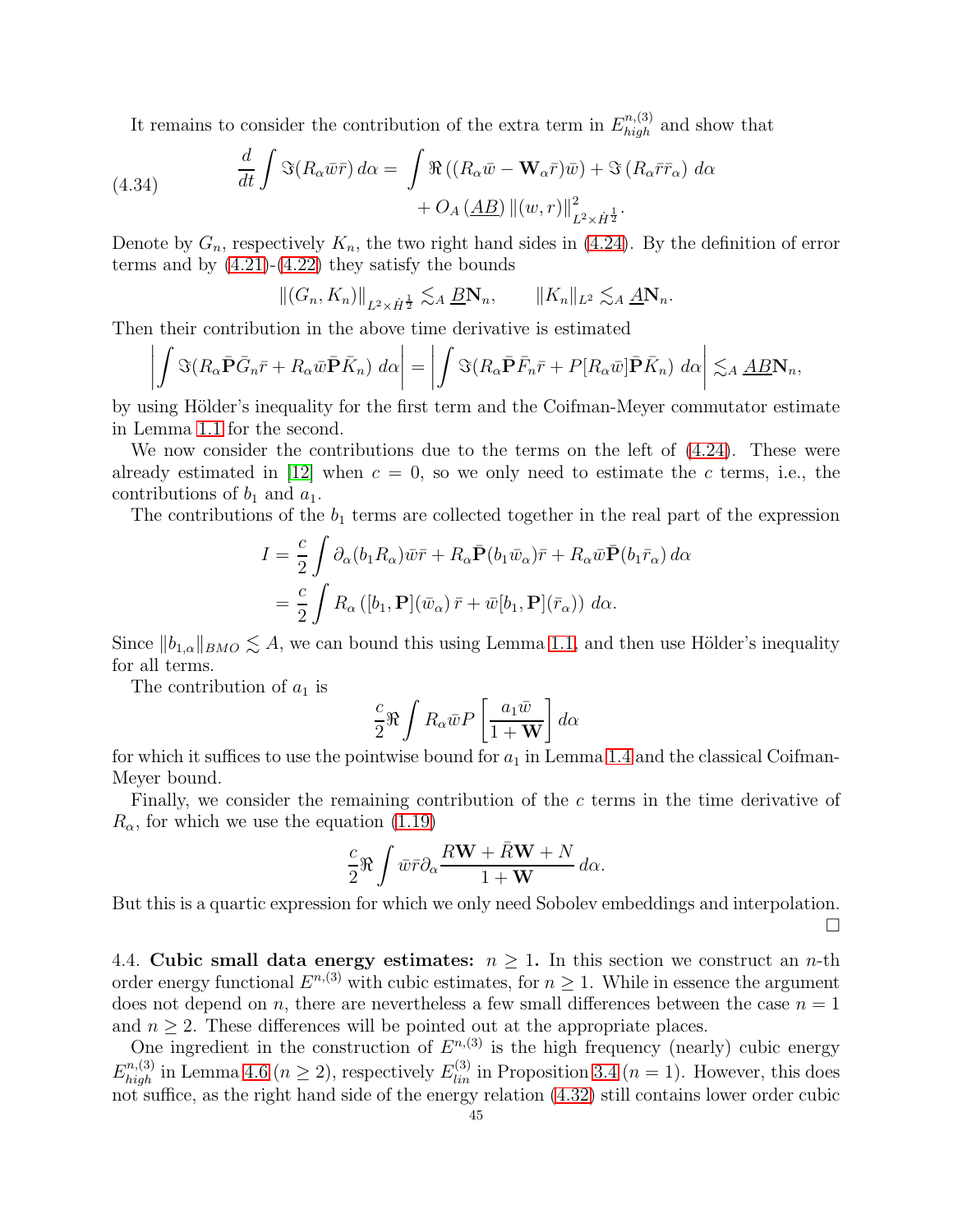terms. To remedy this, here we use normal forms in order to add a lower order correction to  $E_{high}^{n,(3)}$ , which removes the above mentioned cubic terms. For this we follow the method introduced in [\[12\]](#page-62-0), though the computations here are significantly more involved.

We first provide an outline of the argument, and then return to each step in detail. The three main steps are as follows:

1. Construct the normal form energy. The normal form variables  $\tilde{W}, \tilde{Q}$  solve an equation of the form

(4.35) 
$$
\begin{cases} \tilde{W}_t + \tilde{Q}_\alpha = \text{cubic and higher} \\ \tilde{Q}_t - i\tilde{W} = \text{cubic and higher.} \end{cases}
$$

Thus, its associated linear energies satisfy

$$
\frac{d}{dt}\mathcal{E}_0(\tilde{W}^{(n+1)}, \tilde{Q}^{(n+1)}) = \text{quartic and higher.}
$$

Here the quartic part of the left hand side is highly unbounded, and it is not uniquely determined, as one can add arbitrary cubic terms to the normal form. Fortunately, it is also irrelevant for the above relation.

Thus, we eliminate it, and we define the normal form energy as

$$
E_{NF}^n = \left(\text{quadratic} + \text{cubic}\right)[\mathcal{E}_0(\tilde{W}^{(n+1)}, \tilde{Q}^{(n+1)})].
$$

Here, we carefully make the choice of choosing the quadratic and cubic terms in the expansion of  $\mathcal{E}_0(\tilde{W}^{(n)}, \tilde{Q}^{(n)})$  in terms of the diagonal variables  $(\mathbf{W}, R)$ , rather than  $(W, Q)$ .

The expression  $E_{NF}^n$  has only quadratic and cubic terms in  $(\mathbf{W}, R)$ , and still satisfies

$$
\frac{d}{dt}E_{NF}^{n}=\text{unbounded quartic and higher}.
$$

Its disadvantage, due to the fact that our problem is quasilinear, is that the terms on the right are highly unbounded.

2. Construct the quasilinear modified energy. Here we construct the quasilinear modified energy  $E^{n,(3)}$ , using the normal form energy  $E_{NF}^n$  and the high frequency modified energy  $E_{high}^{n,(3)}(w,r)$ . The first one has quartic estimates, which are unbounded. The second one has good (quartic) high frequency estimates, but with cubic lower order errors,

$$
\frac{d}{dt}E_{high}^{n,(3)}(w,r) = \text{bounded quartic and higher + lower order cubic.}
$$

We seek to combine the two into a quasilinear modified energy  $E^{n,(3)}$  which satisfies

$$
\frac{d}{dt}E^{n,(3)} = \text{bounded quartic and higher.}
$$

To achieve this, it is natural to separate  $E_{NF}^n$  into a leading part and a lower order part,

$$
E_{NF}^n = E_{NF,high}^n + E_{NF,low}^n,
$$

so that the leading part coincides with the high frequency energy up to quartic terms,

$$
E_{high}^{n,(3)} = E_{NF,high}^{n} + \text{quartic and higher},
$$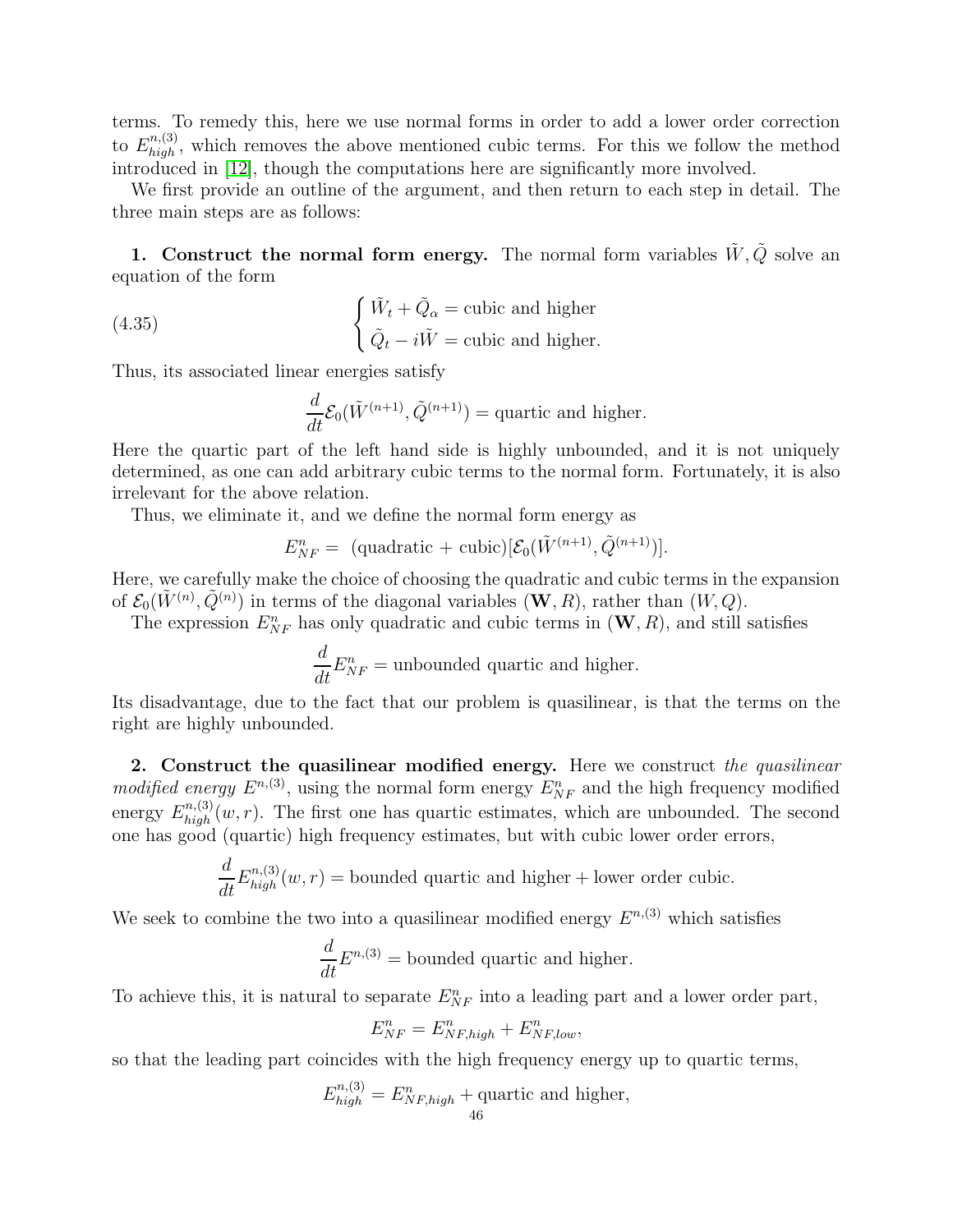and then define

$$
E^{n,(3)} = E^{n,(3)}_{high} + E^{n}_{NF,low}.
$$

This was the argument in [\[12\]](#page-62-0); here it is slightly more complicated, as additional terms in  $E_{NF,low}^{n}$  need to be treated as leading order, and thus corrected in a quasilinear fashion.

3. Show that  $E^{n,(3)}$  is a good quasilinear cubic energy, i.e., prove that the bound [\(4.2\)](#page-30-0) holds. Here, by construction, we know that

$$
\frac{d}{dt}E^{n,(3)} = \text{quartic and higher};
$$

therefore we can write

$$
\frac{d}{dt}E^{n,(3)} = \text{quartic and higher}(\frac{d}{dt}E^{n,(3)}_{high}(w,r)) + \text{quartic and higher}(\frac{d}{dt}E^{n}_{NF,low}).
$$

The favorable bound for the first part is already a direct consequence of Lemma [4.6,](#page-43-0) so it remains to use the equations in order to bound the second term. But this is technically simple, and the argument is more a matter of bookkeeping.

Now we proceed to implement the above strategy.

**STEP 1.** The first step described above is implemented in the following proposition:

**Proposition 4.7.** There exists a modified normal form energy  $E_{NF}^n = E_{NF}^n(W, R)$  with the following properties:

A.  $E_{NF}^n$  has the form

$$
E_{NF}^n = E_{NF,high}^n + E_{NF,high}^{n,c} + E_{NF,low}^n,
$$

where the three components are defined as follows:

$$
E_{NF,high}^{n} = \int (1 - 4(n+1) \Re \mathbf{W}) \left( g |\mathbf{W}^{(n)}|^{2} + \Im[\bar{R}^{(n+1)} R^{(n)}] \right) d\alpha,
$$
  
(4.36)
$$
+ 2 \int \Im[\bar{R} \mathbf{W}^{(n)} R^{(n+1)}] - g \Re[\bar{\mathbf{W}} (\mathbf{W}^{(n)})^{2}] + (n+1) \Im[R_{\alpha} \bar{\mathbf{W}}^{(n)} \bar{R}^{(n)}] d\alpha
$$

$$
\int c \Re R |\mathbf{W}^{(n)}|^{2} + 2 \Im(\mathbf{W} \bar{R}^{(n+1)} R^{(n)}) d\alpha,
$$

where the last term in the second integral is dropped if  $n = 1$ ,

(4.37) 
$$
E_{NF,high}^{n,c} = -\int \left[ c(2n+3) \Re R + c^2 (2n+\frac{5}{2}) \Im W \right] (|\mathbf{W}^{(n)}|^2 - i \bar{R}^{(n+1)} R^{(n)}) d\alpha.
$$

Finally,  $E_{NF,low}^n$  is a trilinear integral form of order  $2n$ , with the following restrictions:

- (i) The leading order for the terms without c is at most  $2n-1$ .
- (ii) The leading order for the terms with c is at most  $2n \frac{1}{2}$  $\frac{1}{2}$ .
- (*iii*) The highest power of  $c$  is 4.
- (iv) At most one factor of the form  $c^2W$  or  $cR$  is present.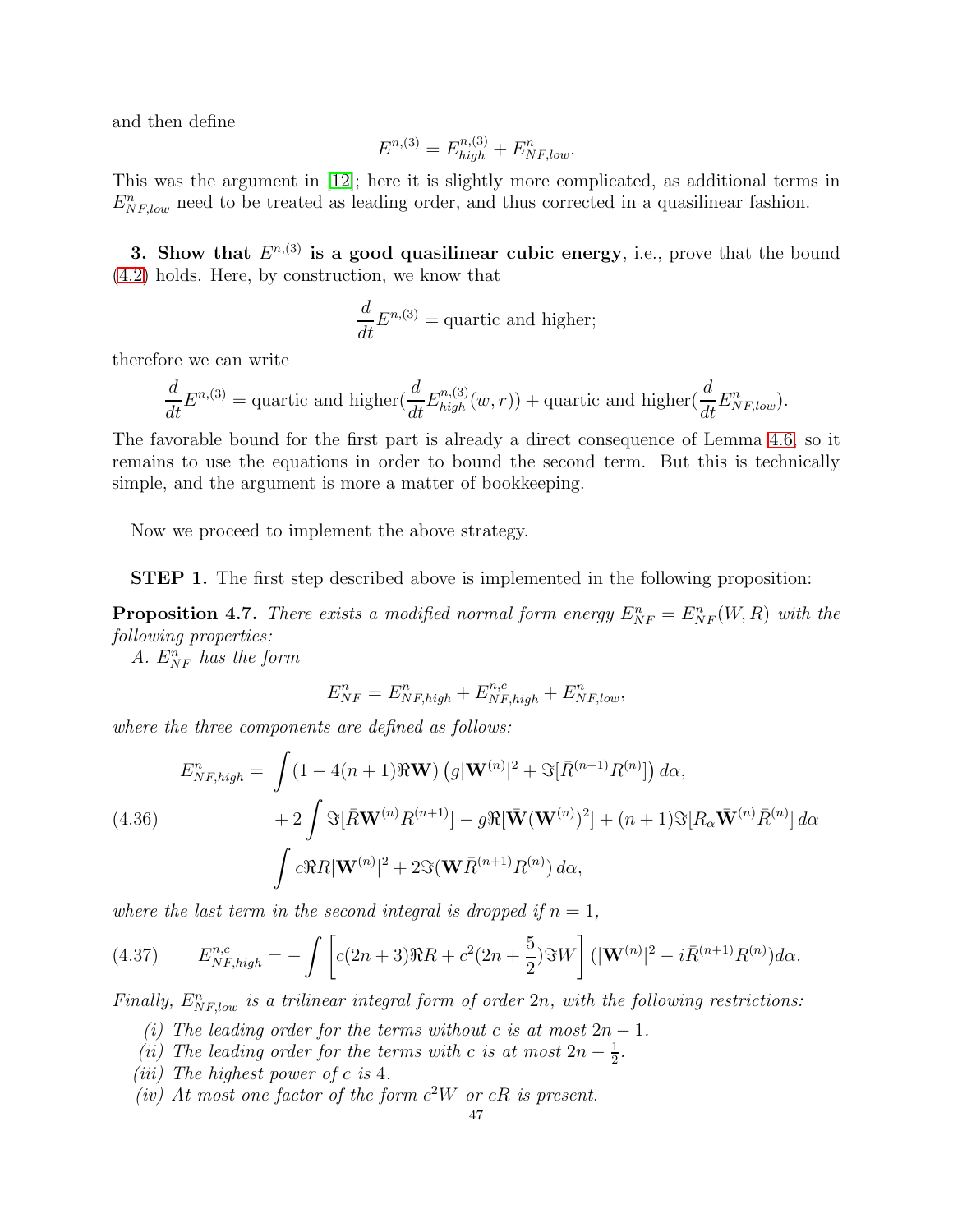B. The energy functional  $E_{NF}^{n}$  is cubically accurate,

(4.38) 
$$
\Lambda^{\leq 3} \frac{d}{dt} E_{NF}^n = 0.
$$

<span id="page-47-2"></span><span id="page-47-1"></span>C. Its components satisfy the following estimates:

(4.39) 
$$
E_{NF,high}^{n} = [1 + O(A)]\mathcal{E}_{0}(\mathbf{W}^{(n)}, R^{(n)}), \qquad E_{NF,high}^{n,c} = O(\underline{A})\mathcal{E}_{0}(\mathbf{W}^{(n)}, R^{(n)}),
$$

$$
E_{NF,low}^{n} = O(\underline{A})(\mathcal{E}_{0}(\mathbf{W}^{(n)}, R^{(n)}) + c^{4}\mathcal{E}_{0}(\mathbf{W}^{(n-1)}, R^{(n-1)})).
$$

Proof. Here we use the algebraic expression for the normal form transformation, which is given below. We call lower order terms ("lot") any terms that can be included in  $E_{NF,low}^n$ . Up to quartic terms we seek to have, at least formally, the relation

<span id="page-47-0"></span>
$$
E_{NF}^{n} = ||(\tilde{W}^{(n+1)}, \tilde{Q}^{(n+1)})||_{L^{2} \times \dot{H}^{\frac{1}{2}}}^{2} + \text{quartic}
$$
  
(4.40)  

$$
= \mathcal{E}_{0}(W^{(n+1)}, Q^{(n+1)}) - 2\Re \int \bar{W}^{(n+1)} \partial^{n+1} W^{[2]} - i \bar{Q}^{(n+1)} \partial^{n+1} Q^{[2]} d\alpha + \text{quartic.}
$$

In the first term we introduce the diagonal variable R by using  $Q_{\alpha} = R(1 + W)$ , which allows us to write it as

$$
I_{\text{main}} = \mathcal{E}_0(\mathbf{W}^{(n)}, R^{(n)}) + 2\Im \int \bar{R}^{(n+1)} \partial^n (R\mathbf{W}) d\alpha + \text{quartic}.
$$

Differentiating we obtain its principal part, containing all terms with leading order above  $2n - 1$ :

$$
I_{main,high} = \mathcal{E}_0(\mathbf{W}^{(n)}, R^{(n)}) + 2\Im \int \mathbf{W} \bar{R}^{(n+1)} R^{(n)} + R \bar{R}^{(n+1)} \mathbf{W}^{(n)} - (n+2) R_\alpha \bar{R}^{(n)} \mathbf{W}^{(n)} d\alpha.
$$

Here the last term on the right no longer appears if  $n = 1$ , which accounts for the similar modification in the proposition.

In the integral in [\(4.40\)](#page-47-0), on the other hand, we have two concerns. First, we want to eliminate its unbounded part of low frequency, i.e., all terms with inverse derivatives of W, as well as all terms with undifferentiated  $Q$ ; we remark that once this is done, the switch to diagonal variables is achieved simply by substituting  $Q_{\alpha}$  with R. Secondly, we want to keep track of its highest order terms, i.e., those terms which are at least energy strength (i.e.,  $\mathbf{W}^{(n)}\overline{\mathbf{W}}^{(n)}$ , or  $\overline{R}^{(n+1)}R^{(n)}$ , and also  $\overline{R}^{(n)}\mathbf{W}^{(n)}$  for terms without c). First we recall the expression for the normal form, see [\(2.8\)](#page-12-0):

$$
\begin{cases}\nW^{[2]} = -\left(W + \bar{W}\right)W_{\alpha} - \frac{c}{2g}\left[(Q + \bar{Q})W_{\alpha} + (W + \bar{W})Q_{\alpha}\right] \\
+ \frac{ic^{2}}{2g}\left[ (\partial^{-1}W - \partial^{-1}\bar{W})W_{\alpha} + W^{2} + \frac{1}{2}|W|^{2}\right] - \frac{c^{2}}{4g^{2}}(Q + \bar{Q})Q_{\alpha} \\
+ \frac{ic^{3}}{4g^{2}}\left[ (Q + \bar{Q})W + (\partial^{-1}W - \partial^{-1}\bar{W})Q_{\alpha}\right] + \frac{c^{4}}{4g^{2}}(\partial^{-1}W - \partial^{-1}\bar{W})W \\
Q^{[2]} = -(W + \bar{W})Q_{\alpha} - \frac{c}{2g}(Q + \bar{Q})Q_{\alpha} + \frac{ic}{4}(W^{2} + 2|W|^{2}) \\
+ \frac{ic^{2}}{2g}\left[ (\partial^{-1}W - \partial^{-1}\bar{W})Q_{\alpha} + \frac{1}{2}(Q + \bar{Q})W\right] + \frac{c^{3}}{4g}(\partial^{-1}W - \partial^{-1}\bar{W})W.\n\end{cases}
$$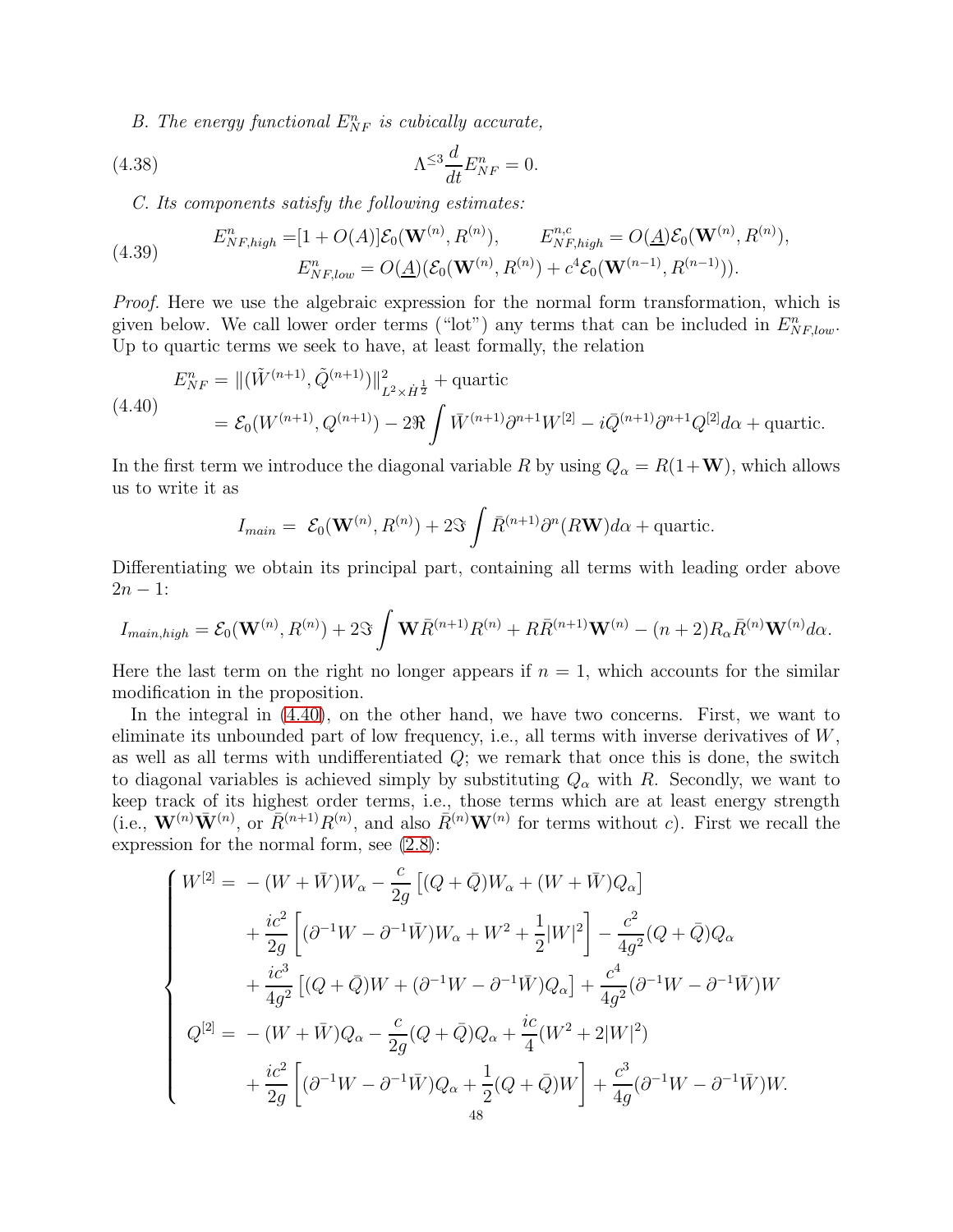Next, we successively consider the terms in the integral in [\(4.40\)](#page-47-0) organized by the power of c.

0. Terms with  $c^0$ . These are

$$
I_0 = 2\Re \int -\bar{\mathbf{W}}^{(n)} \partial^{n+1} [(W+\bar{W})W_\alpha] + i \bar{Q}^{(n+2)} \partial^{n+1} [(W+\bar{W})Q_\alpha] d\alpha.
$$

Here there are no low frequency issues. Its high frequency part, on the other hand, has the form

$$
I_{0,high} = 2\Re \int -(2n+2)\Re \mathbf{W}(|\mathbf{W}^{(n)}|^2 - i\bar{Q}^{(n+2)}Q^{(n+1)}) + iQ_{\alpha}\bar{Q}^{(n+2)}(W^{(n+1)} + \bar{W}^{(n+1)}) - (n+2)Q_{\alpha}\bar{Q}^{(n+1)}\mathbf{W}^{(n)}d\alpha.
$$

1. Terms with c. These are

$$
I_1 = c\Re \int -\bar{\mathbf{W}}^{(n)} \partial^{n+1} \left( \mathbf{W}(Q + \bar{Q}) + Q_\alpha(W + \bar{W}) \right) + \bar{Q}^{(n+2)} \partial^{n+1} \left( \frac{1}{2} W^2 + |W|^2 \right) + \frac{i}{g} \bar{Q}^{(n+2)} \partial^{n+1} (QQ_\alpha + \bar{Q}Q_\alpha) d\alpha.
$$

We first verify that the terms with undifferentiated Q disappear when integrating by parts. These are

$$
c\Re \int -2\Re Q \bar{\mathbf{W}}^{(n)} \mathbf{W}^{(n+1)} d\alpha = c \int \Re Q_{\alpha} |W^{(n)}|^{2} d\alpha,
$$

respectively

$$
\frac{c}{g}\Re \int i\Re Q \bar{Q}^{(n+2)}Q^{(n+2)} d\alpha = 0.
$$

Secondly, we compute the high frequency component. Taking into account the above integration by parts, this is

$$
I_{1,high} = c \int -(2n+2)|\mathbf{W}^{(n)}|^2 \Re Q_{\alpha} + \frac{i}{g}(2n+3) \Re Q_{\alpha} \bar{Q}^{(n+2)} Q^{(n+1)} d\alpha.
$$

2. Terms with  $c^2$ . These are

$$
I_2 = c^2 \Re \int i \bar{\mathbf{W}}^{(n)} \partial^{n+1} \left( \mathbf{W} (\partial^{-1} W - \partial^{-1} \bar{W}) + W^2 + \frac{1}{2} |W|^2 \right) - \frac{1}{2g} \bar{\mathbf{W}}^{(n)} \partial^{n+1} (QQ_\alpha + \bar{Q}Q_\alpha) + \frac{1}{g} \bar{Q}^{(n+2)} \partial^{n+1} (Q_\alpha (\partial^{-1} W - \partial^{-1} \bar{W})) + \frac{1}{2g} \bar{Q}^{(n+2)} \partial^{n+1} (WQ + W\bar{Q}) d\alpha.
$$

For the low frequency analysis we compute

$$
c^2 \Re \int -i \bar{\mathbf{W}}^{(n)} \mathbf{W}^{(n+1)} (\partial^{-1} W - \partial^{-1} \bar{W}) d\alpha = -c^2 \int |\mathbf{W}^{(n)}|^2 \Im W d\alpha,
$$

while the remaining  $\partial^{-1}W$  terms and the Q terms directly cancel.

Now we look at the high frequency part. This is

$$
I_{2,high} = c^2 \int -(2n+\frac{5}{2})\Im W\left(|\mathbf{W}^{(n)}|^2 - i\bar{Q}^{(n+2)}Q^{(n+1)}\right) - (2n+4)(Q_\alpha + \bar{Q}_\alpha)\bar{\mathbf{W}}^{(n)}Q^{(n+1)}\,d\alpha.
$$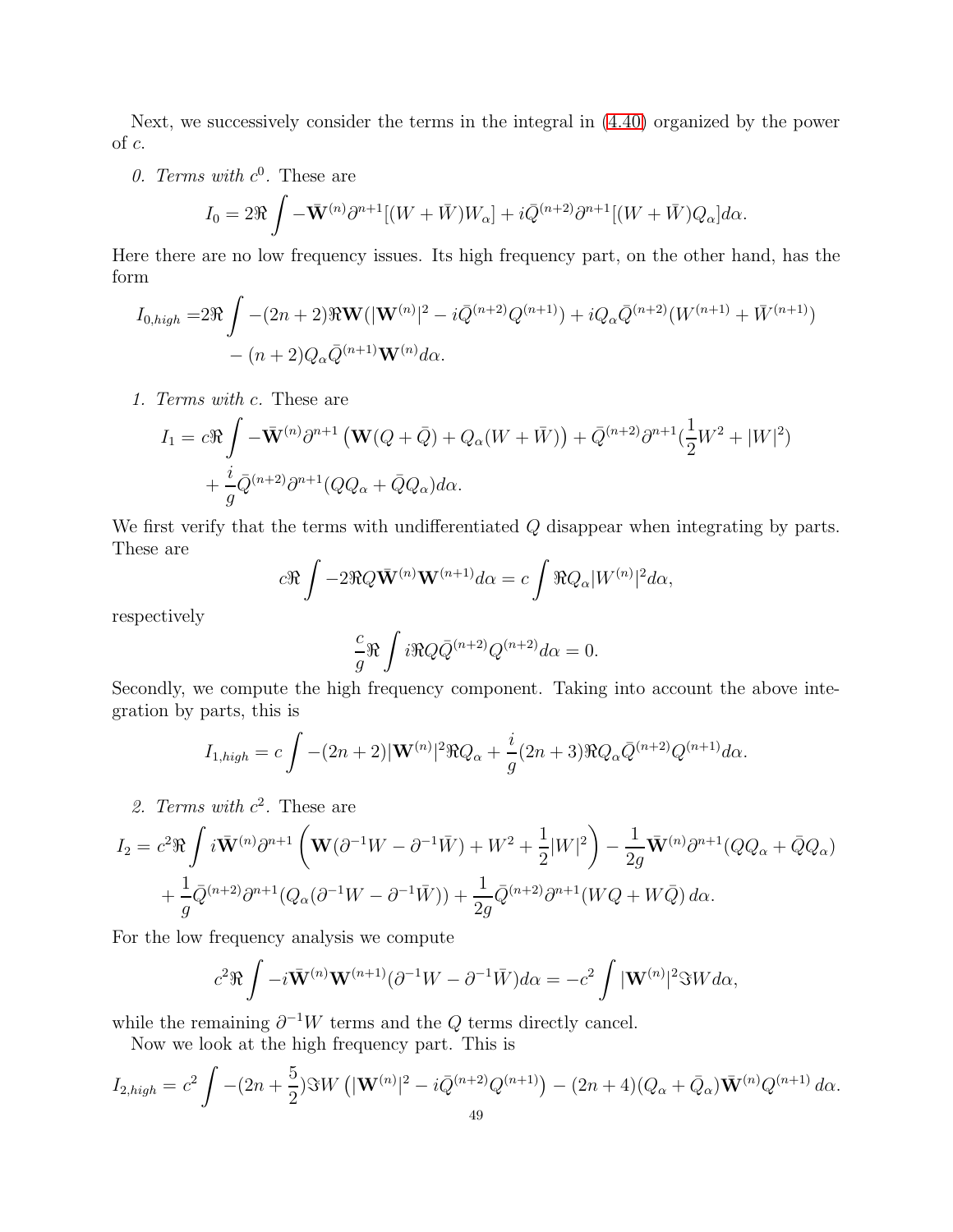3. Terms with  $c^3$ . These are

$$
I_3 = -\frac{c^3}{2g} \mathfrak{F} \int \overline{\mathbf{W}}^{(n)} \partial^{n+1} \left[ W(Q + \overline{Q}) + (\partial^{-1} W - \partial^{-1} \overline{W}) Q_\alpha \right] - \overline{Q}^{(n+2)} \partial^{n+1} \left[ (\partial^{-1} W - \partial^{-1} \overline{W}) W \right] d\alpha.
$$

For the low frequency analysis we compute

$$
\Re \int i\bar{\mathbf{W}}^{(n)}(\partial^{-1}W - \partial^{-1}\bar{W})Q^{(n+2)} - i\bar{Q}^{(n+2)}(\partial^{-1}W - \partial^{-1}\bar{W})\mathbf{W}^{(n)}d\alpha = 0,
$$

and

$$
\Re \int i \bar{\mathbf{W}}^{(n)} \mathbf{W}^{(n)}(Q + \bar{Q}) d\alpha = 0,
$$

while for the high frequency analysis, taking the above into account, we are left with

$$
I_{3,high} = \frac{c^3}{2g} \int i(2n+4)(W - \bar{W}) \bar{\mathbf{W}}^{(n)} Q^{(n+1)} d\alpha.
$$

4. Terms with  $c^4$ . This is

$$
I_4 = \frac{c^4}{2g^2} \Re \int \mathbf{W}^{(n)} \partial^{(n+1)} [(\partial^{-1} W - \partial^{-1} \bar{W}) W] d\alpha,
$$

which exhibits cancellation at low frequency and has no high frequency component.

The normal form energy  $E_{NF}^n$  is obtained by substituting  $Q_{\alpha}$  by R in the all the above terms, after eliminating the  $\hat{Q}$  and  $\partial^{-1}W$ . The expressions of  $E^n_{NF,high}$  and  $E^{n,c}_{NF,high}$  are simply obtained by adding up all the high frequency contributions above.

Since  $E_{NF}^n$  is obtained from the normal form, the relation [\(4.38\)](#page-47-1) immediately follows. We note that establishing this property is a purely algebraic computation, which does not require the direct use of the normal form (which is unbounded).

**STEP 2.** We begin with the quasilinear energy  $E_{high}^{n,(3)}(w,r)$ , which was defined in [\(4.30\)](#page-43-2) if  $n \geq 2$ , and is set to be equal to  $E_{lin}^{(3)}(w,r)$  if  $n = 1$ . We first compare it with the cubic energy  $E_{NF,high}^n$ . Precisely, we have

(4.41) 
$$
\Lambda^{\leq 3} E_{lin}^{(3)}(w,r) = \Lambda^{\leq 3} E_{NF,high}^n, \qquad n = 1,
$$

respectively

(4.42) 
$$
\Lambda^{\leq 3} E_{high}^{n,(3)}(w,r) = \Lambda^{\leq 3} E_{NF,high}^n, \qquad n \geq 2.
$$

This computation was already done in [\[12\]](#page-62-0) and is not repeated here. The only difference is in the c term in  $E_{NF,high}^n$ , which arises due to the  $a_1$  in  $E_{lin}^{(3)}(w,r)$ , respectively  $E_{high}^{n,(3)}(w,r)$ .

Next, we consider the term  $E_{NF,high}^{n,c}$ . This contains the leading order energy density, so we have to treat it in a quasilinear manner. Precisely, we replace it by

$$
E_{high,c}^{n,(3)}(w,r) = -\int \left[c(2n+3)\Re R + c^2(2n+\frac{5}{2})\Im W\right]((g+\underline{a})|w|^2 - i\bar{r}_{\alpha}r)d\alpha,
$$

which admits a straightforward bound

(4.43) 
$$
|E_{high,c}^{n, (3)}(w,r)| \lesssim cA_{-\frac{1}{2}}\mathbf{N}_n + c^2A_{-1}\mathbf{N}_n.
$$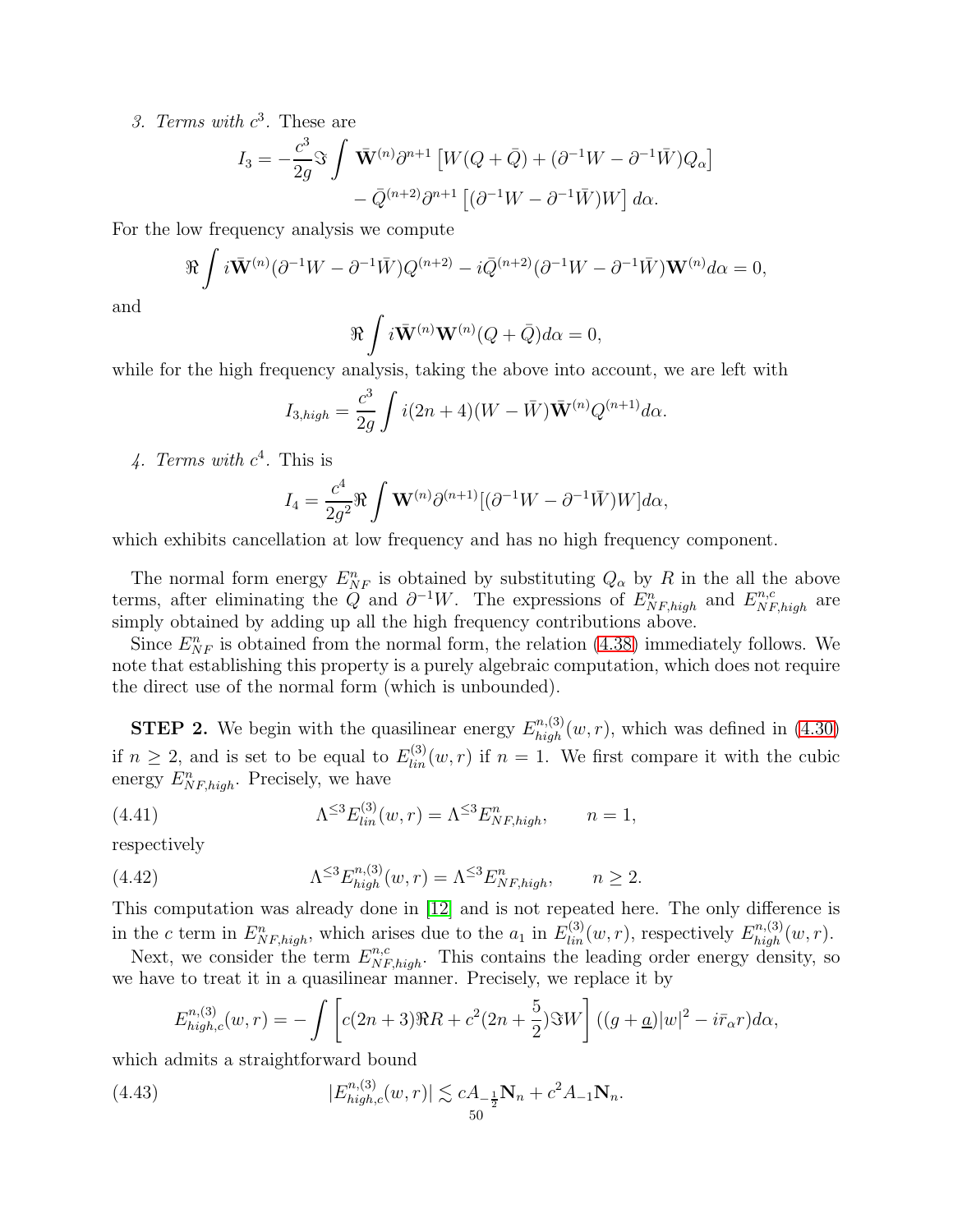Now we are in a position to define our quasilinear modified cubic energy

(4.44) 
$$
E^{n,(3)}(\mathbf{W},R)=E^{n,(3)}_{high}(w,r)+E^{n,(3)}_{high,c}(w,r)+E^{n}_{NF,low}(\mathbf{W},R).
$$

By construction this satisfies

(4.45) 
$$
\Lambda^{<3} E^{n,(3)}(W,R) = \Lambda^{<3} E_{NF}^n(W,R).
$$

**STEP 3.** Now we proceed to prove Proposition [4.2.](#page-29-2) The norm equivalence is already known from [\(4.31\)](#page-43-3) and [\(4.39\)](#page-47-2), so we still need the energy estimate. For this we use [\(4.45\)](#page-50-0) and [\(4.38\)](#page-47-1) to see that the cubic terms vanish,

<span id="page-50-0"></span>
$$
\Lambda^{\leq 3} \frac{d}{dt} E^{n,(3)} = \Lambda^{\leq 3} \frac{d}{dt} E_{NF}^n = 0.
$$

Hence, it remains to look at the quartic terms and higher. For this we can split the terms,

$$
\Lambda^{\geq 4} \frac{d}{dt} E^{n,(3)} = \Lambda^{\geq 4} \frac{d}{dt} E^{n,(3)}(w,r) + \Lambda^{\geq 4} \frac{d}{dt} E^{n,(3)}_{high,c}(w,r) + \Lambda^{\geq 4} \frac{d}{dt} E^{n}_{NF,low}.
$$

The bound for the first term on the right is a direct consequence of Proposition [3.1](#page-19-1) for  $n = 1$ , respectively Lemma [4.6](#page-43-0) for  $n \geq 2$ . From here on, the cases  $n = 1$  and  $n \geq 2$  are identical.

For the middle term  $\Lambda^{\geq 4} \frac{d}{dt} E_{high,c}^{n,(3)}(w,r)$  we will use Lemma [3.2,](#page-20-0) with either  $f = W$  or  $f = R$ , and  $(w, r)$  as in this section. We claim that this yields

$$
\left|\frac{d}{dt}E_{high,c}^{n,(3)}(w,r)\right| \lesssim_{\underline{A}} \underline{B}N_n,
$$

which by homogeneity considerations yields

$$
\left|\Lambda^{\geq 4}\frac{d}{dt}E_{high,c}^{n,(3)}(w,r)\right|\lesssim_{\underline{A}}\underline{AB}N_n,
$$

as desired.

a) If  $f = W$  then the bounds

$$
||f||_{L^{\infty}} \lesssim_A A_{-1}, \qquad ||D^{\frac{1}{2}}f||_{L^{\infty}} \lesssim A_{-1/2}
$$

allow us to estimate the difference  $I$  in the Lemma [3.2.](#page-20-0) The remaining terms

$$
c^2 \int \Lambda^{\geq 2} (\partial_t + \underline{b} \partial_\alpha) W((g + \underline{a}) |w|^2 - i \bar{r}_\alpha r) d\alpha,
$$

and

$$
c^2 \int f((g+\underline{a})\bar{w}F - i\bar{r}_{\alpha}G)d\alpha
$$

are c times forms which are at least quartic, with order  $2n + \frac{1}{2}$  $\frac{1}{2}$  and leading order 2n (this is because we have exactly one  $R$  factor). Hence we can bound them using Hölder's inequality and interpolation by  $cA\overset{\frown}{AN}_n$ .

b) If  $f = R$  then the bounds

$$
||f||_{L^{\infty}} \lesssim_A A_{-1/2}, \qquad ||D^{\frac{1}{2}}f||_{L^{\infty}} \lesssim A
$$

allow us to estimate the difference  $D$  in the lemma. The remaining terms are exactly as above, still bounded by  $cA\cancel{A}N_n$ .

Finally, for the lower order terms  $\Lambda^{\geq 4} \frac{d}{dt} E_{NF,low}^n$  it suffices to have the following property: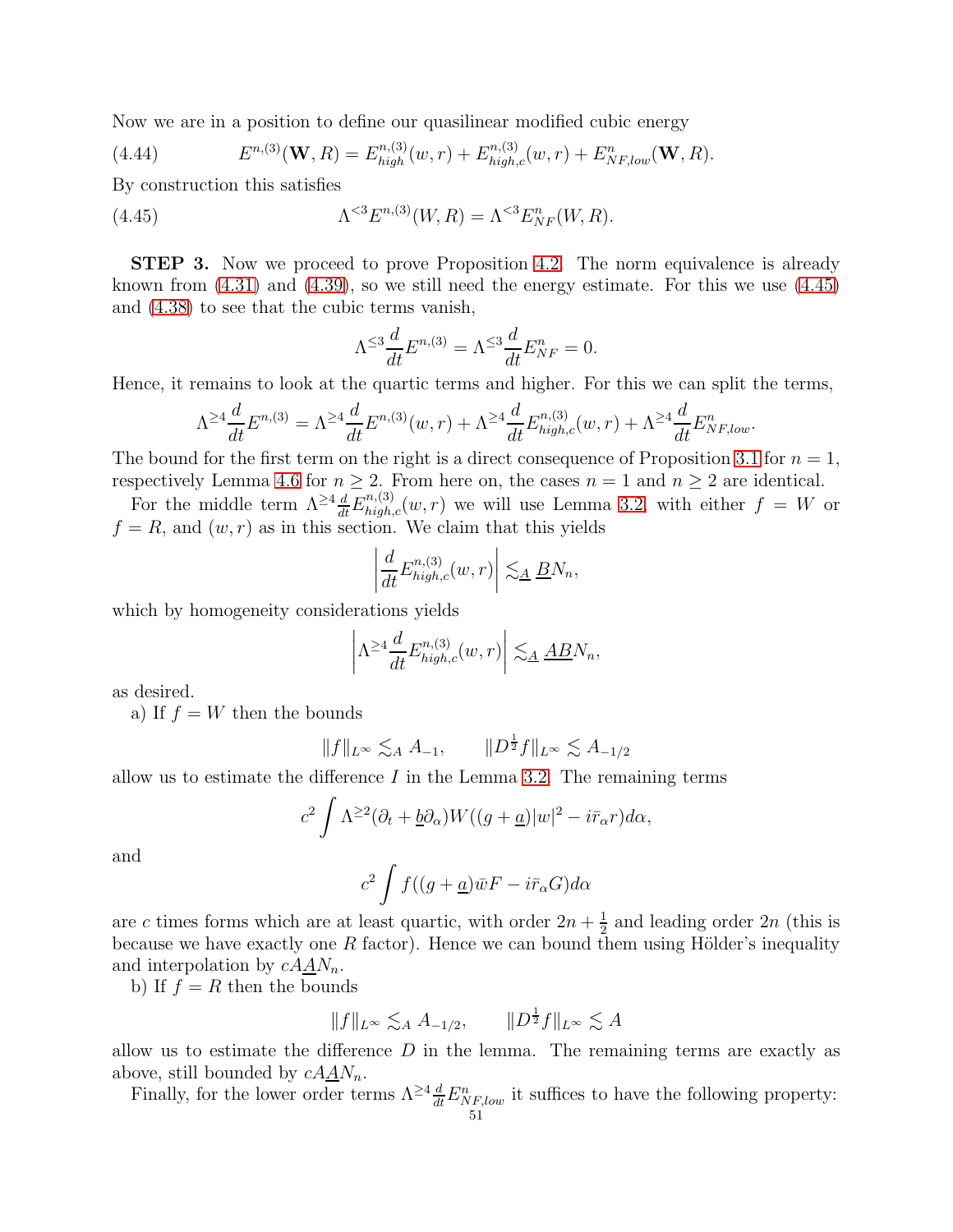**Lemma 4.8.** For any term I in  $E_{NF,low}^n$  we have

(4.46) 
$$
\left|\Lambda^{\geq 4}\frac{d}{dt}I\right| \lesssim \underline{AB}(N_n + c^4 N_{n-1}).
$$

*Proof.* The terms without c in this computation were already estimated in [\[12\]](#page-62-0), so we need to consider only c terms. A simple order analysis for these terms leads to the following properties:

- (a) Their order is  $2n + \frac{1}{2}$  $\frac{1}{2}$ ,
- (b) Their leading order is at most  $2n$ ,
- (c) The highest power of  $c$  is 4.

Here part (b) is a obtained by using the relation [\(4.7\)](#page-33-0) to compute time derivatives. This guarantees that the leading order does not increase by a full unit.

We also take a closer look at the  $c^2W$  and  $cR$  factors that can arise. In the trilinear form  $E_{NF,low}^n$  they can arise just once, so the question is what happens if we differentiate with respect to time. If  $W$ , respectively  $R$  are differentiated in time then at most we obtain another W factor, respectively an R or  $cW$  factor, so this pattern is preserved. If instead we differentiate a higher order  $W^{(k)}$  or  $R^{(k)}$  factor using the equations [\(1.19\)](#page-6-0), we can further produce undifferentiated  $W$  and  $R$  factors, as follows:

(i) Arising from  $cM_1$  and its derivatives. There  $cW$  will appear in combinations of the form  ${\bf P}[\widetilde{W} \bar{Y}^{(k)}]$  and its conjugate. However, the frequency localization enforced by P guarantees that  $W$  is the higher frequency factor, which, for estimates, ensures that we can freely move derivatives from  $Y$  to  $W$ .

(ii) Arising from derivatives of  $cN$ , where, for the same reasons as above, we can disregard the  $W$  factors, but we can still produce a  $cR$  factor.

(iii) Arising from  $b_1$  and its derivatives. In the case of derivatives of  $b_1$  the discussion concerning  $W$  factors is again identical to case (i), so we can neglect those. Hence the only potential W factor can arise from undifferentiated  $b_1$ . However, these are avoided due to the use of [\(4.7\)](#page-33-0), where the transport is fully included in the time differentiation and the undifferentiated advection coefficient b never appears.

To summarize the above discussion, in the time derivative of  $E_{NF,low}^n$  we can have at most one  $c^2W$  factor and at most two  $c^2W$ ,  $cR$  factors. A further simplification arises from the constraint (b) above. Precisely, there we can integrate by parts to rebalance derivatives in such a way that either

a) both leading order terms have order at most  $n$ , or

b) we have exactly the product  $R^{(n+1)}\bar{R}^{(n)}$  as part of our multilinear expression.

In case (a), our estimates follow directly by Hölder's inequality and interpolation. In case (b), the remaining factors must have order zero, except for one which has order  $\frac{1}{2}$ . There we consider two scenarios.

b1) If the factors  $R^{(n+1)}$  and  $\bar{R}^{(n)}$  are not frequency balanced, then another factor has the highest frequency and we can rebalance derivatives and use again Hölder's inequality and interpolation.

b2) If the factors  $R^{(n+1)}$  and  $\bar{R}^{(n)}$  are frequency balanced, then all we need is to bound the remaining factors in  $L^{\infty}$ . The only factor of order  $\frac{1}{2}$  which we do not control in in  $L^{\infty}$  is  $R_{\alpha}$ , so Hölder's inequality and interpolation work unless our multilinear expression exactly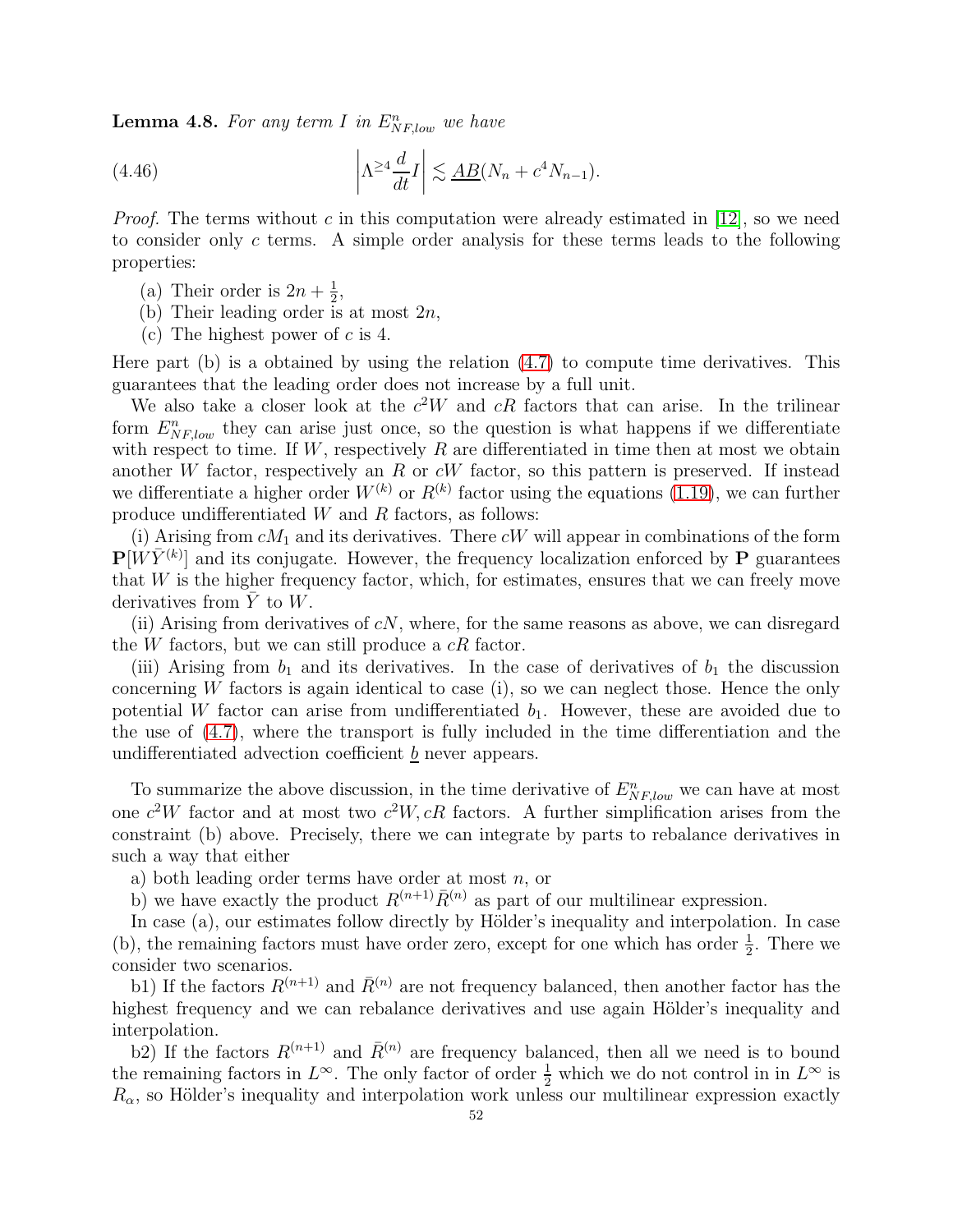contains

$$
R^{(n+1)}\bar{R}^{(n)}R_{\alpha},
$$

and possibly other zero order factors. Backtracking, the only way to produce such a term is by differentiating a cubic expression which has a leading order exactly  $2n - \frac{1}{2}$  $\frac{1}{2}$  as well as an  $R_{\alpha}$  factor. Then this expression must be exactly

$$
\mathbf{W}^{(n)}{\bar{R}^{(n)}}R_\alpha,
$$

which cannot contain any c factors so it is not within our purview here.  $\Box$ 

 $\Box$ 

### 5. Proofs of the main theorems

The results in Theorem [1](#page-7-0) and Theorem [2](#page-7-2) are a consequence of the estimates for the linearized equation in Section [3,](#page-16-0) and of the energy estimates for the higher Sobolev norms of the solutions in Section [4.](#page-29-0) The arguments here closely match their counterparts in our previous gravity waves paper [\[12\]](#page-62-0). Because of this, we only provide an outline here, and refer the reader to [\[12\]](#page-62-0) for more details.

Outline of proof of Theorem [1.](#page-7-0) The steps of the proof are as follows:

Step 1 : Existence of regular solutions. A standard approach here is to obtain solutions as limits of solutions to frequency truncated equation. As always, this truncation needs to happen in a symmetric way, so that uniform energy estimates survive. In addition, a specific difficulty we encounter in water wave evolutions is the fact that the evolution we are trying to truncate is degenerate hyperbolic, a condition which might not survive in a naive direct truncation procedure. In [\[12\]](#page-62-0) we bypass this difficulty by solving directly the differentiated system for the diagonal variables  $(\mathbf{W}, R)$ . In our case this is not entirely possible, as the system for  $(\mathbf{W}, R)$  is not fully self-contained. Precisely, it contains W as a part of b. Fortunately, this does not cause extra difficulties, as we can make the frequency truncation consistent with differentiation in the  $W$  equation, and thus be able to freely use W in the  $(\mathbf{W}, R)$  system. We note that formally W also appears undifferentiated in  $M_1$ and N, but the commutator structure of those expressions implies that they actually can be rewritten (and estimated) in terms of W instead.

Precisely, our main truncated system for  $(\mathbf{W}, R)$  has the form

(5.1) 
$$
\begin{cases} \mathbf{W}_{t} + \mathbf{P}_{
$$

where G and K represent the right hand side terms in  $(1.19)$ , and

$$
\underline{b}_n = \underline{b}(W_{<} R_{<} n), \qquad a_n = a(R_{<} n).
$$

Here n is a dyadic frequency parameter, and the multiplier  $P_{\leq n}$  selects the frequencies less than  $2^n$ . The expression for  $W_t$  in the first equation above retains the structure from the original equations, i.e., it is an exact derivative. Thus we can recover the undifferentianted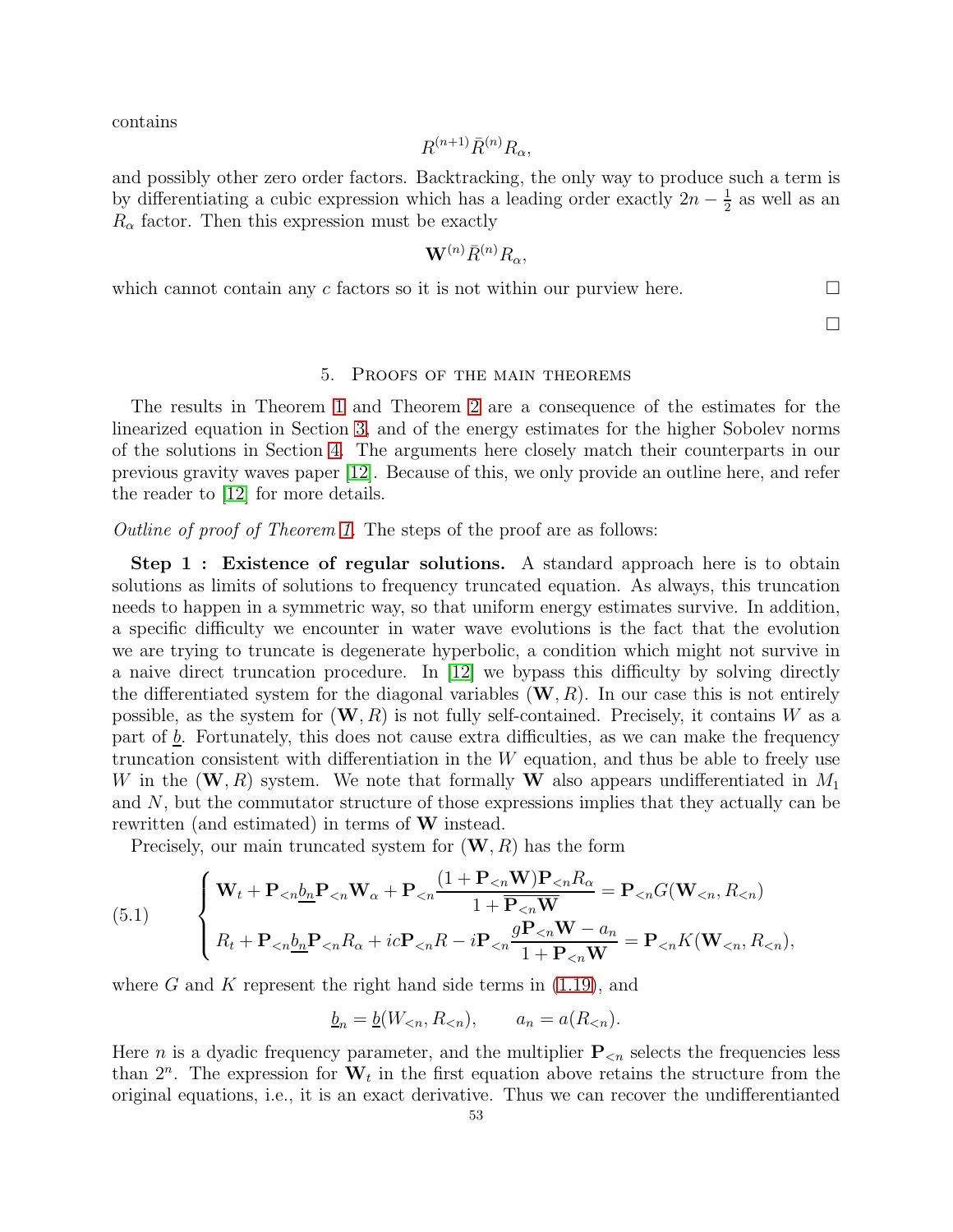variable  $W$  in a way consistent with the  $W$  equation above, simply by integrating in time the relation

$$
W_t + \mathbf{P}_{< n}[\underline{F_n}(1 + \mathbf{P}_{< n}\mathbf{W})] + i\frac{c}{2}\mathbf{P}_{< n}W = 0.
$$

The above set of equations is consistent, and for each dyadic frequency scale  $n$  it generates an ode in the space  $\mathcal{H}_k$ ,  $k \geq 2$  for  $(\mathbf{W}, R)$ , with the additional property that W in  $L^2$ . A-priori, the lifespan for this system depends on  $n$ . However, the same type of estimates used for the linearized system yield uniform bounds and a uniform lifespan depending only on the Sobolev norm of the data, and not on n. Then the regular solutions are obtained as weak limits of these approximate solutions as  $n \to \infty$ .

Step 2 : Uniqueness of regular solutions  $((W, R) \in \dot{\mathcal{H}}_2)$ . This is achieved in a more standard fashion. Given two solutions  $(W_1, Q_1)$  and  $(W_2, Q_2)$  we subtract the equations and do energy estimates for the difference  $(\mathbf{W}_1 - \mathbf{W}_2, R_1 - R_2)$  in  $\dot{\mathcal{H}}_0$ , as well as simpler integrated bounds for  $W_1 - W_2$  in  $L^2$ . Then close the argument and prove uniqueness via Gronwall's inequality.

Step 3:  $\dot{\mathcal{H}}_1$  bounds for  $(W, R)$ . Here we use the uniform bounds for the  $\dot{\mathcal{H}}_2$  norm of  $(\mathbf{W}, R)$  which depend only on the  $\dot{\mathcal{H}}_1$  norm of  $(\mathbf{W}, R)$  (via the control parameters  $\underline{A}$  and  $\underline{B}$ , as in Theorem [4.1,](#page-29-1) to conclude that the regular solutions can be continued up to a time which depends only on the  $\dot{\mathcal{H}}_1$  norm of the data.

Step 4: Construction of rough solutions,  $(W, R) \in \dot{\mathcal{H}}_1$ . We regularize the data,  $(W_{< k}(0), Q_{< k}(0))$ , by truncating at frequencies  $\langle 2^k \rangle$ . The corresponding solutions will be regular, with a uniform lifespan bound. Thinking of  $k$  as a continuous parameter, we associate the k derivative of the solutions  $(W_{\leq k}, Q_{\leq k})$  to solutions for the linearized equation around  $(W_{\leq k}, Q_{\leq k})$ . Using both the energy bounds for the solutions  $(\mathbf{W}_{\leq k}, R_{\leq k})$  in  $\mathcal{H}_0$  and  $\dot{\mathcal{H}}_1$ , and the  $\dot{\mathcal{H}}_0$  bounds for the linearized equation, we show that these solutions inherit not only uniform bounds in  $\dot{\mathcal{H}}_1$ , but also uniform frequency envelope bounds in terms of the initial data frequency envelope. This suffices in order to prove strong convergence of  $(\mathbf{W}_{\leq k}, R_{\leq k})$  in  $\mathcal{H}_1$ , and of  $(W_{\leq k}, Q_{\leq k})$  in  $\mathcal{H}_0$ .

Step 4 : Weak Lipschitz dependence for rough solutions . Here we show that for rough solutions, i.e.,  $(W, Q) \in \mathcal{H}_0$  and  $(\mathbf{W}, R) \in \mathcal{H}_1$ , we have Lipschitz dependence on the initial data in the  $\hat{\mathcal{H}}_0$  topology for both  $(W, Q) \in \hat{\mathcal{H}}_0$  and  $(\mathbf{W}, R)$ . This is a direct consequence of the  $\mathcal{H}_0$  bounds for the linearized equation.

Step 5 : Continuous dependence on the data for rough solutions . This is a standard consequence of the frequency envelope bounds in Step 3 and the weak Lipschitz bounds in Step 4.

Step 6 : Continuation of solutions . Here we show that the solutions extend with uniform bounds for as long as our control norms  $\underline{A}$ ,  $\underline{B}$  remain bounded. This is a consequence of the above local well-posedness in  $\mathcal{H}_1$  and the energy estimates in Theorem [4.1.](#page-29-1)

 $\Box$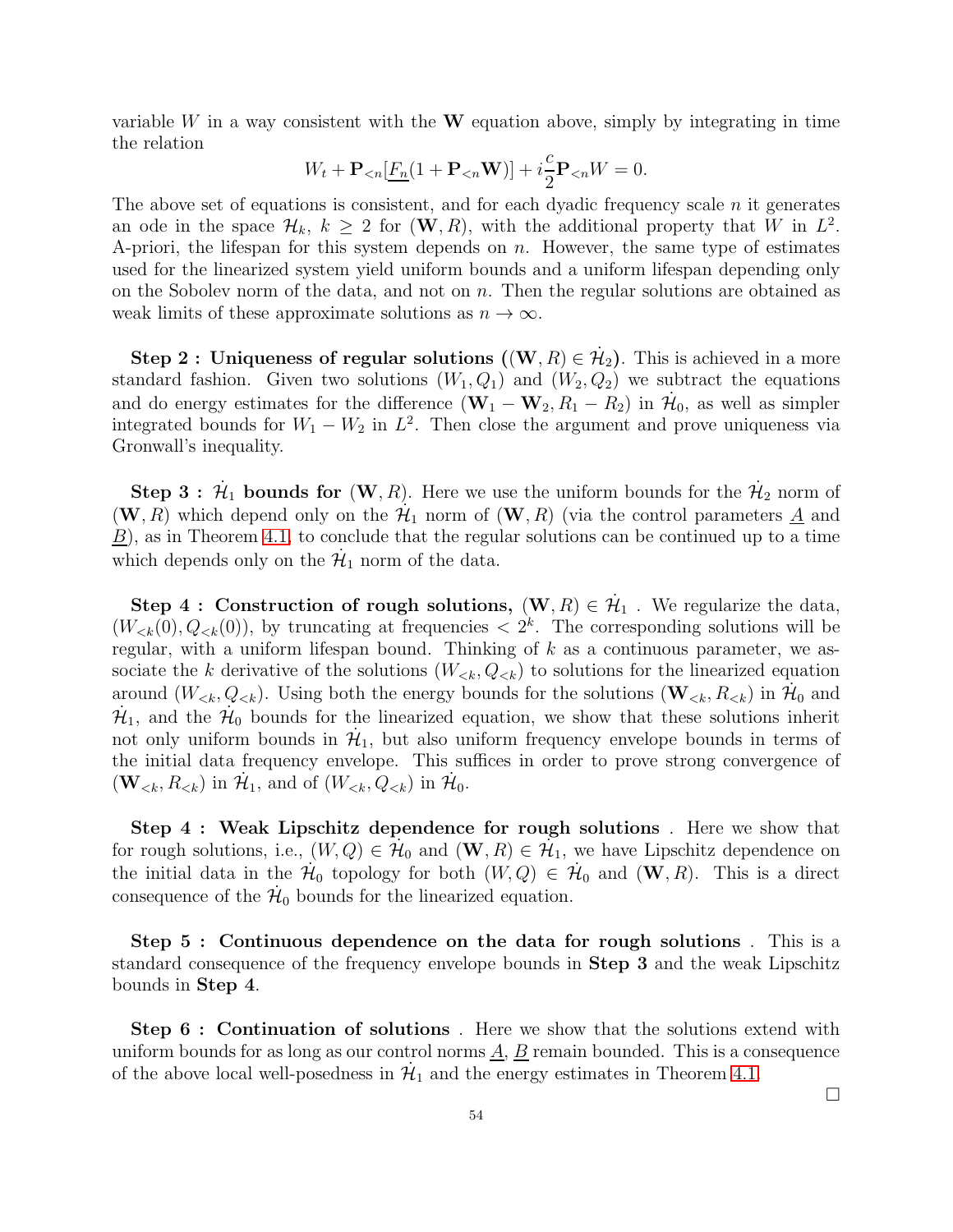Outline of proof of Theorem [2.](#page-7-2) This is an easy consequence of the  $\dot{\mathcal{H}}_1$  well-posedness and the  $\dot{\mathcal{H}}_1$  uniform bounds in Theorem [4.2,](#page-29-2) as the control norms  $\underline{A}$  and  $\underline{B}$  can be estimated in terms if the  $\dot{\mathcal{H}}_1$  norm of  $(\mathbf{W}, R)$  and the  $\dot{\mathcal{H}}_0$  norm of  $(W, Q)$ .

 $\Box$ 

## Appendix A. Water Waves Related Estimates

<span id="page-54-0"></span>In this section we gather a number of bilinear and multilinear estimates which are used throughout the paper. Some are from [\[12\]](#page-62-0), and are just recalled here. The rest are connected to the new structure induced by the vorticity. We begin with some commutator bounds from  $|12|$ .

<span id="page-54-2"></span>Lemma 1.1. The following commutator estimates hold:

(A.1) 
$$
\| |D|^s [\mathbf{P}, R] |D|^{\sigma} w \|_{L^2} \lesssim \| |D|^{\sigma+s} R \|_{BMO} \|w\|_{L^2}, \qquad \sigma \ge 0, \quad s \ge 0,
$$

(A.2) 
$$
\| |D|^s [\mathbf{P}, R] |D|^{\sigma} w \|_{L^2} \lesssim \| |D|^{\sigma+s} R \|_{L^2} \|w \|_{BMO}, \quad \sigma > 0, \quad s \ge 0.
$$

We remark that later this is applied to functions which are holomorphic/antiholomorphic, but that no such assumption is made above. Next, we have several bilinear estimates:

<span id="page-54-1"></span>**Lemma 1.2.** The functions N and  $M_1$  satisfy the pointwise bounds

(A.3) 
$$
||N||_{L^{\infty}} \lesssim_A AA_{-1/2}, \quad ||M_1||_{L^{\infty}} \lesssim_A A^2,
$$

as well as the Sobolev bounds

$$
||N||_{\dot{H}^{n+\frac{1}{2}}} \lesssim_A A\mathbf{N}_n \quad ||M_1||_{\dot{H}^n} \lesssim_A A\mathbf{N}_n.
$$

*Proof.* We begin with the bounds for N, where N was defined in  $(1.13)$  as follows

$$
N = \mathbf{P}\left[W\bar{R}_{\alpha} - \bar{\mathbf{W}}R\right] + \bar{\mathbf{P}}\left[\bar{W}R_{\alpha} - \mathbf{W}\bar{R}\right].
$$

For the pointwise bound we claim that

(A.4) 
$$
||N||_{L^{\infty}} \lesssim ||W||_{B^{\frac{3}{4},\infty}_{2}} ||R||_{B^{\frac{1}{4},\infty}_{2}}.
$$

This suffices since each of the the right hand side factors is bounded by  $\sqrt{AA_{-1/2}}$  by interpolation. To achieve this we observe that we can alternatively write  $N$  in the form

$$
N = \bar{\mathbf{P}}[\bar{W}R_{\alpha} - \mathbf{W}\bar{R}] + \mathbf{P}[W\bar{R}_{\alpha} - \bar{\mathbf{W}}R] = \partial_{\alpha}(\bar{\mathbf{P}}[\bar{W}R] + \mathbf{P}[W\bar{R}]) - (\bar{\mathbf{W}}R + \mathbf{W}\bar{R}).
$$

We apply a bilinear Littlewood-Paley decomposition and use the first expression above for the high-low interactions, and the second for the high-high interactions, to write  $N = N_1 + N_2$ , where

$$
N_1 = \sum_{k} [\bar{W}_k R_{< k, \alpha} - W_{< k, \alpha} \bar{R}_k] + [W_k \bar{R}_{< k, \alpha} - \bar{W}_{< k, \alpha} R_k],
$$
  

$$
N_2 = \sum_{k} \partial_{\alpha} (\bar{\mathbf{P}} [\bar{W}_k R_k] + \mathbf{P}[W_k \bar{R}_k]) - (\bar{W}_{k, \alpha} R_k + W_{k, \alpha} \bar{R}_k).
$$

We estimate the terms in  $N_1$  separately; we show the argument for the first term:

$$
\|\sum_{k}\bar{W}_{k}R_{
$$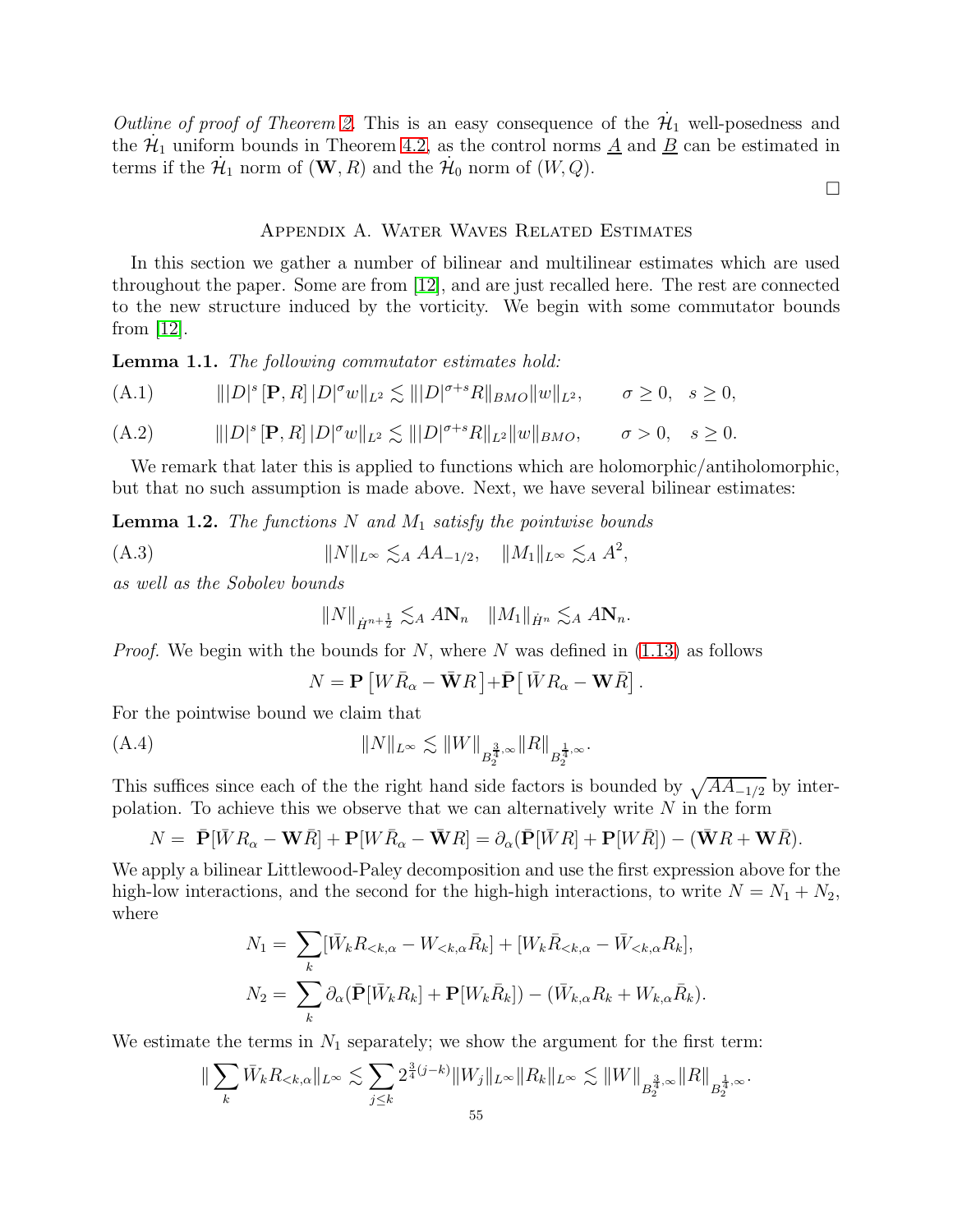For the first term in  $N_2$  we note that the multiplier  $\partial_{\alpha} \mathbf{P}_{< k+4} \mathbf{P}$  has an  $O(2^k) L^{\infty}$  bound. Hence, we can estimate

$$
\|N_2\|_{L^\infty} \lesssim \sum_k 2^k \|W_k\|_{L^\infty} \|R_k\|_{L^\infty} \lesssim \|W\|_{B^{\frac{3}{4},\infty}_2} \|R\|_{B^{\frac{1}{4},\infty}_2}.
$$

For simplicity, we only prove the  $\dot{H}^{\frac{1}{2}}$  bound for N. the rest can be done in a very similar way. To obtain the bound we apply Coifman-Meyer type commutator estimate:

$$
||N||_{\dot{H}^{\frac{1}{2}}} \lesssim |||D|^{\frac{1}{2}} \left[ \bar{\mathbf{P}}, \bar{W} \right] R_{\alpha} ||_{L^{2}} + |||D|^{\frac{1}{2}} \left[ \bar{\mathbf{P}}, \bar{R} \right] \mathbf{W} ||_{L^{2}} + |||D|^{\frac{1}{2}} \left[ \mathbf{P}, W \right] \bar{R}_{\alpha} ||_{L^{2}} + |||D|^{\frac{1}{2}} \left[ \mathbf{P}, \mathbf{W} \right] R ||_{L^{2}}.
$$

Each commutator can be bounded by  $\lesssim AN_0$ . For pointwise and Sobolev bounds of  $M_1$ we refer to Lemma 2.8 (*Appendix* in  $[12]$ ); the exact same approach applies in the current case.

Essential in the article are the bounds for  $a$ , which we established in [\[12\]](#page-62-0):

<span id="page-55-0"></span>**Proposition 1.3.** Assume that  $R \in \dot{H}^{\frac{1}{2}} \cap \dot{H}^{\frac{3}{2}}$ . Then the real frequency-shift a is nonnegative and satisfies the BMO bound

,

$$
(A.5) \t\t ||a||_{BMO} \lesssim ||R||_{BMO^{\frac{1}{2}}}^2
$$

and the uniform bound

(A.6) 
$$
||a||_{L^{\infty}} \lesssim ||R||_{\dot{B}^{\frac{1}{2}}_{\infty,2}}^2.
$$

Moreover,

$$
(A.7) \t\t\t\t||D|^{\frac{1}{2}}a||_{BMO} \lesssim ||R_{\alpha}||_{BMO} |||D|^{\frac{1}{2}}R||_{L^{\infty}}, \t\t\t||a||_{B^{\frac{1}{2},\infty}_{2}} \lesssim ||R_{\alpha}||_{B^{\frac{1}{2},\infty}_{2}} |||D|^{\frac{1}{2}}R||_{L^{\infty}},
$$

$$
||(\partial_t + b\partial_\alpha)a||_{L^\infty} \lesssim AB,
$$

and

(A.9) 
$$
||a||_{\dot{H}^s} \lesssim ||R||_{\dot{H}^{s+\frac{1}{2}}} ||R||_{BMO^{\frac{1}{2}}}, \qquad s > 0.
$$

Here we need to supplement this with bounds for  $a_1$ . One notable difference between the two is that  $a_1$  has a linear component, whereas  $a$  is purely quadratic. For various estimates we need to separate the two components of  $a_1$ :

<span id="page-55-1"></span>**Proposition 1.4.** Assume that  $R \in \dot{H}^{\frac{1}{2}} \cap \dot{H}^{\frac{3}{2}} \cap L^{\infty}$ . Then

<span id="page-55-2"></span>
$$
||a_1||_{L^{\infty}} \lesssim_A A_{-1/2}(1+A).
$$

Moreover, the following estimate holds

$$
\|(\partial_t + \underline{b}\partial_\alpha)a_1 + 2g\Im\mathbf{W} - 2c\Im R\|_{L^\infty} \lesssim AB + cA^2.
$$

*Proof.* We first recall the expression for  $a_1$ :

$$
a_1 = R + \bar{R} - N.
$$

Using the equation for R, we only need to prove the pointwise bound for  $(\partial_t + \underline{b}\partial_\alpha)N$ . We begin with the following computation

$$
(\partial_t + \underline{b}\partial_\alpha)a_1 + 2g\Im \mathbf{W} - 2c\Im R = -2a\Im Y - c\Im\frac{R\mathbf{W} + \bar{R}\mathbf{W} + N}{1 + \mathbf{W}} - (\partial_t + \underline{b}\partial_\alpha)N,
$$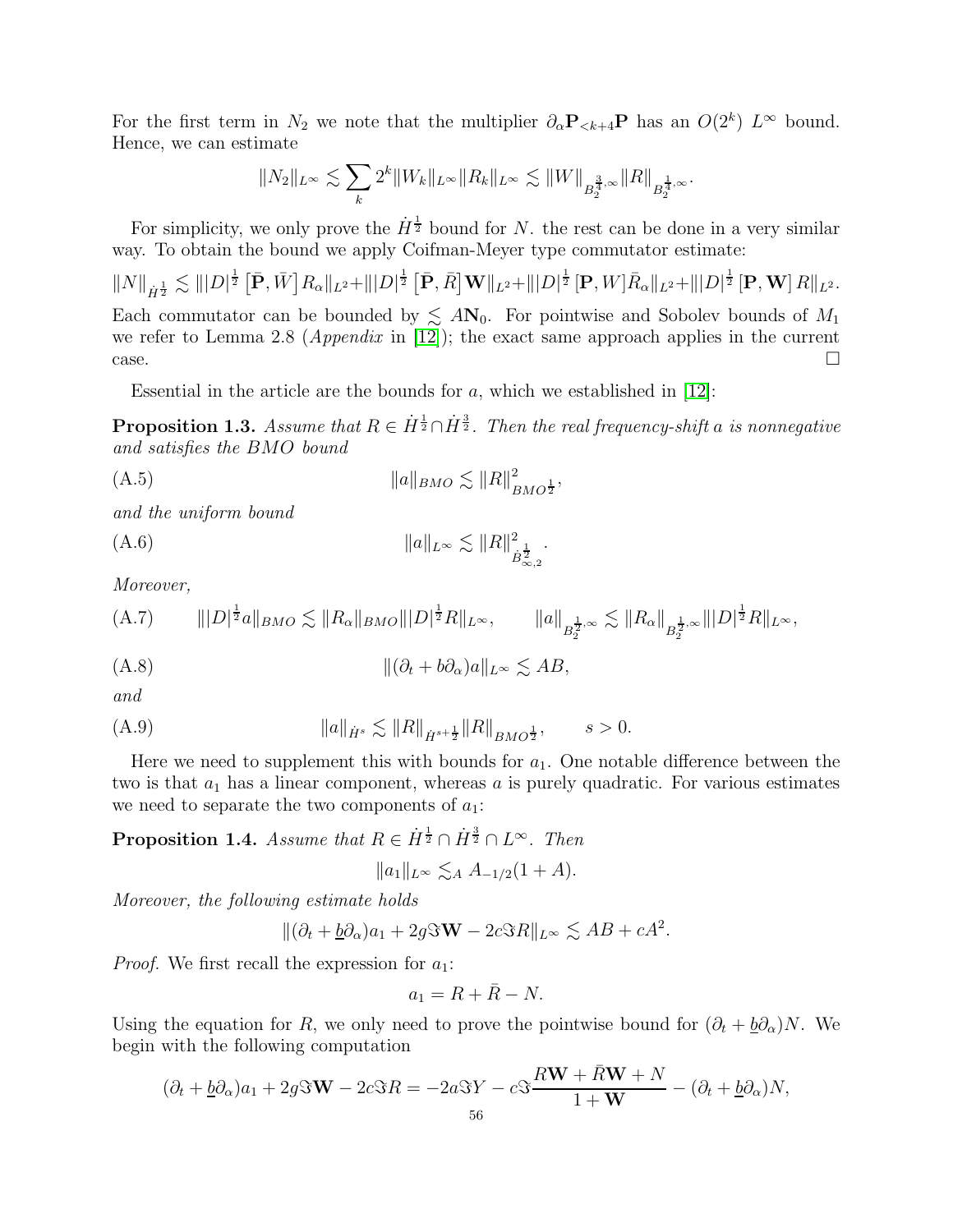Based on the previously established pointwise bounds for  $a$  and  $N$  we can estimate all but the last term. This is considerably more delicate. However, as seen in the proof of Lemma [1.2,](#page-54-1) the expression for N exhibits exactly the same cancellation structure for  $high \times high \rightarrow low$ interactions as we have in the bilinear expression for a. Hence, the argument in the proof of [\(A.8\)](#page-55-2) in [\[12\]](#page-62-0) immediately adapts here.

 $\Box$ 

### Appendix B. Holomorphic coordinates

<span id="page-56-0"></span>Our goal here is to introduce the holomorphic coordinates and the holomorphic set of variables  $(W, Q)$  describing the free surface, respectively the holomorphic velocity potential restricted to the free surface, and to derive the evolution equations for  $(W, Q)$ .

We proceed as in  $[12,16]$  $[12,16]$ . Let  $\mathbb H$  be the lower halfspace, with complex coordinates denoted by  $\alpha + i\beta$ . Let  $\mathcal{F} : \mathbb{H} \to \Omega(t)$  to be the conformal transformation that maps the  $\alpha$ -axis into  $\Gamma(t)$ , which is unique up to  $\alpha$  translations. The x and y coordinates are given by

$$
x = x(\alpha, \beta, t), \quad y = y(\alpha, \beta, t),
$$

and satisfy the Cauchy-Riemann equations

$$
x_{\alpha} = y_{\beta}, \quad x_{\beta} = -y_{\alpha}.
$$

We fix the conformal map by assuming that

$$
x(\alpha, \beta, t) + iy(\alpha, \beta, t) - \alpha + i\beta \to 0 \qquad \alpha, \beta \to \infty.
$$

To switch between the two sets of coordinates we will use

$$
\partial_{\alpha} = x_{\alpha}\partial_x + y_{\alpha}\partial_y, \qquad \partial_{\beta} = x_{\beta}\partial_x + y_{\beta}\partial_y, \n\partial_x = \frac{1}{j}(x_{\alpha}\partial_{\alpha} + x_{\beta}\partial_{\beta}), \qquad \partial_y = \frac{1}{j}(y_{\alpha}\partial_{\alpha} + y_{\beta}\partial_{\beta}),
$$

where

$$
j = x_{\alpha}y_{\beta} - x_{\beta}y_{\alpha} = x_{\alpha}^2 + x_{\beta}^2 = y_{\alpha}^2 + y_{\beta}^2.
$$

Thus,

$$
\mathbf{u} = (u, v) = (cy + \varphi_x, \varphi_y).
$$

To switch between the two sets of coordinates we will use

$$
\partial_{\alpha} = x_{\alpha}\partial_x + y_{\alpha}\partial_y, \qquad \partial_{\beta} = x_{\beta}\partial_x + y_{\beta}\partial_y, \n\partial_x = \frac{1}{j}(x_{\alpha}\partial_{\alpha} + x_{\beta}\partial_{\beta}), \qquad \partial_y = \frac{1}{j}(y_{\alpha}\partial_{\alpha} + y_{\beta}\partial_{\beta}),
$$

where

$$
j = x_{\alpha} y_{\beta} - x_{\beta} y_{\alpha} = x_{\alpha}^{2} + x_{\beta}^{2} = y_{\alpha}^{2} + y_{\beta}^{2}.
$$

We also need a similar relation for the time derivative. Assume we have

 $\mathbb{H} \xrightarrow{\mathcal{F}} \Omega(t) \xrightarrow{f} \mathbb{C}$ 

for an arbitrary function  $f$ . Let

$$
g(\alpha, \beta, t) = f(x(\alpha, \beta, t), y(\alpha, \beta, t), t),
$$

then

$$
g_t = f_t + x_t f_x + f_y y_t.
$$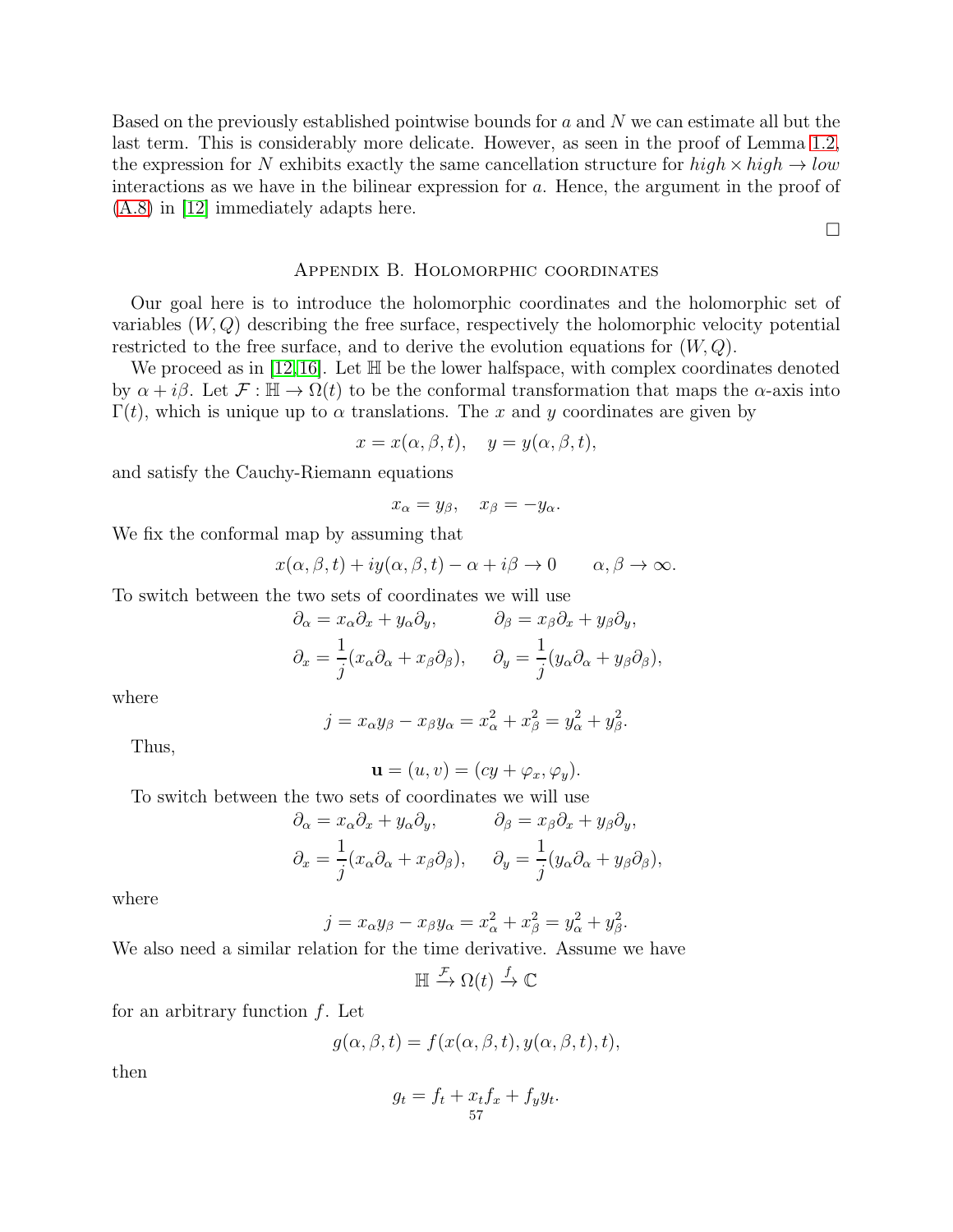So

(B.1)  
\n
$$
f_t = g_t - x_t f_x - f_y y_t
$$
\n
$$
= g_t - x_t \frac{1}{j} (x_\alpha g_\alpha + x_\beta g_\beta) - y_t \frac{1}{j} (y_\alpha g_\alpha + y_\beta g_\beta)
$$
\n
$$
= g_t - \frac{1}{j} (x_t x_\alpha + y_t y_\alpha) g_\alpha - \frac{1}{j} (x_t x_\beta + y_t y_\beta) g_\beta.
$$

Define  $\psi$  to be the (harmonic) composition of F to the velocity potential  $\varphi$ ,

<span id="page-57-2"></span>
$$
\psi = \varphi \circ \mathcal{F} : \mathbb{H} \to \mathbb{R}, \qquad \psi(\alpha, \beta, t) = \varphi(x(\alpha, \beta, t), y(\alpha, \beta, t), t).
$$

The velocity components  $(u, v)$  can now be expressed in terms of the velocity potential  $\psi$  by

(B.2) 
$$
\begin{cases} u = \frac{1}{j}(x_{\alpha}\psi_{\alpha} + x_{\beta}\psi_{\beta}) + cy \\ v = \frac{1}{j}(y_{\alpha}\psi_{\alpha} + y_{\beta}\psi_{\beta}). \end{cases}
$$

It follows that

<span id="page-57-0"></span>
$$
u^{2} + v^{2} = \varphi_{x}^{2} + \varphi_{y}^{2} = \frac{1}{j}(\psi_{\alpha}^{2} + \psi_{\beta^{2}}).
$$

2.1. **Boundary values.** Setting  $\beta = 0$  gives the boundary values of the holomorphic functions defined in the lower half plane. In particular, we introduce the notation  $x(\alpha, 0, t) =$ :  $X(\alpha, t)$  and  $y(\alpha, 0, t) =: Y(\alpha, t)$ , so that  $\alpha \to X + iY$  parametrizes  $\Gamma(t)$ . The function  $(x - \alpha) + i(y - \beta)$  is holomorphic in H and decays at infinity, which implies that on the boundary we have

$$
\begin{cases}\nY = H(X - \alpha) \\
X = \alpha + HY.\n\end{cases}
$$

Also set

$$
z(\alpha, \beta, t) = x(\alpha, \beta, t) + iy(\alpha, \beta, t), \qquad Z(\alpha, t) = z(\alpha, 0, t).
$$

Then our "holomorphic" variable W, which describes the surface  $\Gamma(t)$ , will be

$$
W = Z - \alpha.
$$

As z is holomorphic in  $\mathbb{H}$ , so is  $\frac{1}{1}$  $z_\alpha$ − 1; further, it decays at infinity. Its boundary values on the real axis are given by

<span id="page-57-1"></span>
$$
\frac{1}{Z_{\alpha}-1} = \left(\frac{X_{\alpha}}{J} - 1\right) - i\frac{Y_{\alpha}}{J},
$$

which leads to the following relations:

(B.3) 
$$
\begin{cases} \frac{X_{\alpha}}{J} - 1 = -H \left[ \frac{Y_{\alpha}}{J} \right], \\ \frac{Y_{\alpha}}{J} = H \left[ \frac{X_{\alpha}}{J} - 1 \right]. \end{cases}
$$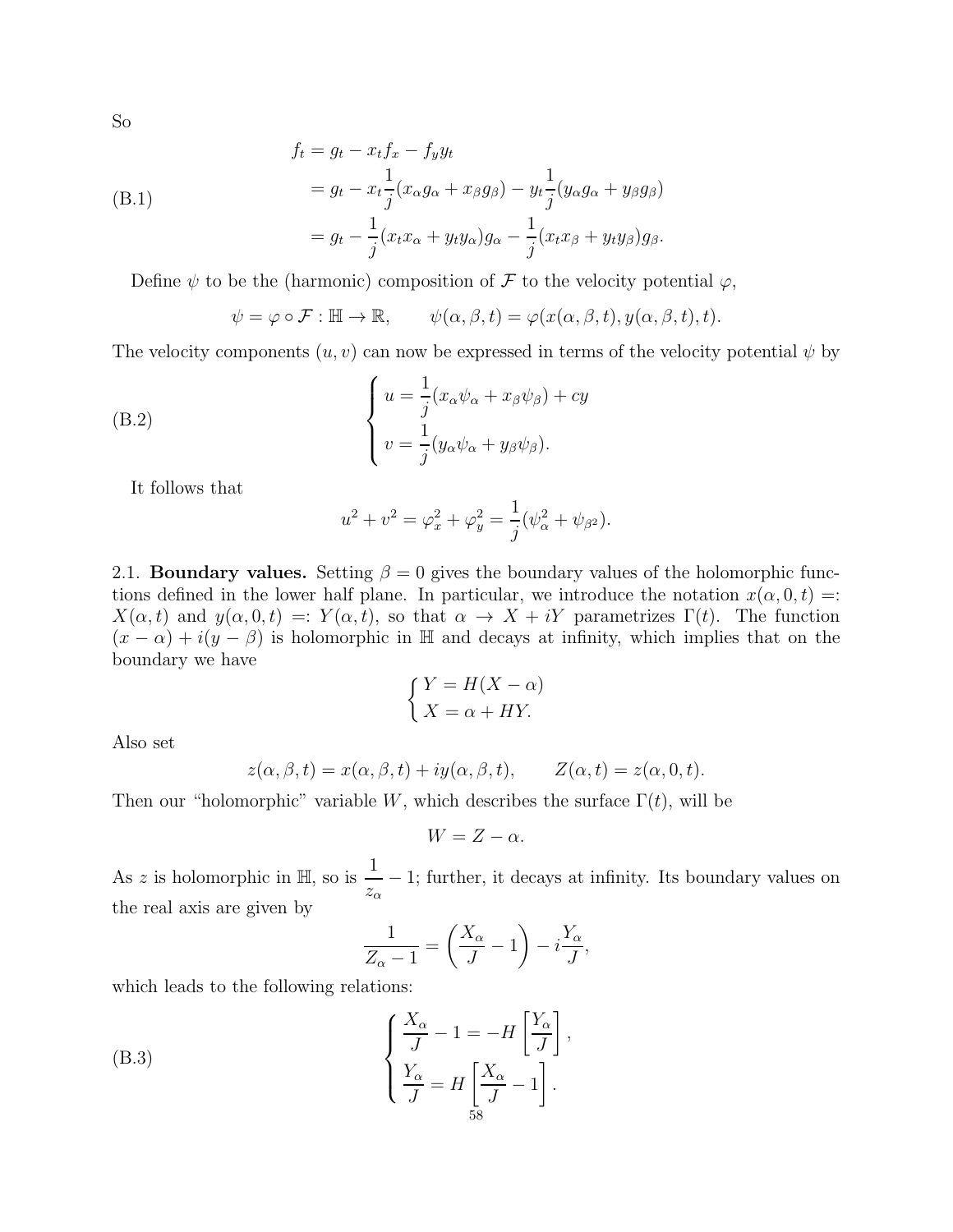We also introduce the notation  $\Psi(\alpha, t) := \psi(\alpha, \beta, t)$  for the real velocity potential restricted to  $\Gamma(t)$  and expressed in holomorphic coordinates, and at the same time define  $\Theta(\alpha, t)$  by

$$
\begin{cases} \Psi = H\Theta \\ \Theta = -H\Psi. \end{cases}
$$

Up to a constant this is the trace of the stream function  $\theta$  on the free boundary. Since  $\psi$  is harmonic in the lower half plane, we have

$$
\psi_{\beta}|_{\beta=0} - H\Psi_{\alpha} = -\Theta_{\alpha}.
$$

Our holomorphic velocity potential will be the function

$$
Q = \Psi + i\Theta.
$$

Further we need to focus on the two boundary conditions: kinematic and dynamic.

2.2. The kinematic boundary condition. The kinematic boundary condition states that the normal component of the velocity of the boundary is equal to the normal component of the fluid velocity, meaning that

$$
(X_t, Y_t) \cdot (-Y_\alpha, X_\alpha) = (u, v) \cdot (-Y_\alpha, X_\alpha),
$$

where  $(-Y_{\alpha}, X_{\alpha})$  is a normal to  $\Gamma(t)$ . Expanding the expression above and using [\(B.2\)](#page-57-0) re-expresses the kinematic boundary condition in holomorphic coordinates:

(B.4) 
$$
X_{\alpha}Y_t - Y_{\alpha}X_t = H\Psi_{\alpha} - cYY_{\alpha} = -\Theta_{\alpha} - cYY_{\alpha}.
$$

The goal now is to obtain a second equations for  $X_t$  and  $Y_t$ , and then solve for an explicit form of those boundary values. Divide  $(B.4)$  by J

<span id="page-58-0"></span>
$$
\left(\frac{X_{\alpha}}{J} - 1\right)Y_t - \frac{Y_{\alpha}}{J}X_t + Y_t = -\frac{\Theta_{\alpha}}{J} - c\frac{YY_{\alpha}}{J},
$$

and use [\(B.3\)](#page-57-1) to obtain

$$
-H\left[\frac{Y_{\alpha}}{J}\right]Y_t - \frac{Y_{\alpha}}{J}H\left[Y_t\right] + Y_t = -\frac{\Theta_{\alpha}}{J} - c\frac{YY_{\alpha}}{J},
$$

which further simplifies to

<span id="page-58-1"></span>
$$
\frac{Y_{\alpha}}{J}Y_t - H\left[\frac{Y_{\alpha}}{J}\right]H\left[Y_t\right] + X_t = -H\left[\frac{\Theta_{\alpha}}{J}\right] - cH\left[\frac{YY_{\alpha}}{J}\right].
$$

Thus, a second equation for  $(X_t, Y_t)$  is

(B.5) 
$$
X_{\alpha}X_t + Y_{\alpha}Y_t = -JH\left[\frac{\Theta_{\alpha}}{J}\right] - cJH\left[\frac{YY_{\alpha}}{J}\right].
$$

From [\(B.4\)](#page-58-0) and [\(B.5\)](#page-58-1) we have

<span id="page-58-2"></span>(B.6) 
$$
\begin{cases} X_t = -H \left[ \frac{\Theta_{\alpha}}{J} \right] X_{\alpha} - cH \left[ \frac{YY_{\alpha}}{J} \right] X_{\alpha} + \frac{\Theta_{\alpha}}{J} Y_{\alpha} + c \frac{YY_{\alpha}}{J} Y_{\alpha} \\ Y_t = -H \left[ \frac{\Theta_{\alpha}}{J} \right] Y_{\alpha} - cH \left[ \frac{YY_{\alpha}}{J} \right] Y_{\alpha} - \frac{\Theta_{\alpha}}{J} X_{\alpha} - c \frac{YY_{\alpha}}{J} X_{\alpha}. \end{cases}
$$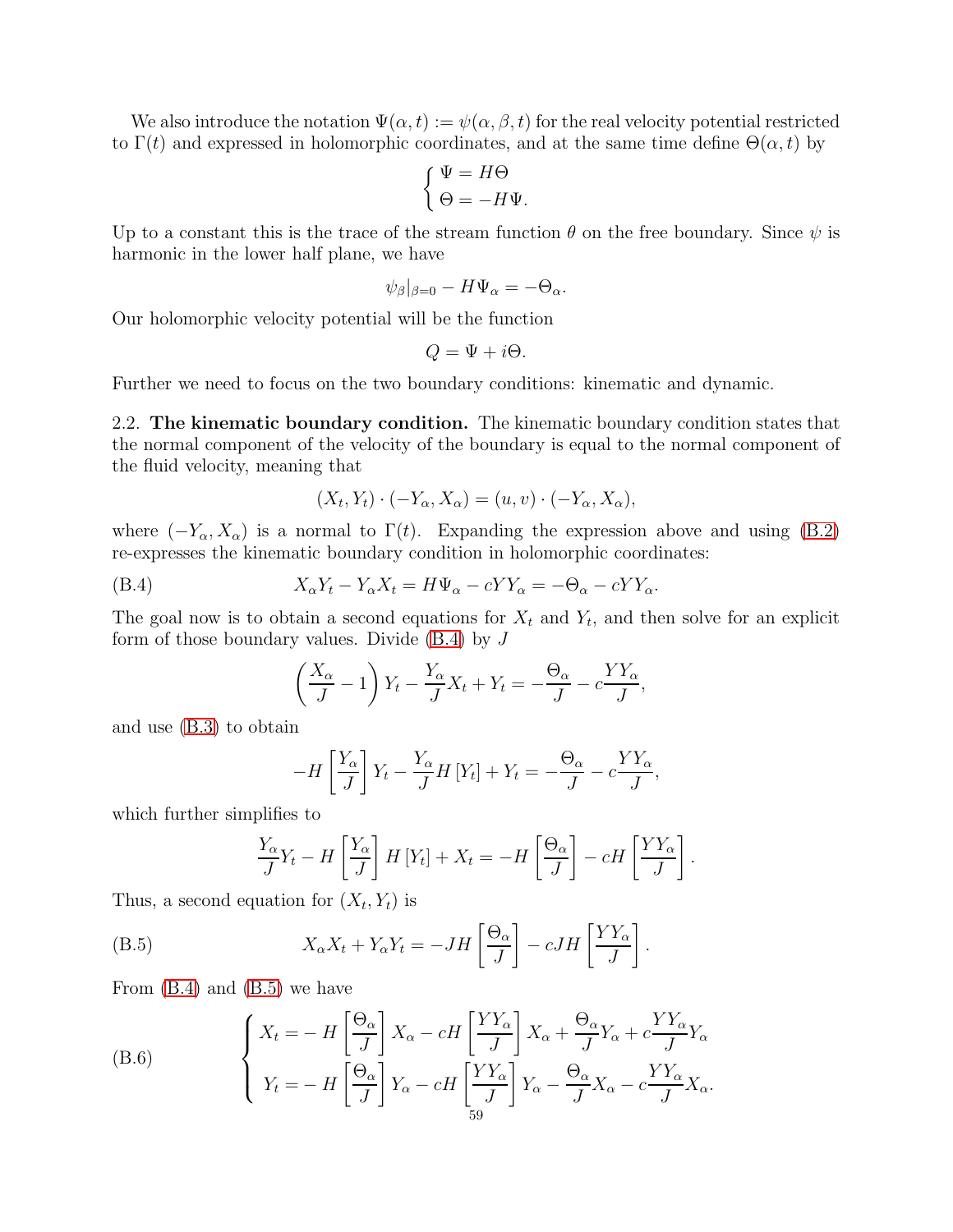2.3. The dynamic boundary condition. We have already determined the the spatial form of the dynamic boundary condition in [\(1.4\)](#page-2-1). From [\(B.1\)](#page-57-2) and the kinematic boundary conditions [\(B.4\)](#page-58-0)-[\(B.5\)](#page-58-1) it follows that, on on the boundary,  $\varphi_t$  is given as

$$
\varphi_t|_{\beta=0} = \Psi_t - \frac{1}{J} \left( X_\alpha X_t + Y_\alpha Y_t \right) \Psi_\alpha + \frac{1}{J} \left( X_\alpha Y_t - Y_\alpha X_t \right) \Theta_\alpha.
$$

Substituting  $X_t$  and  $Y_t$  from [\(B.6\)](#page-58-2) yields

(B.7) 
$$
\varphi_t|_{\beta=0} = \Psi_t + H \left[ \frac{\Theta_\alpha}{J} \right] \Psi_\alpha + cH \left[ \frac{YY_\alpha}{J} \right] \Psi_\alpha - \frac{1}{J} \Theta_\alpha^2 - \frac{1}{J} cYY_\alpha \Theta_\alpha.
$$

We express all the terms on the right in [\(1.4\)](#page-2-1) terms of the traces on the boundary of the corresponding functions. Doing so, after some simplifications we arrive at the following equation:

<span id="page-59-0"></span>(B.8) 
$$
\Psi_t + H\left[\frac{\Theta_\alpha}{J}\right] \Psi_\alpha - \frac{\Theta_\alpha^2}{J} + \frac{1}{2J} \left(\Psi_\alpha^2 + \Theta_\alpha^2\right) + gY + cH\left[\frac{YY_\alpha}{J}\right] \Psi_\alpha - c\Theta + c\frac{Y}{J}X_\alpha\Psi_\alpha = 0.
$$

2.4. The real form of the equations. The equations  $(B.6)$  and  $(B.8)$  provide us with a system describing the evolution of the free boundary and the velocity potential restricted to the free boundary, as follows:

$$
\begin{cases}\nY_t = -H \left[ \frac{\Theta_{\alpha}}{J} \right] Y_{\alpha} - cH \left[ \frac{YY_{\alpha}}{J} \right] Y_{\alpha} - \frac{\Theta_{\alpha}}{J} X_{\alpha} - c \frac{YY_{\alpha}}{J} X_{\alpha} \\
\Psi_t = -H \left[ \frac{\Theta_{\alpha}}{J} \right] \Psi_{\alpha} + \frac{\Theta_{\alpha}^2}{J} - \frac{1}{2J} \left( \Psi_{\alpha}^2 + \Theta_{\alpha}^2 \right) - gY - cH \left[ \frac{YY_{\alpha}}{J} \right] \Psi_{\alpha} + c\Theta - c \frac{Y}{J} X_{\alpha} \Psi_{\alpha}.\n\end{cases}
$$

Here X and  $\Theta$  are dependent variables.

The Hamiltonian associated to the system is

$$
\mathcal{E}(Y,\Psi) = \frac{1}{2} \int \left\{ \Psi | \partial_{\alpha} | \Psi + gY^2 X_{\alpha} + c\Psi_{\alpha} Y^2 + \frac{1}{3} c^2 Y^3 X_{\alpha} \right\} d\alpha,
$$

where  $|\partial_{\alpha}| = H \partial_{\alpha}$ . Thus

$$
\begin{cases}\n\frac{\delta \mathcal{E}}{\delta Y} = gY X_{\alpha} + g \frac{1}{2} |\partial_{\alpha}| (Y^2) + c \Psi_{\alpha} Y + \frac{1}{2} c^2 Y^2 X_{\alpha} + \frac{1}{6} c^2 |\partial_{\alpha}| (Y^3) \\
\frac{\delta \mathcal{E}}{\delta \Psi} = |\partial_{\alpha}| \Psi - c Y Y_{\alpha}.\n\end{cases}
$$

We can write the above equations for  $(Y, \Psi)$  in a skew-symmetric form

(B.9) 
$$
\begin{pmatrix} Y \\ \Psi \end{pmatrix}_t = \begin{pmatrix} 0 & \mathbf{A} \\ -\mathbf{A}^* & \mathbf{B} \end{pmatrix} \begin{pmatrix} \delta \mathcal{E} / \delta Y \\ \delta \mathcal{E} / \delta \Psi \end{pmatrix}
$$

where

$$
\begin{cases}\n\mathbf{A} = \frac{X_{\alpha}}{J} + Y_{\alpha}H\frac{1}{J}, \quad \mathbf{A}^* = \frac{X_{\alpha}}{J} - \frac{1}{J}HY_{\alpha}, \\
\mathbf{B} = \Psi_{\alpha}H\frac{1}{J} + \frac{1}{J}H\Psi_{\alpha} - c\partial_{\alpha}^{-1}, \quad \mathbf{B}^* = -\mathbf{B}.\n\end{cases}
$$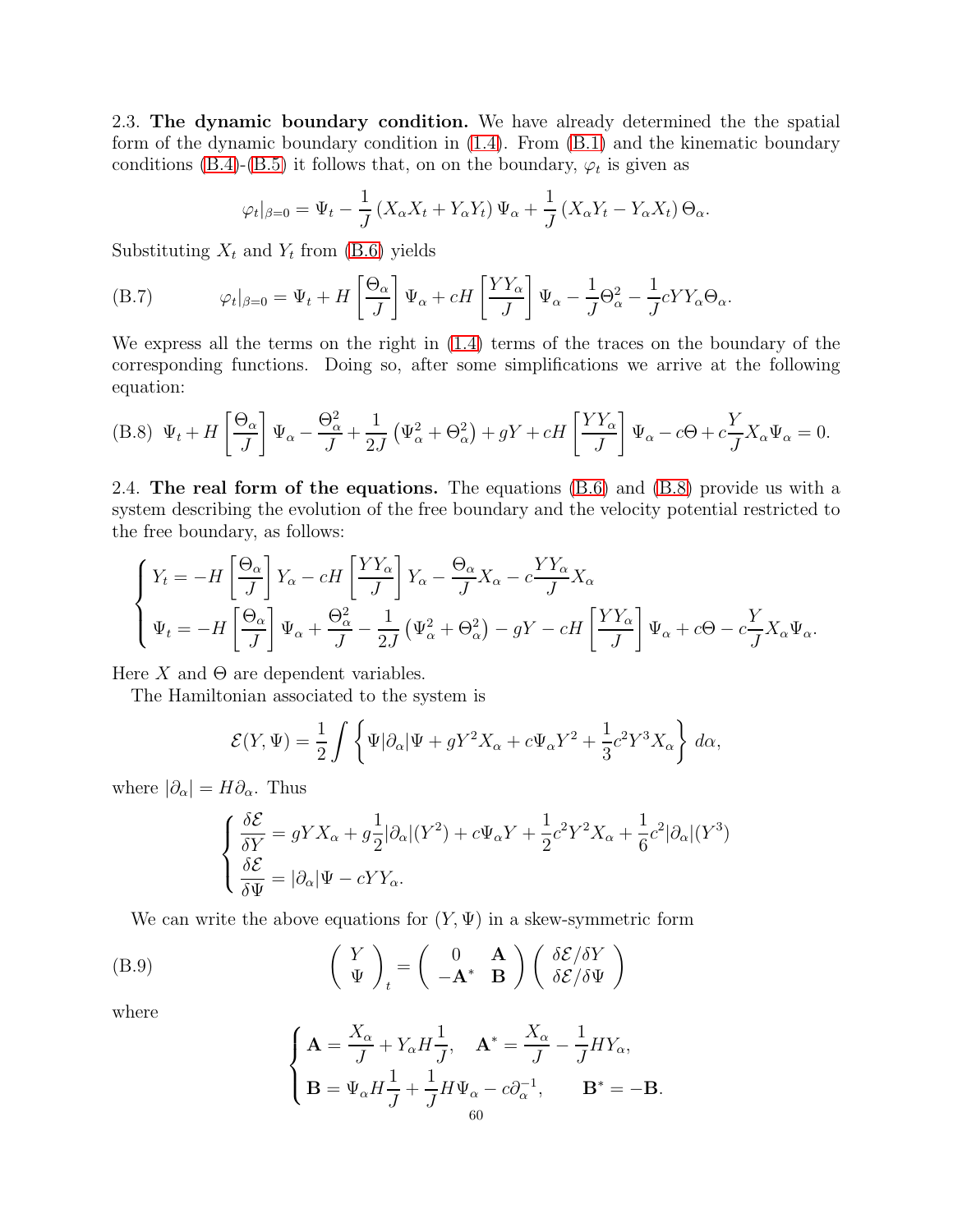This form immediately implies that  $\mathcal E$  is conserved along the flow. There are several Hamiltonian symmetries, which correspond to conservation laws of the system in accordance with Noether's principle. The horizontal translation invariance

$$
Y(\alpha, t) \to Y(\alpha + a, t), \quad \Psi(\alpha, t) \to \Psi(\alpha + a, t),
$$

is generated by the functional  $P$  which we will derive below. This functional corresponds to total horizontal momentum, and it is given by the following system

(B.10) 
$$
\begin{pmatrix} Y \\ \Psi \end{pmatrix}_{\alpha} = \begin{pmatrix} 0 & \mathbf{A} \\ -\mathbf{A}^* & \mathbf{B} \end{pmatrix} \begin{pmatrix} \delta \mathcal{P} / \delta Y \\ \delta \mathcal{P} / \delta \Psi, \end{pmatrix}
$$

where

$$
\mathcal{P}(Y,\Psi) = \int \left\{ \Psi Y_{\alpha} - \frac{c}{2} Y^2 X_{\alpha} \right\} d\alpha.
$$

The variational derivatives of  $P$  are

$$
\begin{cases} \delta \mathcal{P}/\delta Y = -\Psi_{\alpha} - cY X_{\alpha} - \frac{c}{2} |\partial_{\alpha}| (Y^2) \\ \delta \mathcal{P}/\delta \Psi = Y_{\alpha}. \end{cases}
$$

Thus, our conserved energies are

(B.11) 
$$
\begin{cases} \mathcal{E}(Y,\Psi) = \frac{1}{2} \int \left\{ \Psi | \partial_{\alpha} | \Psi + gY^2 X_{\alpha} + c\Psi_{\alpha} Y^2 + \frac{1}{3} c^2 Y^3 X_{\alpha} \right\} d\alpha \\ \mathcal{P}(Y,\Psi) = \int \left\{ \Psi Y_{\alpha} - \frac{c}{2} Y^2 X_{\alpha} \right\} d\alpha, \end{cases}
$$

where  $|\partial_{\alpha}| = H \partial_{\alpha}$ .

## 2.5. The complex form of the equations. Recall that our holomorphic variables are

$$
Z = X + iY, \quad Q = \Psi + i\Theta.
$$

We also introduce the notation

(B.12) 
$$
F = H\left[\frac{\Theta_{\alpha}}{J}\right] + i\frac{\Theta_{\alpha}}{J} = \mathbf{P}\left[\frac{Q_{\alpha} - \bar{Q}_{\alpha}}{J}\right], \qquad J = |Z_{\alpha}|^2,
$$

noting that  $F$  is also the boundary value of a function which is holomorphic in the lower half plane.

Using these notations, a straightforward computation allows us to re-expresses the kinematic boundary conditions [\(B.6\)](#page-58-2) in one single equation for the motion of the boundary

<span id="page-60-0"></span>
$$
Z_t + FZ_{\alpha} + 2ic\mathbf{P}\left[\frac{YY_{\alpha}}{J}\right]Z_{\alpha} = 0,
$$

which is equivalent to

(B.13) 
$$
Z_t + FZ_{\alpha} - i\frac{c}{4} \mathbf{P} \left[ \frac{\partial_{\alpha} (Z - \bar{Z})^2}{J} \right] Z_{\alpha} = 0.
$$

Next we rewrite the dynamic boundary condition. For this we apply the operator  $2P =$  $I - iH$  in the equation [\(B.8\)](#page-59-0). We do not repeat the computations in [\[12\]](#page-62-0) for the case  $c = 0$ .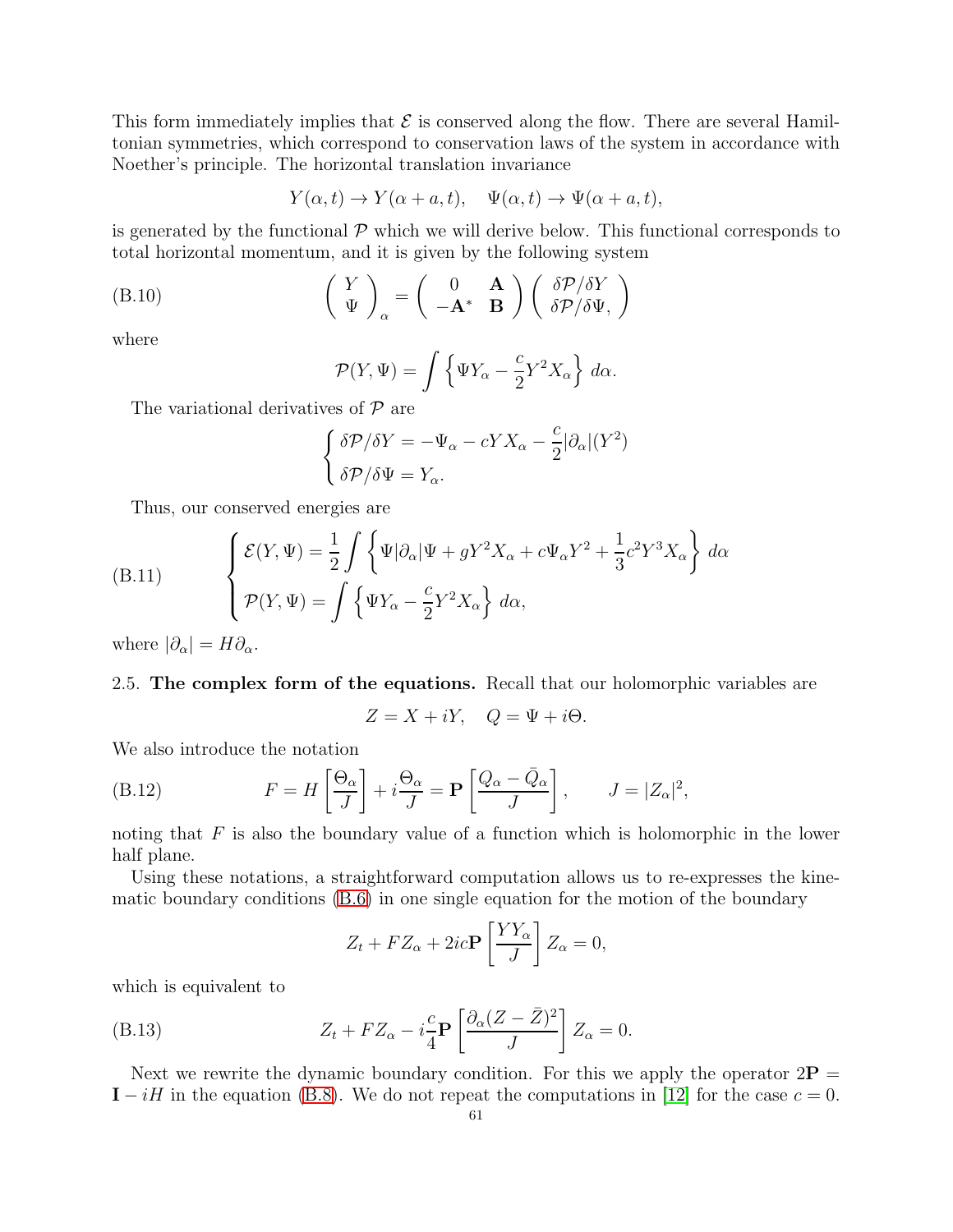Instead, we use them directly to obtain, from [\(B.8\)](#page-59-0), the following equation:

(B.14) 
$$
Q_t - ig(Z - \alpha) + FQ_\alpha + icQ + \mathbf{P}\left[\frac{|Q_\alpha|^2}{J}\right] + cK = 0,
$$

where

<span id="page-61-0"></span>
$$
K = (\mathbf{I} - iH) \left[ H \left[ \frac{YY_{\alpha}}{J} \right] \Psi_{\alpha} + \frac{Y}{J} X_{\alpha} \Psi_{\alpha} \right].
$$

To simplify K we use the relation  $H(fg - HfHg) = fHg + Hfg$  to rewrite it as

$$
K = H\left[\frac{YY_{\alpha}}{J}\right]\Psi_{\alpha} - iH\left[\frac{YY_{\alpha}}{J}\Theta_{\alpha}\right] + i\frac{YY_{\alpha}}{J}\Psi_{\alpha} + iH\left[\frac{YY_{\alpha}}{J}\right]\Theta_{\alpha} + (\mathbf{I} - iH)\left[\frac{Y}{J}X_{\alpha}\Psi_{\alpha}\right]
$$

$$
= i(\mathbf{I} - iH)\left[\frac{YY_{\alpha}}{J}\right]Q_{\alpha} + (\mathbf{I} - iH)\left[\frac{Y}{J}(X_{\alpha}\Psi_{\alpha} + Y_{\alpha}\Theta_{\alpha})\right]
$$

$$
= \mathbf{P}\left[\frac{Y}{\overline{Z}_{\alpha}} - \frac{Y}{Z_{\alpha}}\right]Q_{\alpha} + \mathbf{P}\left[\frac{YQ_{\alpha}}{Z_{\alpha}} + \frac{Y\overline{Q}_{\alpha}}{\overline{Z}_{\alpha}}\right]
$$

Further, we write  $Y = -i((Z - \alpha) - (\bar{Z} - \alpha))$ , eliminate the projected antiholomorphic terms and remove the projection in front of holomorphic terms to obtain

<span id="page-61-1"></span>(B.15) 
$$
K = -\frac{i}{2} \mathbf{P} \left[ \frac{Z - \alpha}{\bar{Z}_{\alpha}} + \frac{\bar{Z} - \alpha}{Z_{\alpha}} \right] Q_{\alpha} - \frac{i}{2} \mathbf{P} \left[ \frac{(Z - \alpha)\bar{Q}_{\alpha}}{\bar{Z}_{\alpha}} - \frac{(\bar{Z} - \alpha)Q_{\alpha}}{Z_{\alpha}} \right].
$$

Thus our set of holomorphic equations consists of [\(B.13\)](#page-60-0) and [\(B.14\)](#page-61-0)-[\(B.15\)](#page-61-1).

For the last step we use the relation  $Z = W + \alpha$  to substitute Z by W. For the last expression in [\(B.13\)](#page-60-0) we have

$$
\mathbf{P}\left[\frac{\partial_{\alpha}(Z-\bar{Z})^2}{J}\right] = 2\mathbf{P}\left[\frac{Z-\alpha}{\bar{Z}_{\alpha}} - \frac{Z-\alpha}{Z_{\alpha}} + \frac{\bar{Z}-\alpha}{Z_{\alpha}}\right]
$$

$$
= 2\mathbf{P}\left[\frac{W}{1+\bar{W}_{\alpha}} - \frac{W}{1+W_{\alpha}} + \frac{\bar{W}}{1+W_{\alpha}}\right]
$$

$$
= 2F_1 - \frac{2W}{1+W_{\alpha}},
$$

where

$$
F_1 = \mathbf{P} \left[ \frac{W}{1 + \bar{W}_{\alpha}} + \frac{\bar{W}}{1 + W_{\alpha}} \right].
$$

For  $K$  on the other hand we have

$$
K = -\frac{i}{2}F_1Q_\alpha - \frac{i}{2}\mathbf{P}\left[\frac{W\bar{Q}_\alpha}{1 + \bar{W}_\alpha} - \frac{\bar{W}Q_\alpha}{1 + W_\alpha}\right].
$$

Hence, setting

$$
\underline{F} = F - i\frac{c}{2}F_1,
$$

our equations become

(B.16) 
$$
\begin{cases} W_t + \underline{F}(W_\alpha + 1) + i\frac{c}{2}W = 0\\ Q_t + \underline{F}Q_\alpha + icQ - igW + \mathbf{P} \left[ \frac{|Q_\alpha|^2}{J} \right] + i\frac{c}{2} \left\{ \mathbf{P} \left[ \frac{W\bar{Q}_\alpha}{1 + \bar{W}_\alpha} \right] - \mathbf{P} \left[ \frac{\bar{W}Q_\alpha}{1 + W_\alpha} \right] \right\} = 0. \end{cases}
$$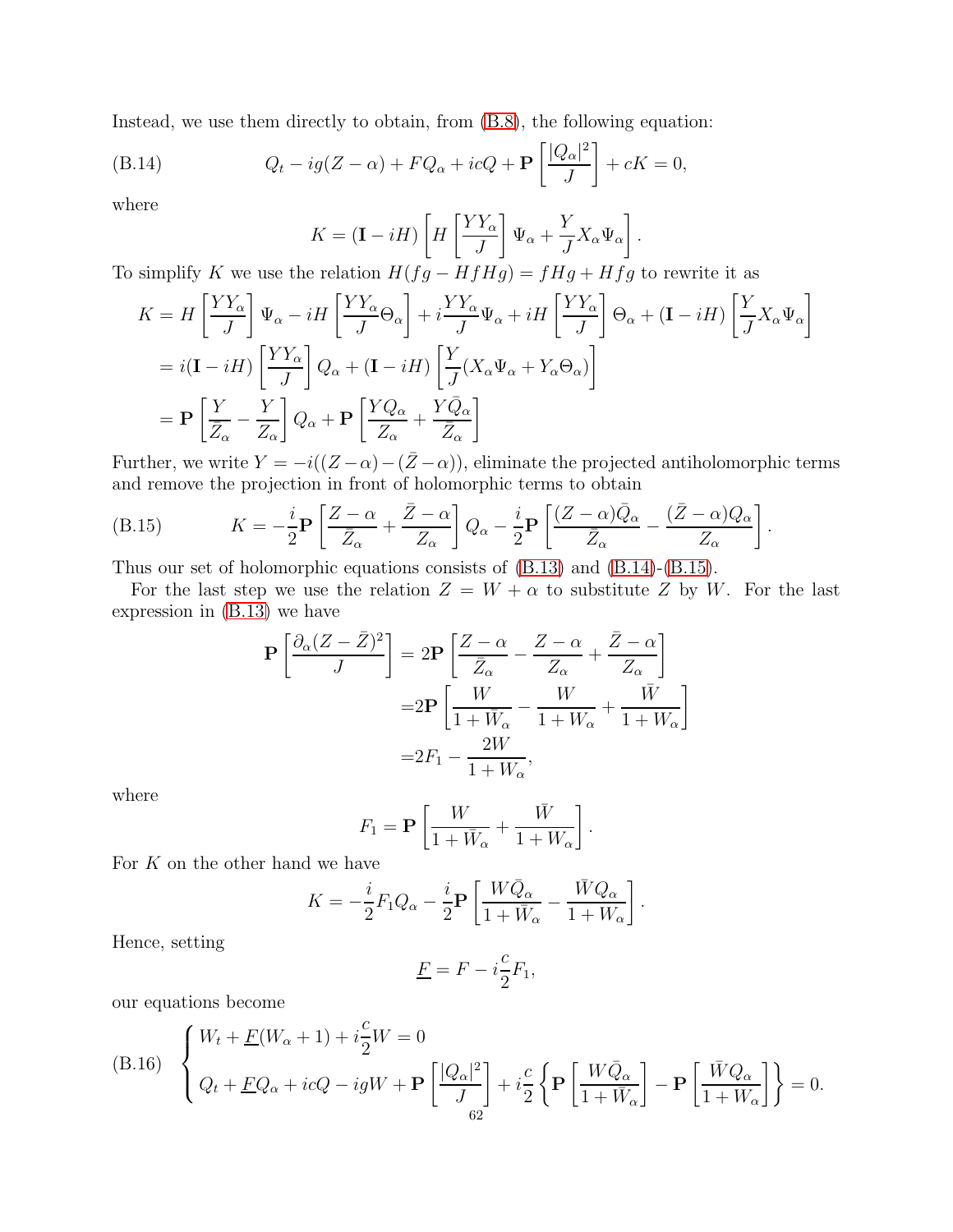We can also re-express the Hamiltonian and horizontal momentum in terms of the holomorphic variables  $(W, Q)$ . This gives

(B.17) 
$$
\mathcal{E}(W,Q) = \Re \int g|W|^2(1+W_\alpha) - iQ\bar{Q}_\alpha + cQ_\alpha(\Im W)^2 - \frac{c^3}{2i}|W|^2W(1+W_\alpha) d\alpha.
$$

A second conserved quantity is the horizontal momentum,

$$
(B.18) \t\t \mathcal{P} = \int \left\{ \frac{1}{i} \left( \bar{Q} W_{\alpha} - Q \bar{W}_{\alpha} \right) - c |W|^2 + \frac{c}{2} \left( W^2 \bar{W}_{\alpha} + \bar{W}^2 W_{\alpha} \right) \right\} d\alpha.
$$

#### **REFERENCES**

- <span id="page-62-11"></span>[1] T. Alazard, N. Burq and C. Zuily, On the Cauchy problem for gravity water waves, Preprint, 2012, http://arxiv.org/abs/1212.0626.
- [2] T. Alazard, N. Burq and C. Zuily, On the water waves equations with surface tension, Duke Math. J., 158, no. 3, 2011, 413-499.
- <span id="page-62-8"></span>[3] T. Alazard, J.M. Delort, Global solutions and asymptotic behavior for two dimensional gravity water waves, Preprint, 2013.
- [4] Ashton, A. C. L. ; Fokas, A. S. A non-local formulation of rotational water waves. J. Fluid Mech. 689 (2011), 129–148.
- [5] D. Christodoulou, H. Lindblad, On the motion of the free surface of a liquid, Comm. Pure Appl. Math., 53(12), 2000, 1536-1602.
- <span id="page-62-7"></span>[6] A. Constantin, K. Kalimeris, O. Scherzer. Approximations of steady periodic water waves in flows with constant vorticity. Nonlinear Anal. Real World Appl. 25 (2015), 276–306.
- <span id="page-62-5"></span>[7] A. Constantin, Adrian, E. Varvaruca. Steady periodic water waves with constant vorticity: regularity and local bifurcation. Arch. Ration. Mech. Anal. 199 (2011), no. 1, 33–67.
- <span id="page-62-13"></span><span id="page-62-2"></span>[8] R. R. Coifman and Y. Meyer, Le double commutateur, Analyse Harmonique d'Orsay, 1976
- [9] D. Coutand, S. Shkoller, Wellposedness of the free-surface incompressible Euler equations with or without surface tension. J. Am. Math. Soc., 20(3), 2007, 829-930.
- <span id="page-62-10"></span><span id="page-62-3"></span>[10] D. Lannes, Well-posedness of the water-wave equations. J. Am. Math. Soc., 18, 2005, 605-654.
- [11] A. I. Dyachenko, E. A. Kuznetsov, M. D. Spector, and V. E. Zakharov, Analytical description of the free surface dynamics of an ideal fluid (canonical formalism and conformal mapping),Phys Lett A, 221, 1996, 73-79.
- <span id="page-62-0"></span>[12] J. K. Hunter, M. Ifrim, D. Tataru, Two dimensional water waves in holomorphic coordinates, Cmm. Math. Phys., to appear, http://arxiv.org/pdf/1401.1252v2.pdf
- [13] J. K. Hunter, M. Ifrim, D. Tataru, and T. K. Wong, Long time solutions for a Burgers-Hilbert equation via a modified energy method, Proceedings of the AMS, 2013
- [14] J. K. Hunter, M. Ifrim, Enhanced lifespan of smooth solutions of a Burgers-Hilbert equation, SIAM Journal on Mathematical Analysis, Volume 44, Issue 3, 2012, 1279-2235.
- <span id="page-62-1"></span>[15] M. Ifrim, D. Tataru, Two dimensional water waves in holomorphic coordinates II: global solutions, EMS Journal, to appear, http://arxiv.org/pdf/1404.7583.pdf
- <span id="page-62-12"></span>[16] M. Ifrim, D. Tataru, The lifespan of small data solutions in two dimensional capillary water waves , http://arxiv.org/pdf/1406.5471.pdf
- [17] A. D. Ionescu and F. Pusateri, Global solutions for the gravity water waves system in 2D, Preprint, 2013,http://arxiv.org/pdf/1303.5357.pdf.
- <span id="page-62-6"></span>[18] V. Kozlov, N. Kuznetsov and E. Lokharu, Steady water waves with vorticity: an analysis of the dispersion equation. J. Fluid Mech.  $751$  (2014), R3, 13 pp.
- [19] D. Lannes, Mathematical analysis and asymptotics. Mathematical Surveys and Monographs, 188. American Mathematical Society, Providence, RI, 2013.
- <span id="page-62-9"></span>[20] T. Levi-Civita Dtermination rigoureuse des ondes permanentes d'ampleur finie. Math. Ann. 93 (1925), no. 1, 264314.
- <span id="page-62-4"></span>[21] H. Lindblad, Well-posedness for the motion of an incompressible liquid with free surface boundary, Ann. Math., 162(1), 2005, 109-194.